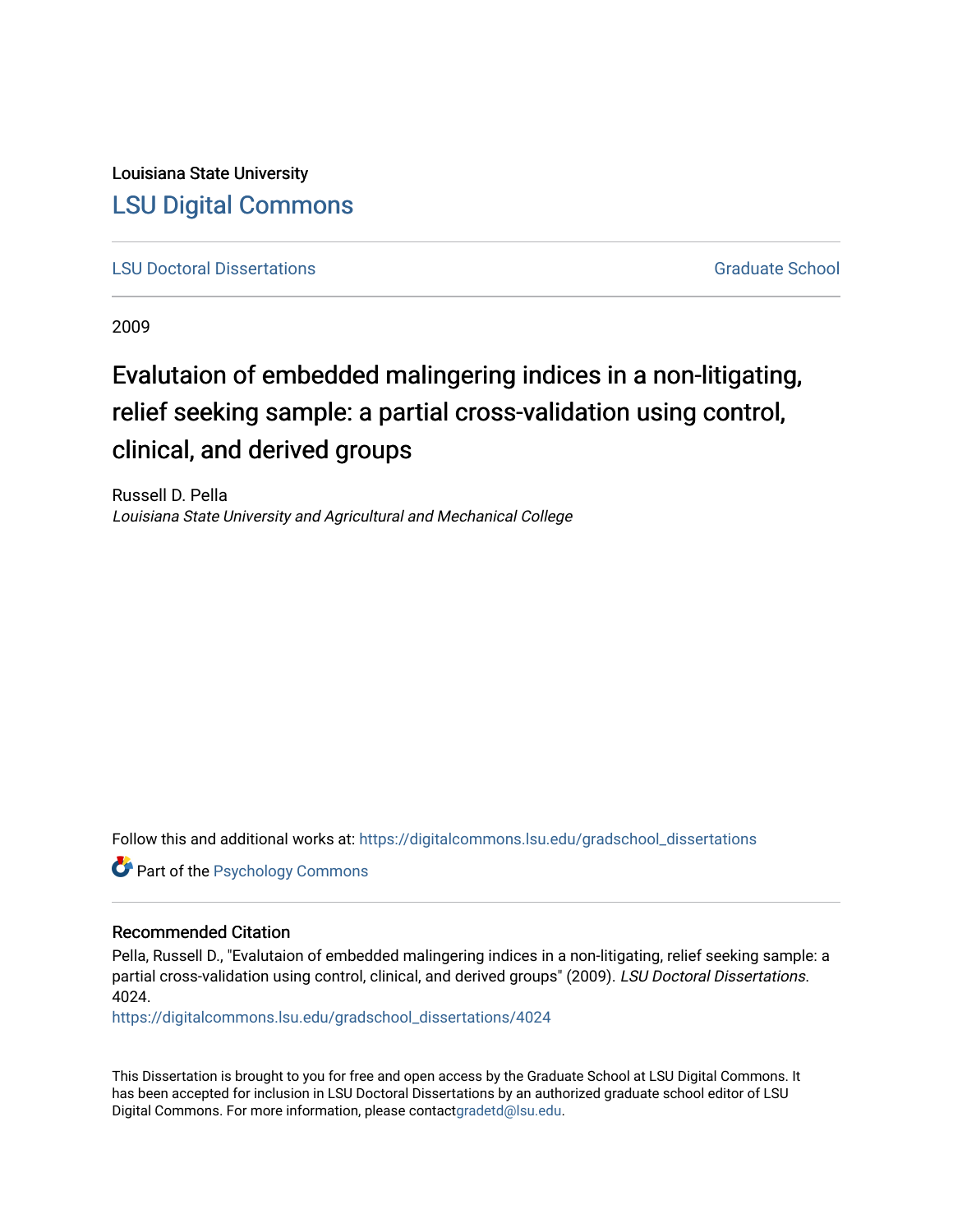### EVALUATION OF EMBEDDED MALINGERING INDICES IN A NON-LITIGATING, RELIEF SEEKING SAMPLE: A PARTIAL CROSS-VALIDATION USING CONTROL, CLINCIAL, AND DERIVED GROUPS

A Dissertation Submitted to the Graduate Faculty of the Louisiana State University and Agricultural and Mechanical College in partial fulfillment of the requirements for the degree of Doctor of Philosophy

in

The Department of Psychology

by Russell Dominic Pella B.S., University of Nebraska at Kearney, 1999 M.S., New Mexico Highlands University, 2004 August 2009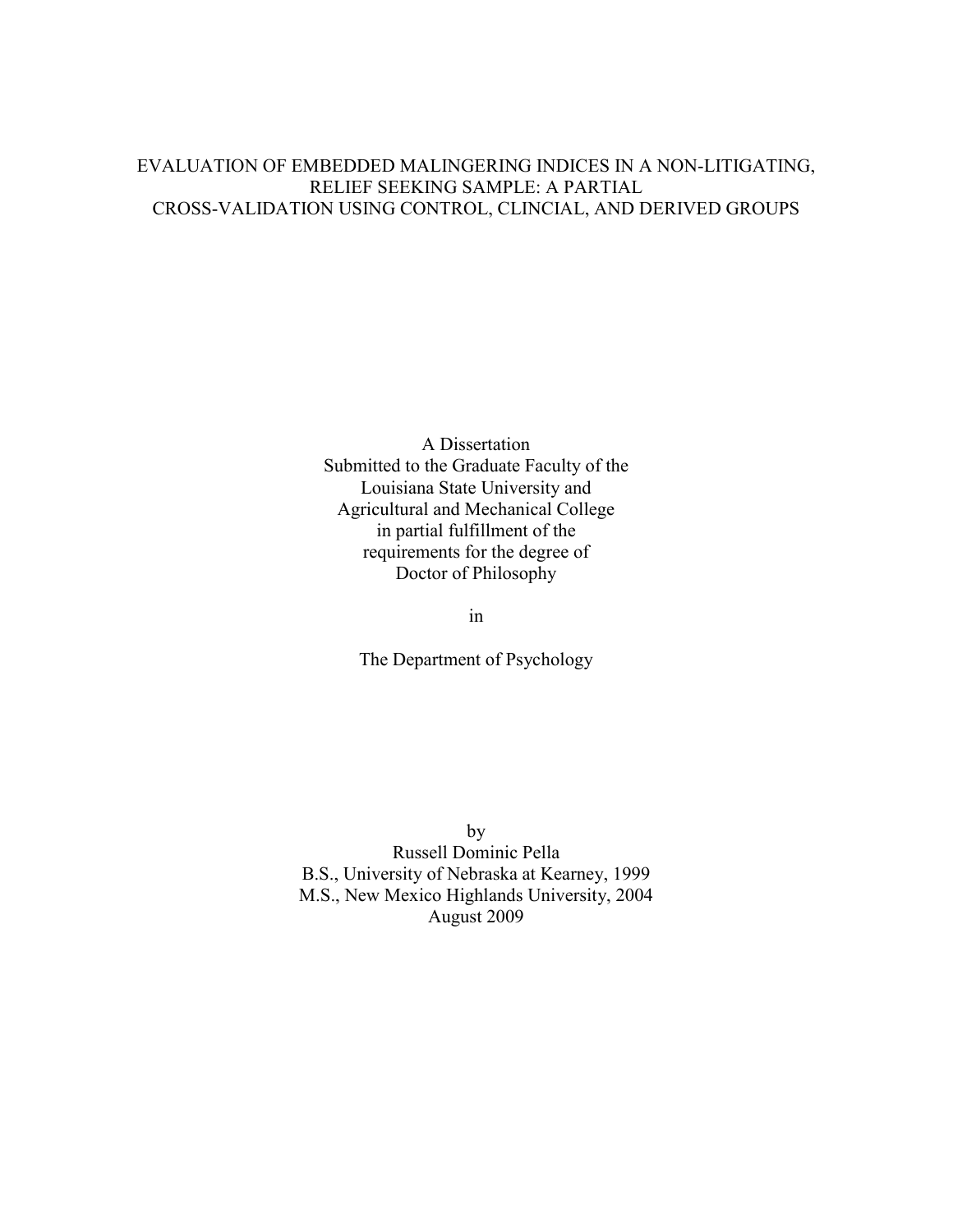## Table of Contents

|                                                                 | iii             |
|-----------------------------------------------------------------|-----------------|
|                                                                 | iv              |
|                                                                 | $\overline{vi}$ |
|                                                                 | $\mathbf{1}$    |
| Defining Malingering and Noncredible Neurocognitive Performance | $\overline{4}$  |
| Methods of Detecting Noncredible Neurocognitive Performance     | $\overline{7}$  |
| The Use of Standardized Neuropsychological Measures in          |                 |
|                                                                 | 14              |
|                                                                 | 16              |
|                                                                 | 48              |
|                                                                 | 55              |
|                                                                 | 55              |
|                                                                 | 60              |
|                                                                 | 60              |
|                                                                 | 61              |
|                                                                 | 67              |
|                                                                 | 71              |
|                                                                 | 71              |
|                                                                 | 74              |
| Hypothesis 3 & Classification of Noncredible Performance        | 78              |
|                                                                 | 84              |
|                                                                 | 86              |
|                                                                 | 88              |
|                                                                 | 89              |
|                                                                 | 94              |
|                                                                 | 94              |
|                                                                 | 96              |
| Hypothesis 3 & Classification of Noncredible Performance        | 97              |
|                                                                 | 101             |
|                                                                 | 102             |
|                                                                 | 102             |
|                                                                 | 103             |
|                                                                 | 106             |
|                                                                 | 110             |
|                                                                 | 112             |
|                                                                 | 127             |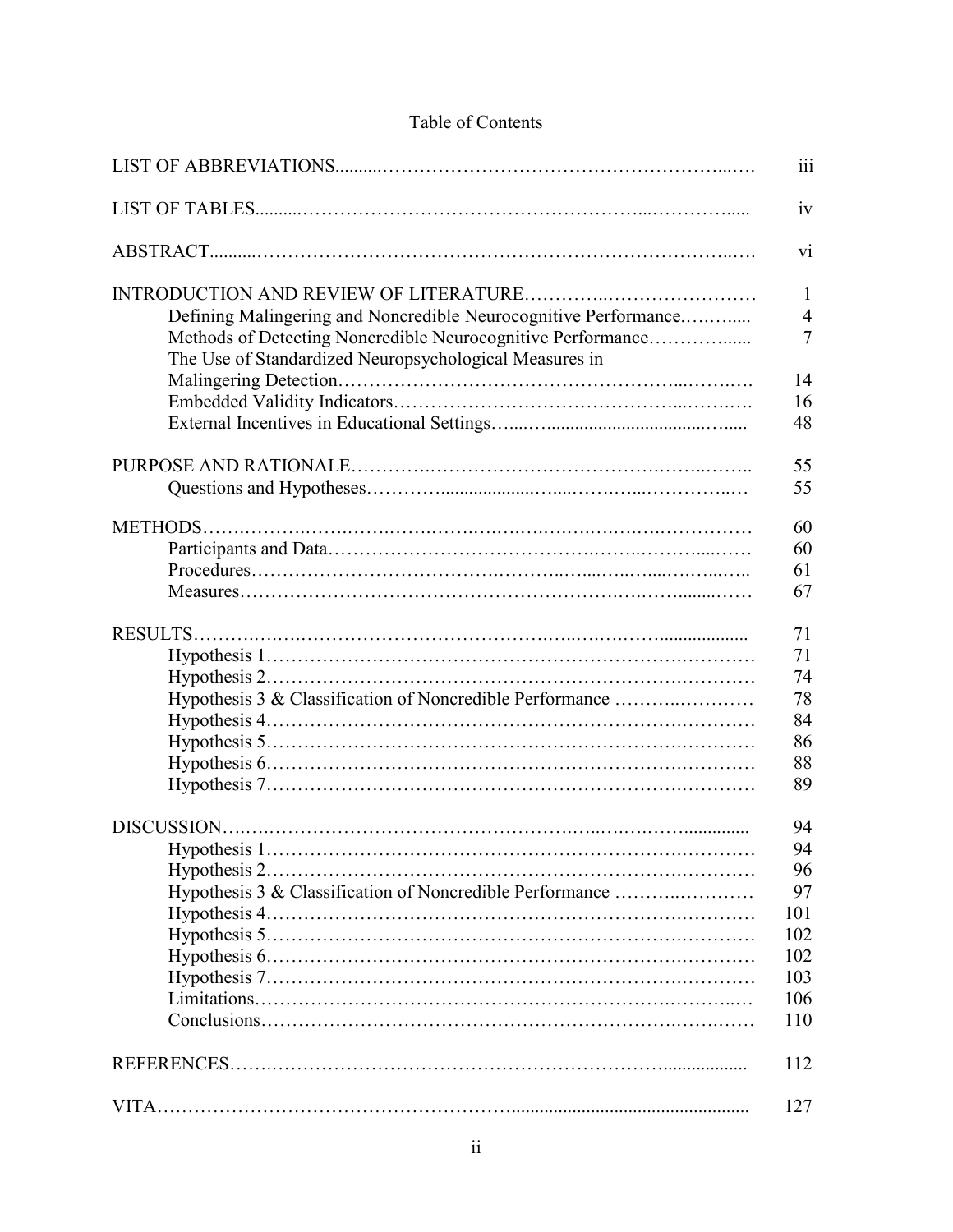# **List of Abbreviations**

| <b>ADHD</b>            | <b>Attention-Deficit Hyperactivity Disorder</b>       |
|------------------------|-------------------------------------------------------|
| <b>ANOVA</b>           | Analysis of Variance                                  |
| DSM-IV-TR              | Diagnostic and Statistical Manual of Mental Disorders |
| <b>FSIQ</b>            | <b>Full Scale Intelligence Quotient</b>               |
| IQ                     | Intelligence Quotient                                 |
| LD                     | Learning Disabilities                                 |
| <b>MANOVA</b>          | Multiple Analysis of Variance                         |
| Max. Digits Fwd.       | Maximum Digit Span Forward                            |
| M-STBI                 | Moderate to Severe Traumatic Brain Injury             |
| <b>MND</b>             | Malingered Neurocognitive Dysfunction                 |
| <b>MTBI</b>            | Mild Traumatic Brain Injury                           |
| Neg. Impression Mgt.   | <b>Negative Impression Management</b>                 |
| <b>NOS</b>             | Not Otherwise Specified                               |
| PAI                    | Personality Assessment Inventory                      |
| <b>PCS</b>             | Post-Concussion Syndrome                              |
| Reliable Digits        | Reliable Digit Span                                   |
| <b>TBI</b>             | Traumatic Brain Injury                                |
| Vocabulary-Digits Span | Vocabulary Minus Digits Span                          |
| <b>WMI</b>             | <b>Working Memory Index</b>                           |
| <b>WAIS-III</b>        | Wechsler Adult Intelligence Scale – Third Edition     |
| WAIS-R                 | Wechsler Adult Intelligence Scale – Revised           |
| WMS-III                | Wechsler Memory Scale - Third Edition                 |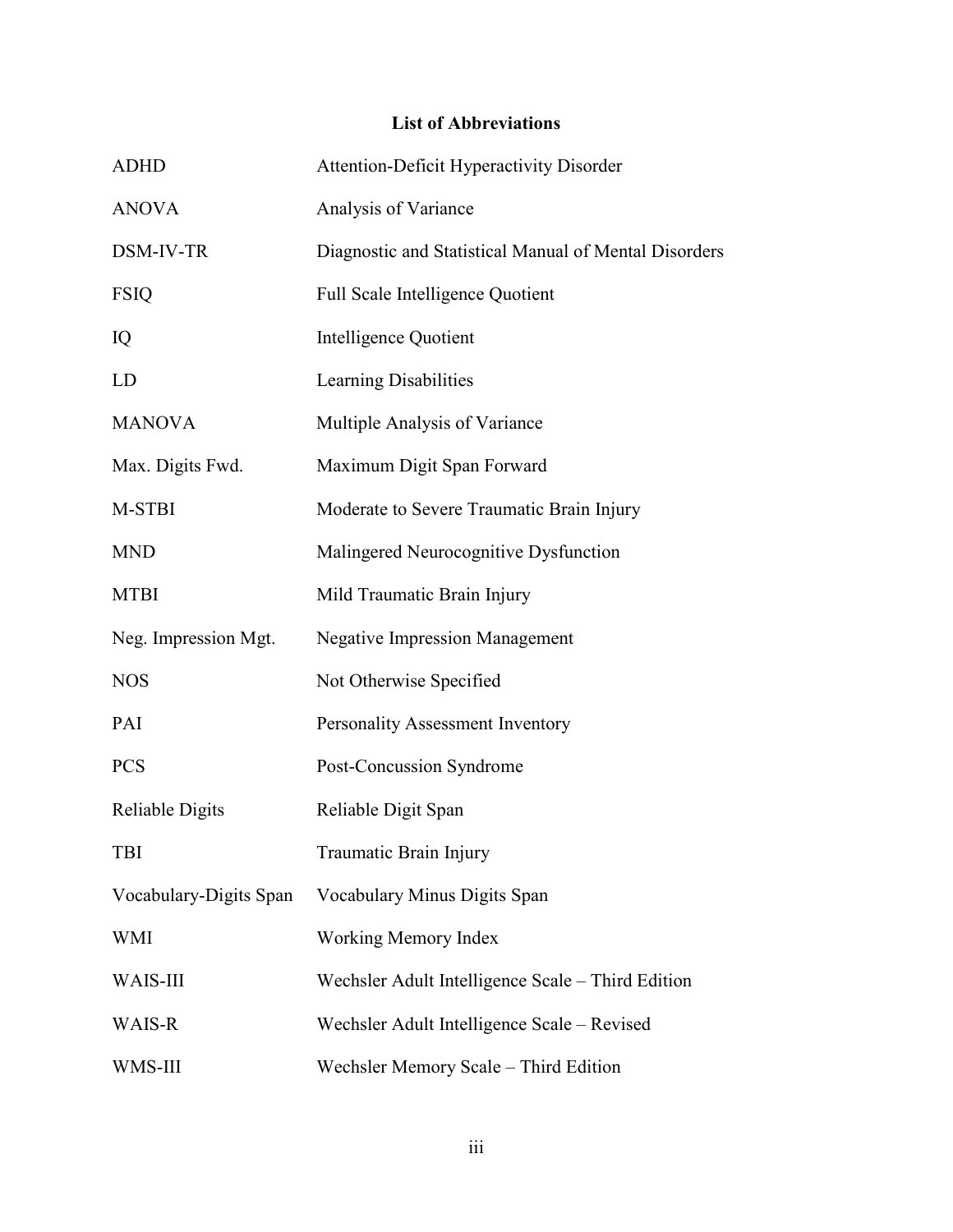# **List of Tables**

| Table 1. Diagnostic Values for embedded Wechsler Adult                                                                                | 19 |
|---------------------------------------------------------------------------------------------------------------------------------------|----|
| Table 2. Frequency and Percentage of Cases by Primary Diagnostic                                                                      | 62 |
| Table 3. Frequency and Percentage of Cases by Co-Occurring Secondary                                                                  | 63 |
| Table 4. Frequency and Percentage of Cases by Primary Diagnostic                                                                      | 64 |
| Table 5. Frequency and Percentage of Cases by Primary Diagnostic                                                                      | 65 |
|                                                                                                                                       | 70 |
| Table 7. Univariate Analysis of Variance for WAIS-III Variables                                                                       | 72 |
| Table 8. Univariate Analysis of Variance for WMS-III Variables                                                                        | 74 |
| Table 9. Univariate Analysis of Variance for WAIS-III/WMS-III<br>Validity Indices by Group (Clinical v. Control)                      | 75 |
| Table 10. Median, Means, and Standard Deviations for the Ord et al.                                                                   | 76 |
| Table 11. Median, Means, and Standard Deviations for the Rarely                                                                       | 77 |
| Table 12. Univariate Analysis of Variance for PAI Validity Indices<br>by Clinical Group (No External Incentive v. External Incentive) | 78 |
| Table 13. Participants Scoring beyond Cutoff Scores for Validity Indices by Group                                                     | 80 |
| Table 14. Participants Scoring beyond Cutoff Scores for Validity Indices                                                              | 81 |
| Table 15. Number of WAIS-III/WMS-III Indices Failed according to<br>Percentage of Participants beyond Cutoff Scores                   | 82 |
| Table 16. Frequency of Participants by Group Satisfying Criterion B                                                                   | 83 |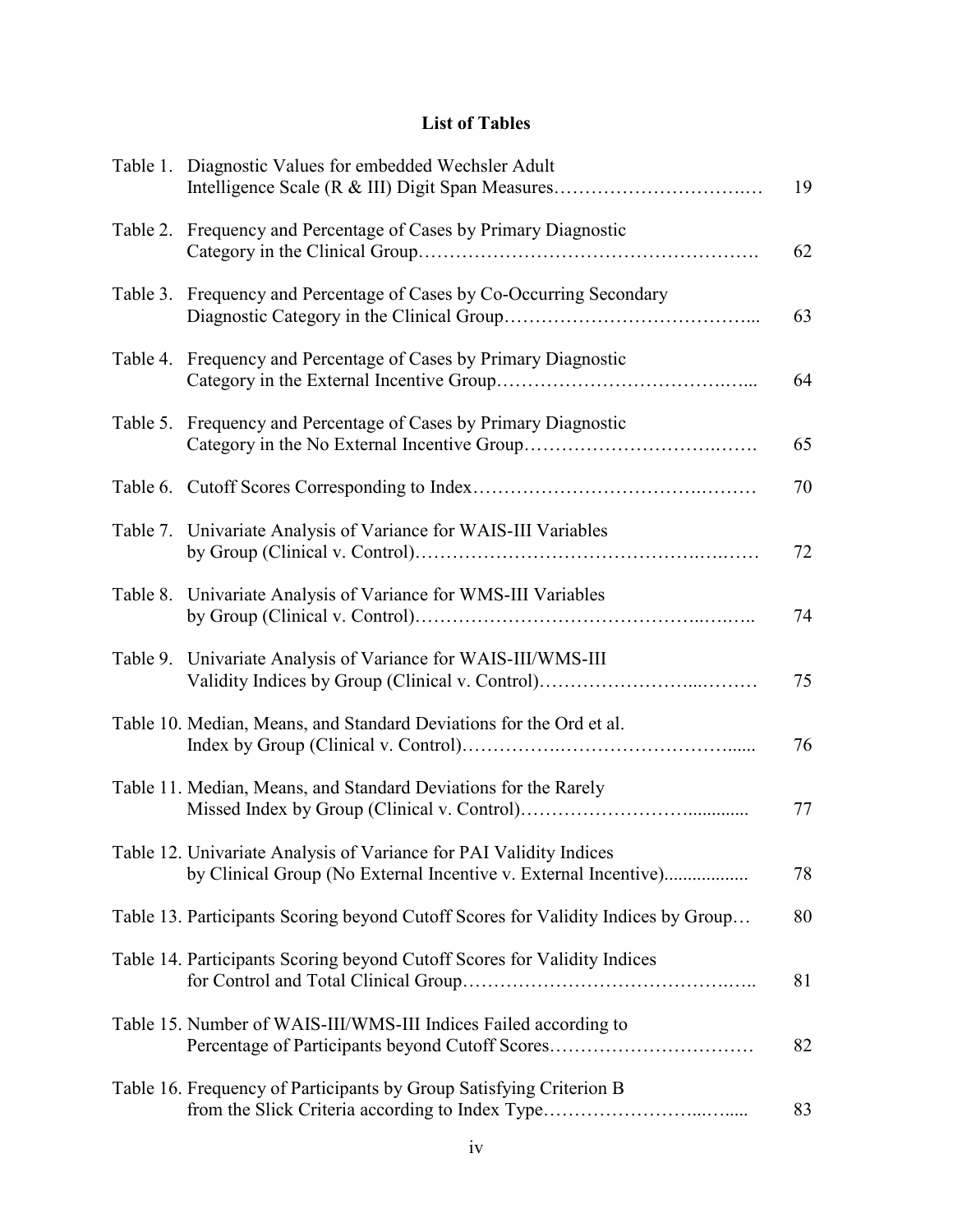(list of tables continued)

| Table 17. Rates of Noncredible Performance by History of Cognitive Problems                                                           | 85 |
|---------------------------------------------------------------------------------------------------------------------------------------|----|
| Table 18. Frequency and Percentage of Primary Axis I Diagnoses                                                                        | 87 |
| Table 19. Frequency and Percentage of Cases by Co-Occurring<br>Secondary Diagnostic Category in the Probable MND Group                | 88 |
| Table 20. Sensitivity, Specificity, and Positive Predictive Power                                                                     | 91 |
| Table 21. Sensitivity, Specificity, and Positive Predictive Power for                                                                 | 92 |
| Table 22. Sensitivity, Specificity, and Positive Predictive Power for<br>Validity Indices for External Incentive - Not Probable Group | 93 |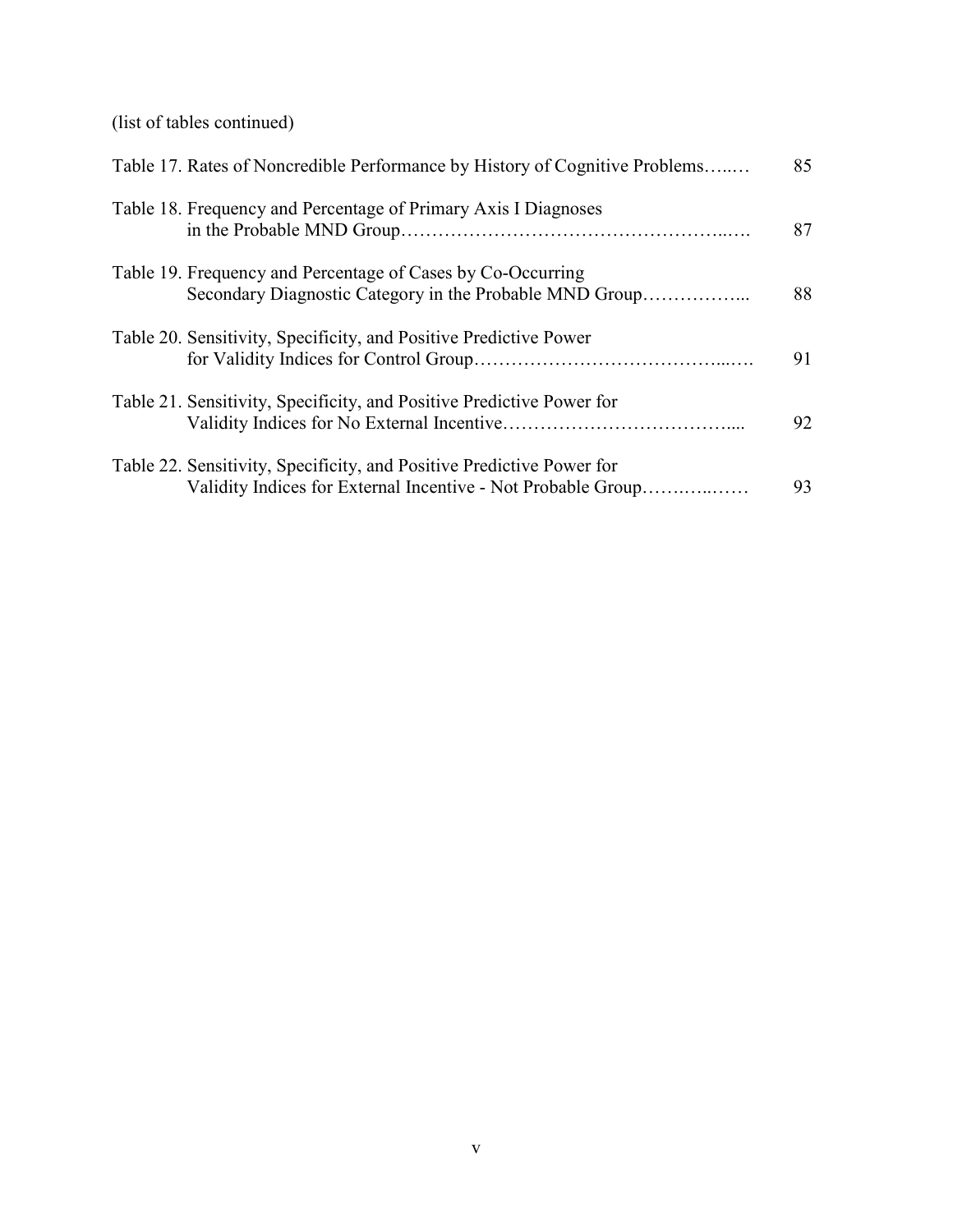#### **Abstract**

 Researchers have recently noted college students fail validity measures and base rate data are needed for students meeting Slick et al.'s criteria (1999) for malingering. The association between meeting Slick Criteria and subsequent recommendations (i.e., to receive external gain) is unknown as is the diagnostic utility of embedded validity indices in this population. The authors utilized archival data from: 1) a university psychological clinic  $(n = 986)$  and 2) a university student control sample  $(n = 182)$ . Measures included the Wechsler Adult Intelligence Scale-III, Wechsler Memory Scale-III, and Personality Assessment Inventory. Empirically supported embedded validity indices were utilized to retrospectively identify suspected malingering patients. Group performance, according to level of symptom credibility and level of incentive seeking, was evaluated through a series of multivariate mean comparisons. Data are presented for frequency of falling in the noncredible range on all validity indices. Diagnostic statistics for each index are presented according to hypothetical base rates. Examination of receiving psychological recommendations to obtain external incentive (i.e., academic accommodations, medications, etc.) is reported according to incentive and credibility level. University patients explicitly seeking external gain, particularly those meeting criteria for malingering, demonstrated lower performance on the measures and received a higher rate of recommendations for academic accommodations and/or medications than patients not seeking external incentive. Nevertheless, a number of diagnostic statistics indicated some embedded validity indices lack specificity for malingering in university samples. The current study supports classifying patients according to level of incentive seeking when evaluating neurocognitive performance and feigned or exaggerated deficits.

vi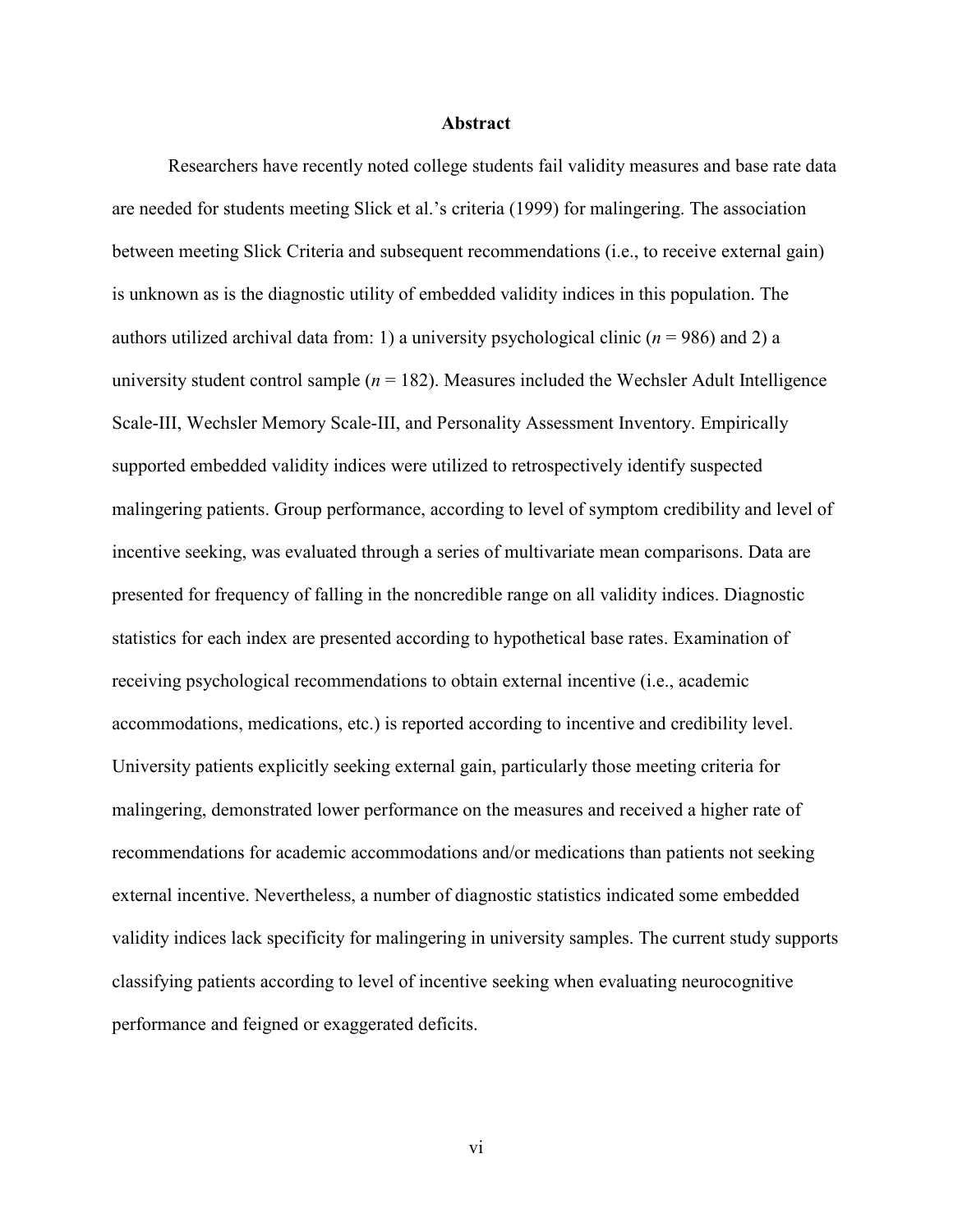#### **Introduction and Review of Literature**

Studies of response biases in psychology have evolved over time. Early clinical studies and applications largely addressed how self-report biases were manifested in an individual's psychological symptom presentation via symptom minimization or exaggeration (i.e., faking good, faking bad), and subsequently influence case conceptualization for treatment and healthcare utilization planning (Meehl & Hathaway, 1946). Thus, common terms such as symptom exaggeration or symptom magnification provided clinical insight into an individual's style of reporting symptoms. While still used in that manner, the study of response biases has expanded as the clinical practice of psychology has rapidly encroached into forensic endeavors within the past twenty years. In fact, Sweet, Peck, Abromowitz, and Etzweiler (2002) estimated that practicing clinical neuropsychologists spend an average of nearly 10 hours per week involved with forensic activities.

As psychological testimony regarding clinical cases is often proffered as legal evidence, its accuracy and validity have repeatedly been subjected to scrutiny. This has led to applying various legal precedents to expert testimony to establish admissibility and legal acceptability standards in court (i.e., *Daubert v. Merrell Dow Pharmaceuticals*, 1993; *Frye v. United States*, 1923; *Kumho Tire v. Carmichael*, 1999). One aspect of this matter entails whether or not a given individual who has undergone psychological evaluation has presented him- or herself in an honest fashion to the expert psychologist, and legal challenges frequently regard accurately interpreting psychological test data in the courtroom. This issue is particularly pressing in cases involving potential monetary and/or civil liberties implications.

 Among other circumstances, the context of such expert testimony may include rendering opinions in simple civil litigation, complex disability determination, evaluating neuropsychological sequelae of traumatic brain injury (TBI) secondary to motor vehicle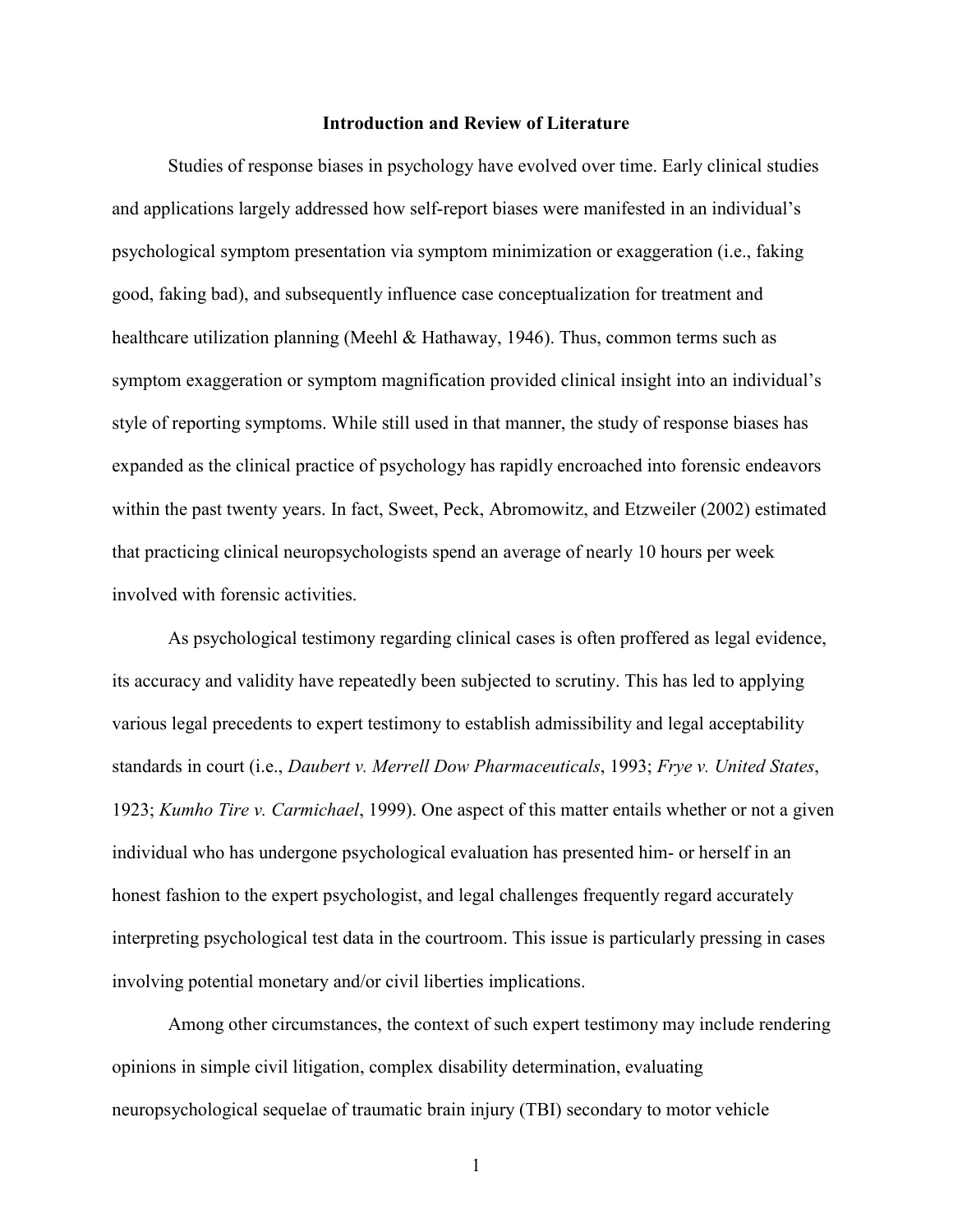accidents, or giving opinions regarding level of cognitive status following chemical exposure. Psychological testimony is often used by vested legal parties to ascribe legal responsibility for damages with the hope of obtaining compensation for those damages. In such cases there is usually at least one party (e.g., a claimant) alleging psychological injury in order to benefit from a secondary gain. Such a clear external incentive may serve as an influential factor in how an individual claimant presents psychologically, especially when monetary settlements or damage awards are proportional to the degree of injury that the claimant demonstrates. It then follows that persons undergoing psychological evaluation while seeking psychological and/or neuropsychological damage awards potentially have an interest in presenting with impairments. Consequently, there are significant implications for identifying, quantifying, and then accounting for negative response biases in psychological testing within the legal arena to recognize illegitimate claims (i.e., identify those with noncredible performance). On a societal level, noncredible neurocognitive performance has been shown to have substantial costs. It is estimated that feigned behavior is present in nearly 20% of all cases presenting for medical care each year, which results in nearly \$5 billion for associated legal and medical expenses (Ford, 1983; Gouvier, Lees-Haley, & Hammer, 2003).

In their survey of clinical neuropsychology diplomates, Mittenberg et al. (2002) reported that out of 33, 531 patients, malingering prevalence ranged from 8% of medical cases to 35% of fibromyalgia/chronic fatigue cases, with high rates for disability, litigation, and criminal cases as well. Those percentages are an average across referral sources, and are particularly high in cases being referred from defense oriented sources in cases involving civil litigation. Moreover, Ardolf, Denney, and Houston (2007) recently reported that the combined rate of malingered neurocognitive dysfunction (MND) was 54.3% for a sample of serially referred criminal defendants. According to Mittenberg et al. (2002) the rate is much lower in patients not involved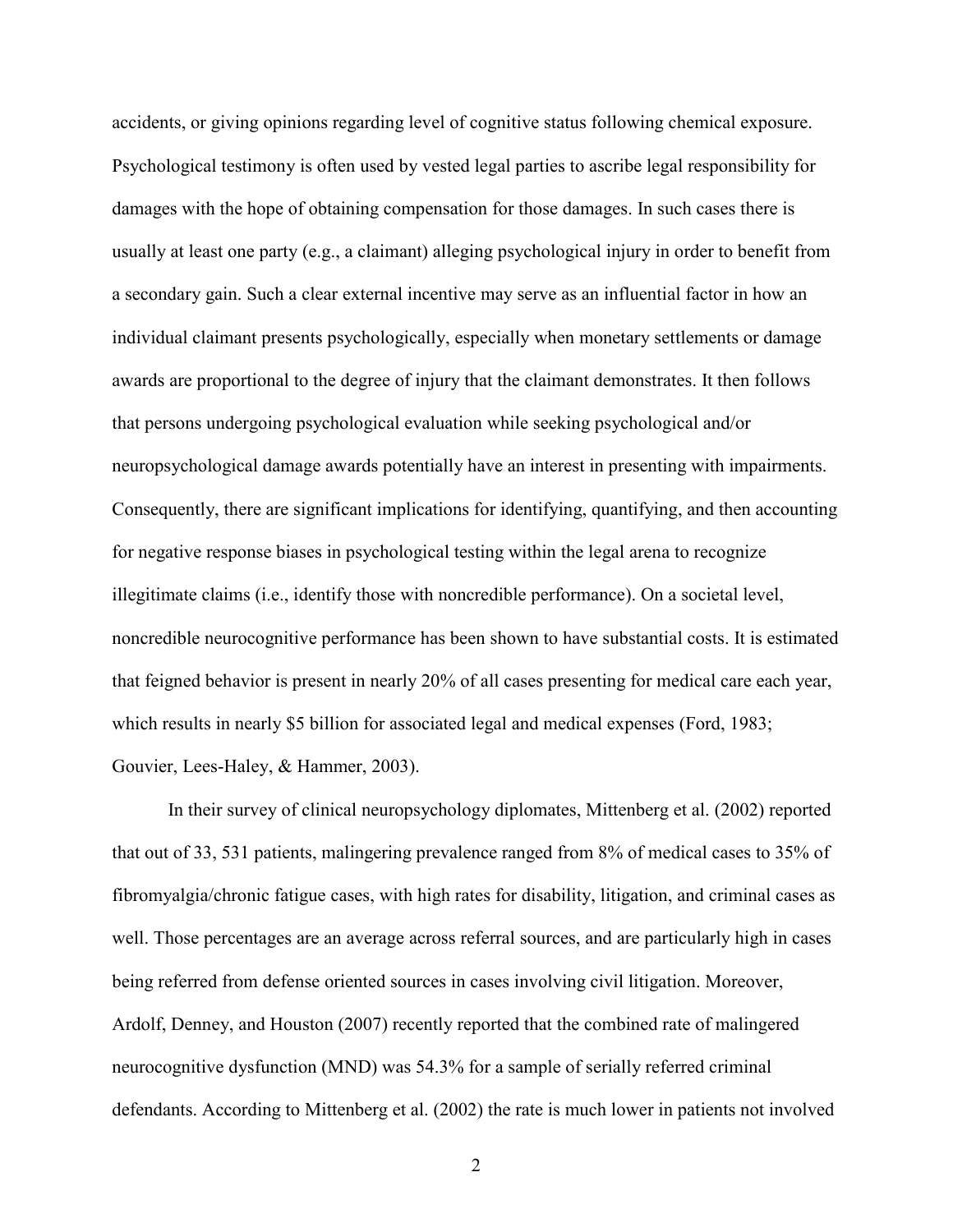with litigation or seeking compensation (approximately 7%). However, malingering prevalence rates vary widely across settings, and are influenced by factors including reason for referral and referral source (Bigler, 2006; Mittenberg et al., 2002). Not only that, but researchers have noted that neurocognitive complaints and symptom exaggeration (i.e., disrupted attention and concentration) occur in psychiatric groups, head injured individuals, and normal participants (Delis & Wetter, 2007; Gouvier, Cubic, Jones, & Brantley, 1992; Kirmayer & Sartorius, 2007; Lees-Haley, Earnest, & Dolezal-Wood, 1995).

In addition to exaggerating or fabricating symptoms for legal claims, there are multiple sources of external secondary gain (e.g., making insurance claims, avoiding military duty) that may prompt individuals to employ a negative response bias, which may affect the likelihood of malingering. However, malingering research most often pertains to legal settings, as the consequences for successful malingering under those circumstances are dramatic and typically involve multiple parties. Other areas of non-financial external secondary gain (e.g., medicationseeking, opportunity for service utilization) have gone relatively unstudied until recently (Henry, 2005; Osmon, Plambeck, Klein, & Mano, 2006).

Just as effort and financial incentives have been shown to account for significant variance in neuropsychological test performance (Binder & Rohling, 1996; Green, Rohling, Lees-Haley, & Allen, 2001), it is thought that other forms of incentive are also related to neuropsychological performance. Therefore, the current project seeks to explore the effects of non-financial external gain on popular neuropsychological tests in a young adult clinical sample with the expectation that performance in individuals overtly seeking non-financial incentives in the context of evaluations is poorer than in individuals not expressing potential for external gain. Moreover, it is likely the case that individuals expressing potential for non-financial external gain have a higher proportion of noncredible performance on test validity measures given symptom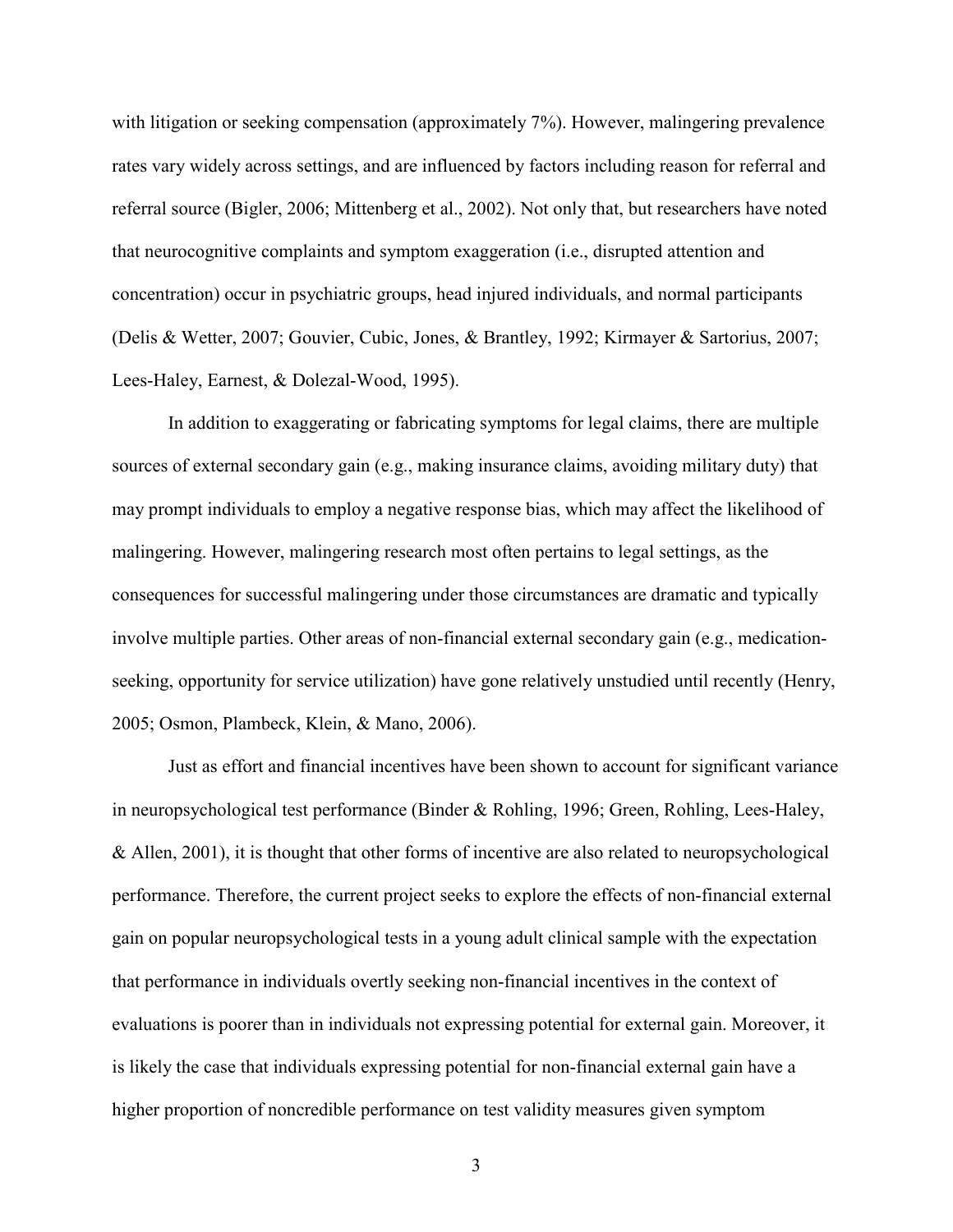exaggeration may be higher in such a population in order to obtain external gain. Thus, the application of existing methods for detecting noncredible neuropsychological performance needs to be extended to other populations without *financial* gain to explore effects of incentive level as it can be conceptualized on a continuum.

 In this project, the author briefly describes a contemporary definition of malingering along with common and novel methods for detecting noncredible neurocognitive performance with particular emphasis on using traditional neuropsychological measures. Through that description, the author discusses the application of those methods to populations not involved in legal or other financial-seeking populations. Next, the author provides a discussion of literature weaknesses and strengths, and presents an overview of research of noncredible neurocognitive performance as it relates to sources of non-financial external gain in academic settings. Finally, a rationale for the current data analyses follows to address concerns raised by obvious gaps in the current literature. In particular, the author discusses identifying non-financial compensation seeking behavior in relation to noncredible neurocognitive performance and offers specific hypotheses for the project.

Defining Malingering and Noncredible Neurocognitive Performance

While the current *Diagnostic and Statistical Manual of Mental Disorders* (DSM-IV-TR; APA, 2000) contains criteria for defining malingering as a v-code (not a diagnosis of a mental disorder *per se*), that description is considered by many to be inexact and vague. In response, researchers have offered other definitions and commentary to help guide clinical and forensic practice (Bianchini, Mathias, & Greve, 2001; Boone, 2007b; Greiffenstein, Baker, & Gola, 1994; Slick, Sherman, & Iverson, 1999). Among the formal definitions, Slick et al. (1999) have proposed the most cited and widely applied classification scheme of noncredible neurocognitive performance, referred to as the Slick Criteria. According to Slick et al. (1999), MND is "the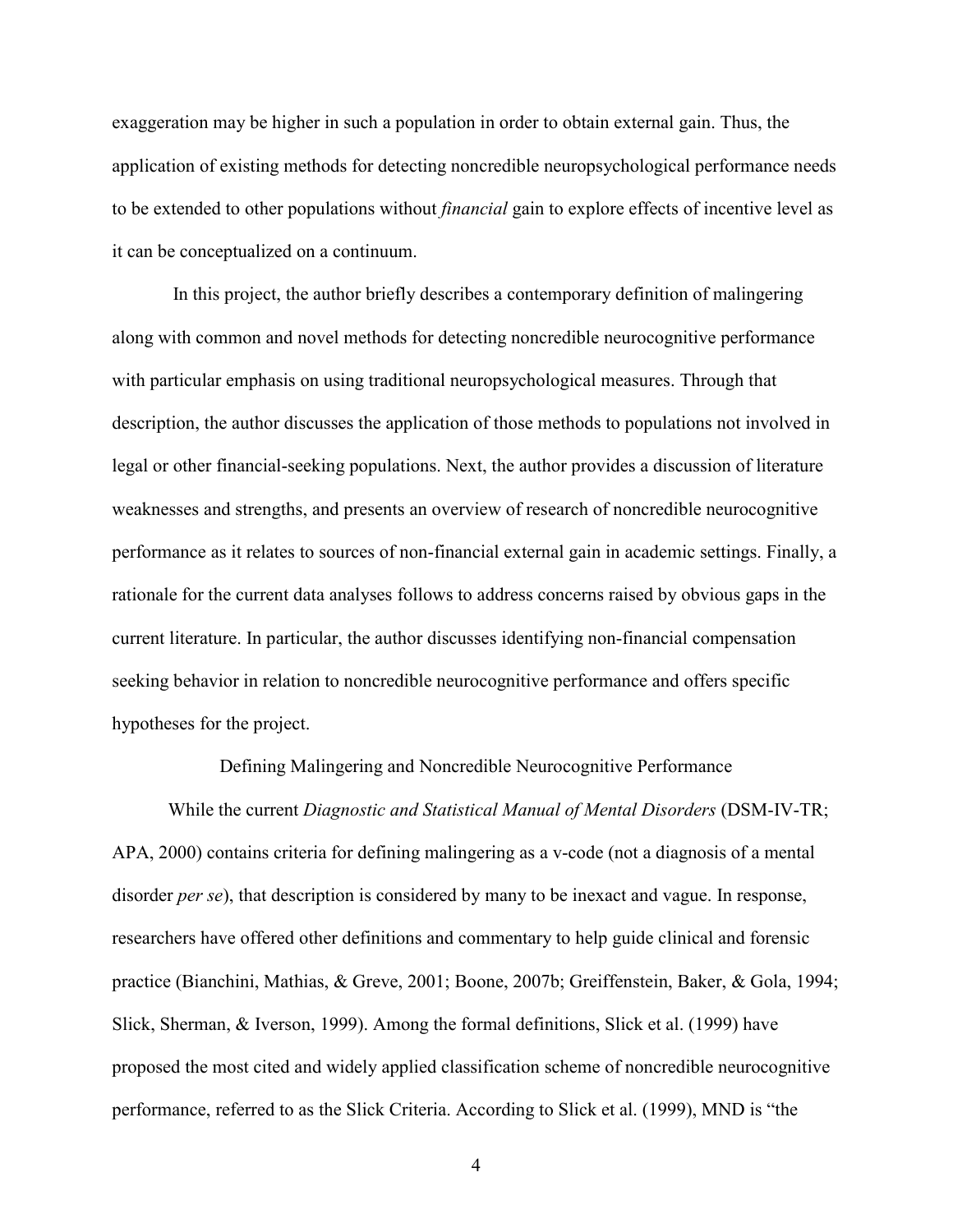volitional exaggeration or fabrication of cognitive dysfunction for the purpose of obtaining substantial material gain, or avoiding or escaping formal duty or responsibility." (p. 552). Their system includes three categories of malingering based on the degree of evidence and level of certainty that an individual is actually malingering. The categories range from *possible* to *probable* to *definite* malingering, with the *definite* category representing the highest degree of certainty that an individual is in fact malingering neurocognitive impairment.

 In order to classify an individual according to one of those levels of malingering, that person must display specific behaviors falling along four distinct areas outlined by Slick et al. (1999). The first level of evidence (Criterion A) requires that the individual has a *substantial external incentive* to display a response bias at the time of evaluation. Criterion B specifies that within the context of a substantial incentive, there must be direct evidence of a response bias from objective neuropsychological testing. Criterion C requires the presence of a response bias from a self-report source (e.g., personality inventory). Finally, Criterion D stipulates that Criterion B and/or Criterion C data are not *fully* accounted for by psychiatric, neurological, or developmental factors.

 In application, there are several combinations of Criterion B and C evidence that may be employed in order to classify an individual as a malingerer. For example, Slick et al. (1999) further subdivided Criterion B evidence (neuropsychological data) into six areas: 1) a *definite response bias* (i.e., below chance, *p* < .05), on one or more forced-choice tests, 2) a *probable response bias* represented by results from a "well-validated" test or index, 3) a discrepancy between current neuropsychological test results and objective profiles of known brain function and dysfunction, 4) discrepancy between test results and actual behaviors, 5) discrepancy between test results and informant reports, or 6) discrepancy between test results and the individual's known history. Therefore, meeting Criterion B is possible via six different ways.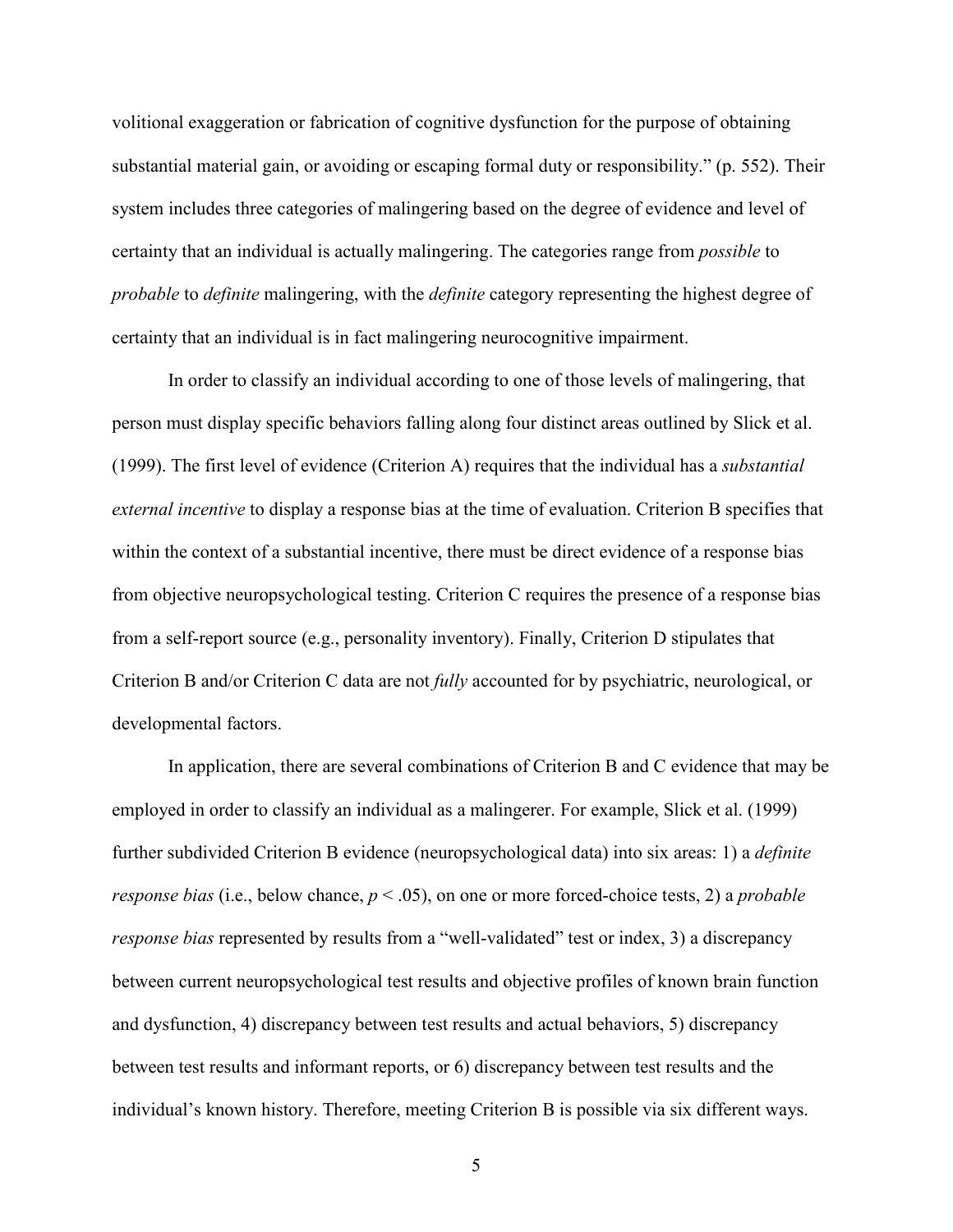Similarly, Criterion C is subdivided thusly: 1) self-reported history does not reflect documented history, 2) self-reported symptom endorsement is inconsistent with known patterns of brain functioning, 3) self-reported symptoms are inconsistent with current behavior, 4) self-reported symptoms are inconsistent with report from collateral contacts, or 5) there is evidence of symptoms exaggeration or fabrication on "well-validated" self-report measures.

The term *definite* MND refers to meeting A, B1 (below chance performance on neuropsychological testing), and D criteria. Meeting the classification criteria for *probable* malingering can be done in two ways. In both cases, the individual must have a *substantial external incentive* to appear impaired (Criterion A) and the findings from Criterion B and C are not secondary to known *bonafide* disorders (Criterion D). In the first case, a *probable* malingerer also meets two or more criteria from any one of B1-B6. In the second case, a *probable* malingerer also meets one criterion from neuropsychological testing (any of B1-B6) *and* one from self-report testing (any of C1-C5). The third, and least stigmatizing level of malingering, *possible*, is described as initially meeting Criterion A. Then, the individual must demonstrate at least any one of Criterion C level evidence *and* either the Criterion C behaviors meet Criterion D *or* criteria for *definite* or *probable* MND is met except that the behaviors in question may be partially explained by an actual disorder (Criterion D). While the diagnostic criteria is more liberal when applying a malingering label according to the Slick et al. (1999) criteria as one moves from *definite* to *possible* malingering, the level of certainty that an individual is really malingering may decrease accordingly. Additionally, if one does not meet Criterion A, but still satisfies all or part of Criteria B or C, the validity and credibility of performance would be called into question, but the person would not be labeled as a malingerer, but likely a factitious disorder instead.

Despite obtaining a high level of certainty of determining MND, undesirable and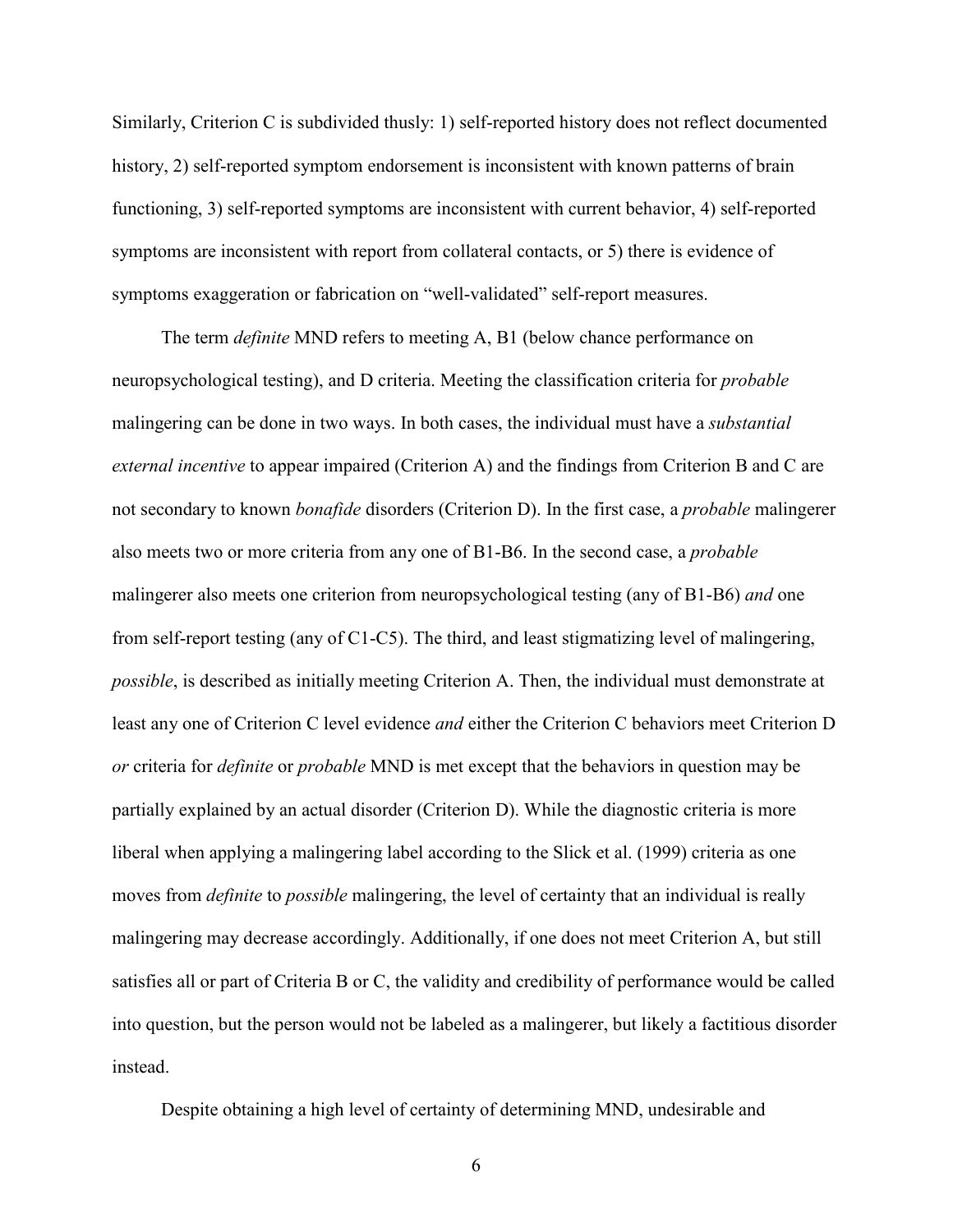unintended consequences are likely to occur as a result of labeling (Murphy, 1976;

Thornicroft, Rose, Kassam, & Sartorius, 2007), especially when one is labeled a malingerer (Szasz, 1956). For instance, the dangers of mislabeling someone as a malingerer may include losing legitimate workers' compensation, disability, pensions, accommodations, needed healthcare services, or loss of liberty (Yelin, 1986). Furthermore, once that label has been applied, any future medical or legal claims made by the individual will likely be skeptically viewed. Consequently, using the term malingering in clinical settings is disfavored by many neuropsychologists (Slick, Tan, Strauss, & Hultsch, 2004). Rather, when clinicians are confronted with poor effort consistent with MND, they tend to indicate that test results are invalid, are inconsistent with the severity of the injury, that the results are indicative of exaggeration, or are noncredible (Boone, 2007b; Slick et al., 2004). In following that line of thinking against undue stigmatization, research and clinical practice recommendations in this field of study stress avoiding false positive findings of noncredible performance to avert subjecting clients to potentially harmful consequences (Bush et al., 2005).

Methods of Detecting Noncredible Neurocognitive Performance

 As the study of malingering has evolved, so too have the methods of detecting invalid performance on psychological tests. There are several methods of evaluating malingered performance including behavioral observations, statistical techniques, qualitative analyses, and clinical records review among others. There are also specialized instruments to detect such performance. Specialized instruments usually represent techniques including symptom validity testing, performance curve, atypical performance on tests, floor effects methods, and validity indices. While those malingering-specific tests represent a unique class of instruments designed for a single purpose, there has also been an effort to detect noncredible performance indirectly, utilizing widely used neuropsychological measures.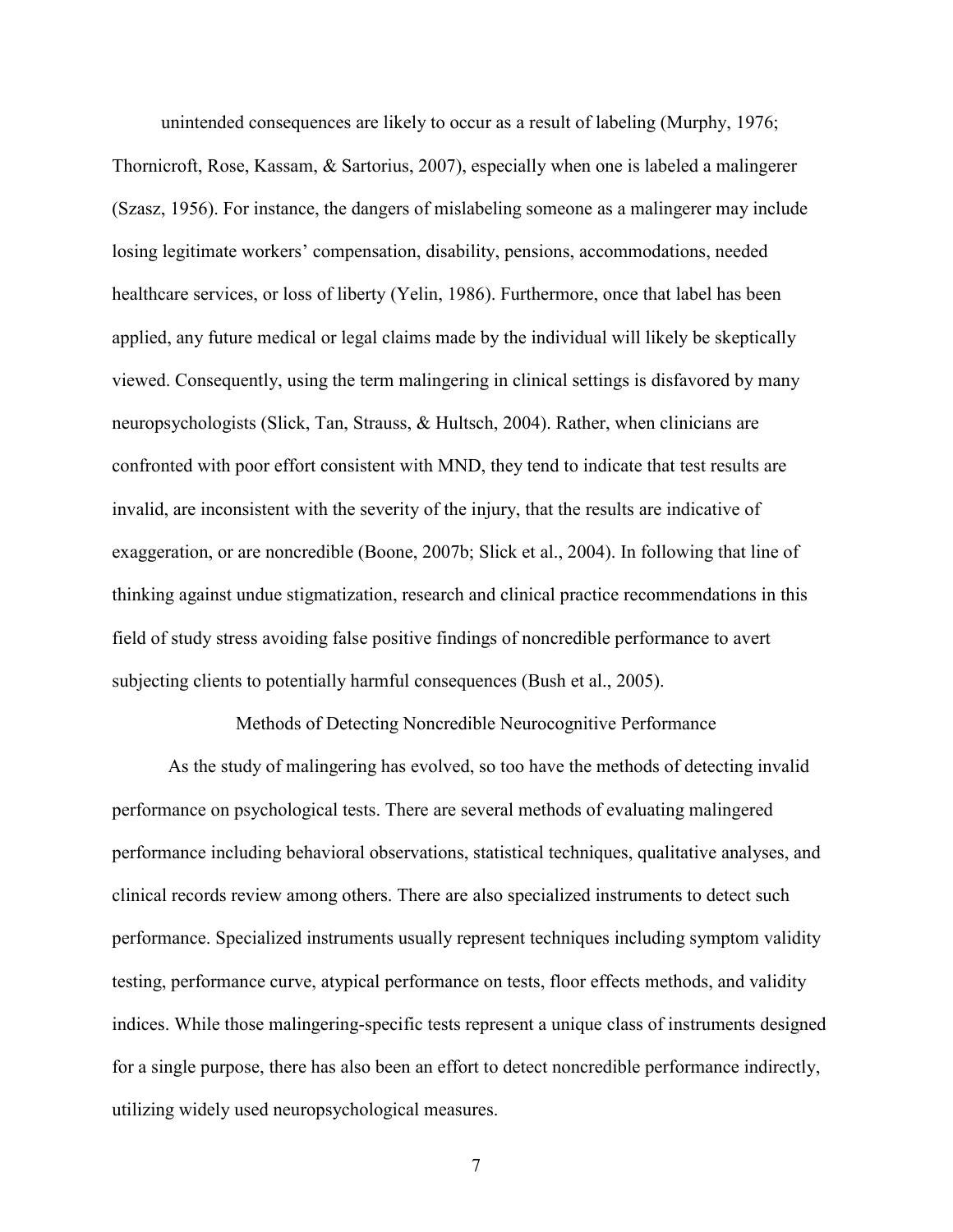Determining the usefulness of this indirect approach requires investigation of how the procedures perform in disparate samples across settings. Just as there is no single, sufficient method or technique for detecting noncredible cognitive performance in a given case, there is no uniformly agreed upon statistical or methodological procedure for establishing the usefulness of the various techniques. Rather, most researchers use multiple strategies (Ashendorf, O'Bryant, & McCaffrey, 2003; Bush et al., 2005; Iverson & Binder, 2000; Nies & Sweet, 1994) that have been established by how well they identify individuals from known groups of noncredible responders. In this manner, tests and measures used to identify noncredible responding are held to the same standards as measures used to document the claimant's impairments and disability. Therefore, classification and error rates of psychological procedures must also be reported to demonstrate test effectiveness (Gouvier, 1999, 2001; Gouvier, Hayes, & Smiroldo, 1998). The emphasis in this line of research is as much on the performance of the instruments as it is on the persons who complete them.

Consequently, evaluation of diagnostic prediction in this research area generally follows methods applied to the usefulness of medical tests that account for the sensitivity and specificity of tests (Baldessarini, Finklestein, & Arana, 1983). Whereas sensitivity refers to the ability of a measure to accurately detect true cases of a phenomenon, specificity is concerned with the ability of an instrument to accurately detect true non-cases. For instance, a test that correctly identifies all cases of a condition and does not identify any individual without the condition as having the condition, has perfect sensitivity (100% or 1.00) and specificity (100% or 1.00).

Accordingly, a test that deviates from perfect sensitivity and specificity results in incorrect classification of those who actually have the condition and those not having the condition. For illustration, if a test developed for early cancer detection had a sensitivity of .95 and specificity of .60, it would fail to detect cancer in 5% of those that actually have cancer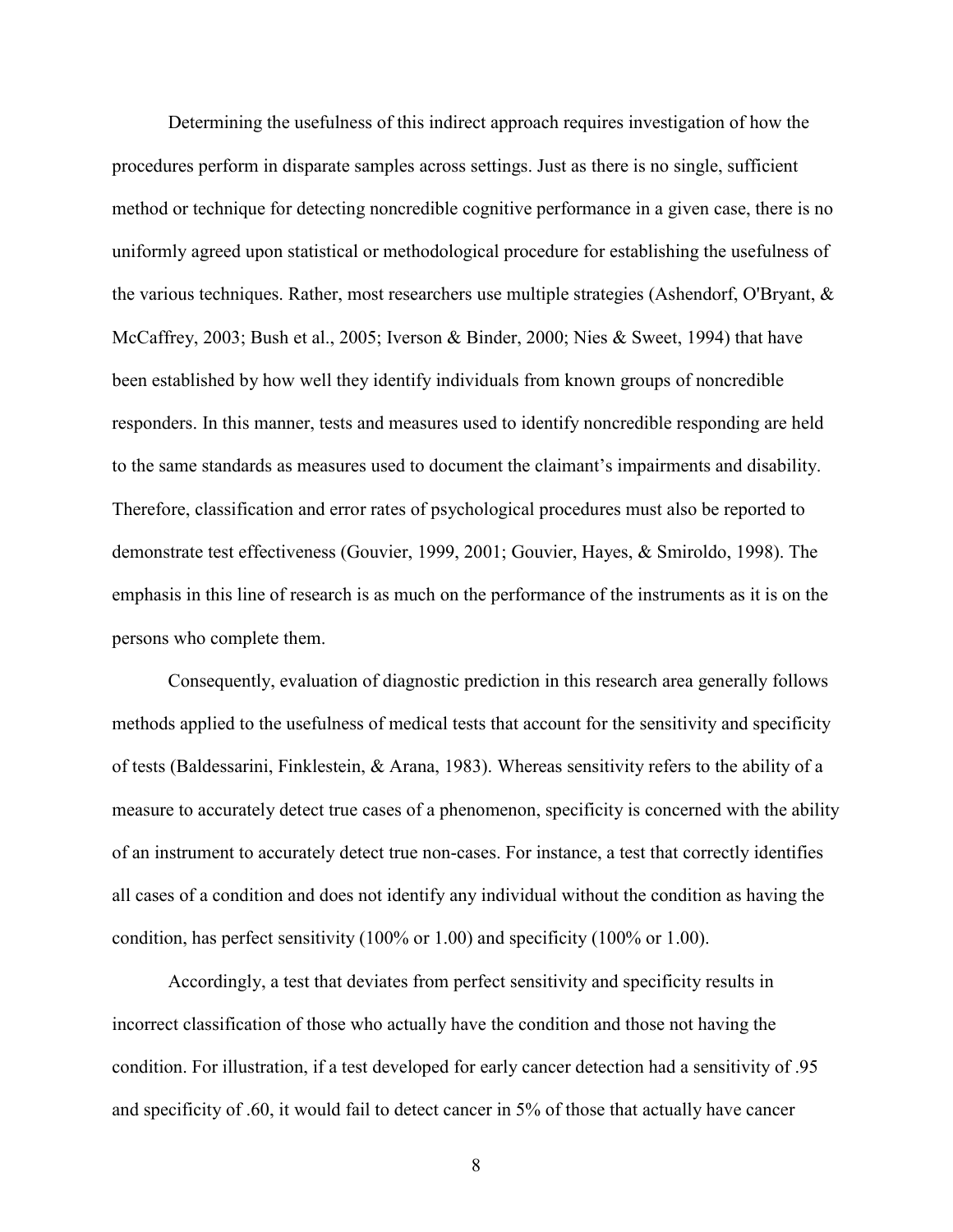(false negatives) and would detect cancer in 40% of those who do not have the cancer (false positives). Therefore, a test with high sensitivity and low specificity would be sure to "catch" the condition early in most cases, but would also suggest cancer was present in those who actually do not have cancer, resulting in a test that "cries wolf" more often than it misses true cases. While such a scenario for a test may be desirable in some cases, such as making sure to identify life-threatening conditions early in the disease process, it may not be appropriate when there are notable negative consequences for those misidentified as having the conditions (i.e., tissue biopsies, quarantine, etc.). In the case of being labeled a malingerer, researchers have generally assumed that a 90% specificity level is appropriate to avoid undue stigmatization and other undesirable social and economic consequences (Babikian, Boone, Lu, & Arnold, 2006; Bianchini et al., 2001), but others consider a 10% false positive rate far too high (Langeluddecke & Lucas, 2004).

However, sensitivity and specificity are not the only values to consider when determining the usefulness of a test. Several commentators have emphasized that the *effectiveness* of a test also lies in its ability to improve diagnostic decision across varying base rates (Baldessarini et al., 1983; Bar-Hillel & Hogarth, 1990; Faust & Nurcombe, 1989; Gouvier, 1999, 2001; Gouvier et al., 1998) because the confidence of diagnostic decisions are dramatically influenced by the proportion of the population that presently has a condition. When sensitivity, specificity, and condition base rate are all considered in individual cases, decisions can reflect the degree of probability that a condition is present when a test indicates it is present (positive predictive values) and the probability of the condition not being present, as indicated by the test (negative predictive value). For example, in low base rate conditions, even tests with high specificity and sensitivity values may not improve accuracy over decisions grounded in base rates alone. Therefore, if sensitivity and specificity values have been established, test effectiveness, in terms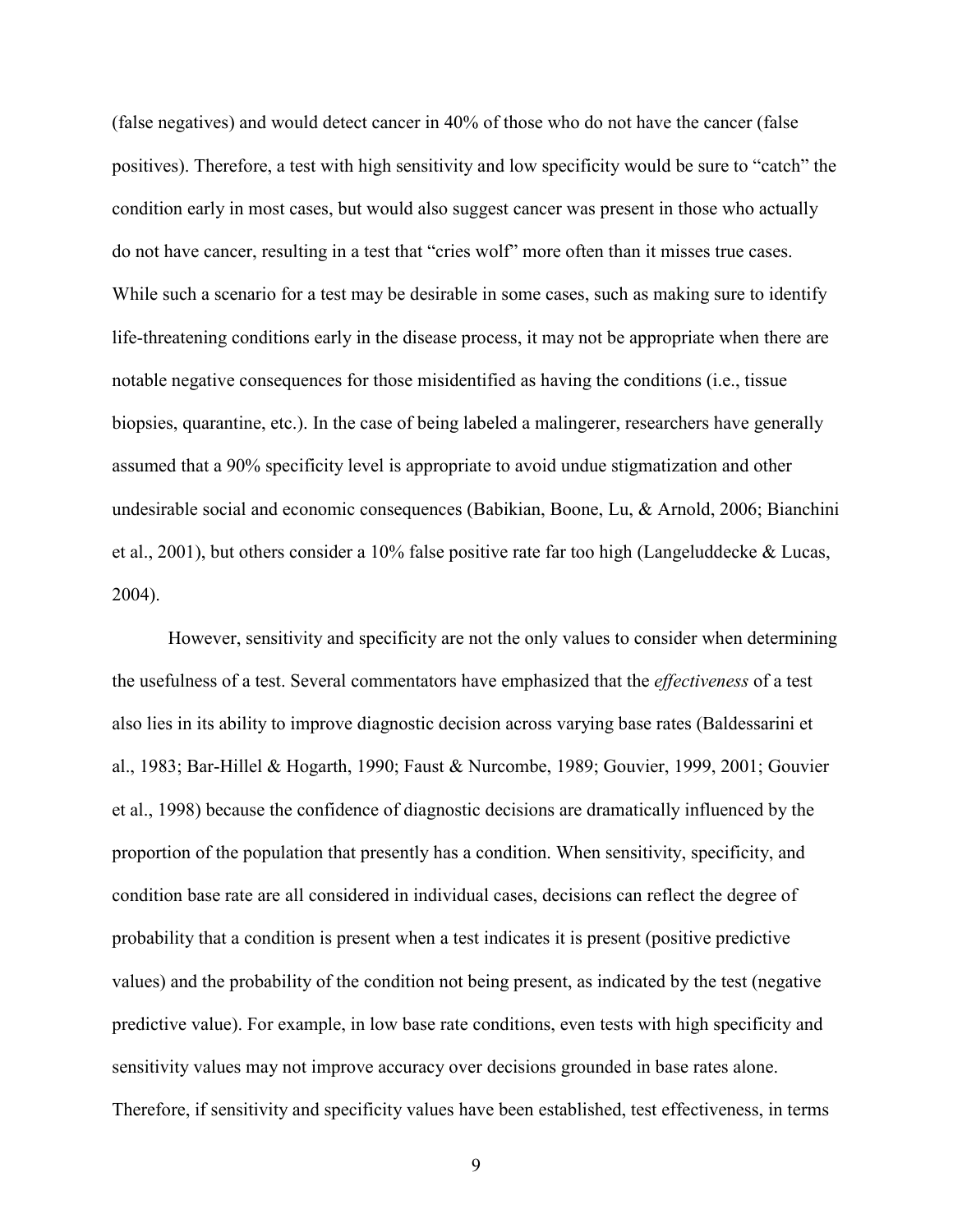of positive and negative predictive values, can be calculated for a number of hypothetical base rate conditions. In this way, metrics are created that provide a level of probability indicating a given condition is or is not present depending upon a test finding. Therefore, research in the MND arena often contains values relating to diagnostic accuracy in order to demonstrate test effectiveness.

In the following section, the author briefly describes some of the specialized measures to detect malingering and then discusses empirically derived adaptation of traditional neuropsychological testing to that end. Throughout that discussion the reader is reminded that the phrase "well-validated" malingering instrument has a variety of meanings depending on the intentions and skepticism of the user (Green, 2007). Nevertheless, clinical usage of the procedures is informed by values supportive of diagnostic utility and effectiveness.

#### Symptom Validity Testing

 Symptom Validity Testing is a methodology utilizing tests with forced-choice response formats (i.e., True/False, Multiple Choice) with responses representing unambiguously correct or incorrect answers. Since the early work of Hiscock and Hiscock (1989), adapted from Pankratz, Fausti, and Peed (1975) and Pankratz's (1979) procedures and methodology to identify conversion symptoms, symptom validity testing has held platinum status as the only certain way to identify MND (Bianchini et al., 2001). This set of procedures is founded on the statistical principle that an individual, given the opportunity to respond in a forced-choice format, should not respond incorrectly to more items than would be expected from random chance responding at the  $p < .05$  level. If an individual does respond below the level predicted by chance, then it is thought that performance surely indicates a deliberate (or definite) attempt to respond incorrectly (Reynolds, 1998; Slick et al., 1999). However, below chance performance is rare in cases of known MND and most likely found in those making unsophisticated attempts at feigning. It is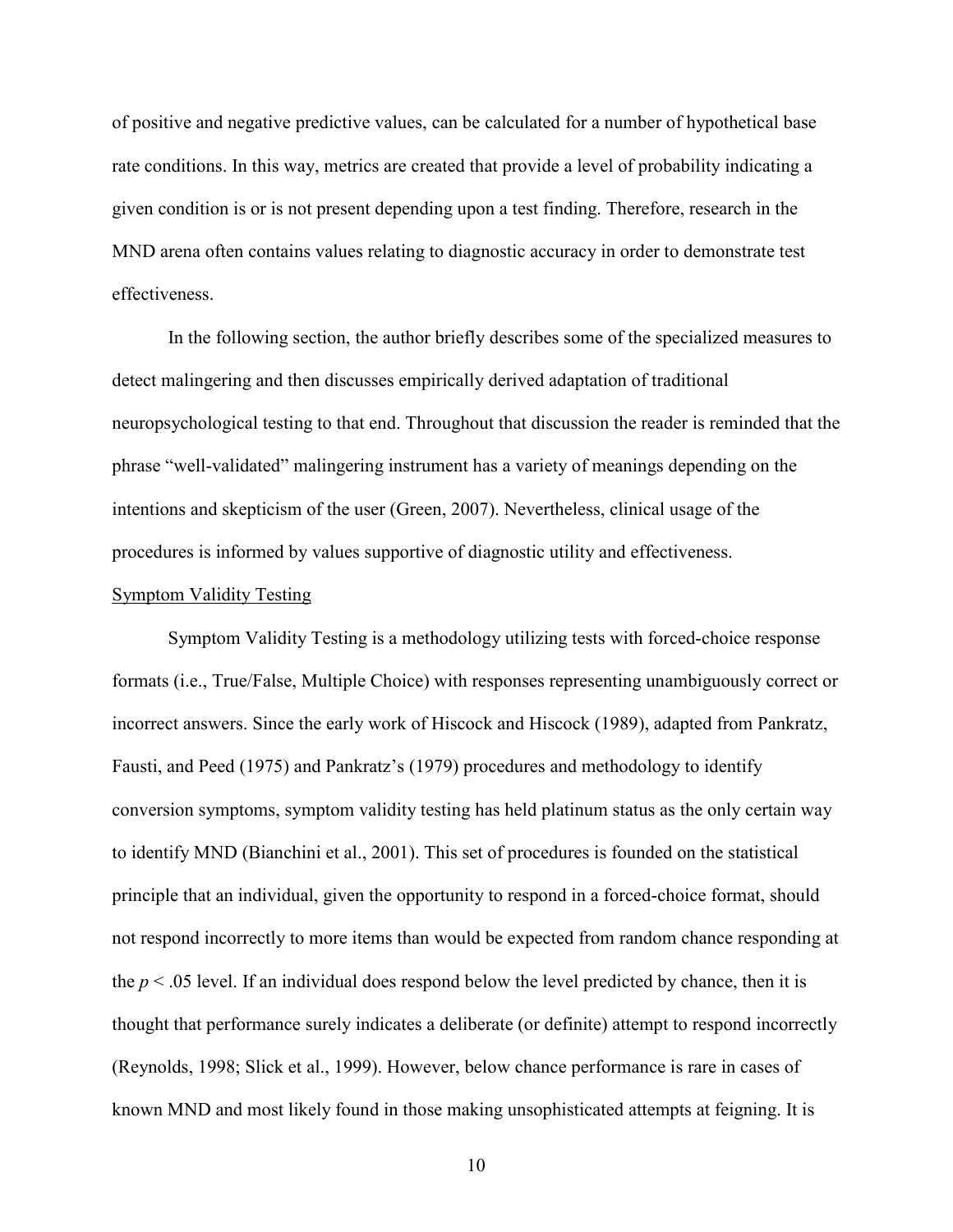known to be especially sensitive to coaching as a preventative intervention (for a discussion see Boone, 2007b; Youngjohn, 1995). Thus more sophisticated or idiosyncratic attempts at feigning likely go unidentified if relying solely on this type of testing.

Interpretation of symptom validity test performance can also be conducted to consider low performance that is not below chance levels, but is below performance of individuals with known neurocognitive dysfunction (Binder, 1993). Through this approach, it is possible to make inferences regarding clinically meaningful low performance by establishing optimal critical cutoff scores that differentiate those with established impairments and those displaying malingered/noncredible performance. By using those scores, tests can then be investigated according to their level of classification accuracy based on a number of factors. Such symptom validity tests include the Test of Memory Malingering (Tombaugh, 1997), Victoria Symptom Validity Test (Slick, Hopp, Strauss, & Spellacy, 1996), and Portland Digit Recognition Test (Binder, 1993).

#### Performance Curve, the Floor Effect, and Atypical Performance

 Most neuropsychological and cognitive tests contain a collection of items and procedures that vary in degree of complexity and difficulty (Lezak, Howieson, Loring, Hannay, & Fischer, 2004). This is particularly true of standardized achievement and intellectual functioning measures (Wechsler, 1997a; Woodcock, McGrew, & Mather, 2001) as well as specialized neuropsychological instruments (Delis, Kaplan, & Kramer, 2001). Many of those tests tend to have easy items at the beginning of sets and conclude with more difficult items. Thus, the examiner can expect typical clients to miss progressively more items toward the latter portion of tests, rather than observing the opposite pattern. If the level of difficult items passed exceeds an expected level relative to easier items, then inferences can be made regarding the level of effort during testing (Rogers, 1997). Procedures using this rationale include the Dot Counting Test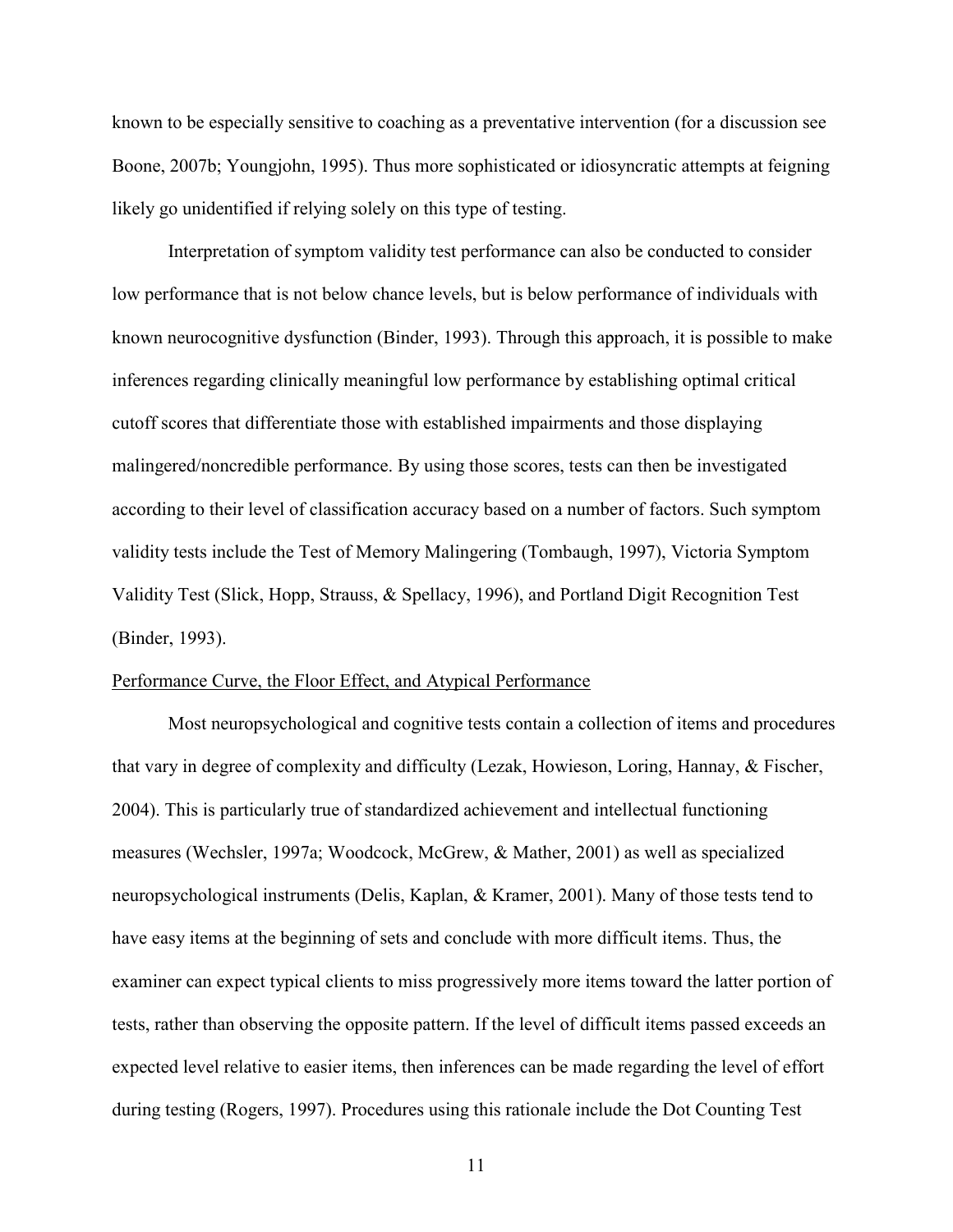(Rey, 1941), Validity Indicator Profile (Frederick, 1997), as well as qualitative analyses of performance (Johnstone & Cooke, 2003).

 The easiest items of a neuropsychological test identify the "floor" or the most basic level of abilities measured by a test. Therefore, most individuals can be expected to complete them correctly at an exceptionally high rate. Similarly, tests of noncredible performance have been developed that appear difficult, but are actually quite simple with successful performance requiring a low level of cognitive skill. On such tasks (e.g., Rey 15-Item Test; Rey, 1941) even individuals who have sustained significant levels of acquired brain injury, experience pain, or are poorly educated perform well. If an individual does perform poorly on those items or tests, especially when compared to groups of neurologically compromised individuals, poor effort is suspected.

 Related to floor effect and performance curve methods, the atypical performance methods rely on extant knowledge of brain functioning to identify noncredibility. One of the assumptions about memory functioning is that it is easier to recognize learned information than it is to retrieve learned information in a free-recall format (Binder, Villanueva, Howieson, & Moore, 1993). Given this general finding, it is unexpected that an individual's level of ability to recognize recently learned information is compromised relative to free-recall regardless of the level of neurological insult. Therefore, one would not expect to obtain results suggesting poorer recognition memory as opposed to recall memory. Moreover, recent investigations by Hilsabeck, LeCompte, Marks, and Grafman (2001) have capitalized on the findings that implicit memory remains largely intact even in amnesic patients. As a result, failure to learn and remember implicit information raises suspicion of suboptimal effort. Another method involves examining the differences between attention and memory performance under the assumption that attentional resources are required for learning and remembering information (Butters, Salmon, Cullum, &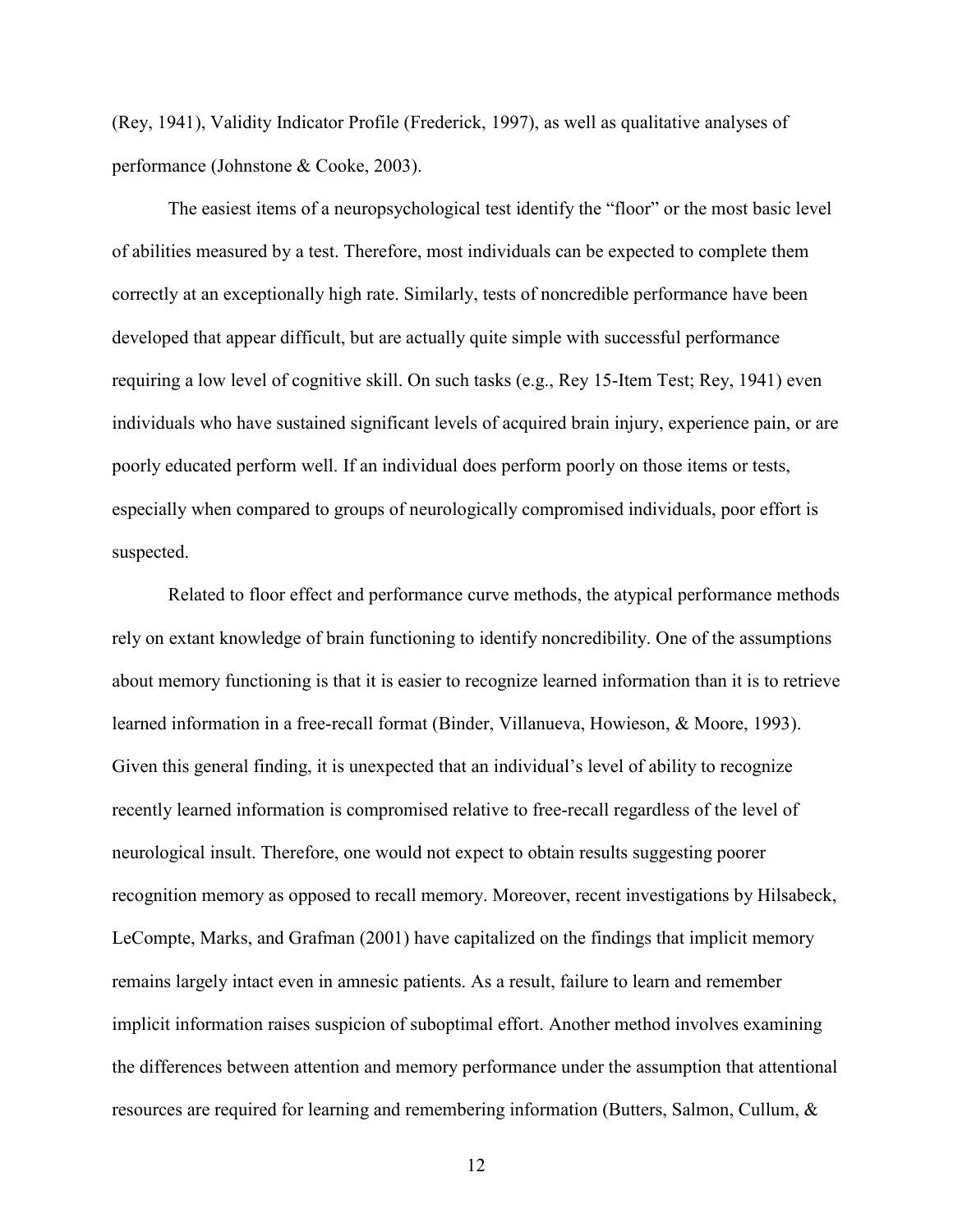Cairns, 1988). Therefore, poor attention relative to memory performance is also a marker for poor effort (Hilsabeck et al., 2003; Mittenberg, Azrin, Millsaps, & Heilbronner, 1993). Lastly, auditory attention span also remains relatively uncompromised by a host of neurological insults such as amnesia (Baddeley & Warrington, 1970), dementia (Carlesimo, Fadda, Lorusso, & Caltagirone, 1994), or pain (Wade & Hart, 2002), which also makes that area of functioning an attractive addition to malingering investigation (Greiffenstein et al., 1994).

#### Validity Indices

 Conventionally, the use of validity indices has referred to a set of internal scales of a test for assessing the consistency, reliability, and honesty of performance. This type of approach is most often used in self-report personality tests or questionnaires to ensure that individuals have responded consistently to items with similar content (Morey, 1991; Tellegen et al., 2003). However, other types of invalid responses include endorsing more severe symptoms than those with demonstrated physical or psychological problems, denying common problems that most people admit to experiencing, or reporting extremely bizarre or infrequent symptoms suggestive of fabrication. It is assumed that the validity indices of self-report inventories add information regarding a respondent's response style, which can be utilized to make inferences regarding the manner in which they report psychological matters in general (i.e., under- or over-endorsement). For instance, if an individual endorsed a higher number of items on a scale developed to assess an exaggerated or negative impression (extreme or bizarre symptoms), then it is expected the individual responded to many other items in that manner, thus presenting a biased view of their current psychological status. The idea of including validity indices in neuropsychological tests has also received empirical attention (Boone, 2007b) as has the inclusion of indices on selfreport measures to detect malingered cognitive status (Larrabee, 1998, 2003b).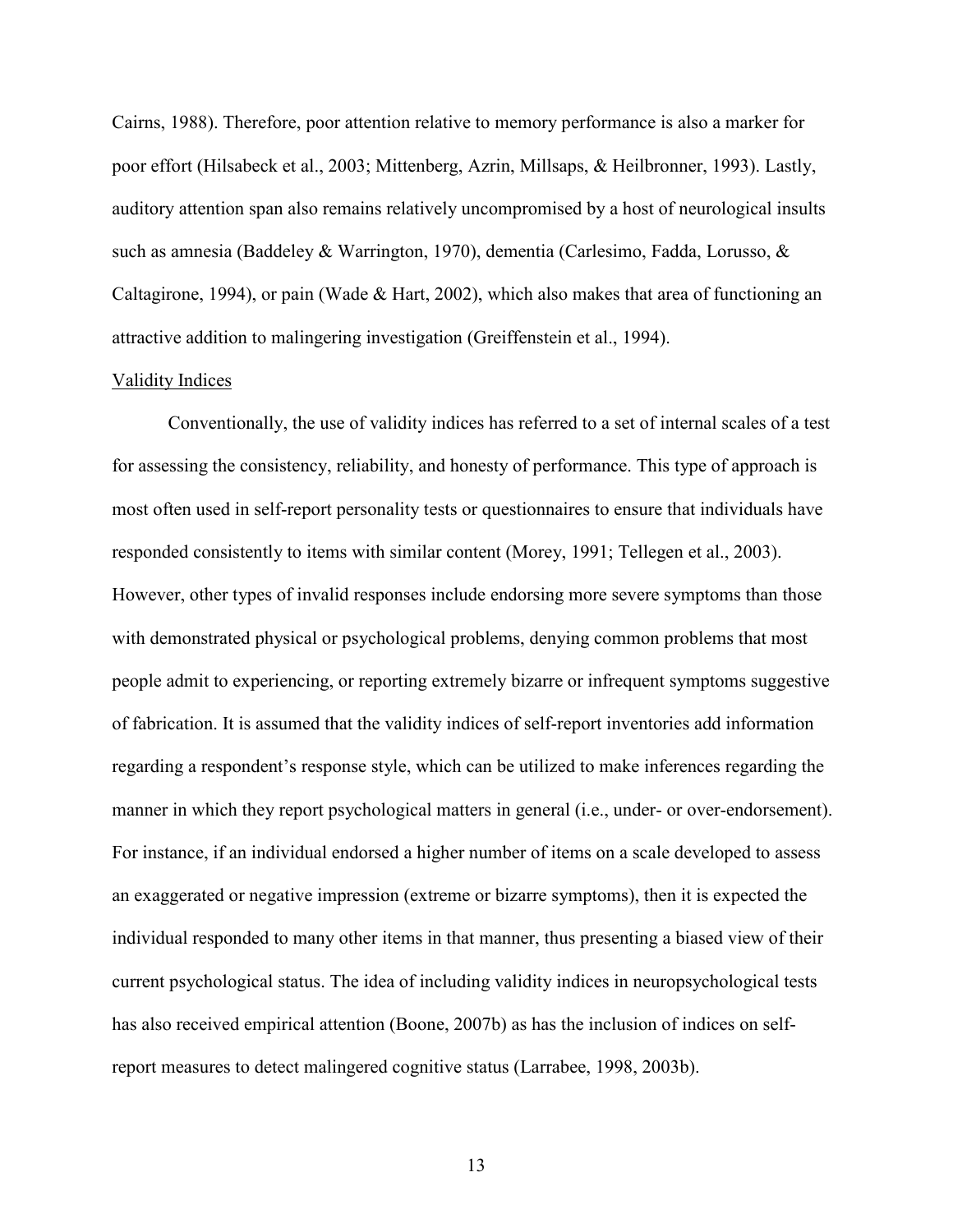The Use of Standardized Neuropsychological Measures in Malingering Detection

 Neuropsychological instruments provide quantitative and qualitative data regarding particular domains of cognitive functioning (Mitrushina, Boone, Razani, & D'Elia, 2005; Strauss, Sherman, & Spreen, 2006). Most traditional neuropsychological measures are developed to primarily survey singular cognitive domains (Lezak et al., 2004). For example, the Rey Auditory Verbal Learning Test (Rey, 1964) was developed to assess learning and memory for orally presented words. In addition to unidimensionally focused tests, instruments containing multiple subtests assessing several cognitive domains, such as intelligence tests and executive functioning tests (Delis et al., 2001; Wechsler, 1997a), are typically administered to derive a profile of cognitive strengths and weaknesses across mental abilities. Patterns of performance on such tests have been examined for their use in detecting noncredible performance. Those investigations have usually been validated against criteria derived according to the principles mentioned above (i.e., atypical response patterns, deviation from known brain functioning, etc.).

There are several reasons for including validity indices derived from existing measures of neurocognitive ability. Using standard neuropsychological tests to glean information regarding individuals' effort level decreases administration time of testing batteries when administration of additional validity measures might be unduly burdensome. One reason that time is a limiting factor to consider in clinical practice is that administration of a neuropsychological battery often requires a significant commitment (several hours). This is a potential burden for both the clinician and client. The evaluation process can be extended substantially with the addition of standalone validity tests; thus, having "built in" validity measures can decrease the time of test administration. This is important because in order for results of psychological testing and neuropsychological procedures to be useful, they generally require patience, attention, cooperation, and sometimes endurance (Johnson, Lange, DeLuca, Korn, & Natelson, 1997;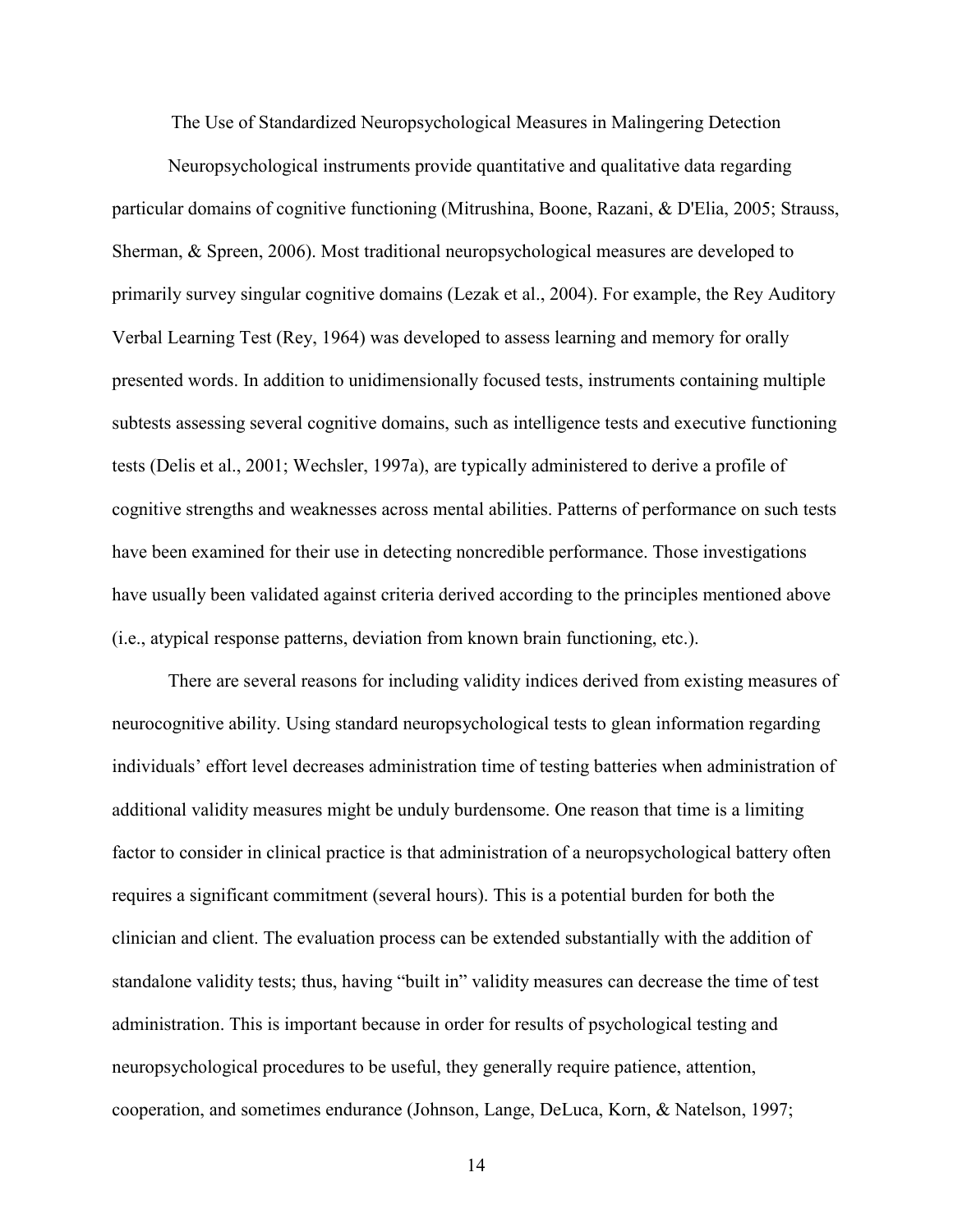Lezak et al., 2004) on the part of the client, all of which can be negatively affected by extended testing. For example, one widely used validity measure, the Portland Digit Recognition Test (Binder & Willis, 1991), requires roughly 45 minutes to complete in a forensic neuropsychological evaluation that typically requires over a day of testing.

Beyond the fact that testing can cause fatigue and may be aversive to the client, professional and market pressures require time efficient evaluations. For example, third party reimbursement for additional validity testing is unlikely (Piotrowski, Belter, & Keller, 1998), even for government mandated disability evaluations (such as in Louisiana), which makes it unlikely that validity tests are given in the majority of cases (Chafetz, Abrahams, & Kohlmaier, 2007). While approximately 79% of surveyed "expert" clinical neuropsychologists in North America commonly use at least one validity measure (Slick et al., 2004), the percentage used by other practicing psychologists is unknown, but is likely less. In fact, Sharland and Gfeller (2007) conducted a more recent survey of clinical neuropsychologists and reported that only 24.9% always, 30.7% often, and 28.6% sometimes include some type of validity measure in a neuropsychological evaluation. This is potentially problematic given the high rates of suspected noncredibility across settings, as testing effort and financial incentives have been shown to account for significant variance in neuropsychological test performance (Binder & Rohling, 1996; Green, Rohling, Lees-Haley, & Allen, 2001).

Moreover, validity markers within a given test can allow more sophisticated inferences made about performance on that test (Mathias, Greve, Bianchini, Houston, & Crouch, 2002). For instance, when conducting retrospective chart reviews where no specialized validity testing was administered, the reviewer can calculate and use derived validity index scores to infer effort level, which is often necessary in forensic cases. Despite the advantages of using embedded measures of validity, they remain among the least used validity detection methods by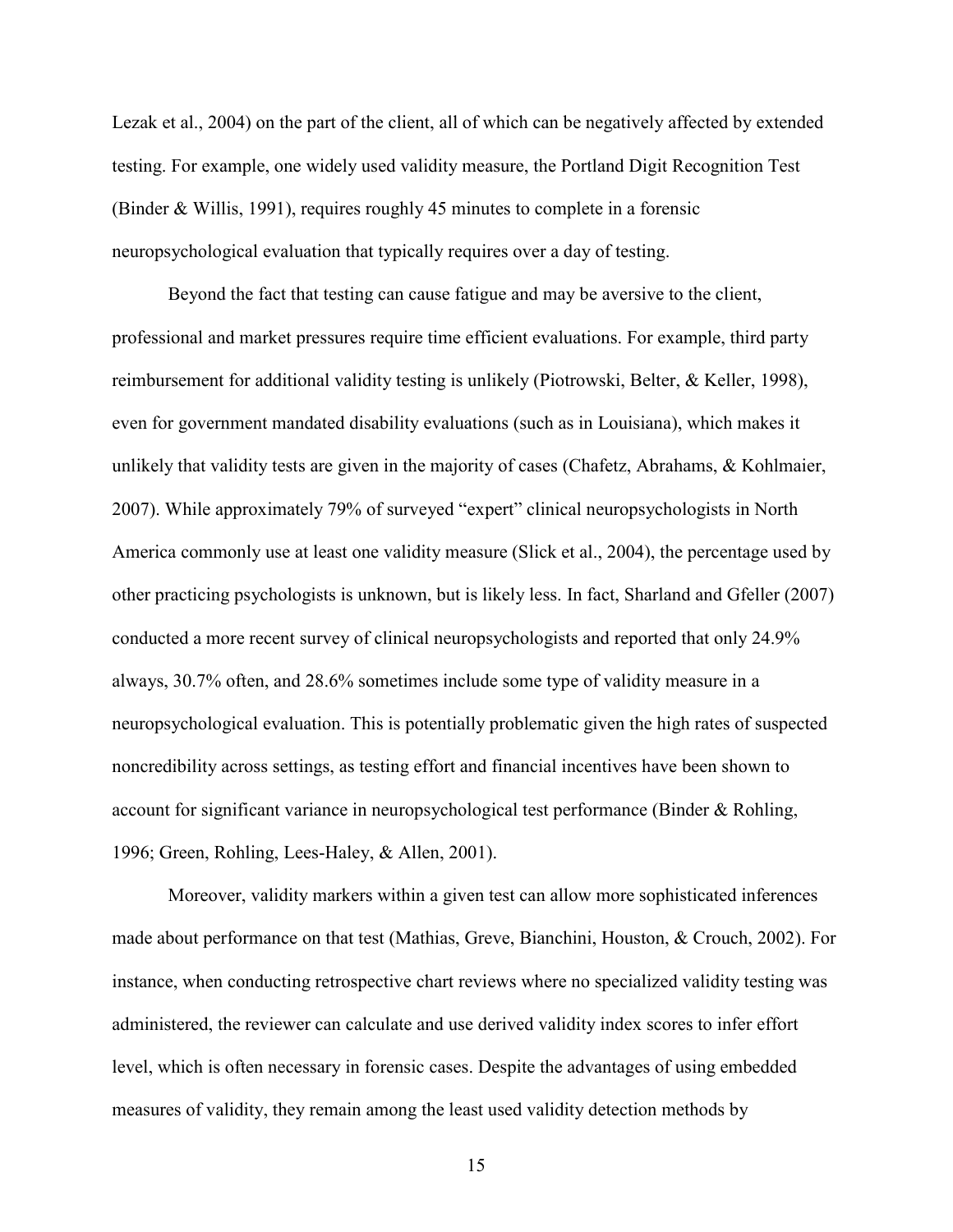neuropsychologists when making a decision of noncredibility and many neuropsychologists do not even know about them (Sharland & Gfeller, 2007). Regardless, developing indicators of noncredibility for popular multiscale intelligence and memory tests has received considerable research attention.

#### Embedded Validity Indicators

The Wechsler Adult Intelligence Scale – Third Edition (WAIS-III; Wechsler, 1997a), Wechsler Memory Scale – Third Edition (WMS-III; Wechsler, 1997b), and earlier versions of those tests (WAIS-R/WMS-R; Wechsler, 1981, 1987), are among the most popular adult intelligence and memory tests used by psychologists and neuropsychologists (Archer, Buffington-Vollum, Stredny, & Handel, 2006; Lees-Haley, Smith, Williams, & Dunn, 1996). Additionally, the WAIS-III is the most commonly administered measure by clinical neuropsychologists with the WMS-III closely following as the second most used (Rabin, Barr, & Burton, 2005). Therefore, developing embedded detection methods and noncredibility indices in these two instruments has the potential to add meaningful information to routine evaluations given such wide popularity and test usage patterns.

Several attempts have been made to use aspects of those measures for detecting noncredible responses. Within that area of study, researchers have outlined how those embedded approaches may be used in order to meet requirements for specific level(s) of evidence (Criterion B) according to the Slick et al. (1999) criteria (Bianchini et al., 2001; Etherton, Bianchini, Heinly, & Greve, 2006; Larrabee, 2007a; Millis, 2004). Data regarding performance and classification accuracy of derived measures have been reported across multiple clinical, experimental, and normative samples.

#### Digit Span Measures

For ease of review, selected embedded digit span indices with corresponding diagnostic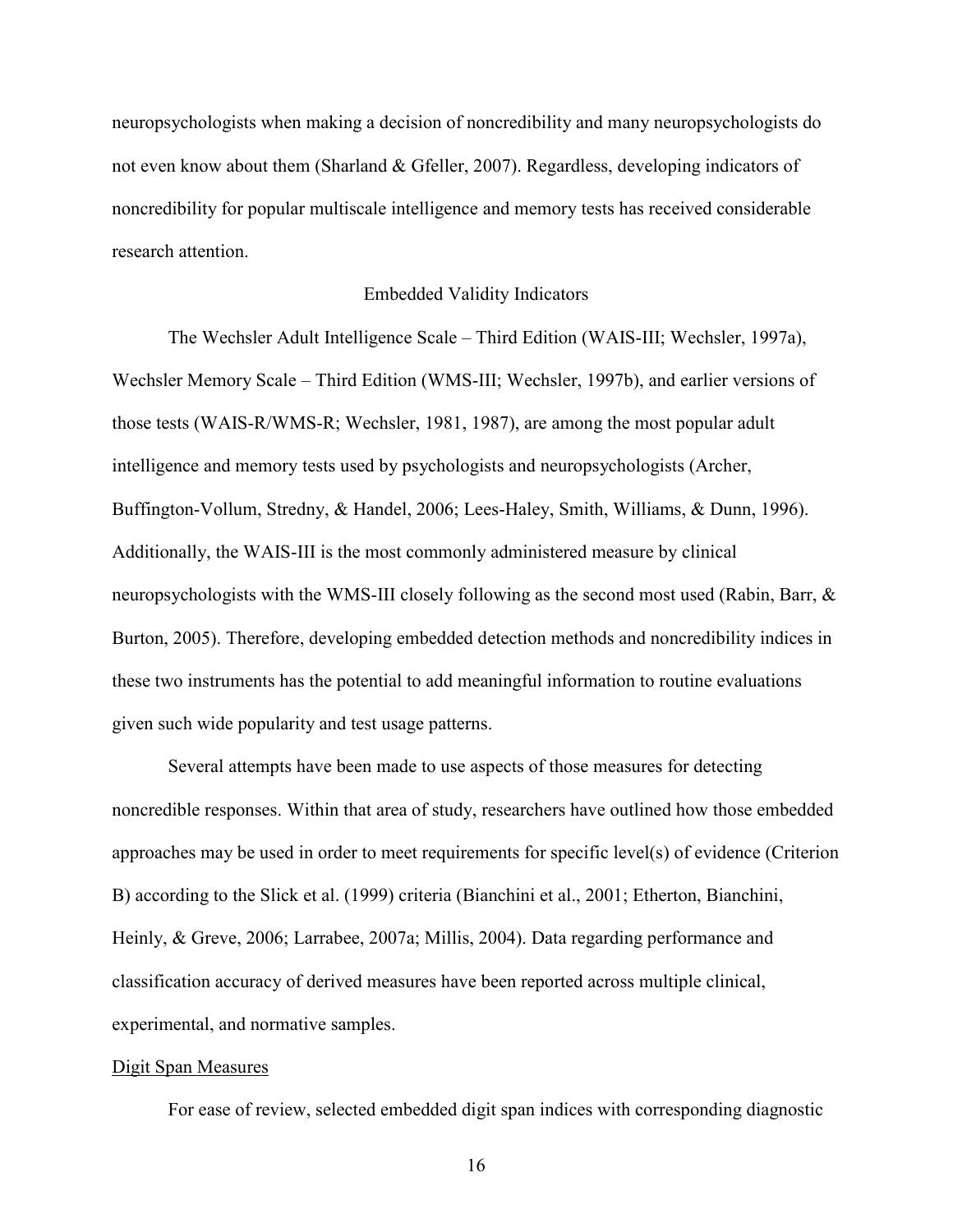statistics across research studies are presented in Table 1. As noted above, auditory attentional span remains relatively spared in individuals with a range of neurological problems (Wilde, Strauss, & Tulsky, 2004). Given that finding, suspicion of noncredibility is raised when individuals perform very poorly on measures of that ability. While there are several tests available to assess auditory attentional span via a digit repetition method (Benton, Sivan, Hamsher, Varney, & Spreen, 1994; Randolph, 1998), they all generally require participants to repeat increasingly longer strings of numbers that the examiner presents verbally. Examination of noncredible behavior using digit span tests has followed several lines of study as researchers have investigated a wide variety of particular types of performance including those based on agecorrected scaled scores, digit span forward, digit span backward, maximum digit span forward, maximum digits backward, time to complete single trials, total number of digits completed, digit span performance in relation to other subtest performance, and maximum length of consistently accurate performance, a.k.a. reliable digit span (Reliable Digits) (Babikian & Boone, 2007).

Since digit span performance is assessed by the WAIS-R, WAIS-III, and WMS-III, the majority of malingering research applications of digit span has been conducted using those measures. The administration, scoring, and response formats for those tests is very similar between the older and newer versions, and the current WAIS-III/WMS-III versions of the Digit Span subtests are identical to one another. Therefore, findings from early research are readily generalizable to those measures.

In this section, the author reports research regarding each of the well-studied digit span methods in turn. Throughout the literature, researchers' methodologies and sample characteristics vary from using unselected patients, patients displaying known noncredible performance, undergraduates who received instructions to malinger their performance, community control samples, and/or those with acquired brain injuries. Although some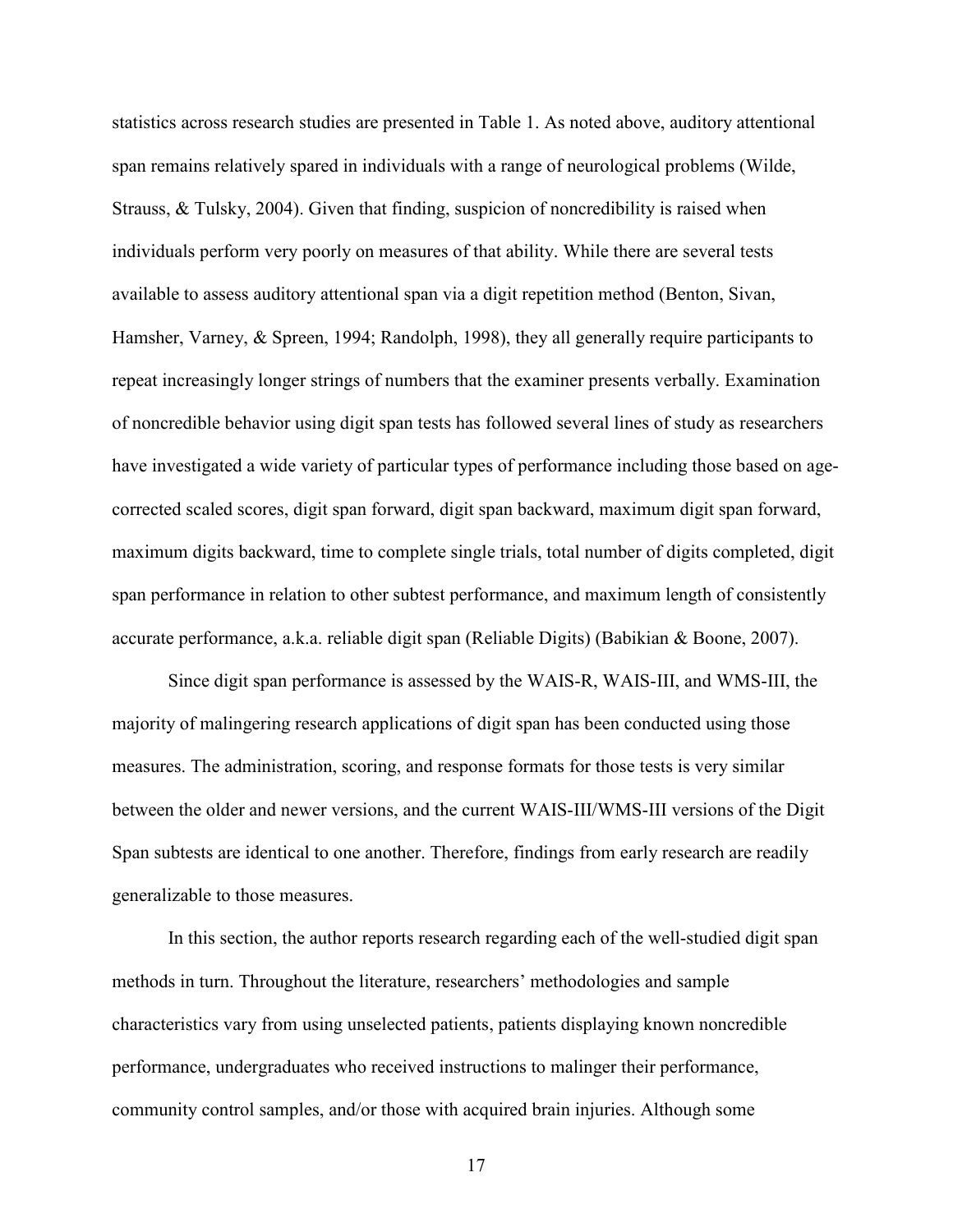researchers have examined many of the digit span indices in isolation, others have also taken a broader glance at how they perform together in terms of classification rates for MND.

Digit Span Age-Corrected Scaled Scores. In relation to college students instructed to perform their best, participants instructed to malinger have shown lower age-corrected scaled scores on the Wechsler Digit Span subtest (Bernard, 1990; Heaton, Smith, Lehman, & Vogt, 1978). Early classification studies of age-corrected scaled scores began with undergraduate analogue malingering research studies reported by Iverson and Franzen (Iverson, 1991; 1994). In their comparison of head injured and memory impaired patients  $(n = 28)$ , simulating college students ( $n = 21$ ), and simulating inmates ( $n = 35$ ), a 1% false positive rate (misidentifying nonmalingerers as malingerers) was found for age-corrected scaled scores < 4 and a 2% false positive rate was found for scores < 5. Correct classification rates for malingerers were 82.5% and 90% respectively. Mean scores per group were as follows: simulating college students (*M* = 2.3,  $SD = 1.9$ ), simulating inmates ( $M = 3.1$ ,  $SD = 1.4$ ), and the neurological patients ( $M = 8.3$ , *SD* = 2.3). Additional control groups with students ( $n = 21$ ) and inmates ( $n = 38$ ) resulted in normative performance for both groups (students,  $M = 10.7$ ,  $SD = 1.8$ ; inmates,  $M = 10.7$ ,  $SD =$ 2.5). Iverson and Franzen (1996) also used a cutoff score of < 4 resulting in a 77.5% sensitivity and specificity of 100% for identifying simulated malingering in psychiatric patients ( $n = 20$ ; *M*  $= 2.64$ , *SD* = 1.42) and simulating college students ( $n = 20$ ;  $M = 2.8$ , *SD* = 2.59) as well as a control group of clinical noncompensation seeking neurological patients ( $n = 20$ ;  $M = 8.15$ ,  $SD =$ 2.83) instructed to give their best effort. Orey, Cragar, and Berry (2000) have also shown that simulating college students generally perform approximately one standard deviation below the normative standard  $(M = 7.92, SD = 2.92)$ .

More recently, Vickery et al. (2004) assigned participants, from a sample of 46 individuals with demonstrated moderate to severe traumatic brain injury (M-STBI), to two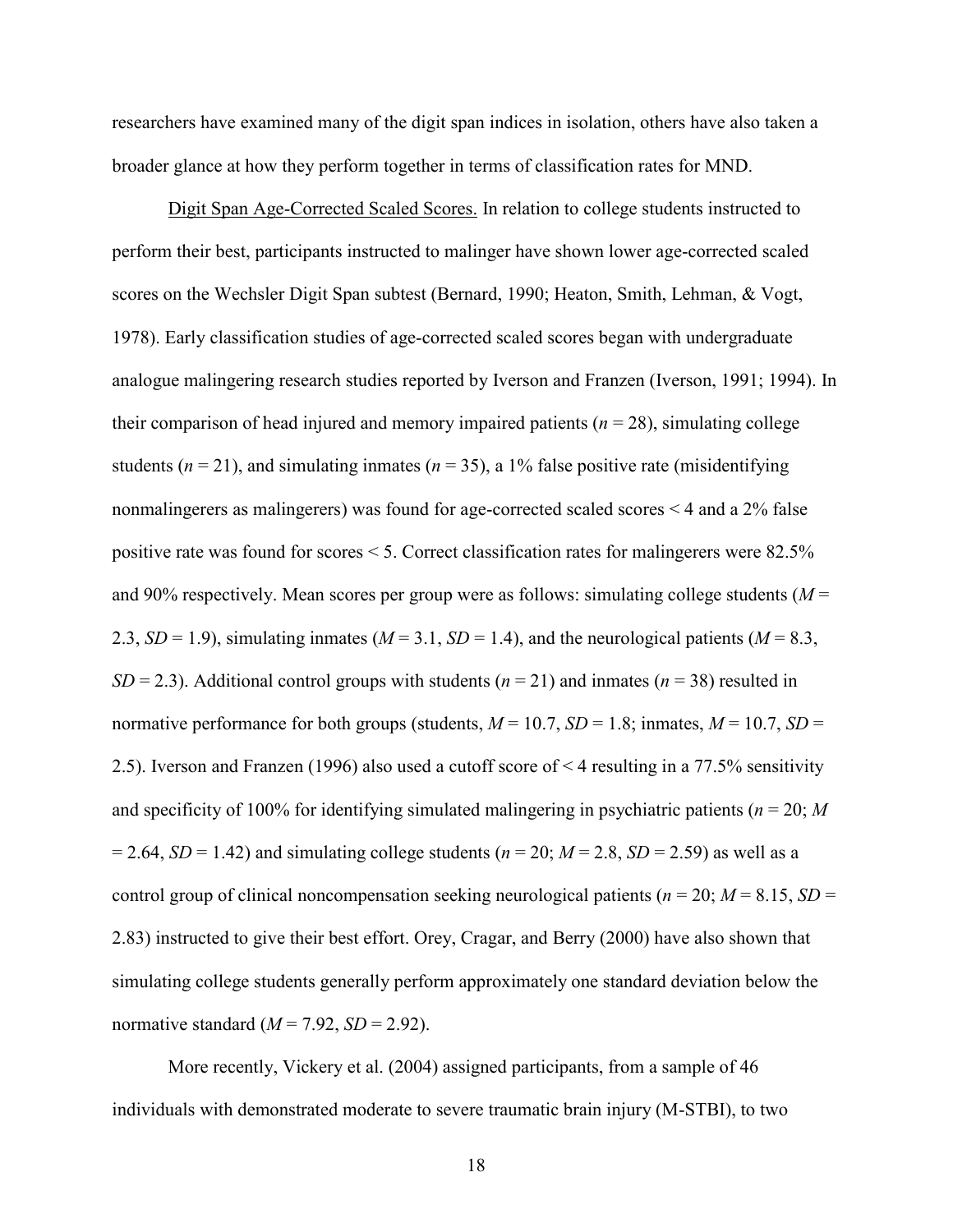| digition ion and the same<br>Annonen       |                                | community in the community of the stream of the community of the community of the community of the community of the community of the community of the community of the community of the community of the community of the comm |                            |                                      |
|--------------------------------------------|--------------------------------|--------------------------------------------------------------------------------------------------------------------------------------------------------------------------------------------------------------------------------|----------------------------|--------------------------------------|
|                                            | Sample                         | Study Type                                                                                                                                                                                                                     | Cutoff                     | Accuracy                             |
| Digit Span Scale Score<br>Iverson $(1994)$ | Students<br>Innates<br>College | Simulation                                                                                                                                                                                                                     | $\overline{\triangledown}$ | 99% Specificity                      |
| Iverson & Franzen (1996)                   | Psychiatric<br>Patients        | Simulation                                                                                                                                                                                                                     | $\overline{\triangledown}$ | 77.5% Sensitivity<br>100 Specificity |
| Iverson $(1994)$                           | Students<br>Inmates<br>College | Simulation                                                                                                                                                                                                                     | $\sqrt{2}$                 | 98% Specificity                      |
| Iverson & Tulsky (2003)                    | ages 16-34                     | Standardization                                                                                                                                                                                                                | $\heartsuit$               | 97.8% Specificity                    |
| Babikian et al. (2006)                     | <b>Mixed Patients</b>          | Known Group                                                                                                                                                                                                                    | $\Im$                      | >99% Specificity<br>32% Sensitivity  |
| Greve et al. (2007)                        | Exposure<br>Toxic              | Known Group                                                                                                                                                                                                                    | $\heartsuit$               | 100% Specificity<br>22% Sensitivity  |
| Iverson & Tulsky (2003)                    | Normative                      | Standardization                                                                                                                                                                                                                | $\frac{6}{5}$              | 95.3% Specificity                    |
|                                            | Neurological<br>ages 16-34     | Standardization                                                                                                                                                                                                                | $\frac{6}{5}$              | 96.6%Specificity                     |
| Heinly et al. (2005)                       | Clinical                       | Known Group                                                                                                                                                                                                                    | $\frac{6}{5}$              | 93% Specificity<br>36% Sensitivity   |
|                                            | Patients<br>Elderly<br>Stroke  |                                                                                                                                                                                                                                | $\frac{6}{5}$              | (table continued)<br>86% Specificity |

Diagnostic Values for embedded Wechsler Adult Intelligence Scale (R & III) Digit Span Measures Diagnostic Values for embedded Wechsler Adult Intelligence Scale (R & III) Digit Span Measures

19

# Table 1.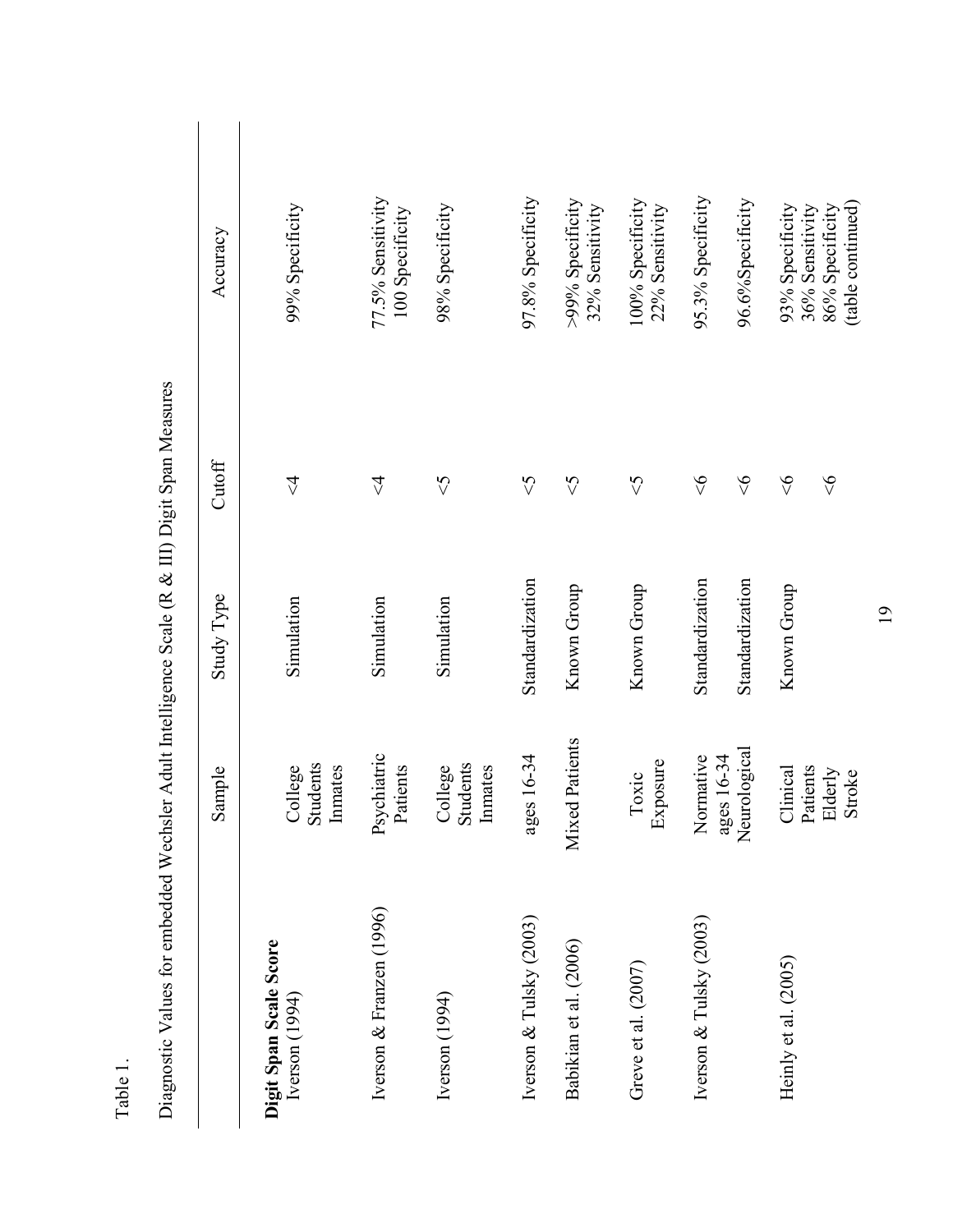| (table continued)                              | Memory                        |             | $\Diamond$      | 90% Specificity                      |
|------------------------------------------------|-------------------------------|-------------|-----------------|--------------------------------------|
|                                                | Psychiatric<br>Disorder       |             | $\frac{8}{5}$   | 93% Specificity                      |
|                                                | Non-TBI<br>Patient<br>Patient |             | $\Diamond$      | 90% Specificity                      |
| Axelrod et al. (2006)                          | TBI; MTBI                     | Known Group | $\frac{6}{5}$   | 36% Sensitivity<br>97% Specificity   |
| Babikian et al. (2006)                         | <b>Mixed Patients</b>         | Known Group | $\Diamond$      | 42% Sensitivity<br>93% Specificity   |
| Dean et al. (2007)                             | Mixed Patients                | Normative   | $\frac{6}{5}$   | 81% Specificity                      |
|                                                | $IQ = 50-69$<br>IQ < 79       |             | $\frac{6}{5}$   | 33% Specificity                      |
| Graue et al. (2007)                            | Community<br>IQ < 70          | Simulation  | $\frac{6}{5}$   | 68% Sensitivity<br>19% Specificity   |
| Greve et al. (2007)                            | Exposure<br>Toxic             | Known Group | $\Diamond$      | 93% Specificity<br>46% Sensitivity   |
| Trueblood & Schmidt (1993                      | Patients<br><b>MTBI</b>       | Known Group | $\triangle$     | 62.5% Sensitivity<br>99% Specificity |
|                                                | <b>Mixed Patients</b>         |             | $\triangle$     | 85% Specificity                      |
| Trueblood (1994)                               | Clinical<br>Patients          | Known Group | $\triangledown$ | 86% Specificity<br>75% Sensitivity   |
| Heinly et al. (2005)<br><b>Reliable Digits</b> | Elderly<br>Stroke             |             | $\frac{6}{5}$   | 86% Specificity                      |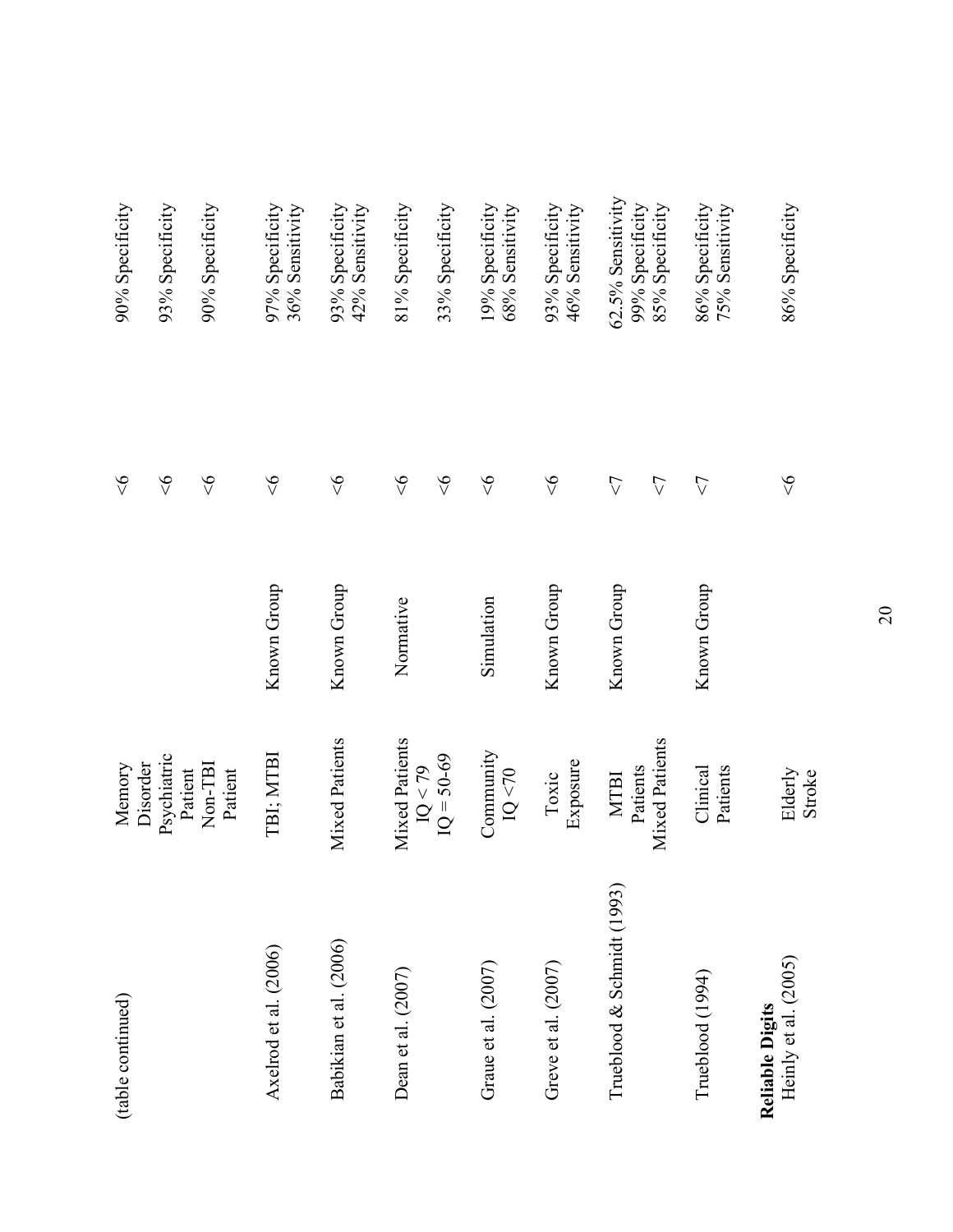| Heinly et al. (2005)<br>(table continued)     | Disorder<br>Memory                    |             | $\frac{8}{5}$      | 82% Specificity                        |
|-----------------------------------------------|---------------------------------------|-------------|--------------------|----------------------------------------|
| Heinly et al. (2005)                          | Psychiatric                           |             | $\frac{6}{5}$      | 98% Specificity                        |
| Heinly et al. (2005)                          | Non-TBI<br>Patient<br>Patient         |             | $\frac{6}{5}$      | 88% Specificity                        |
| Duncan & Ausborn (2002)                       | Patient                               | Known Group | $\triangle$        | 90.3% Specificity<br>56.6% Sensitivity |
| Larrabee (2003a)                              | M-STBI                                | Known Group | $\triangle$        | 23.1% Sensitivity<br>100% Specificity  |
| Meyers & Volbrecht (2003)                     | Mixed Clinical                        | Known Group | $\triangle$        | Unknown                                |
| Bianchini et al. (2005)                       | Clinical                              | Known Group | $\triangle$        | 45% Sensitivity<br>93% Specificity     |
| Etherton, Bianchini, Greve<br>et al. $(2005)$ | Pain Patients,<br>M-STBI              | Known Group | $\bigtriangledown$ | 99% Specificity                        |
| Heinly et al. (2005)                          | Mixed TBI                             | Known Group | $\triangle$        | 96% Specificity<br>39% Sensitivity     |
| Dean et al. (2007)                            | <b>Mixed Patients</b><br>$IQ = 50-69$ | Normative   | $\triangle$        | 33% Specificity                        |
| Dean et al. (2007)                            | <b>Mixed Patients</b><br>$IQ = 70-79$ | Normative   | $\bigtriangledown$ | 81% Specificity                        |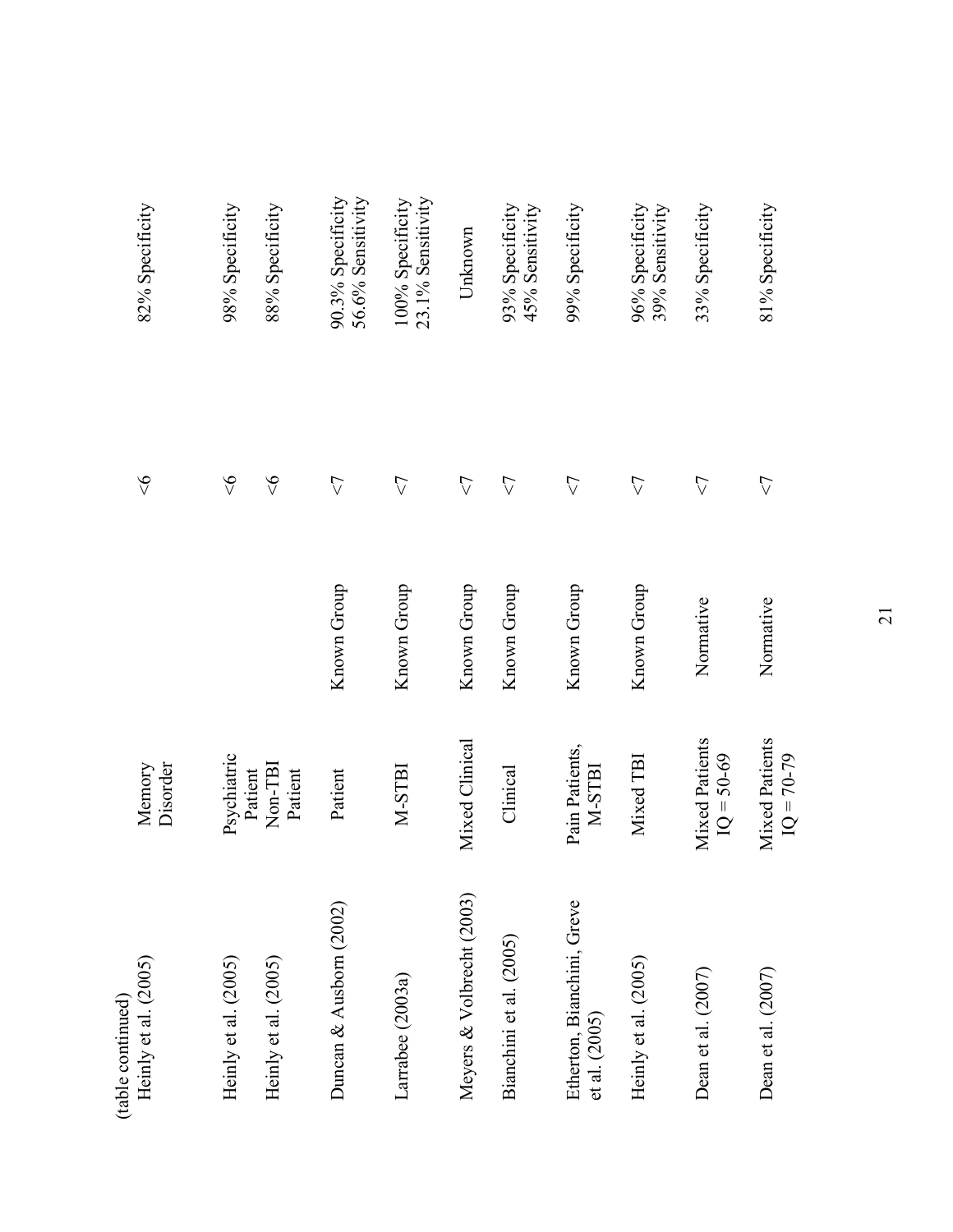| Graue et al. (2007)<br>(table continued) | Community<br>IQ < 70                        | Simulation  | $\triangle$   | 15% Specificity<br>56% Sensitivity     |
|------------------------------------------|---------------------------------------------|-------------|---------------|----------------------------------------|
| Graue et al. $(2007)$                    | Community<br>IQ < 70                        | Simulation  | $\triangle$   | 15% Specificity<br>56% Sensitivity     |
| Greiffenstein et al. (1994)              | TBI                                         | Known Group | $\frac{8}{5}$ | 73% Specificity<br>70% Sensitivity     |
| Greiffenstein et al. (1994)              | PCS                                         | Known Group | $\frac{8}{5}$ | 68% Sensitivity<br>89% Specificity     |
| Meyers & Volbrecht (1998)                | <b>MTBI</b>                                 | Known Group | $\frac{8}{5}$ | 77% Sensitivity<br>95% Specificity     |
| Duncan & Ausborn (2002)                  | Patient                                     | Known Group | $\frac{8}{5}$ | 71.6% Specificity<br>67.9% Sensitivity |
| Mathias et al. (2002)                    | TBI                                         | Known Group | $\frac{8}{5}$ | 93% Specificity<br>67% Sensitivity     |
| Larrabee (2003a)                         | M-STBI                                      | Known Group | $\frac{8}{5}$ | 93.5% Specificity                      |
|                                          | Neurological,<br>MTBI, STBI,<br>Psychiatric | Known Group | $\frac{8}{5}$ | 50% Sensitivity<br>unknown             |
| Bianchini et al. (2005)                  | Clinical                                    | Known Group | $\frac{8}{5}$ | 77% Specificity<br>62% Sensitivity     |
| Bianchini et al. (2005)                  | Non-clinical<br>Control                     | Known Group | $\frac{8}{5}$ | 87% Specificity                        |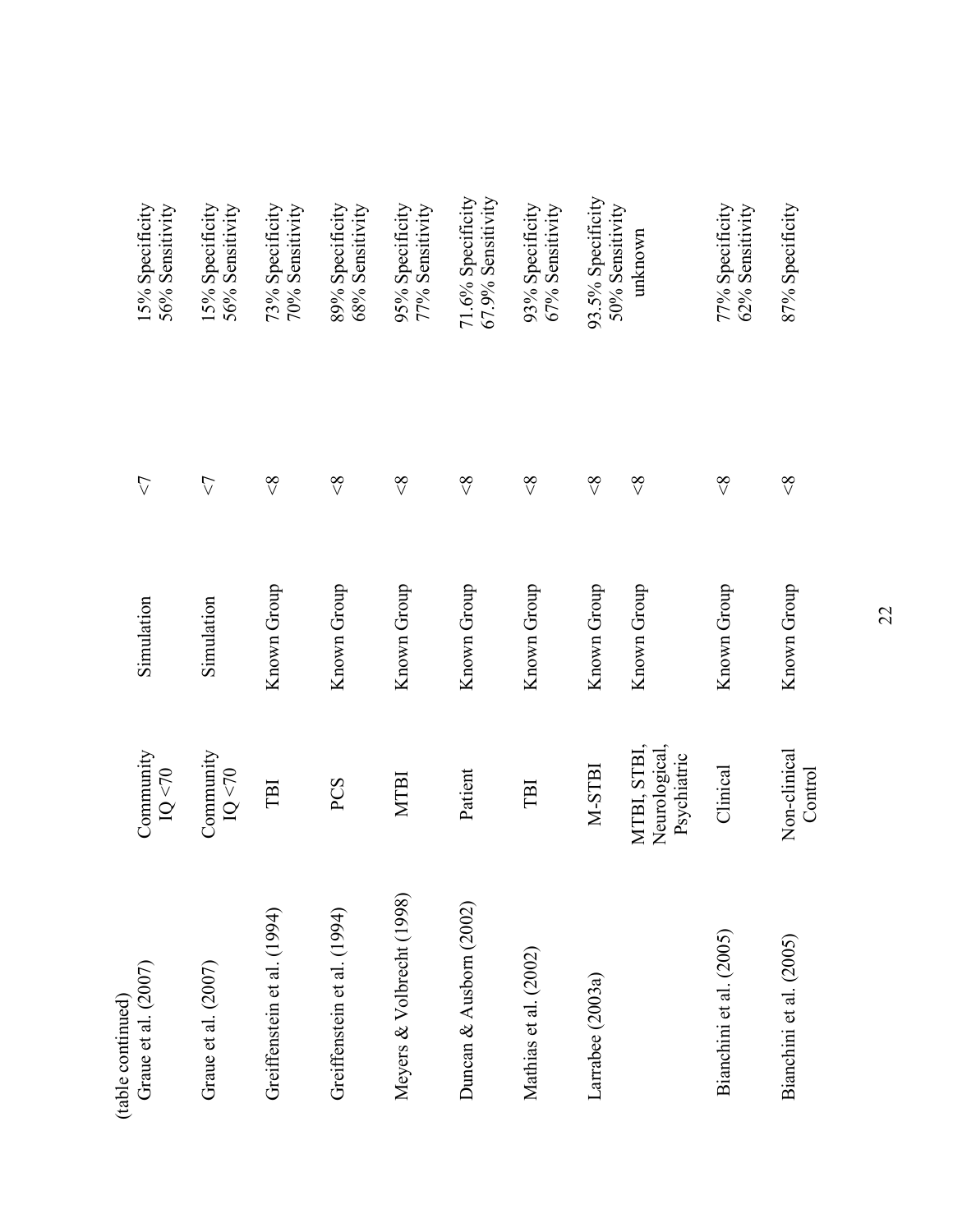| Etherton, Bianchini, Ciota<br>(table continued)<br>et al. (2005) | Students<br>College         | Simulation      | $\frac{8}{5}$         | 100% Specificity<br>65% Sensitivity      |
|------------------------------------------------------------------|-----------------------------|-----------------|-----------------------|------------------------------------------|
| Etherton, Bianchini, Greve<br>et al. $(2005)$                    | Pain Patients,<br>M-STBI    | Known Group     | $\frac{8}{5}$         | 92% Specificity<br>37% Sensitivity       |
| Greve et al. (2007)                                              | Clinical                    | Known Group     | $\frac{8}{5}$         | 54% Sensitivity<br>89% Specificity       |
| Marshall & Happe (2007)                                          | Community<br>IQ < 70        | Normative       | $\frac{8}{5}$         | 31% Specificity                          |
| Etherton, Bianchini, Ciota<br>et al. (2005)                      | Students<br>College         | Simulation      | $rac{1}{\sqrt{2}}$    | 80% Specificity<br>80% Sensitivity       |
| Iverson & Tulsky (2003)<br>Vocabulary-Digit Span                 | Normative                   | Standardization | $\frac{6}{2}$         | 97.4% Specificity                        |
| Mittenberg et al. (2001)                                         | Normative                   | Standardization | $\zeta$               | 89.9% Accuracy                           |
| Greve et al. (2003)                                              | Patients                    | Known Group     | $\zeta$               | 77-100% Specificity<br>0-50% Sensitivity |
| Mittenberg et al. (2001)                                         | Normative                   | Standardization | $\lambda$             | 82.9% Accuracy                           |
| Mittenberg et al. (2001)                                         | Patients                    | Known Group     | $\lambda$             | 79% Accuracy                             |
| Axelrod & Rawlings (1999)                                        | Rehab $@2Mo$ .<br>Cognitive | Normative       | $\tilde{\mathcal{L}}$ | 70% Specificity                          |
| Mittenberg et al. (2001)                                         | Patients                    | Known Group     | $\Im$                 | 68% Accuracy                             |
| Mittenberg et al. (2001)                                         | Normative                   | Standardization | $\lesssim$            | 73.9% Accuracy                           |
|                                                                  |                             |                 |                       |                                          |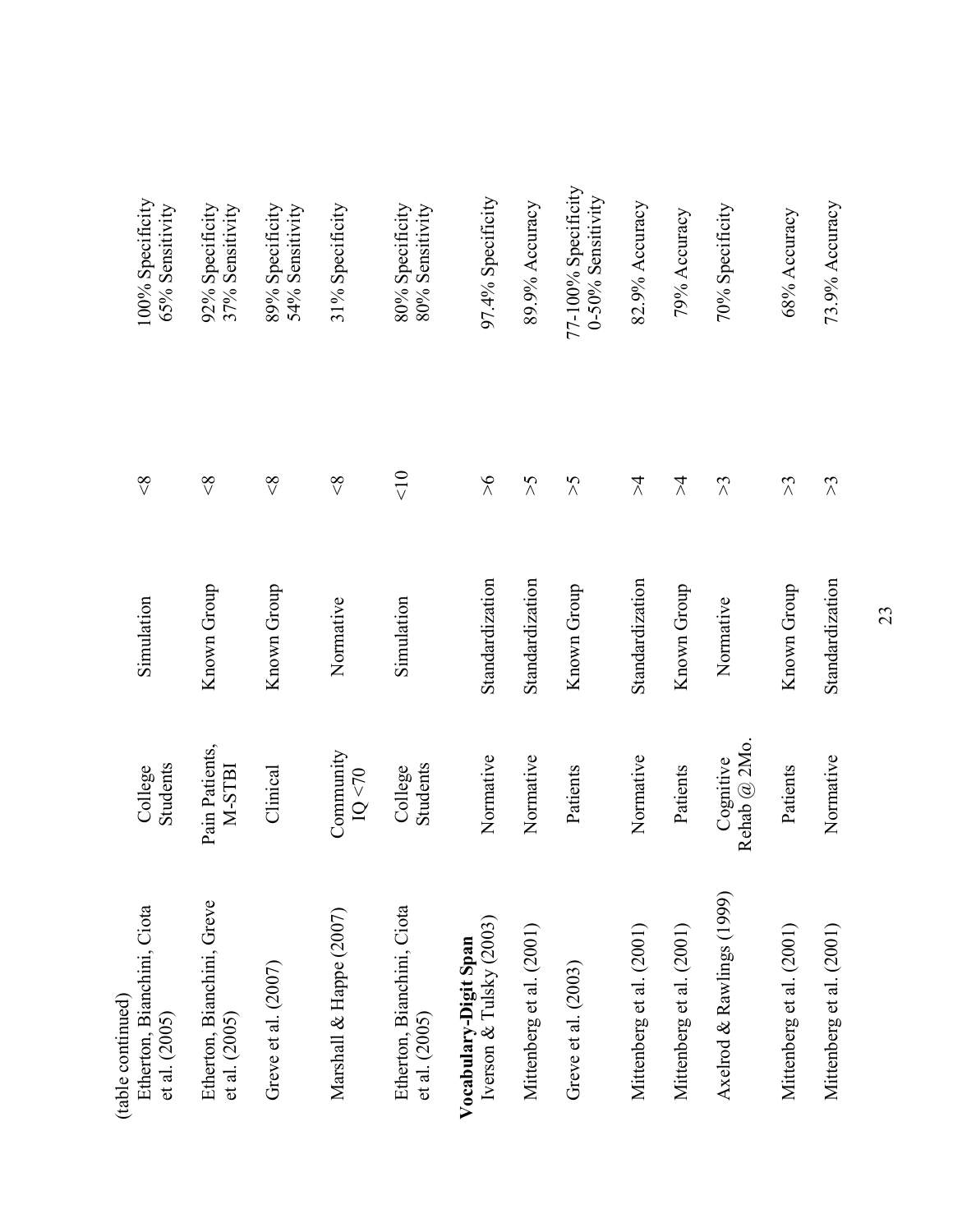| 50% Accuracy                                  | 90% Specificity         | 00% Specificity<br>0% Sensitivity | 2% Specificity          | 70% Sensitivity          | 87.4% Specificity       | 87.2% Specificity       |
|-----------------------------------------------|-------------------------|-----------------------------------|-------------------------|--------------------------|-------------------------|-------------------------|
| $\aleph$                                      | $\aleph$                | $\aleph$                          | $\aleph$                | $>1.53$                  | $\overline{\wedge}$     | $\overline{\wedge}$     |
| Known Group                                   | Standardization         | Simulation                        | Normative               | Comparison               | Standardization         | Standardization         |
| Patients                                      | ages 16-34              | Community<br>IQ < 70              | Community<br>1Q < 70    | itigants<br>Control,     | TBI                     | Clinical                |
| Mittenberg et al. (2001)<br>(table continued) | Iverson & Tulsky (2003) | Graue et al. (2007)               | Marshall & Happe (2007) | Mittenberg et al. (1995) | Iverson & Tulsky (2003) | Iverson & Tulsky (2003) |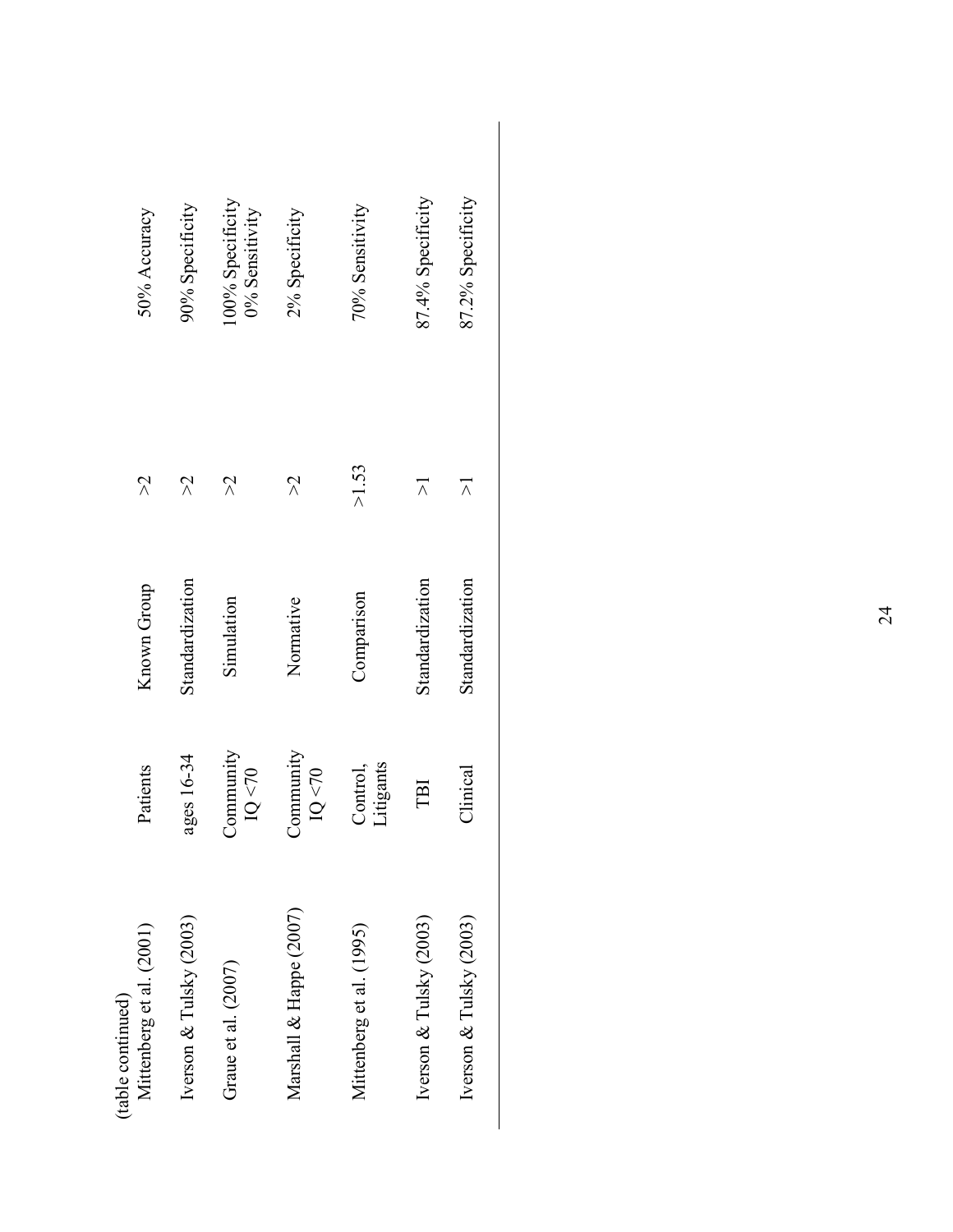groups. One M-STBI group was instructed to malinger on neuropsychological testing (*n* = 23) and one M-STBI group served as a control group  $(n = 23)$ . Another sample of 46 community volunteers was matched to the M-STBI group on the basis of demographics and they were also assigned to either a simulation experimental group ( $n = 23$ ) or a control group ( $n = 23$ ). To increase the external validity of the experiment, the authors provided financial incentives for compliance with the instructional sets. In the context of other neuropsychological measures, the simulating M-STBI group had significantly lower age-corrected scaled scores ( $M = 7.7$ ,  $SD = 2.3$ ) than the control M-STBI group ( $M = 8.3$ ,  $SD = 2.4$ ). They also reported that a group of simulating community malingerers performed at similar low levels  $(M = 7.4, SD = 2.2)$  to the M-STBI malingerers, and well below community control volunteers  $(M = 10.9, SD = 3.2)$ .

 Other researchers have focused on reporting mean scores and classification accuracy rates in groups of clinical patients suspected of providing noncredible performance. In a preliminary study, Rawling and Brooks (1990) reported data on 16 severe cases of head injury contrasted with a "simulation" group consisting of 16 matched patients with mild traumatic brain injury (MTBI) suspected of feigning. Descriptive results from a full neuropsychological evaluation were provided. Based on those data, though no formal statistics were conducted, digit span appeared to be the lowest performed subtest from the WAIS-R that separated the groups with patients showing poor effort scoring lower than even the severely injured patients. While they described a follow-up validation study with additional patients, they did not report WAIS-R subtest information regarding those other patients.

Trueblood and Schmidt (1993) used a Digit Span age-corrected scaled score cutoff of < 7 when differentiating MTBI malingerers ( $n = 8$ ; based on the Hiscock & Hiscock [1989] symptom validity test), a group of MTBI patients with questionable validity  $(n = 8)$ , and two matched groups of nonmalingering MTBI patients  $(G_1 n = 8, G_2 n = 8)$ . Their report of mean performance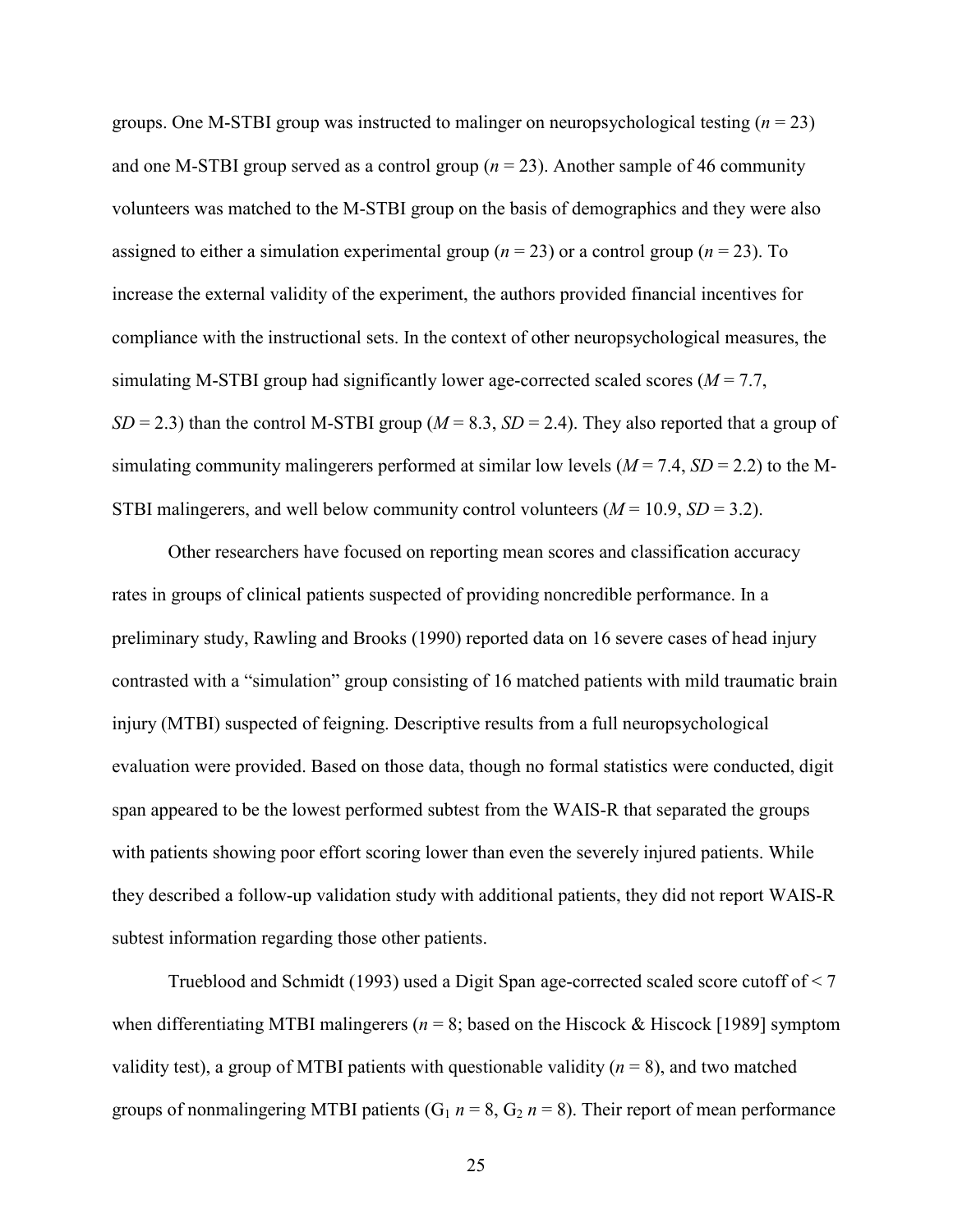is as follows: MTBI malingerers ( $M = 5.9$ ), MTBI patients with questionable validity ( $M = 5.8$ ), and the two MTBI control groups ( $M_{\text{G1}}$  = 8.9,  $M_{\text{G2}}$  = 10.8). In calculating operating characteristics from their study, sensitivity was 62.5%, and specificity remained high at 99% (one false positive). They also reported a 14.9% false positive rate (85% specificity) for an illdefined mixed clinical group ( $n = 74$ ), but no additional data were provided from that portion of their study. Trueblood (1994) later indicated that a cutoff of  $\leq$  7 resulted in 86% specificity in two matched clinical control groups ( $n = 22$ ;  $M_{\text{G1}} = 8.3$ ,  $M_{\text{G2}} = 10.5$ ). There was a 75% sensitivity for clients in a known clinical malingering group ( $n = 12$ ,  $M = 4.8$ ; based on the Hiscock & Hiscock [1989] symptom validity test). That score also identified 8 of 10 clients with questionably valid performance whose mean digit span scaled score was 5.6. One substantial limitation of Trueblood's (1994) study is that there was no information regarding neurological status any of the samples.

Two other studies reported group scaled score means for the Digit Span subtest. Youngjohn, Burrows, and Erdal (1995) reported that the Digit Span scaled score ( $M = 8.71$ ,  $SD =$ 3.21) and Digit Symbol scaled score (*M* = 8.60, *SD* = 2.52) from subtests of the WAIS-R represented the lowest subtests scores for a group of MTBI patients with persisting symptoms seeking compensation ( $n = 55$ ). No control or comparison groups were examined and no data regarding symptom validity tests or other validity measures were provided. Suhr, Tranel, Wefel, and Barrash (1997) reported digit span scaled score mean performance for a MTBI probable malingering group in litigation ( $n = 31$ ; based on the Hiscock & Hiscock [1989] symptom validity test), a MTBI litigation control group (*n* = 30; nonmalingering), and a MTBI control group not in litigation ( $n = 20$ ). Again, Digit Span performance was lowest in the malingering group ( $M = 6.3$ ,  $SD = 2.4$ ), but remained within normal limits for the litigating MTBI controls (M)  $= 9.1$ , *SD* = 2.7) and nonlitigating MTBI controls (*M* = 9.0, *SD* = 3.0). They also included Digit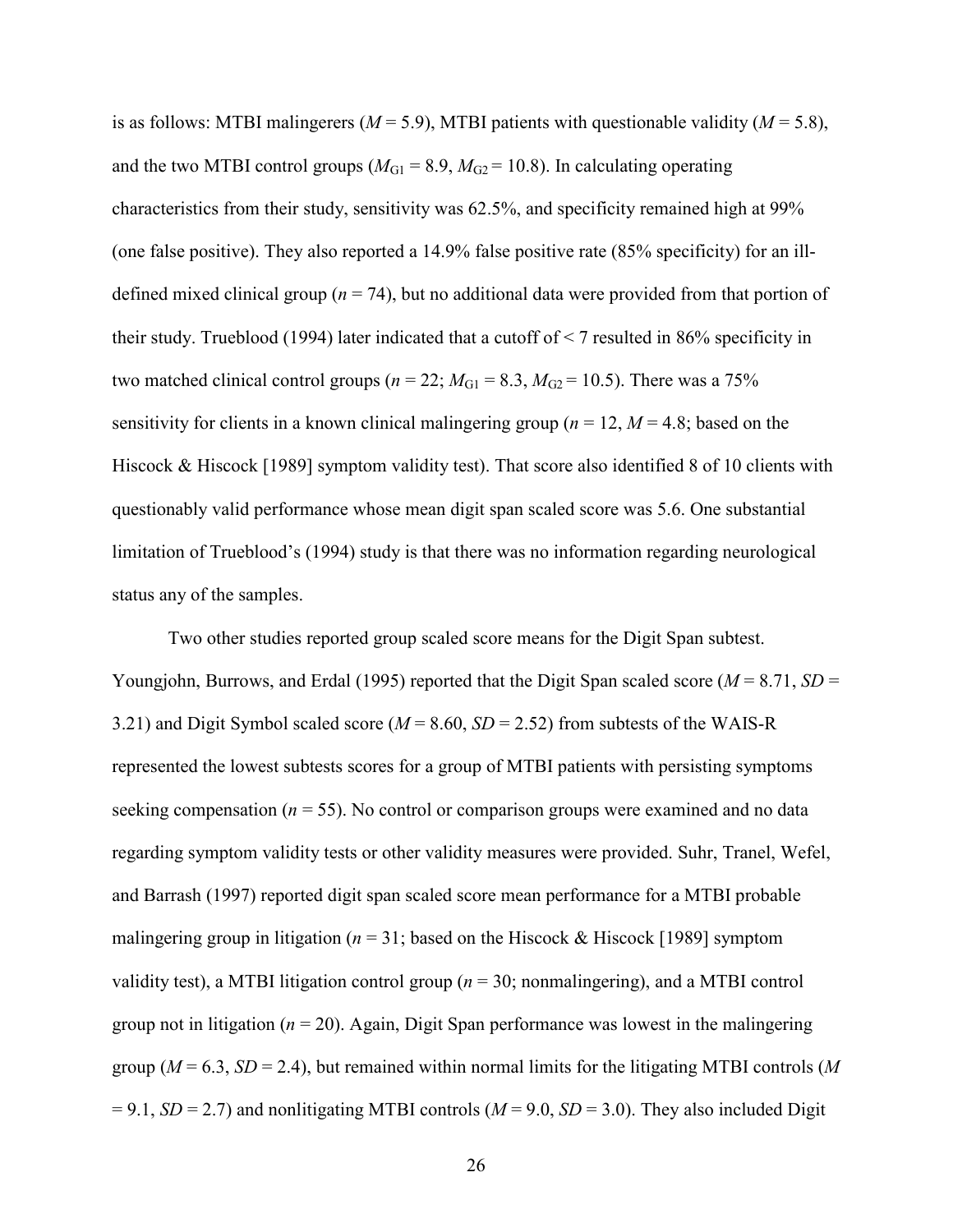Span data from other small nonlitigating clinical control patients who endured severe head injury  $(n = 15, M = 9.5, SD = 2.8)$ , were diagnosed with depression  $(n = 30; M = 8.7, SD = 2.9)$ , or had significant somatic complaints ( $n = 29$ ;  $M = 8.9$ ,  $SD = 3.4$ ). However, neither Youngjohn et al. (1995) nor Suhr et al. (1997) provided information regarding classification accuracy related to their Digit Span findings.

In more recent research, Heinly, Greve, Bianchini, Love, and Brennan (2005) reported mean values for digit span scaled scores in a mixed group of TBI patients with mild to severe injury. Slick et al.'s (1999) criteria (Slick Criteria) were applied to all patients utilizing the Test of Memory Malingering, Portland Digit Recognition Test, California Verbal Learning Test, unique responses to tests, and Minnesota Multiphasic Personality Inventory – Second Edition as evidence for MND. The groups consisted of patients with no incentive to malinger ( $n = 45$ ,  $M =$ 10.48,  $SD = 3.76$ ), non-MND patients with only incentive to malinger ( $n = 101$ ;  $M = 9.74$ ,  $SD =$ 2.88), suspected malingerers ( $n = 127$ ;  $M = 8.40$ ,  $SD = 2.60$ ), probable malingerers ( $n = 53$ ;  $M =$ 6.65,  $SD = 2.34$ ), and those meeting Slick Criteria for definite MND ( $n = 12$ ;  $M = 6.13$ ,  $SD =$ 2.80). Sensitivity was low at 36%, but specificity 93% was excellent for Digit Span scaled scores < 5 in comparing the entire TBI group with TBI patients determined to be malingerers. They also indicated that, in a 20% base rate condition, a score of  $\leq$  5 was associated with a 56% positive predictive power. Their findings also revealed that scaled scores of  $\leq$  5 were associated with more false positives in patients who were elderly, had endured a cerebrovascular accident (14% false positive rate), had substantiated severe memory disorders (10% false positive rate), were diagnosed with a psychiatric condition (7% false positive rate), or had a diagnosis other than TBI (10% false positive rate).

 Babikian, Boone, Lu, and Arnold (2006) utilized a known groups design based on Slick Criteria to investigate the classification accuracy in a mixed group of litigating psychiatric and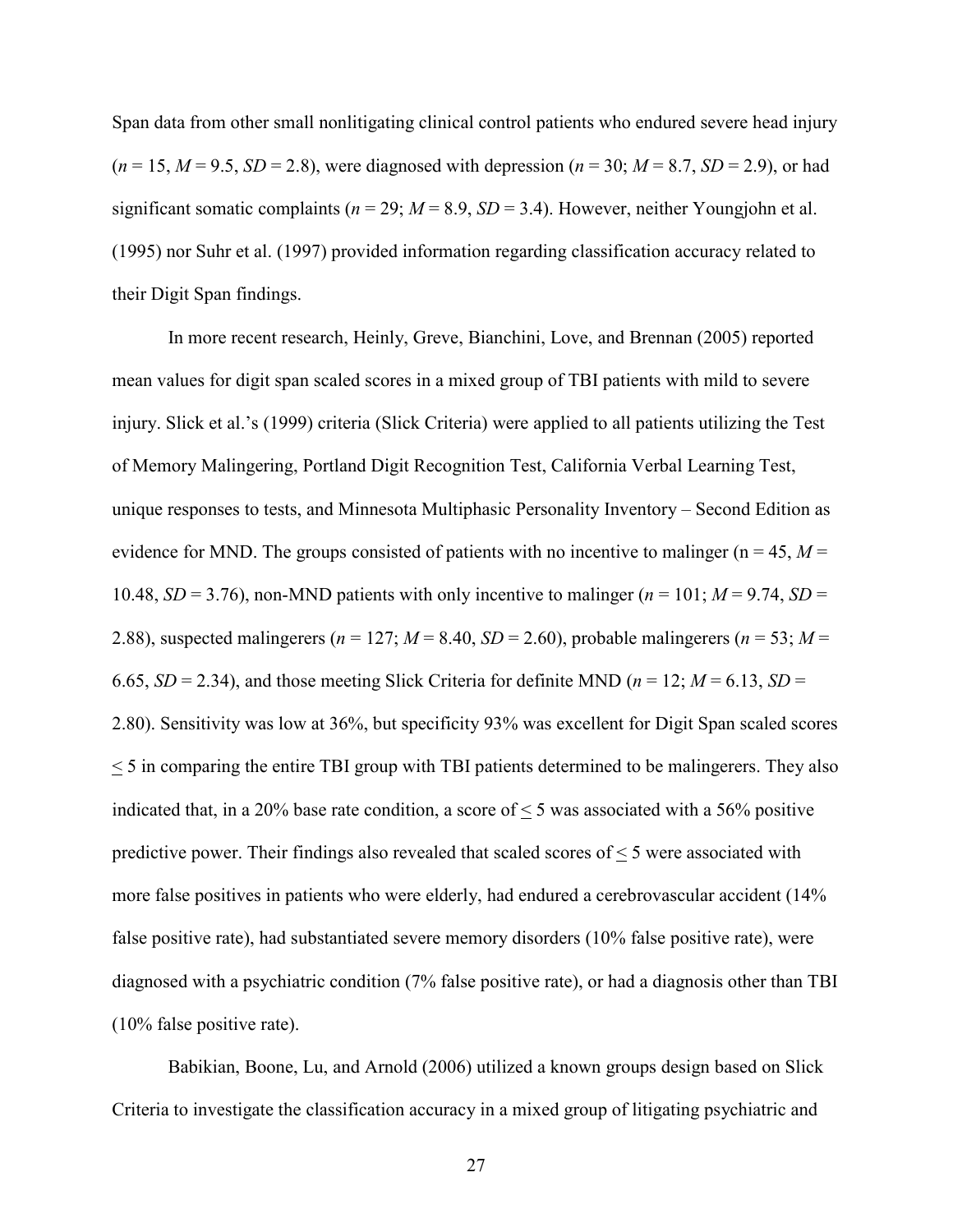neuropsychological patients with documented noncredible neuropsychological performance (*n* = 66). They used a combination of several validity measures to satisfy Slick Criteria including the Dot Counting Test, Rey Word Recognition Test, b test, Word Memory Test, Rey's 15-item test, and the Rey Auditory Verbal Learning Test. They also used data from a clinical neuropsychological control sample ( $n = 56$ ) and nonclinical control sample ( $n = 32$ ). The group with noncredible performance was the worst among the groups on the Digit Span subtest  $(M =$ 6.2,  $SD = 3.1$ ) with the clinical ( $M = 8.8$ ,  $SD = 2.8$ ) and non-clinical controls ( $M = 9.42$ ,  $SD = 1$ ) 2.20) scoring higher. Investigation of Digit Span subtest of < 4 resulted in nearly perfect specificity, but the cutoff score resulted in poor sensitivity  $(32\%)$ . However, when raised to  $\leq 5$ , specificity was within an acceptable range (93% for clinic patients), while raising sensitivity (42%) resulting in a positive predictive power of 51% in a 15% base rate condition.

Greve et al. (2007) examined Digit Span age-corrected scaled scores in a sample of litigating patients claiming injuries secondary to toxic chemical exposure. They further subdivided this group into a MND group (*n* = 46) based on Slick Criteria, an indeterminate group comprised of those failing only one validity index  $(n = 39)$ , and a nonmalingering group  $(n = 38)$ . They used multiple possible combinations across the Word Memory Test, Test of Memory Malingering, Portland Digit Recognition Test, Computerized Assessment of response Bias, California Verbal Learning Test, General Memory Index minus Attention/Concentration Index, Minnesota Multiphasic Personality Inventory–Second Edition, and Processing Speed Index to classify individuals according to the Slick Criteria. Based on that classification, they reported that the MND group ( $M = 6.56$ ,  $SD = 2.71$ ) scored lower than both the indeterminate group  $(M = 8.09, SD = 2.21)$  and the clinical toxic claimant controls  $(M = 9.08, SD = 1.86)$ . While specificity of digit span age-corrected scaled scores  $\leq$  4 was 100%, sensitivity was poor (22%). When the cutoff score was raised to  $\leq$  5, specificity was held at an acceptable level (93%) and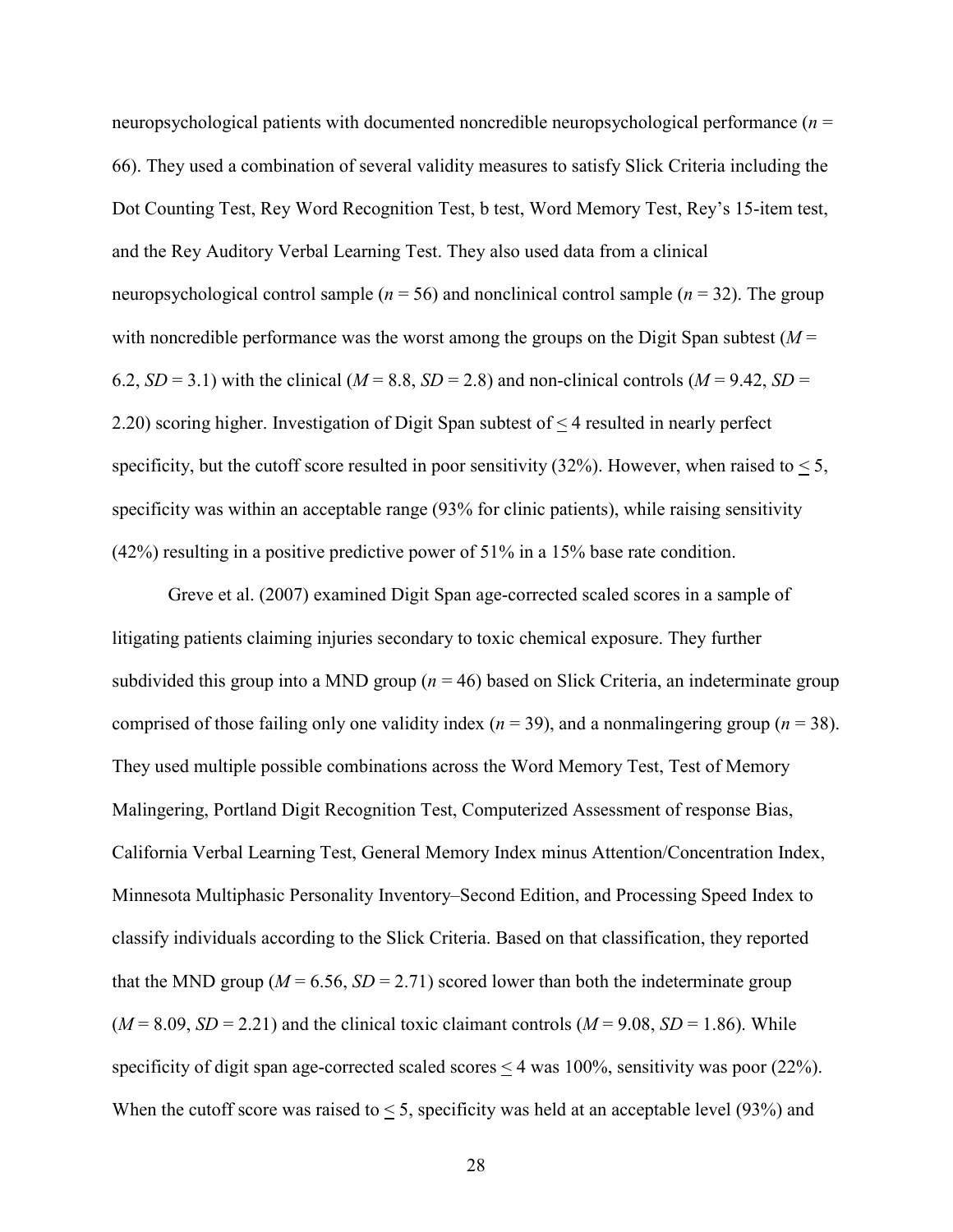sensitivity was raised to 46%, which resulted in a 59% positive predictive power at a 20% base rate. The level of Digit Span scaled score performance of < 5 was associated with only a 36% sensitivity and 97% specificity for differentiating MTBI and TBI groups from a known malingering group (Axelrod, Fichtenberg, Millis, & Wertheimer, 2006).

Beyond clinical and experimental studies of digit span age-corrected scaled scores, Iverson and Tulsky (2003) examined the WAIS-III/WMS-III standardization sample to investigate base rates of low performance in the general population. Delineated by age bands, they indicated that the cumulative percent of scaled scores  $\leq$  4 in 1,000 young persons (ages 16-34) was 2.2%, and remained low at 4.7% with a score of < 5. Moreover, only 3.4% of those diagnosed with a significant neurological condition (*n* = 123; TBI, Korsakoff's syndrome, Alzheimer's disease, temporal lobectomy, chronic alcoholism) reported in the technical manual had a score  $\leq$  5 with an average score of 10.1 (*SD* = 2.8).

Despite few false positives in neurologically impaired groups, Graue et al. (2007) called into question using the digit span age-corrected scaled scores  $(< 5$ ) procedure in individuals with impaired intellectual functioning (Fullscale Intelligence Quotient [FSIQ] < 70) by conducting a study of community volunteers. The first group served as a community control group with low average intellectual functioning ( $n = 10$ ; FSIQ  $M = 80.2$ ) and the second community group  $(n = 25)$ ; estimated FSIQ  $M = 82.1$ ) was instructed to simulate mental retardation on a number of tests including the WAIS-III. The control group was recruited from a local agency providing services to individuals diagnosed with mental retardation ( $n = 26$ ; FSIQ  $M = 60$ ). Graue et al (2007) compared groups based on a number of derived validity indices from the WAIS-III, including age-corrected scaled score. Results indicated that the mental retardation simulation group ( $M = 4.6$ ,  $SD = 1.8$ ) performed similarly to those diagnosed with mental retardation ( $M =$ 4.5, *SD* = 1.7) for age-corrected scores. As a result, the sensitivity (68%) and specificity (19%)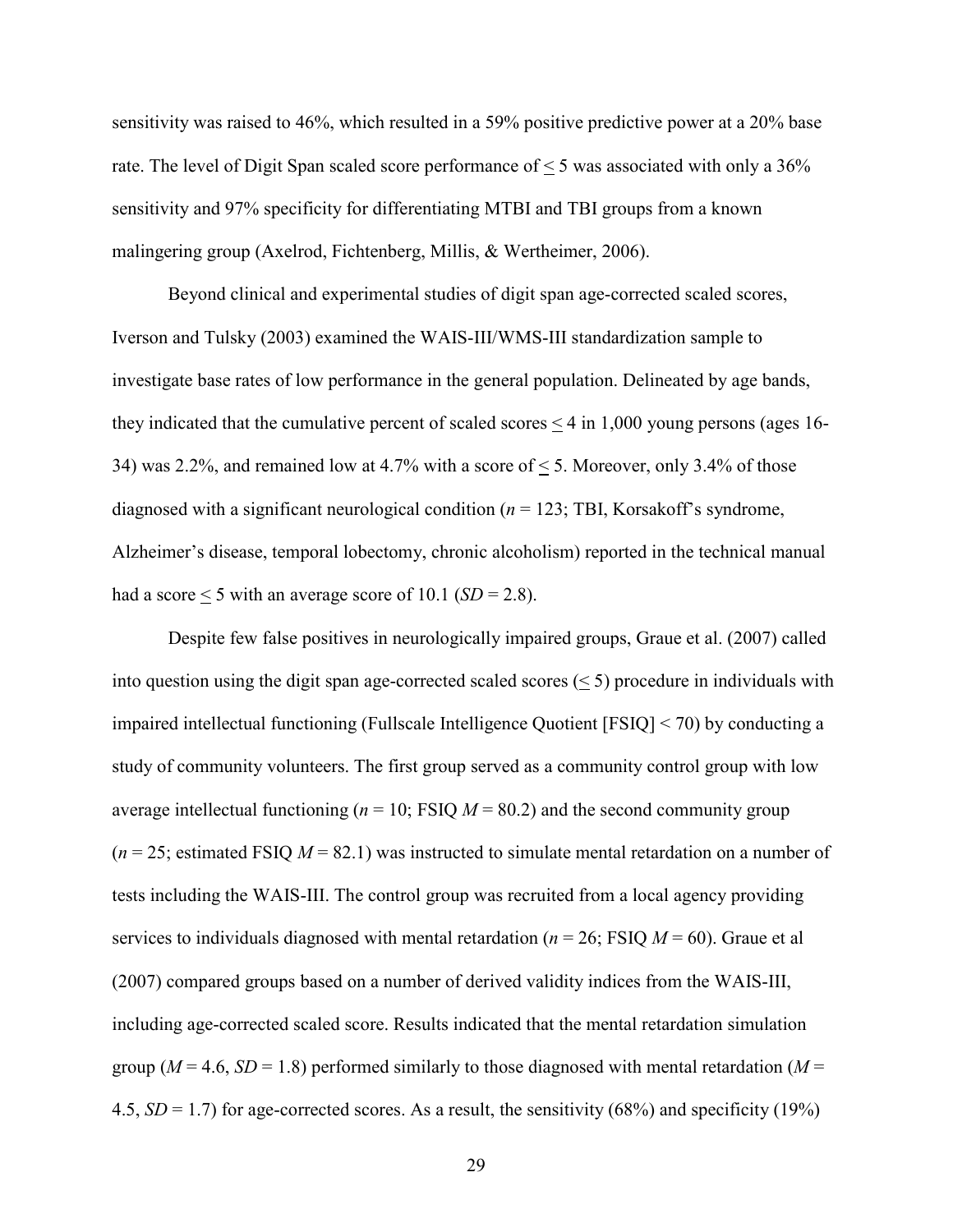were poor in discriminating the groups. These data support other recent work showing specificity (81%) for scaled scores  $\leq$  5 in a mixed group of patients with low intellectual functioning ( $n =$ 63, FSIQ < 79) who had no incentive to feign (Dean, Victor, Boone, & Arnold, 2007). If fact, Dean et al. (2007) reported a 33% specificity level for that cutoff score in individuals with FSIQ scores ranging from 50-69. Consequently, while research generally supports the use of scaled scores < 5 as an acceptable cutoff score for identifying those giving poor effort, that score is not appropriate to use with those who have intellectual disabilities.

Reliable Digit Span (Reliable Digits). Greiffenstein et al. (1994) developed the Reliable Digits technique to optimally identify individuals with invalid performance. The authors described the technique as follows: addition of the longest string of repeated digits with no error over two trials in both forward and backward conditions. In their landmark study, the authors studied a group largely composed of litigating patients referred by insurance companies and attorneys claiming TBI deficits. They examined three groups: a TBI patient group  $(n = 33)$ , persistent postconcussion group ( $n = 30$ ), and a malingering persistent postconcussion group  $(n = 43)$ . They identified the probable malingering group according to improbable performance on two or more measures, disability in their social role, contradicting collateral reports and symptom history, and remote memory loss. They reported that the malingering group performed significantly lower ( $M = 6.7$ ,  $SD = 1.2$ ) than both the persistent postconcussion control group ( $M$  $= 8.9$ , *SD* = 1.1) and TBI control group (*M* = 8.8, *SD* = 1.2). They also reported choosing a cutoff score based on performance -1.3 standard deviations in the TBI group  $(< 7)$ . Their cutoff resulted in 70% sensitivity and 73% specificity when comparing the malingering and TBI group, while that score had 68% sensitivity and 89% specificity when comparing the malingering group with the persistent postconcussion control group. Greiffenstein et al. (1994) also reported the base rate for malingering was 57% among the TBI patients, and a base rate of 59% among the persistent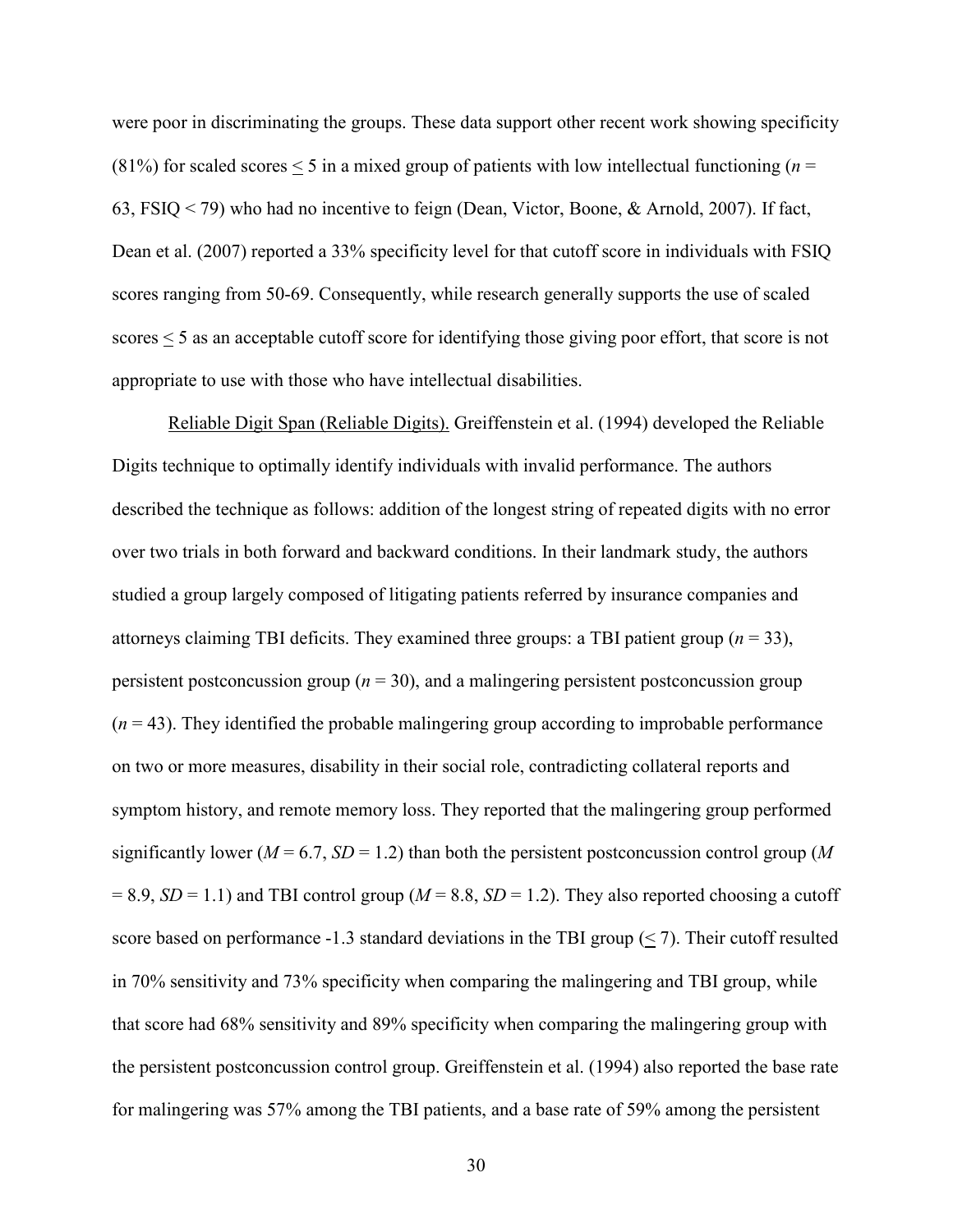postconcussion patients. Parenthetically, these participants were nearly all referred for independent medical evaluations from insurance company defense attorneys.

 Meyers and Volbrecht (1998) studied a group of patients with MTBI (*n* = 47) involved in litigation with 49 referrals from treating physicians. They classified nine litigants as malingerers according to a forced choice procedure. Among the nine malingerers identified, seven (77%) were also identified by Reliable Digits < 7, while only 5% of those with credible performance were misidentified as malingerers. In a later study, Meyers and Volbrecht (2003) incorporated Reliable Digits  $\leq 6$  into a decision tree among several other validity measures in a large clinical sample that included 32 normal controls. While they reported classification accuracy for their entire battery, they did not report any data specific to failure rates of Reliable Digits nor did they report levels of performance on that measure.

Larrabee (2003a) also incorporated Reliable Digits into a battery of multiple validity measures. He examined archival data from 24 closed head injured patients with definite MND (meeting Slick Criteria using the Portland Digit Recognition Test, below *p* < .05 level). He then compared that group to nonmalingering patients who suffered documented M-STBI (*n* = 27). Among other validity measures, Reliable Digits < 7 was used to differentiate the known groups. Reliable Digits showed a sensitivity of 50% and specificity of 93.5%. None of the control M-STBI scored  $\leq$  6, while 23.1% of the patients in the known group were identified. He then crossvalidated the findings to additional clinical groups of similarly classified known definite (*n* = 24; *M* = 7.37, *SD* = 1.92) and probable malingerers ( $n = 17$ ;  $M = 6.82$ , *SD* = 1.67). They were compared to credible patients with severe TBI ( $M = 8.87$ ,  $SD = 1.13$ ), MTBI ( $M = 10.00$ ,  $SD =$ 2.22), mixed neurological problems (*M* = 10.62, 2.34), and psychiatric diagnoses (*M* = 9.79, *SD*  $= 2.33$ ). Those credible clinical groups were not significantly different from each other according to Reliable Digits scores. Despite reporting classification rates according to Reliable Digits from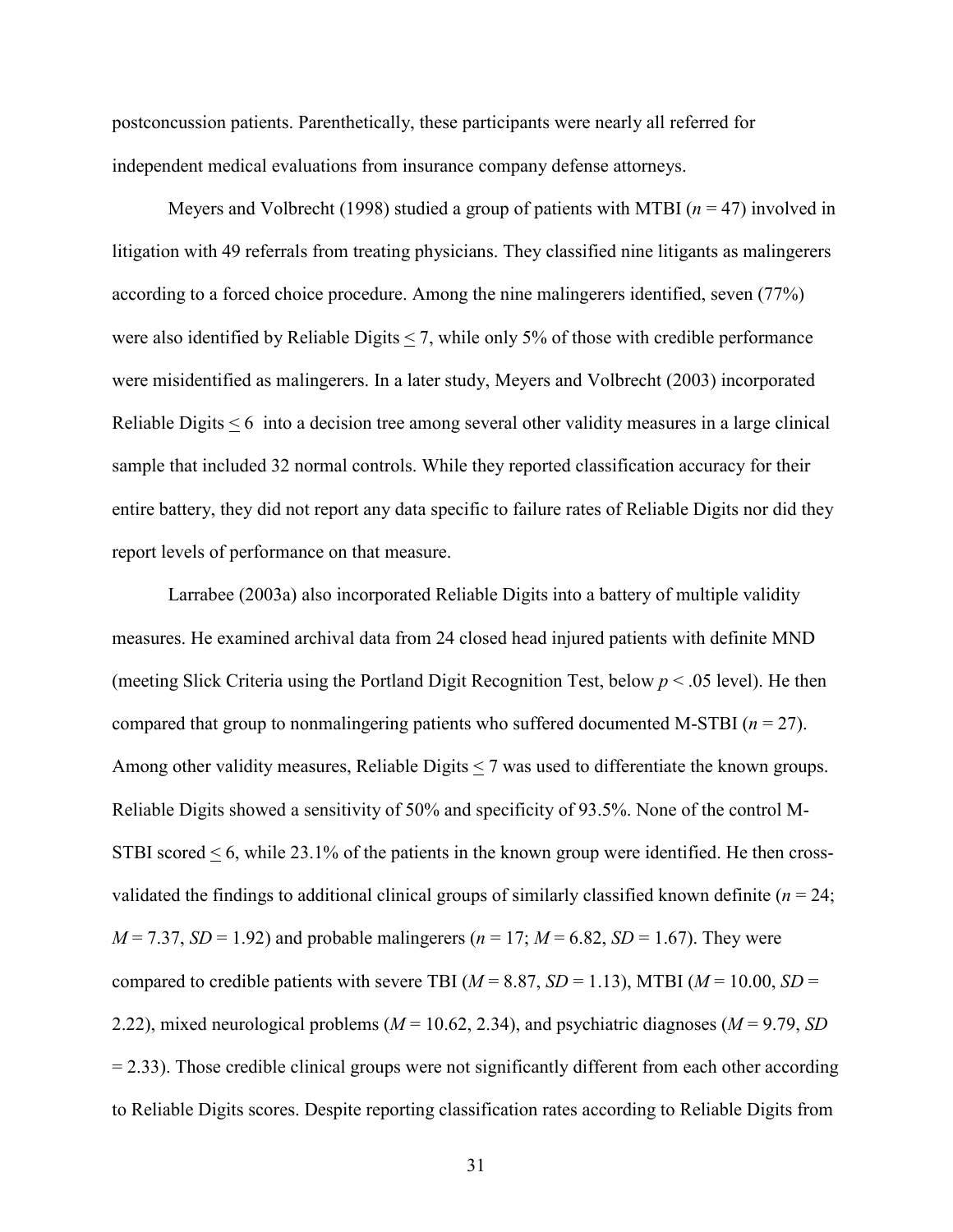the initial study, his follow-up cross-validation report lacked those data.

In their archival review of 151 workers' compensation TBI referrals, Mathias et al. (2002) administered at least one specialized malingering instrument (i.e., Test of Memory Malingering, Portland Digit Recognition Test) and classified each client according to the Slick Criteria. They further divided the patients into a control group with no incentive to feign and did not meet Slick Criteria (*n* = 30) and into a probable MND group (*n* = 24). A Reliable Digits < 7 cutscore resulted in 67% sensitivity and 93% specificity with 68% positive predictive power and 91% negative predictive power in a 20% base rate condition. They also reported information about the false positive cases, and indicated both cases had severe TBI and borderline intellectual functioning ( $FSIQ < 80$ ), suggesting increased false positives in persons with known neurological compromise.

Duncan and Ausborn (2002) applied Reliable Digits to case records of adult males  $(n = 187)$  in a forensic sample who had no evidence of neurological dysfunction. They retrospectively identified each case as malingering ( $n = 54$ ) or not malingering ( $n = 134$ ) based on self reports, interview, and the Rey 15-item test. They reported the malingering group ( $M =$ 5.81,  $SD = 3.40$ ) performed lower than the credible group ( $M = 8.87$   $SD = 2.14$ ) on Reliable Digits. Using Reliable Digits < 6, sensitivity of identifying malingerers was 56.6% and specificity was 90.3%. When raising the cutoff score to  $\leq$  7, sensitivity was raised to 67.9%, but specificity lowered to 71.6%.

Etherton, Bianchini, Greve, and Heinly (2005) conducted a records review of 200 pain patients (most of whom had a financial incentive) referred by physicians, workers' compensation, and attorneys. The patients were assigned to a nonmalingering pain sample (*n* = 53) if there was objective medical evidence of physiological damage associated with pain and no evidence of self-report symptom exaggeration or poor performance on Test of Memory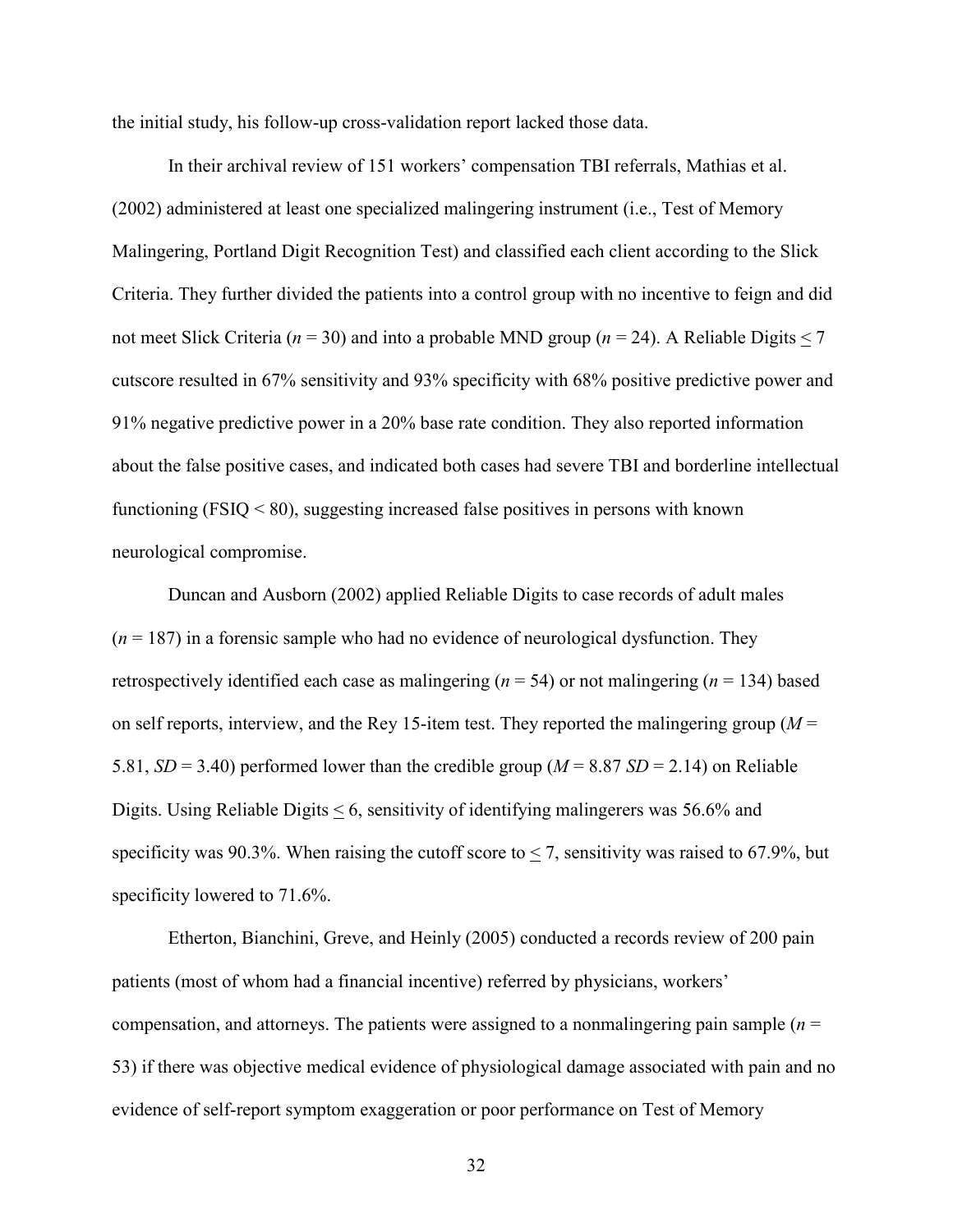Malingering, Portland Digit Recognition Test, or Minnesota Multiphasic Personality Inventory – Second Edition. The definite MND group consisted of patients meeting Slick Criteria. They also used an archival sample of M-STBI patients  $(n = 69)$  with no history of noncredible behavior. A large portion of the M-STBI and control pain group had some sort of external incentive. The credible pain group ( $M = 10.51$ ,  $SD = 2.28$ ) and control M-STBI group ( $M = 10.23$ ,  $SD = 2.25$ ) scored significantly higher than the malingering group ( $M = 7.20$ ,  $SD = 2.95$ ). They reported 37% sensitivity and 92% specificity with a 65% positive predictive power at a 20% base rate for Reliable Digits < 7. They further reported that scores of < 6 in M-STBI were associated with 99% specificity.

Heinly, Greve, Bianchini, Love, and Brennan (2005) reported Reliable Digits mean values for clinic data from their mixed group of TBI patients with mild to severe injury. Those patients with no incentive to feign  $(M = 9.91, SD = 2.30)$ , non-MND patients with only incentive to malinger ( $M = 9.93$ ,  $SD = 2.30$ ), and suspected malingerers ( $M = 8.32$ ,  $SD = 2.03$ ) scored higher than probable malingerers ( $M = 7.15$ ,  $SD = 2.02$ ) and those meeting Slick Criteria for definite MND ( $M = 6.61$ ,  $SD = 2.23$ ). While sensitivity was low at 39%, specificity (96%) was excellent for Reliable Digits < 6 in comparing the total TBI group with those TBI patients determined to be malingerers. They also indicated that, in a 20% base rate condition, a score of < 6 was associated with a 71% positive predictive validity (p. 441). Using their classification scheme, across all credible TBI patients, none scored lower than 6 on Reliable Digits (100% specificity). However, they also reported that a score of  $\leq$  5 was associated with more false positives in patients who were elderly, had endured a cerebrovascular accident (14% false positives), had substantiated severe memory disorders (18% false positives), were diagnosed with a psychiatric condition (2% false positives), or had a diagnosis other than TBI (12% false positives). They also held that a score of  $\leq$  5 was associated with a 56% positive predictive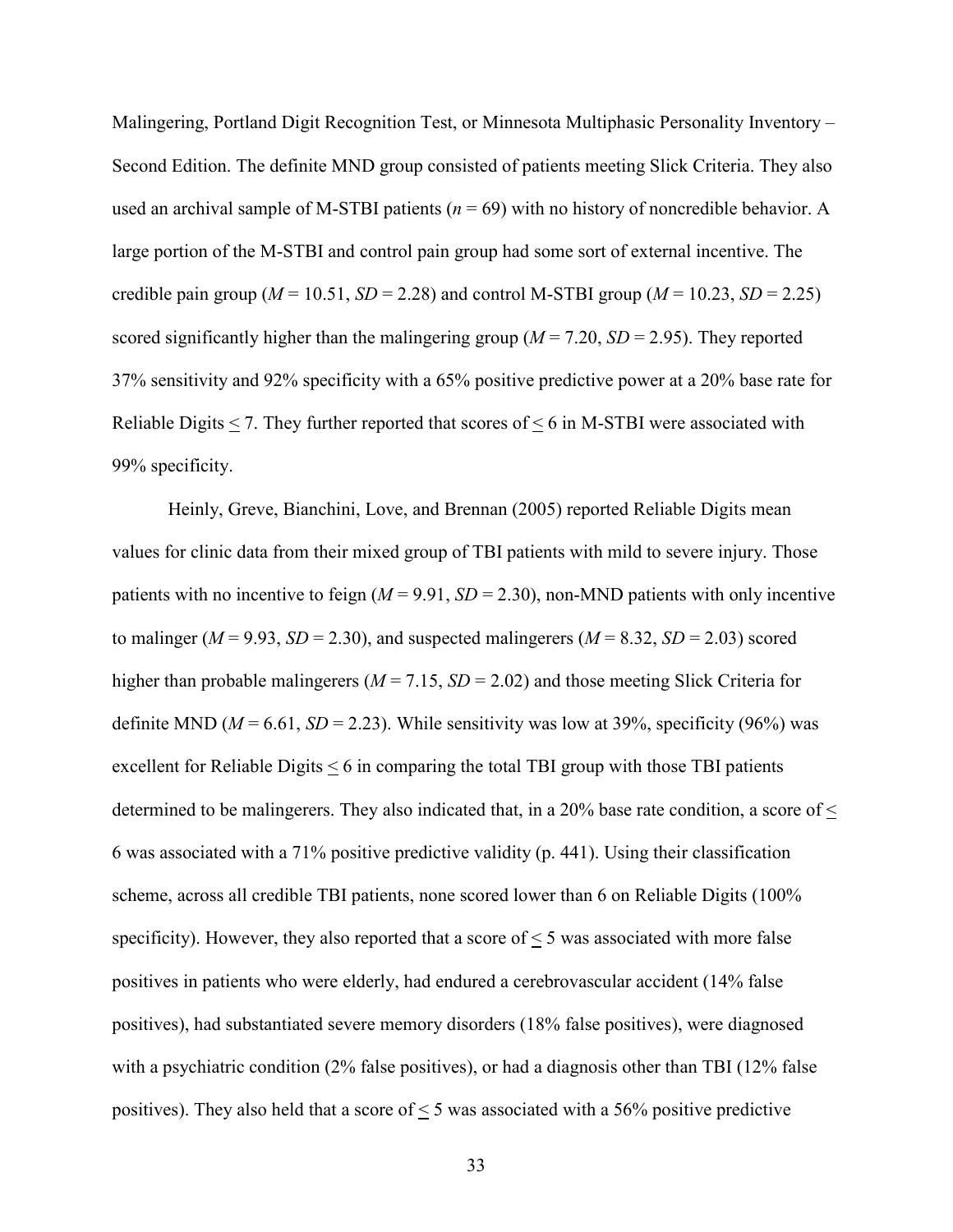validity with holding specificity to 95% in a 20% base rate condition in the credible TBI sample. Based on their findings, in conjunction with additional literature, they recommended that Reliable Digits < 7 is consistent with a negative response bias.

 In another study Bianchini, Love, Greve, and Adams (2005) studied an archive of 11 patients referred for neuropsychological evaluation, 10 of who were involved in workers' compensation litigation. Nine of the patients met Slick Criteria for either probable or definite malingering. Using Reliable Digits < 6, neither of the two credible patients were misclassified, while 5 of the nine malingerers were correctly identified. When using Reliable Digits  $\leq$  7, one (25%) of the credible was misclassified, and six of the nine (66%) malingerers were correctly identified.

 Babikian et al. (2006) showed their noncredible performance group (based on Slick Criteria) scored low on Reliable Digits ( $M = 6.7$ ,  $SD = 2.4$ ) with the clinical ( $M = 8.9$ ,  $SD = 2.0$ ) and non-clinical controls ( $M = 9.28$ ,  $SD = 1.61$ ) scoring higher. Investigation of Reliable Digits of < 7 resulted in high 62% sensitivity and poor specificity (77% for clinical patients, 87% for controls). When lowered to  $\leq 6$ , sensitivity (45%) fell, but specificity (93%) was raised. This resulted in a 53% positive predictive power in a 15% base rate condition.

Axelrod, Fichtenberg, Millis, and Wertheimer (2006) included Reliable Digits among several other validity measures. Archival data were analyzed from patients with documented TBI (*n* = 29), patients involved in litigation who met Slick Criteria (*n* = 36), and a MTBI control group ( $n = 22$ ). Presentation of means for the groups indicated the malingering group ( $M = 6.3$ ,  $SD = 2.1$ ) performed significantly lower than the TBI ( $M = 8.5$ ,  $SD = 2.1$ ) and MTBI ( $M = 9.7$ , *SD* = 2.7) groups. Their study did not include classification rates for Reliable Digits.

Greve et al. (2007) reported that those meeting Slick Criteria (*M* = 7.37, *SD* = 2.25) scored lower than both an indeterminate group ( $M = 8.10$ ,  $SD = 1.55$ ) and clinical controls ( $M =$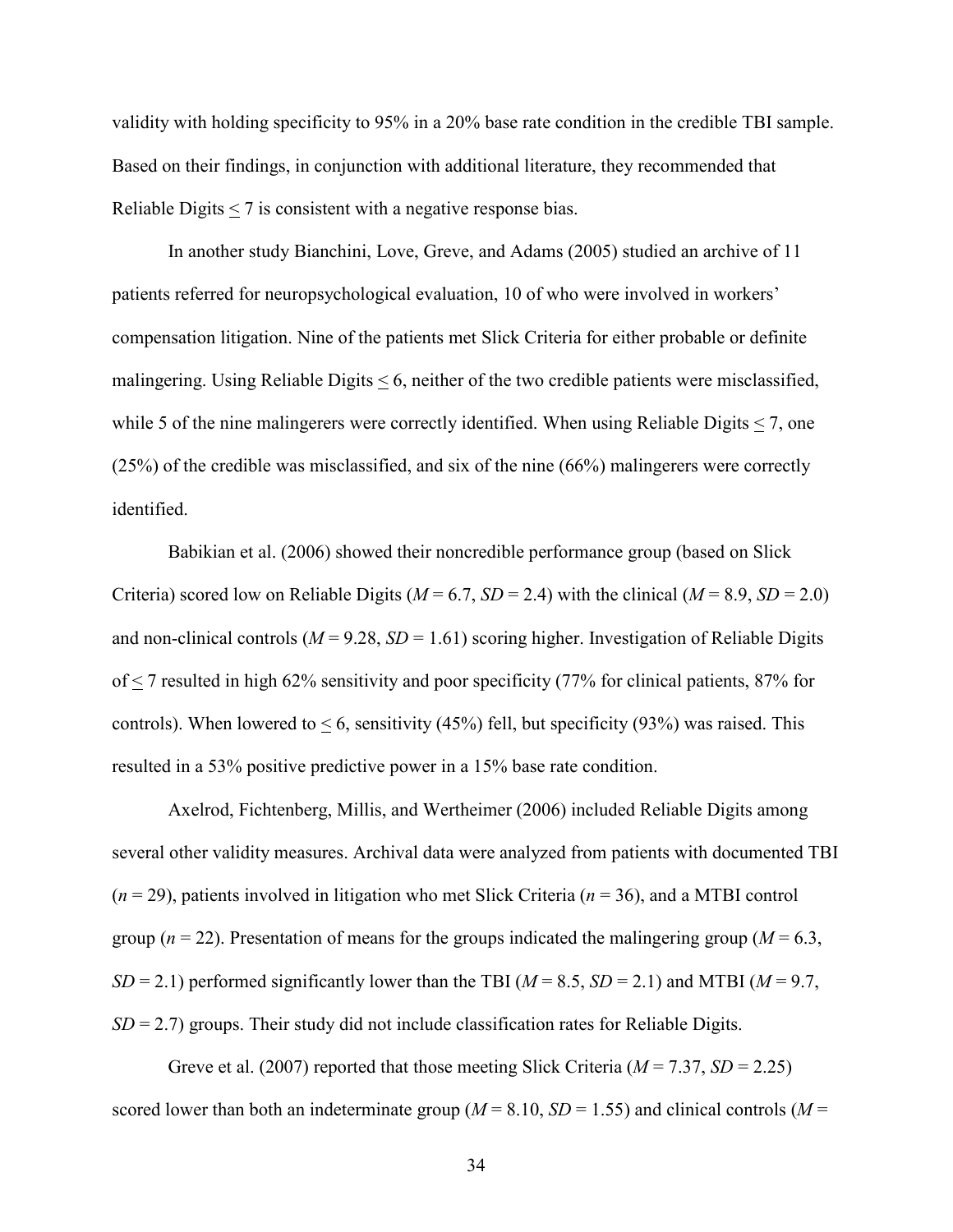9.47,  $SD = 1.74$ ). Specificity of Reliable Digits < 7 was 89% with a sensitivity of 54%, while lowering the cutoff to < 6 altered the specificity to 97% and lowered sensitivity to 46%. However, positive predictive power was high (79%) at a 20% base rate. Thus, Greve et al. (2007) suggested that a score of  $\leq$  7 in the presence of objective brain pathology is an equivocal indicator of malingering.

In Graue et al.'s (2007) sample of feigned mental retardation, the community control group with low average intellectual functioning  $(M = 8.1, SD = 2.0)$  performed higher than the mental retardation simulation group ( $M = 5.9$ ,  $SD = 1.7$ ), which performed similarly to those diagnosed with mental retardation  $(M = 5.5, SD = 1.6)$ . Classification accuracy between the simulated mental retardation group versus the community mental retardation group was poor using a cutoff of < 6 (56% sensitivity, 15% specificity). Marshall and Happe (2007) also reported failure rates of Reliable Digits < 7 in a sample of 100 individuals diagnosed with mental retardation (FSIQ  $M = 63$ , ranging from 51 to 74) having no obvious incentive to feign impairment. As a whole, the group scored below the Greiffenstein et al. (1994) cutscore  $(M = 5.8, SD = 1.7)$ . Accordingly, they indicated a high false positive rate (69%) in that group, suggesting that this method of malingering detection is at best questionable when used with intellectually disabled clients. Dean et al. (2007) also reported high failure rates (33% specificity) of Reliable Digits  $\leq 6$  in patients with FSIQ ranging from 50-69 (in the intellectually disabled range). However, fewer patients with IQ's ranging from 70-79 were misidentified (81% specificity).

In addition to clinical studies, experimental designs have also been used to investigate the utility of Reliable Digits. Strauss et al. (2002) used an experimental design to assign 74 community recruited adults into one of three groups. The first group consisted of 27 individuals with a history of documented head injury (19 MTBI, 8 M-STBI), a naïve group ( $n = 26$ )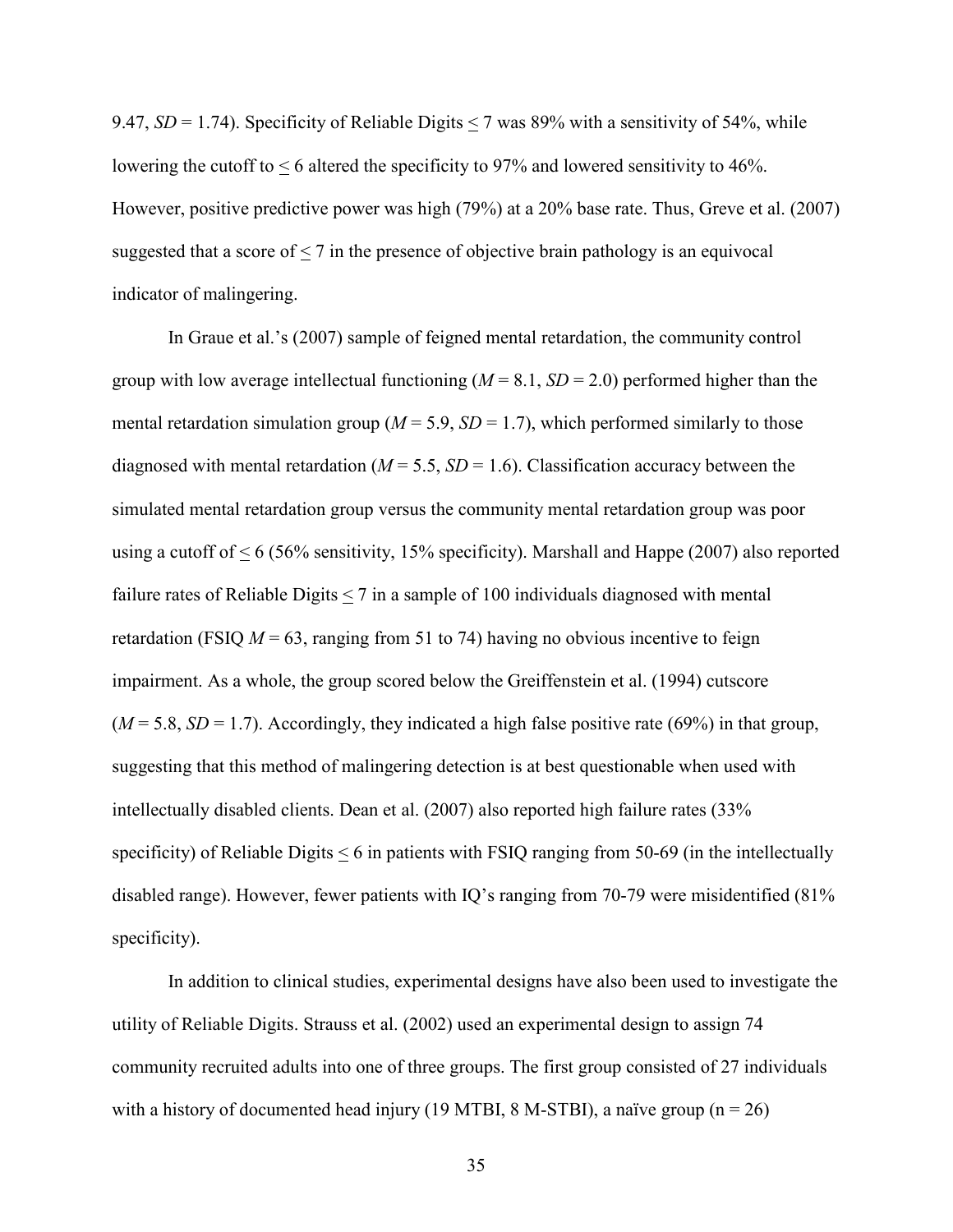containing individuals without head injury history and had no professional contact with head injured individuals, an experienced group of patients with no history of head injury but did have professional contact with individuals who had experienced a head injury. Each participant was then assigned to one of two experimental conditions: 1) simulated malingering or 2) control condition. To investigate variability of performance across repeated administrations of Reliable Digits and other malingering instruments, all participants were tested on three occasions. They indicated that performance on Reliable Digits over testing trials was variable. They also replicated the finding that Reliable Digits performance was lower in experimental malingerers than controls, and this finding was robust regardless of the level of prior knowledge and experience with head injury. Mean Reliable Digits performance for the first testing session per group in the control condition ranged from 10.25 to 11.77 (*SD* = 2.93-2.20), while average malingered performance ranged from 5.60 to 6.46 (*SD* = 2.57-4.06). Classification accuracy for the use of Reliable Digits to correctly identify control participants was 90% and accuracy for the identified malingering participants was 79.4%. Thus, the sensitivity (47%) was poor, but specificity was high (95%) for Reliable Digits  $\leq 6$ .

 In another experimental study, Etherton, Bianchini, Ciota, and Greve (2005), assigned participants to one of three conditions: controls  $(n = 20)$ , those instructed to simulate memory impairment (*n* = 20), and participants completed Reliable Digits while experiencing laboratoryinduced pain ( $n = 20$ ). Performance on Reliable Digits was significantly better for controls ( $M =$ 10.65,  $SD = 2.33$ ) and in the laboratory pain condition ( $M = 10.25$ ,  $SD = 1.62$ ) than for the simulation group ( $M = 6.25$ ,  $SD = 2.73$ ). They reported that Reliable Digits < 7 resulted in 65% sensitivity and 100% specificity and Reliable Digits < 9 was associated with 80% sensitivity and specificity. The high specificity in this group likely reflects the high level of education of their university sample.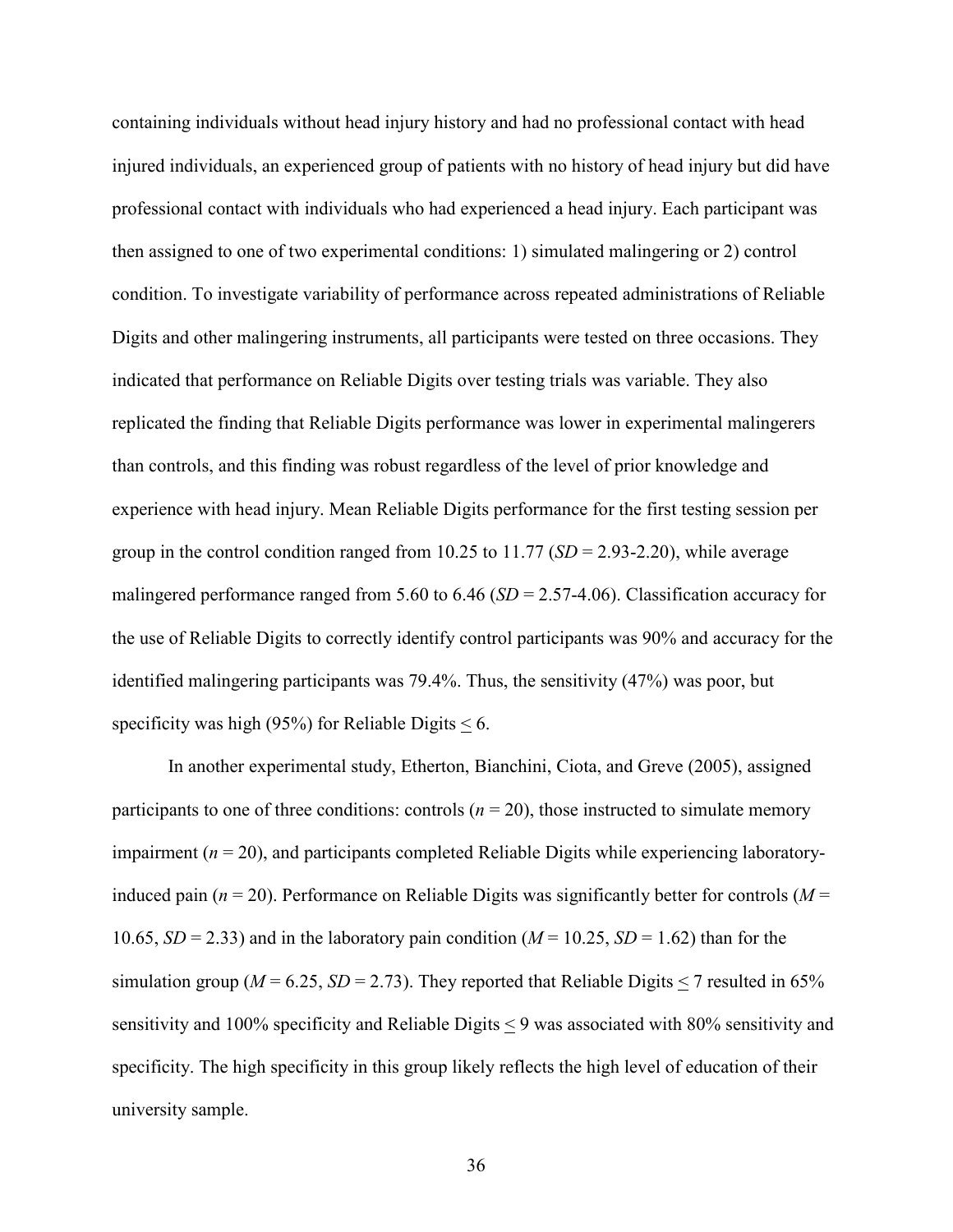Digit Span Forward and Digit Span Backward. In the Digit Span task of the WAIS-III/WMS-III, the participant repeats the orally presented stimuli sequentially from the first number presented to the last. As the task progresses, each successive two-item trial is extended by a single digit. For example, the items are first trial of two digits in length, while the second trial is composed of items three digits long, and each trial increases sequentially. The total Digit Span forward equals the sum of the number of correctly completed trials. The test is discontinued when the participant misses both items of any given trial and the trial length before discontinuing represents the maximum digits span (forward). The methodology is the same for the backward span task, expect that the participant is required to repeat the digits in reverse sequential order. Thus, participants also obtain scores for the number of correct trials (Digit Span backward) and longest string of digits they are able to repeat (maximum attentional span backward). Research has consistently shown that participants instructed to malinger display a shortened attention span for repeating numbers sequentially (Iverson & Franzen, 1994, 1996; Vickery et al., 2004) and others have shown the same pattern in known noncredible patients (Babikian et al., 2006; Binder & Willis, 1991; Suhr et al., 1997). Iverson and Tulsky (2003) have reported normative performance of maximum attentional span forward and maximum attentional span backward performance and indicated that a maximum attentional span forward < 4 and maximum attentional span backward  $\leq 2$  is rare in the general population. Heinly et al. (2005) and Babikian et al. (2006) also reported that maximum attentional span forward  $\leq$  4 rarely occurs except for those with known MND. However, while the occurrence for maximum attentional span backward < 2 was rare in those shown not to be malingering, the rate was considerable among those with a documented cerebrovascular accident and memory problems. This later observation likely reflects the assertion that backward digit span tasks require working memory resources, which are often affected by those conditions (Reynolds, 1997). Despite the aforementioned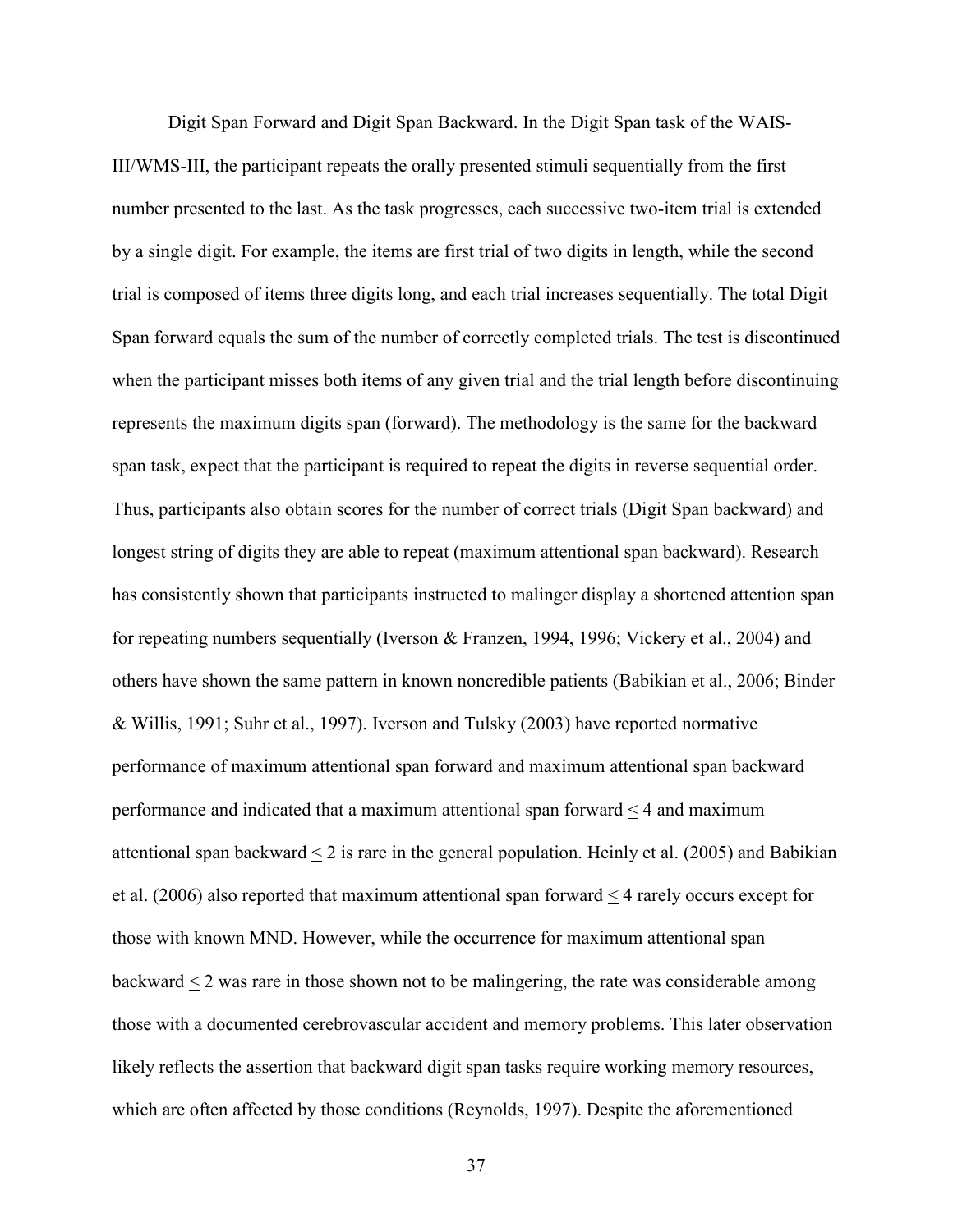research with forward and backward spans, they are among the least studied measures in research order to establish optimal cutscores.

# Difference Score Approaches

 Researchers have also examined feigning behavior based on current knowledge of brain functioning. This has led to exploring improbable test patterns to identify malingering. For example, recognition memory is generally superior to free-recall memory. Based on that knowledge, a series of early studies addressed discrepancy of patients' performance on recognition versus recall (Bernard, McGrath, & Houston, 1993) and some have also examined discrepancy between attention/concentration and general memory performance (Hilsabeck et al., 2003; Iverson, Slick, & Franzen, 2000; Mittenberg et al., 1993; Slick, Hinkin, van Gorp, & Satz, 2001). Other discrepancies consist of examining domains of brain functioning that have been shown to remain robust following cerebral insult, such as crystallized verbal knowledge and digit span, with indices known to be vulnerable to disruption. This approach was first introduced by Wechsler (1955) in the hold-don't hold comparisons in the original WAIS.

Vocabulary Minus Digit Span. Mittenberg et al. (1995) first examined discrepancies between WAIS-R measures of verbal knowledge and Digit Span performance. This procedure involves subtracting the digit span age-corrected scaled scores from the scaled score of the Vocabulary subtest, which results in the Vocabulary minus Digit Span index. In the 1995 study, they compared 67 nonlitigating head injured patients to a group of adult volunteers instructed to malinger  $(n = 67)$  on the WAIS-R, and reported their findings in terms of Vocabulary minus Digits scores and associated malingering probability values. They showed that a Vocabulary minus Digits Span of 1.53 optimally differentiated the groups, which resulted in 70% sensitivity. However, they failed to report false positive rates for the control participants. Since that study, others have suggested using cutscores of two  $(≥ +2)$  (Demakis, 2004; Millis, Ross, & Ricker,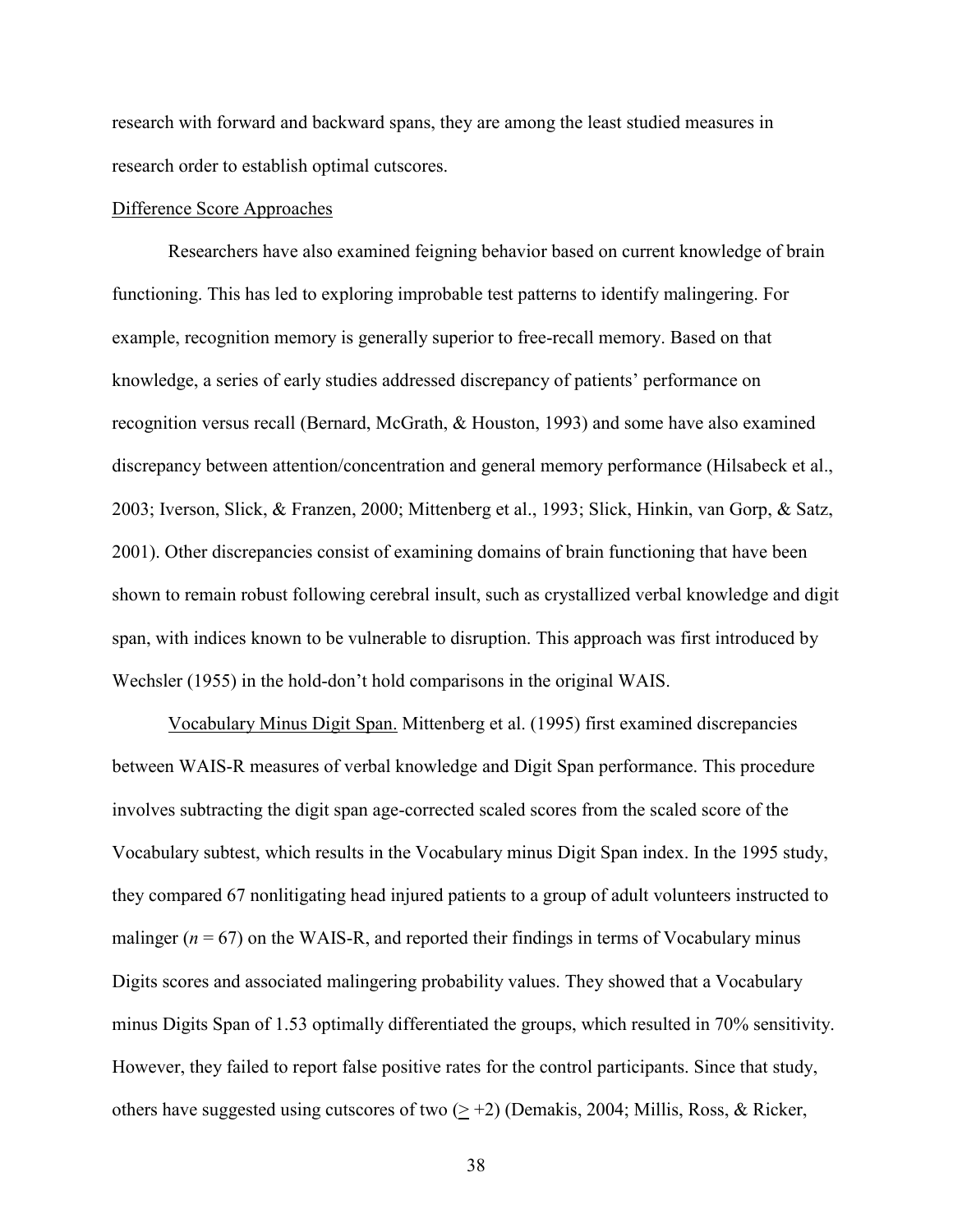1998). Larger discrepancies have been associated with higher levels of diagnostic accuracy in identifying noncredible performance, and WAIS-III Vocabulary minus Digits discrepancy scores where the base rate for malingering is 20% vary accordingly (Vocabulary minus Digits  $= 2,50\%$ ) accuracy; Vocabulary minus Digits  $= 3,68\%$  accuracy; Vocabulary minus Digits  $= 4,79\%$ accuracy) in differentiating malingered performance (Mittenberg et al., 2001). That finding was also echoed by Greve, Bianchini, Mathais, Houston, and Crouch's (2003) report that a Vocabulary minus Digits > 4 was associated with the highest specificity (77% to 100%), but lowest sensitivity (0% to 50% ) in relation to cutscores of two or three. Additionally, the rates of Vocabulary minus Digits  $> 2$  in clinical groups applying for vocational assistance or disability is near 30% (close to the hypothetical base rate; Williams & Carlin, 1999).

Despite the relatively good performance of Vocabulary minus Digits in differentiating malingering, there have been caveats issued by other research. For example, Axelrod and Rawlings (1999) studied archival data of three samples of cognitive rehabilitation patients with a documented significant TBI across multiple assessments throughout their recovery process. Using Vocabulary minus Digits  $\geq 2$ , they noted specificities of 70% in all three groups at two months post injury. Specificity increased to 79%, 86%, and 91% in each group at a year status post injury. This suggests that performance on Vocabulary minus Digits, as a validity test, may not be appropriate for individuals in acute recovery stages of a TBI. Marshall and Happe (2007) also reported that Vocabulary minus Digits is likely insensitive to invalid performance in a mental retardation population as their sample of intellectually disabled patients had a mean score of -1.03 and only two of 100 patients scored below a discrepancy of greater than two. Graue et al. (2007) also reported that the average individual diagnosed with mental retardation has a negative Vocabulary minus Digits, while those malingering mental retardation only have slightly positive scores. This resulted in very poor sensitivity (0%) and perfect specificity. Taken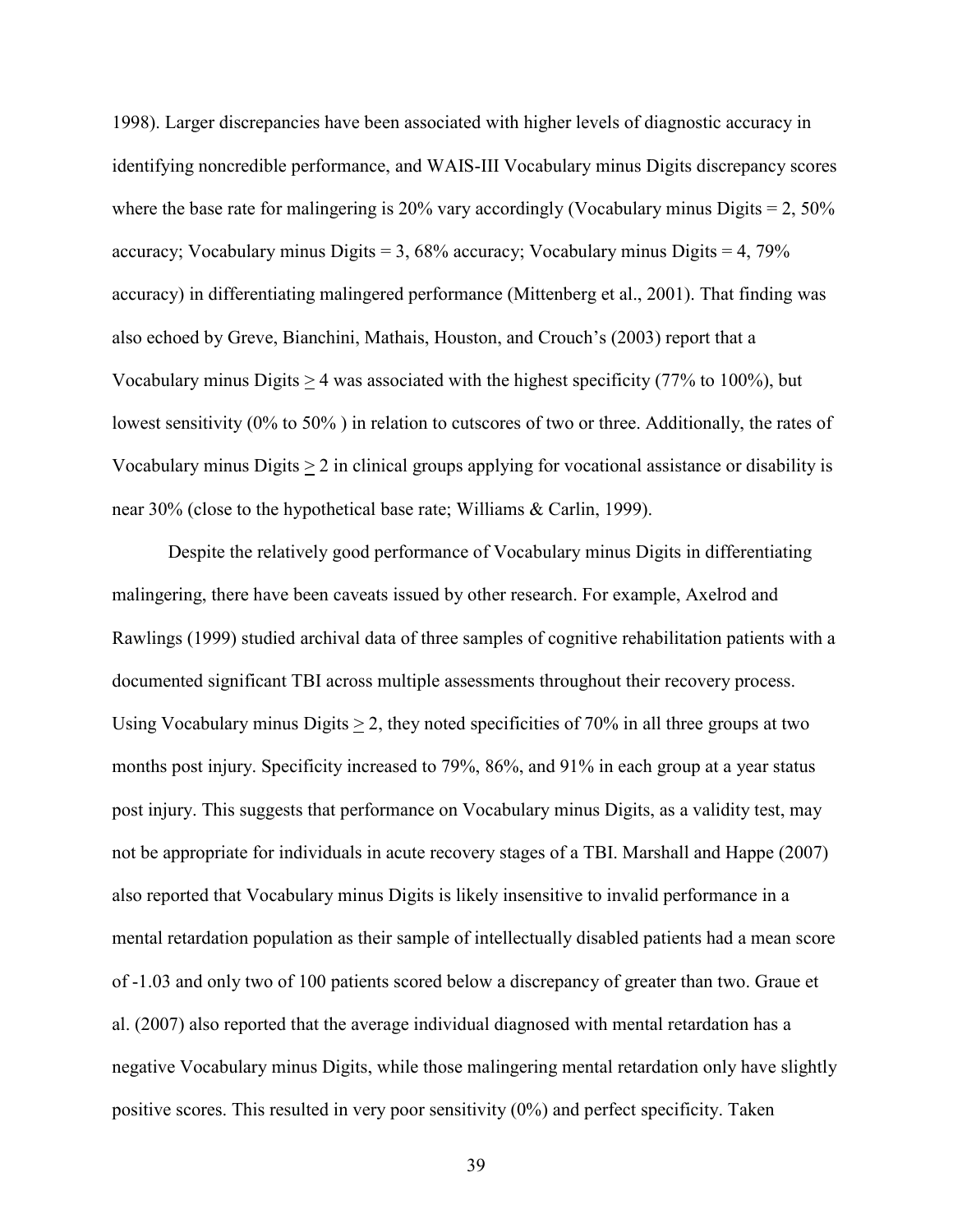together, those results suggest that Vocabulary minus Digits in low IQ groups is not vulnerable to malingering. However, this may be due to the fact that those with lowered intellectual functioning tend to demonstrate overall lowered cognitive abilities. Thus, large discrepancies between cognitive abilities are less likely to occur in those with intellectual disabilities as performance is typically uniformly lowered.

Iverson and Tulsky (2003) further reported that difference scores (either positive or negative) of greater than or equal to five occur in fewer than 5% (2.5% for  $> +5$ ) of the WAIS-III standardization sample. They also found that difference scores of 2 or more occur in 13.6% of the TBI group reported in the manual and 6.9% of the total clinical patients. In young persons (ages 16-34), 20.9% have difference scores of  $> 3$ , resulting in approximately 10% having positive values (Vocabulary minus Digits  $> +3$ ). They also reported that approximately half of the patients and clinical groups had a higher Digit Span score relative to Vocabulary. In general then, approximately 6.9% of patients in clinical groups have scores of  $\geq$  4, and 13.8% have values  $\geq$  3. Across all age groups, nearly 20.5% have Vocabulary minus Digits  $\geq$  3 (Vocabulary minus Digits  $\ge$  +3). Moreover, Mittenberg et al. (2001) also reported the Vocabulary minus Digits of 2, 3, and 4 resulted in correctly classifying 73.9, 82.9, and 89.8% of the WAIS-III standardization sample respectively. Another report by Miller, Ryan, Carruthers, and Cluff (2004) indicated 99% specificity for Vocabulary minus Digits  $\geq 6$  in a mixed credible clinical sample. Therefore, a cutscore of  $\geq 3$  should result in adequate specificity in the general population and in most clinical settings where there is little evidence for marked neurological problems

# Discriminant Functions

 Mittenberg's Discriminant Function Score (Mittenberg Index). By applying multivariate techniques, Mittenberg, Theroux-Fichera, Zielinski, and Heilbronner (1995) differentiated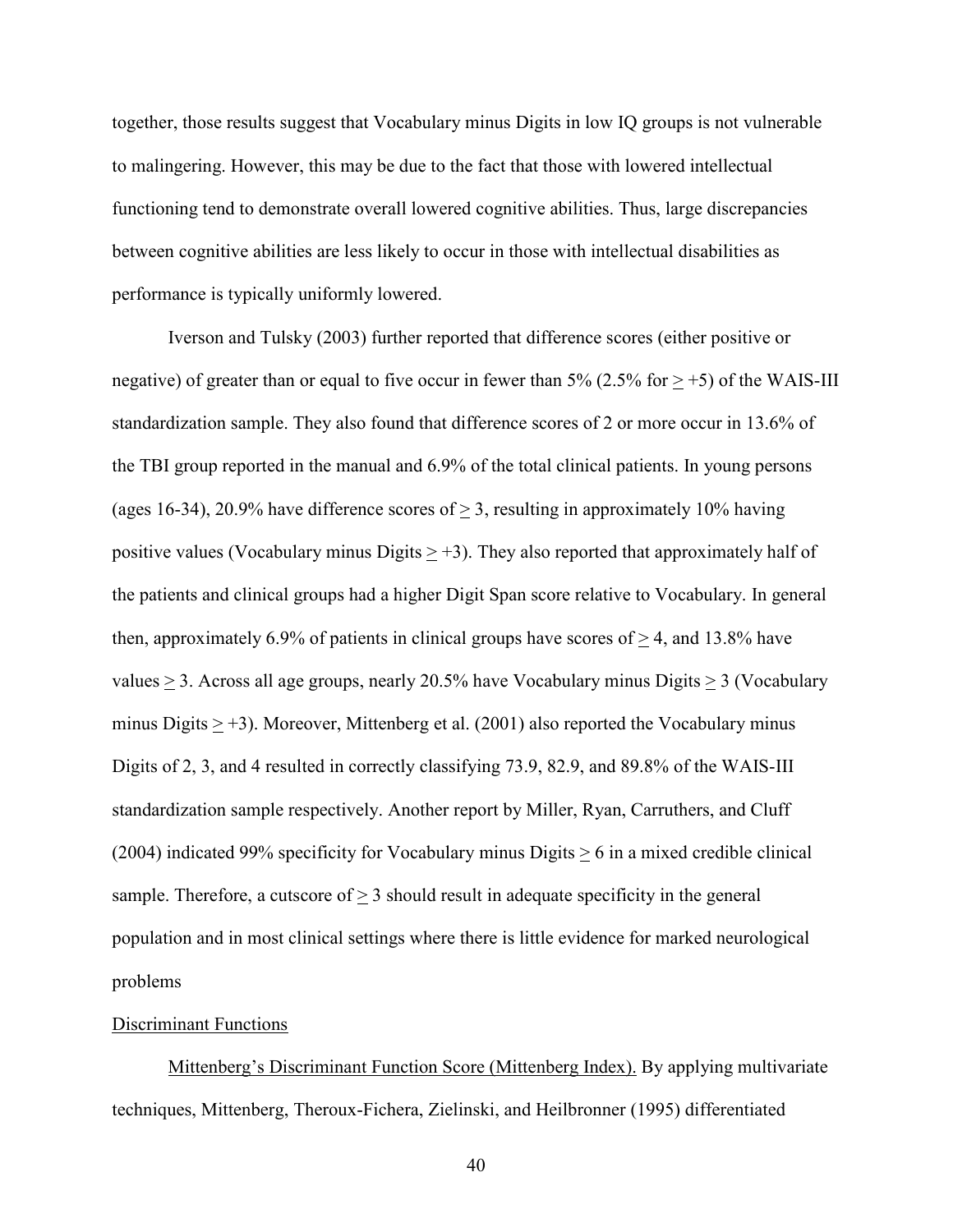groups of simulated malingerers and nonlitigating patients according to performance pattern across WAIS-R subtests. Their procedure resulted in a widely used and cited classification discriminant function score (Mittenberg Index). They reported the following equation: Digit Span (-.3289) + Vocabulary (.1715) + Arithmetic (-.0720) + Comprehension (-.0811) + Similarities (.1580) + Picture Completion (-.0799) + Digit Symbol Coding (.0780) + .9696 (Constant). By using that combination of subtest scaled scores and derived coefficients, they reported that a Mittenberg Index value of > .00 resulted in 50% probability of malingering with the probability increasing as the value of the Mittenberg Index increases. Using the Mittenberg Index, they were able to obtain a 76% true positive rate. Further cross-validation work of the Mittenberg Index in a known malingering group and credible TBI sample showed a Mittenberg Index cutoff of .10536 resulted in high classification accuracy for both the TBI (92%) and malingering (88%) groups (Millis et al., 1998).

 Their technique has also been further cross-validated on clinical groups using the WAIS-III. Mittenberg et al. (2001) reported a sensitivity of 72.2% (for simulating malingerers) and 83.3% specificity for a cutoff of > .00 as recommended by Mittenberg et al. (1995). The sensitivity for probable malingerers in a clinical sample was low (44.4%). Classification accuracy rates according to a 20% base rate across groups were reported for Mittenberg Index cutoff scores of .00 (51%), .10 (55%), and .20 (62%). Overall, their cross-validation supported use of the formula for extended application of the Mittenberg Index to the WAIS-III.

Greve et al. (2003) further applied the Mittenberg Index to classify malingering patients. However, their findings suggested that Mittenberg Index  $> 0.00$  resulted in poor specificity (80%), but was increased when the cutoff was raised to  $> 0.212$  (92% to 100% for the WAIS-III). That more conservative cutoff resulted in adequate sensitivity (57% for the WAIS-III). In general, they found a higher false positive rate in their S-MTBI group than the MTBI group, suggesting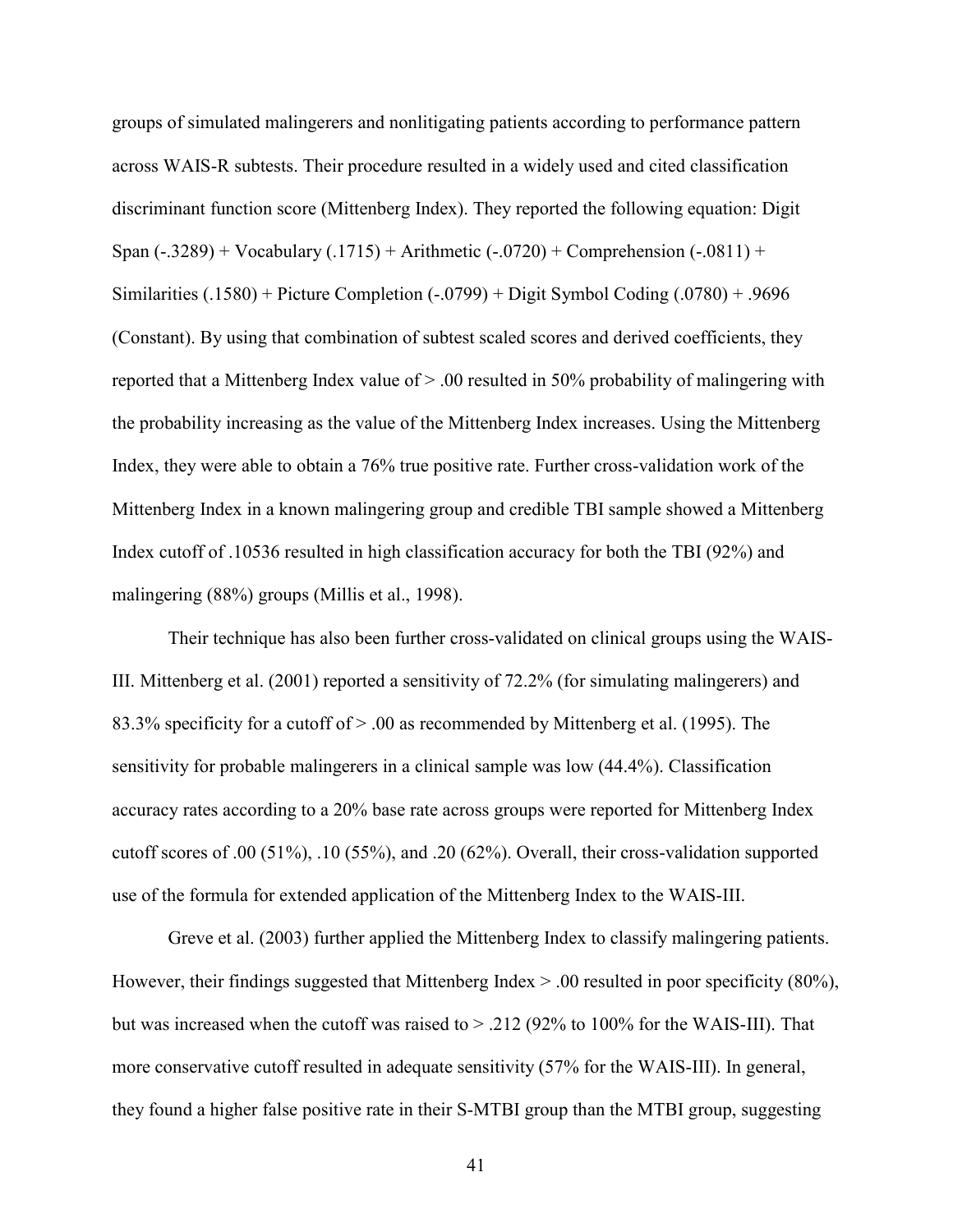the Mittenberg Index is somewhat sensitive to injury severity. However, no credible patient with MTBI was misclassified as a malingerer based on Mittenberg Index  $> 0.00$ , indicating that value may be appropriate for patients claiming less severe cerebral impairment (as in MTBI). Their calculations indicated that the positive predictive power for Mittenberg Index > .00 was 44% and negative predictive power was 88%. However, Bianchini et al. (2005) also applied the Mittenberg Index to their small sample of patients claiming neurocognitive dysfunction from electric injury. Inspection of their classification indicated a sensitivity of 67% and perfect specificity for a Mittenberg Index > .00.

However, there may be clinical situations where use of Mittenberg Index  $> 0.00$  is inappropriate. Axelrod and Rawlings (1999) reported that the acute recovery phase of rehabilitation patients may be one such instance as specificity ranged from 76% to 78% at two months post TBI. Nevertheless, this high false positive rate declined substantially following a year after injury with specificity ranging from 88% to 93%. In their analysis of patients diagnosed with mental retardation, Graue et al. (2007) reported the average Mittenberg Index was .04 (*SD* = .74), thus sensitivity (48%) and specificity (65%) were not optimal. In all, positive findings from Mittenberg Index may be more commonly found in cases of documented severe impairment in those experiencing acute TBI recovery and in cases with *bonafide* developmental disabilities. Therefore, cutscores should be modified based on the clinical population (> .212 for S-MTBI, .00-.10 for MTBI patients and groups with no suspected neurological injury).

 Rarely Missed Index. Poor recognition memory is often associated with profile invalidity (Constantinou, Bauer, Ashendorf, Fisher, & McCaffrey, 2005) and not significantly related to MTBI or M-STBI (Fisher, Ledbetter, Cohen, Marmor, & Tulsky, 2000). To capitalize on that observation, researchers have recently attempted to quantify the relationship between poor recognition performance and atypical performance on the WMS-III. After noting unusual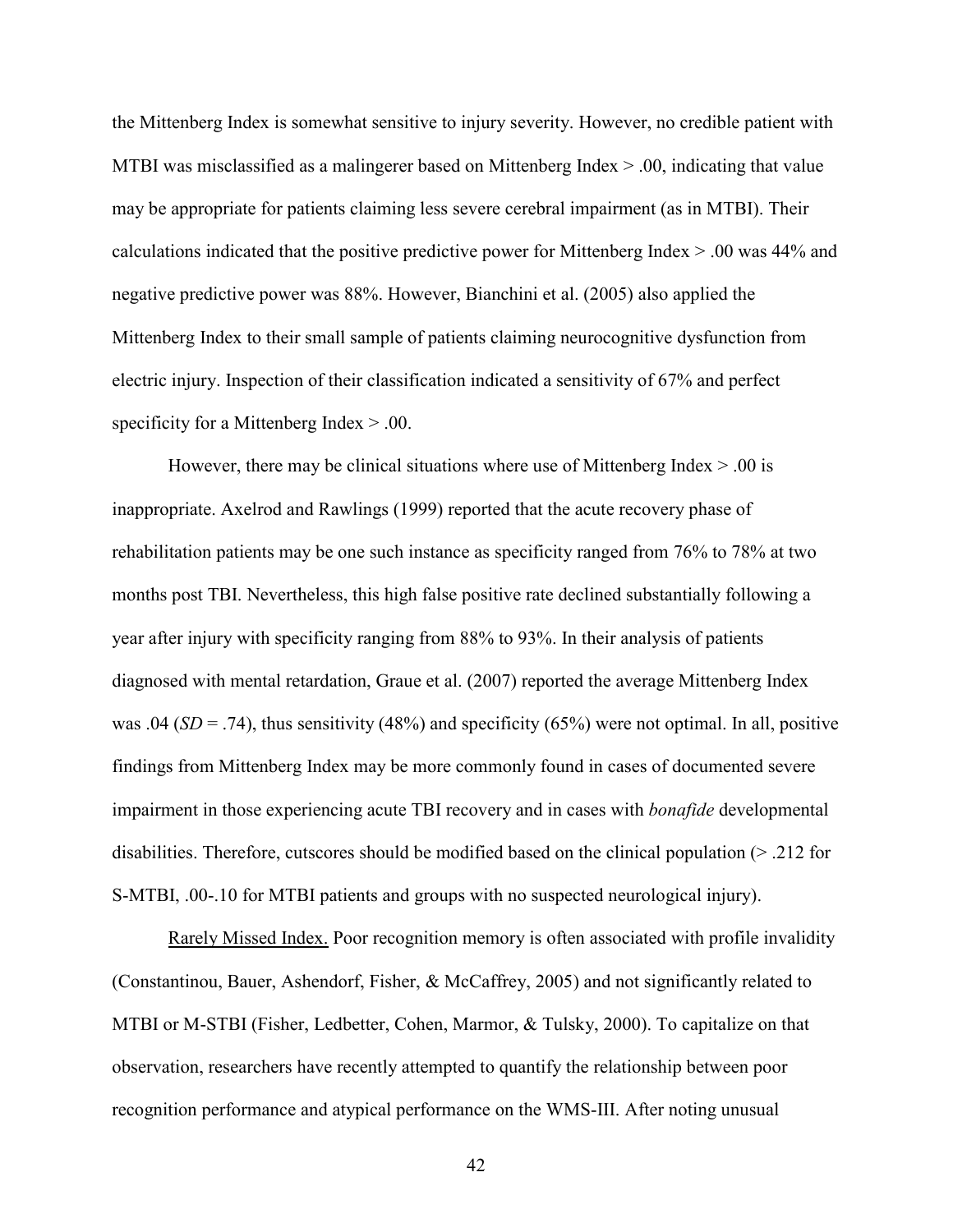response bias patterns on the Logical Memory Delayed Recognition portion of the WMS-III (Killgore & DellaPietra, 2000a), Killgore and DellaPietra (2000b) further investigated items of that subtest that differentiated college students instructed to feign memory impairment from an archival review of credible neurological patients with memory impairment.

 Using a discriminant function analysis, they determined that raw scores on the dichotomous items (yes or no) 12, 16, 18, 22, 24, and 29 were rarely failed  $(p < .05)$  in naïve control participants and patients. Their derived equation, the Rarely Missed Index, separated the groups with a high degree of accuracy. The resultant equation is as follows: item  $12(-22)$  + item  $16(55)$  + item  $18(84)$  + item  $22(67)$  + item  $24(13)$  + item 29(7), and ranges from -22 to 226. Lower scores on the Rarely Missed Index were more associated with invalid performance and a cutoff score of < 136 accurately identified 99% of the simulated malingerers. That score also resulted in a 100% specificity across base rates ranging from 1% to 50% with sensitivity remaining high (87%) in the lowest base rate condition.

 Since that initial study, Langeluddecke and Lucas (2004) further supported the use of the Rarely Missed Index in an archival clinical sample of 99 consecutive referrals with MTBI. Almost half (46%) were plaintiff referrals and the rest were referrals from defense attorneys. Of that sample 28 patients met Slick Criteria and were compared to the remainder of the control sample according to the Rarely Missed Index. Given the groups' similarities (all were in litigation), the specificity (75%) of the Rarely Missed Index was poorer in their study with 100% specificity for cutoff scores  $\leq 40$ . However, at that substantially lower cut-off point, sensitivity was very low.

In contrast, Miller, Ryan, Carruthers, and Cluff (2004) reported a 95% specificity for the original cutoff score in an archival sample of mixed, nonlitigating credible patients ( $n = 100$ ) composed of various diagnostic groups (Alcohol Abuse, Polysubstance Abuse, and TBI). Two of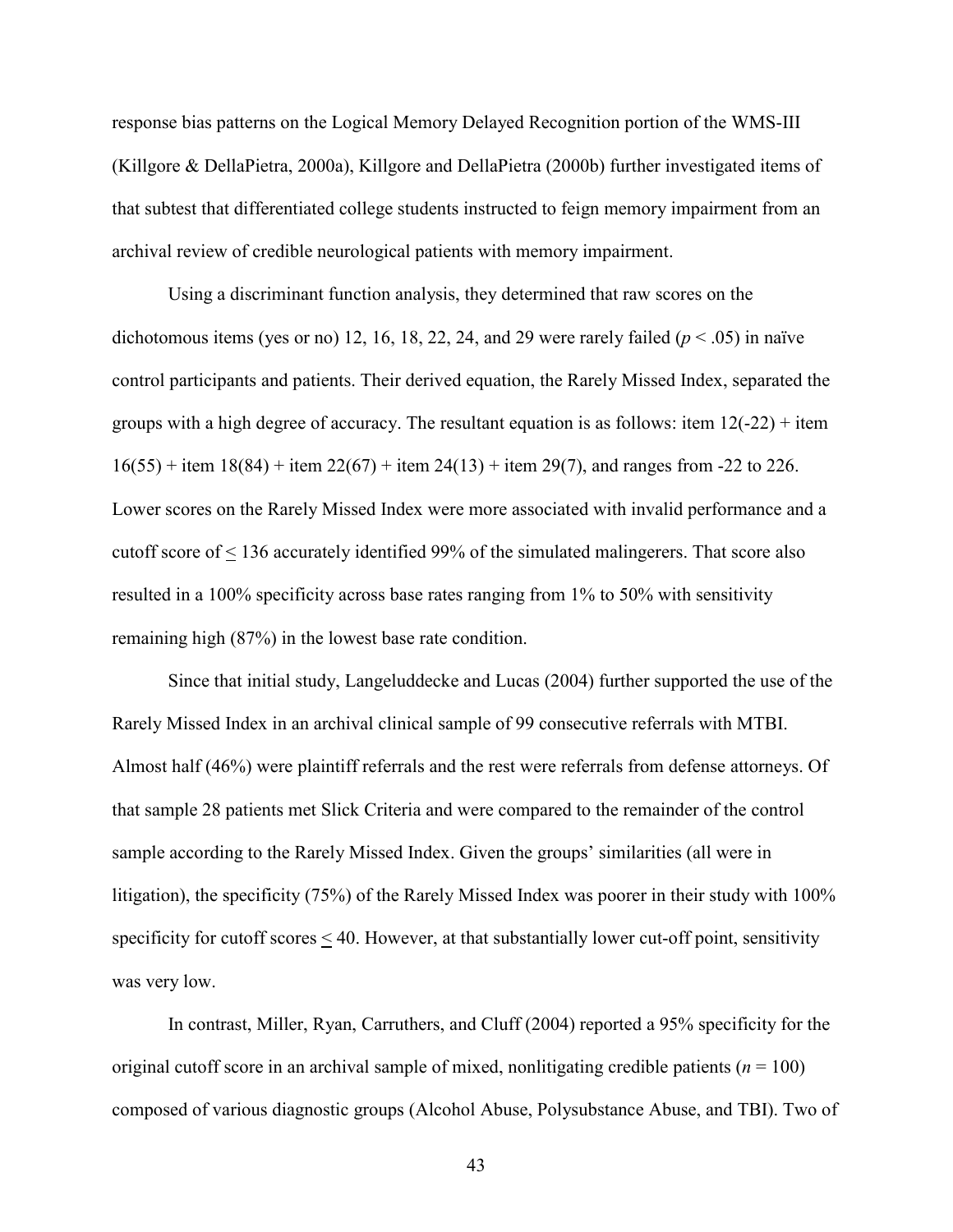their false positive cases had been diagnosed with TBI had FSIQ scores of 81 and 91, and also had impaired memory performance. Another misidentified case also had low average memory performance. Two other false positive patients showed Vocabulary minus Digits > 3. Thus, at least two of the false positive cases likely showed severe memory impairment, another had low memory functioning, and two others displayed questionable performance based on an external measure. This suggests that the participants misidentified by the Rarely Missed Index were actually questionable false positives. There is also recent evidence to suggest that the Rarely Missed Index may be appropriate to use in those diagnosed with mental retardation as it has only a 9% false positive rate in that population (Marshall & Happe, 2007).

### Other Memory Indicators

Langeluddecke and Lucas (2003) demonstrated that low performance on the Auditory Recognition-Delayed subtest from the WMS-III was sensitive to malingering in an archival sample of TBI participants. They subdivided their sample into a credible  $(n = 50)$  and malingering  $(n = 25)$  group based on the Slick Criteria. They then selected the lowest score obtained by the credible group as the criterion for group comparison (Auditory Recognition-Delayed raw score < 43). This procedure resulted in 80% sensitivity and 91.8% specificity for the Auditory Recognition-Delayed cutoff score. Ord, Greve, and Bianchini (2007) also supported using cutoff scores based on the Auditory Recognition-Delayed standard scores  $\leq$  75. This cutoff also happens to correspond with Langeluddecke and Lucas (2003), with an Auditory Recognition-Delayed raw score < 43 for those ages 16-54 years (Wechsler, 1997b). They reported 94% specificity and 68% sensitivity with that indicator based on differentiating a known group of MTBI patients meeting Slick Criteria from those not meeting Slick Criteria. However, that specificity level dropped for patients with M-STBI and history of a cerebrovascular accident (89%) and dementia (73%). Conceptually, those findings are buttressed by findings that the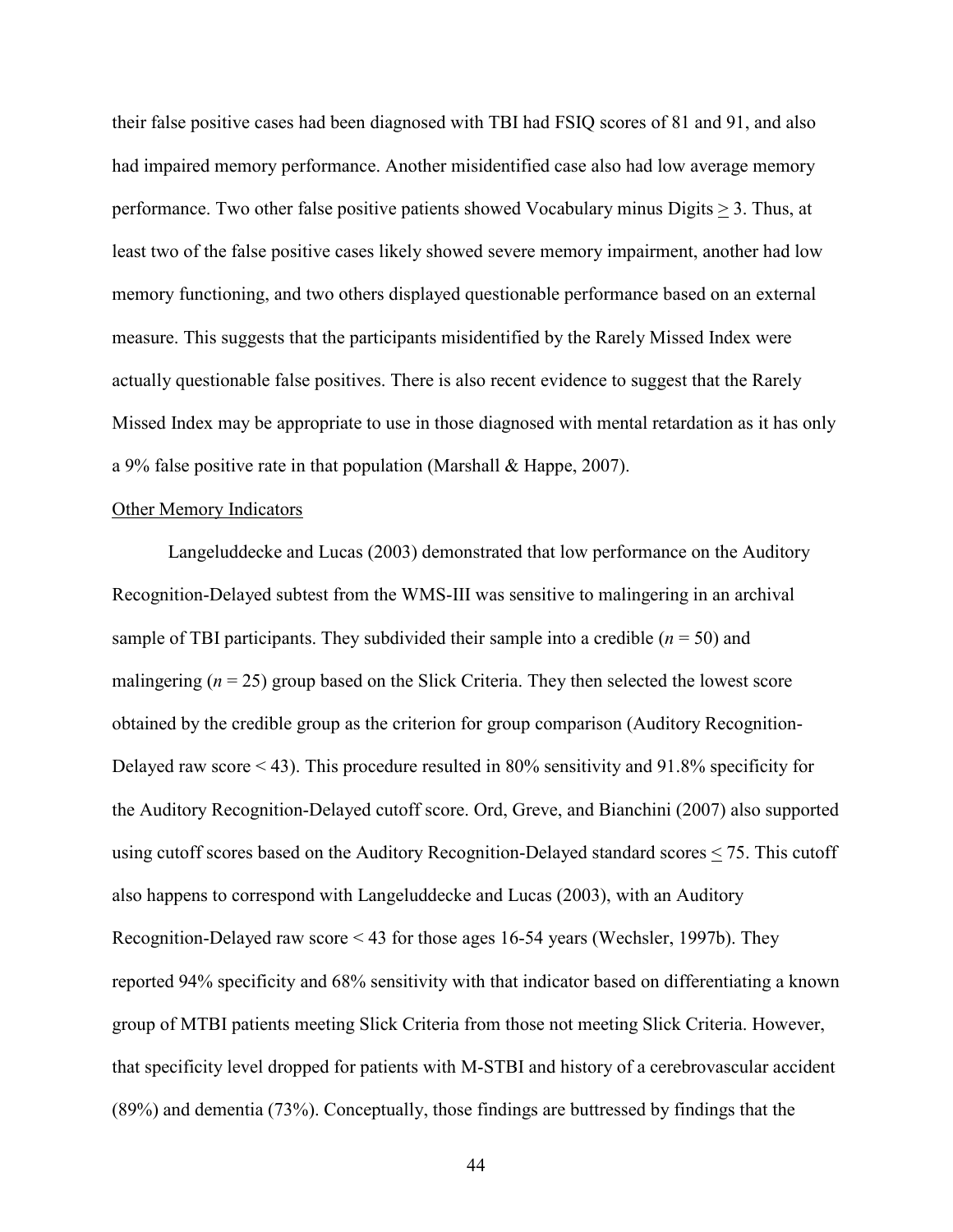Auditory Recognition-Delayed subtest scores are not significantly lowered in MTBI and S-MTBI when compared to normal control participants (Fisher et al., 2000). Langeluddecke and Lucas (2003) further reported that the Logical Memory Delayed Recognition subtest  $($  < 19 $)$  and Word Lists Delayed subtests (< 18) performed with similar specificity (91.7% and 96.6%, respectively), but differed in their sensitivity (48% and 81%, respectively).

Langeluddecke and Lucas (2003) also utilized the same method for the Faces I subtest (cutoff < 24), which resulted in 32% sensitivity and 96% specificity. This was supported by Glassmire et al.'s (2003) findings from a simulation experiment with nonmalingering M-STBI (*n* = 35) patients and participants with no history of neurological compromise (*n* = 30). Participants instructed to malingerer were compared on the Faces I subtest and found the cutoff of  $\leq 24$ resulted in 100% specificity, but low sensitivity (33% to 63%).

In addition to reported cutoff scores for Auditory Recognition-Delayed, Ord et al. (2007) also published several classification rates of other standard index scores from the WMS-III. Those index scores associated with  $> 90\%$  specificity include the Auditory Immediate ( $\leq 80$ ), Visual Immediate ( $\leq 80$ ), Immediate Memory ( $\leq 75$ ), Auditory Delayed ( $\leq 75$ ), Visual Delayed  $(< 85)$ , General Memory  $(< 80)$ , and Working Memory  $(< 80)$  Indices. However, several of those cutscores are likely not appropriate for use with those diagnosed with neurological complications secondary to a cerebrovascular accident, dementia, or M-STBI as they result in a high false positive rate. To further investigate their classification system, they conducted a logistic regression using several of the indices as predictor variables and designating malingering status as the outcome variable. The resultant equation is as follows: Auditory Immediate(.0120) + Visual Immediate(-.0188) + Auditory Delayed(.0058) + Visual Delayed(-.0241) + Auditory Recognition-Delayed(.0001) + Working Memory(-.1169) + 10.890. From their equation, scores  $\geq$  -1.0 have a 68% sensitivity and 91% specificity, with an associated likelihood ratio of 7.6,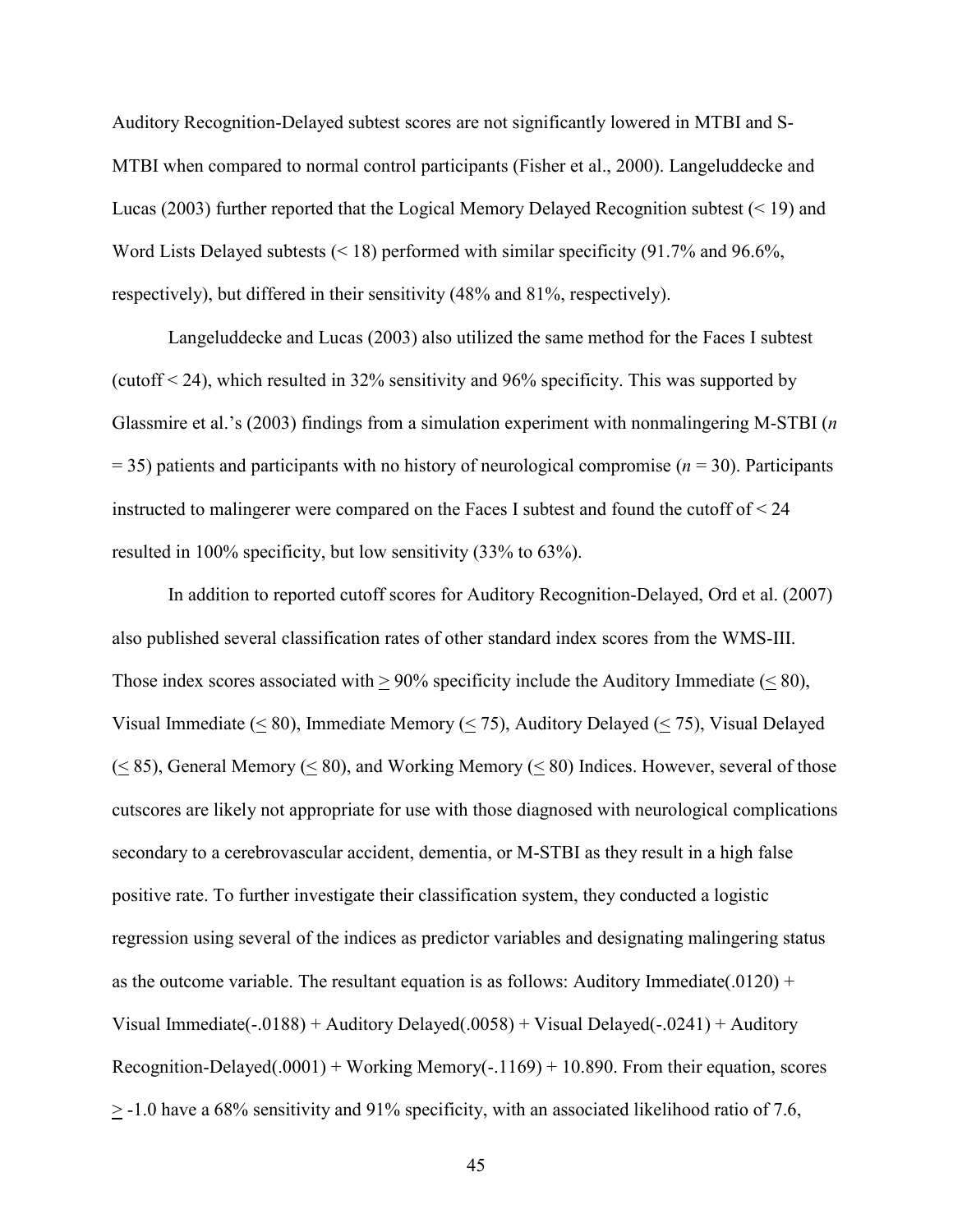whereas scores of  $>$  -.5 are associated with 65% sensitivity and 97% specificity with a likelihood ratio of 21.7. Despite the well-performing equation, they recommended that clinicians identify noncredible performance by examining clients who score < 75 points on three or more of those indices to avoid false positives. Thus, their approach appears quite robust and performed well in their sample. This is especially the case given their groups were based on the Slick Criteria and each group had a similar level of injury and most of credible patients also had incentive to perform poorly.

#### Working Memory and Processing Speed

 Although cognitive processing speed and working memory are among the most sensitive brain functions to cerebral insult (Fisher et al., 2000), measures of those faculties have also been shown to be sensitive to noncredible performance. Several subtests from the WAIS-III/WMS-III assess those abilities including Digit Span, Letter-Number Sequencing, Arithmetic, Digit-Symbol Coding, Spatial Span, and Symbol Search. Across several studies of malingering employing both experimental and clinical malingering groups, researchers have reported significantly lower performance in malingering participants than nonmalingering participants. In particular, performance on Digit-Symbol Coding has repeatedly been low in malingering groups (Orey et al., 2000; Trueblood, 1994; Trueblood & Schmidt, 1993; Vickery et al., 2004; Youngjohn et al., 1995); however, that finding has not been universal (Rawling & Brooks, 1990).

In one of the earliest classification studies using thinking speed measures as markers for noncredibility, Trueblood (1994) reported a Digit-Symbol Coding scaled score of less than five (WAIS-R) was associated with 36% sensitivity and 100% specificity. Since then, others have reported low processing speed scores in patients displaying malingered pain behavior (Etherton, Bianchini, Heinly et al., 2006). Etherton et al. (2006) reported that those meeting Slick Criteria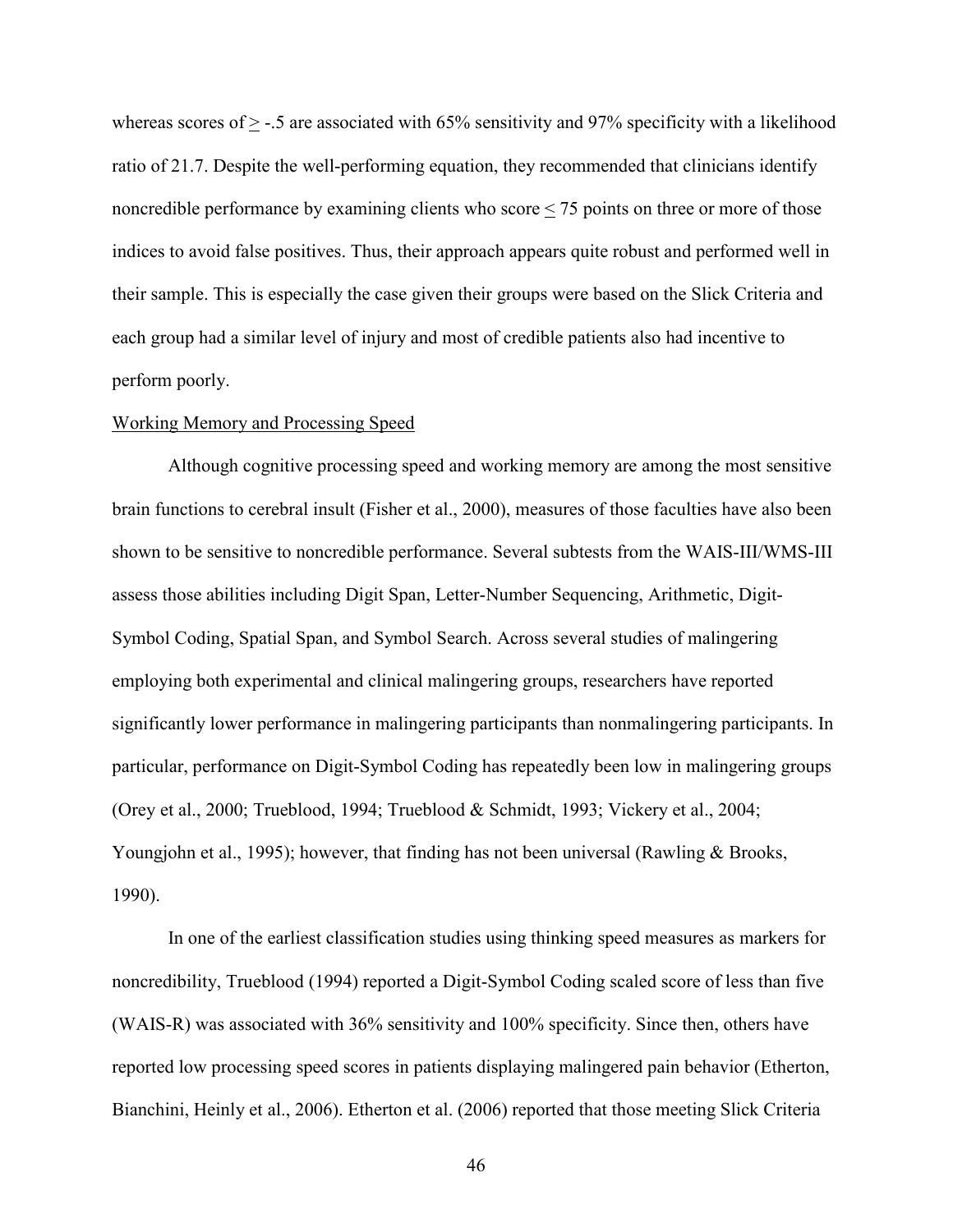for definite MND ( $M = 71.25$ ,  $SD = 10.17$ ) performed significantly lower on the WAIS-III Processing Speed Index than those with memory disorders (*M* = 83.24, *SD* = 12.82), M-STBI (*M*  = 84.74, *SD* = 14.89), and control participants (*M* = 89.48, *SD* = 10.17). Although the noncredible group, as a whole, performed in the borderline impaired range of functioning, classification statistics from those data still revealed that a Processing Speed Index score of < 70 had good sensitivity (63%) and borderline specificity (89%) in a mixed clinical sample ( $n = 121$ ) containing TBI, pain, and patients with memory disorder. However, this approach to detecting invalid protocols is not likely indicated for use with those diagnosed with low cognitive functioning as in those with intellectual disabilities (Marshall & Happe, 2007). However, in samples with less significant cognitive dysfunction, that score would likely be appropriate and result in few false positives.

 As reported above, the WMS-III Working Memory Index has also been shown to accurately classify those meeting Slick Criteria. Early reports of low WMS-III Working Memory Index scores among malingerers indicated that known probable malingerers scored nearly 18 standard score points (1.25 standard deviations) below control participants (Mathias et al., 2002). Lange et al. (2006) also reported that a clinical group meeting Slick Criteria performed nearly one standard deviation below a nonmalingering clinical control group on the WMS-III Working Memory Index. In accordance with this general finding, Ord et al. (2007) reported adequate classification rates for using the WMS-III Working Memory Index  $(\leq 80)$  (94% specificity and 68% sensitivity). Moreover, Etherton, Bianchini, Ciota, Heinly, and Greve (2006) reported a WAIS-III Working Memory Index < 70 resulted in specificity ranging from 93% to 96% with sensitivity of 47% in a sample of MND pain patients.

As a whole, the overwhelming focus on MND research has pertained to those seeking financial awards as the *substantial* incentive to perform poorly related to compensation for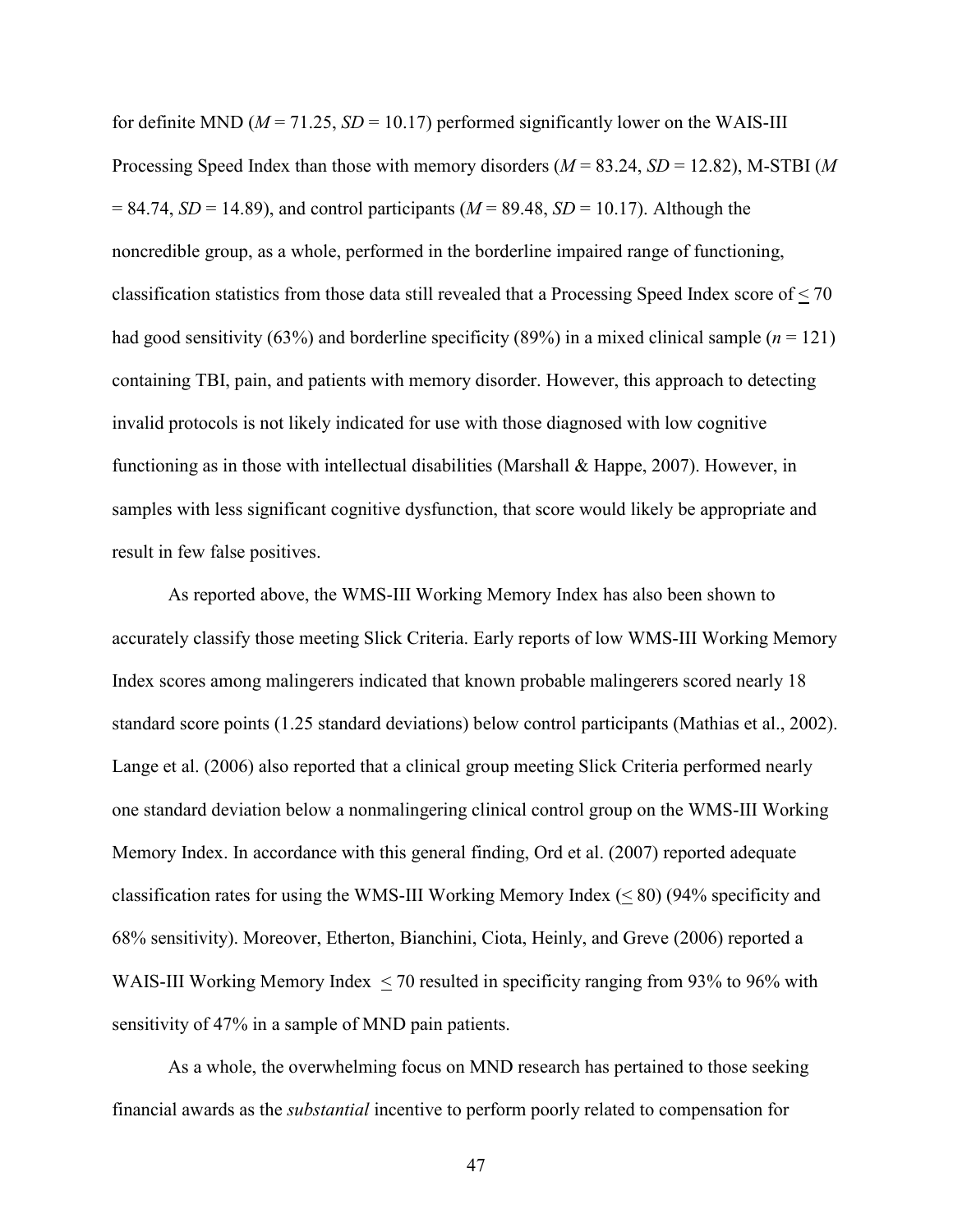alleged disability status caused by identifiable external factors. This is particularly the case concerning the use of the WAIS-III and WMS-III in detecting noncredible performance. Moreover, that research has largely pertained to comparing patients claiming significant brain injuries to patients with substantiated brain injury known to cause a number of functional impairments or comparison with patients determined to be malingering. In this regard, several of the aforementioned derived WAIS-III/WMS-III indices have been validated to discriminate patients exaggerating neurocognitive dysfunction.

However, feigning poor psychological test performance or exaggerating symptoms in order to establish disability status related to less severe neurocognitive dysfunction also occurs to obtain other external gains (not necessarily monetary) and pertains to those with alleged congenital neurocognitive problems. Nevertheless, very little research on noncredible test performance has been conducted with samples seeking other forms of external relief to accommodate or relieve disadvantages associated with neurocognitive problems less dramatic than TBI. For example, research into noncredible performance in those with disorders of isolated neurocognitive deficits such as specific learning disorders (LD) or Attention-Deficit Hyperactivity Disorder (ADHD) has been largely neglected. In such cases, there is no party responsible for neurocognitive deficits that are typically diagnosed early in the developmental lifespan. Hence, the problems evade the attention of the legal system as there are not typically large monetary sums at stake for obtaining associated disability status. Be this as it may, there are other tangible external incentives available as a function of being diagnosed with a less severe neurocognitive disorders such as ADHD or LD.

#### External Incentives in Educational Settings

There are numerous conditions (physical and mental), which might place students at a disadvantage when performing scholastically, resulting in high rates of poor academic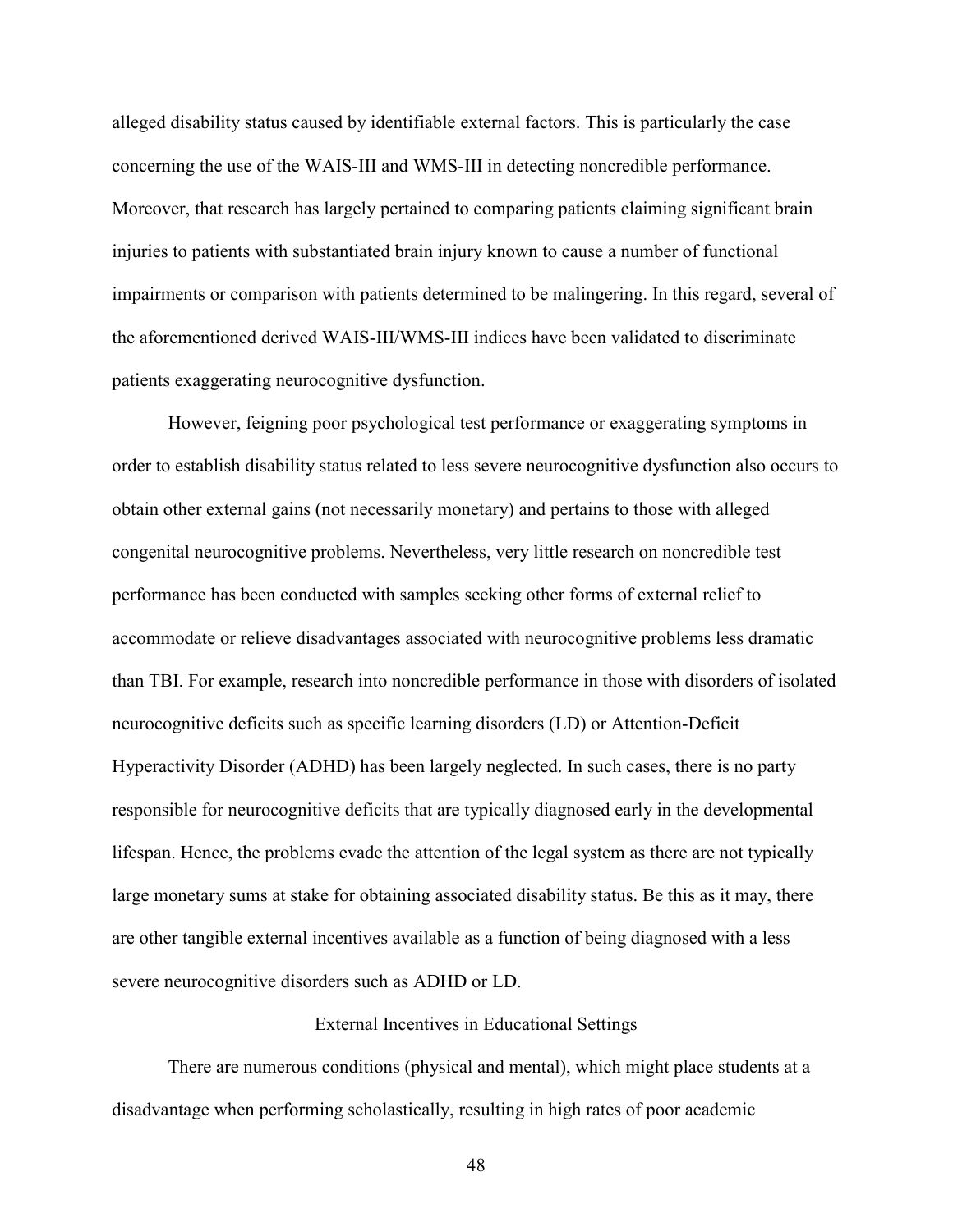performance, grade retention, and dropping out (U.S. Department of Education, 2005). In order to address such disadvantages and potential discrimination against affected individuals within that class, governmental authorities have drafted legislation and adopted regulations to mitigate disabling functional effects of numerous health and/or social conditions. This is particularly relevant in the university setting as there has been a significant rise in the number of adults and post-secondary students complaining of cognitive problems and seeking disability status (Nichols, Harrison, McCloskey, & Weintraub, 2002). In fact, the number of individuals between the ages of three and 21 receiving support from federally funded educational programs for the disabled has nearly doubled within the past 20 years to over 6.7 million, and 1.7 million (8.7%) post-secondary students were considered disabled in 2000 (U.S. Department of Education, 2005).

While deficits negatively impacting scholastic performance can occur from functional limitations caused by a number of physical disabilities, they can also be attributed to a host of emotional, psychological, and/or cognitive disorders. For instance, those diagnosed with cognitive problems (e.g., ADHD, LD) often have functional deficits in thinking skills that negatively impact their ability to perform academic tasks. Therefore, educational institutions have formed policies and procedures in accordance with governmental statutes (e.g., Rehabilitation Act of 1973) to provide an accommodating environment for those with disabling conditions that result in specific functional deficits affecting academic performance.

A typical component of such procedures entails providing an academic environment tailored to individual student needs. This often includes providing the student with extra time on exams and assignments, taking tests in special settings (i.e., a quiet room), providing alternative response formats on exams (i.e., marking multiple choices on the test form rather than a Scantron response sheet), provision for note-takers, or offering other allowances (Evans, Serpell, Schultz,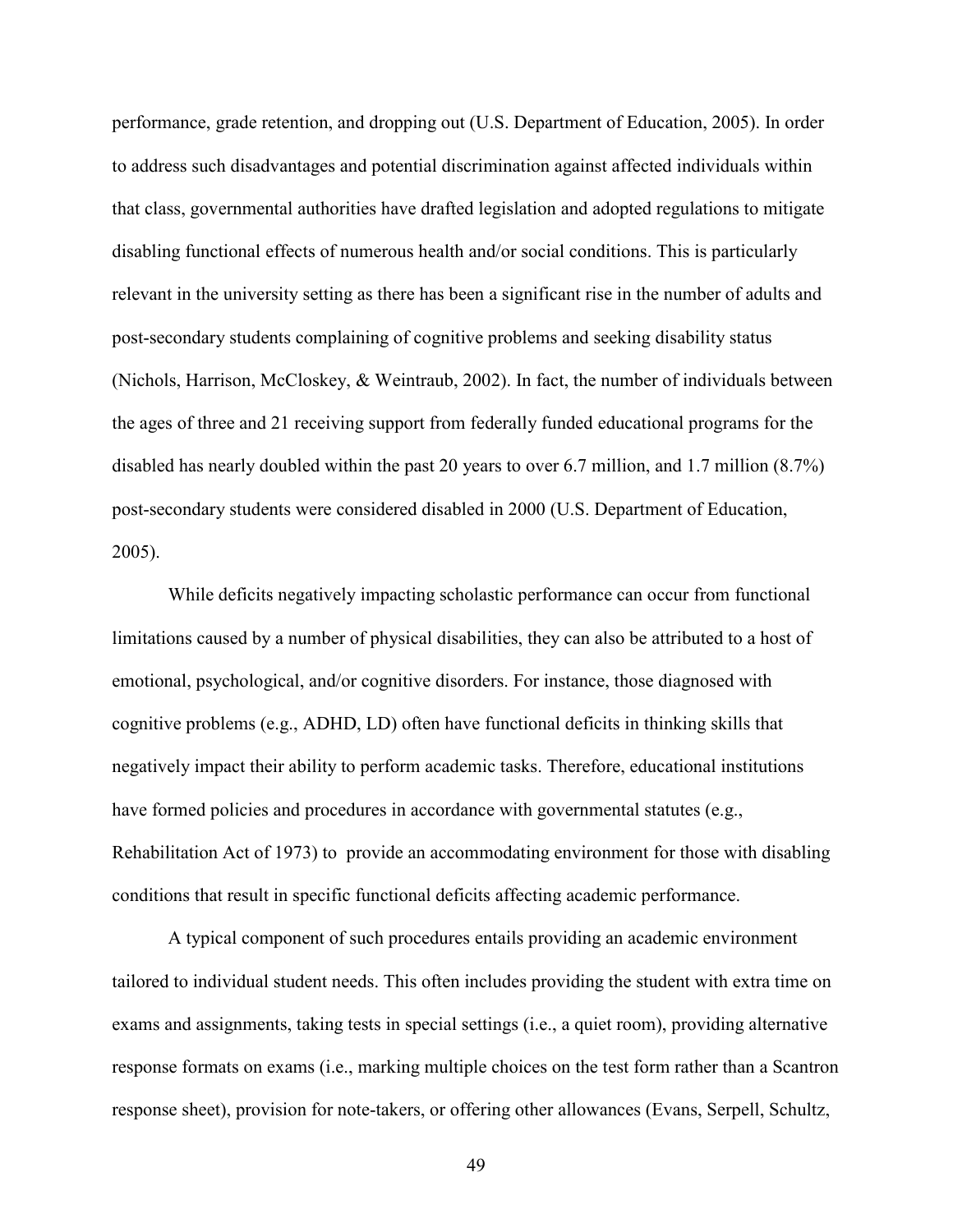& Pastor, 2007; Hadley, 2007). While such accommodations are available for eligible students through educational institutions, they are also offered to qualifying individuals taking important examinations that serve educational, organizational, and societal gait-keeping functions (such as the Scholastic Assessment Test, American College Test, Graduate Record Examination, or professional certification or qualifying exams). Due to the importance of such exams and the allure of academic success, accommodations in this regard may appear desirable to any student who has pressure to perform well, which provides an external incentive to seek disability status.

Another area of external incentive for those seeking to compensate for cognitive disabilities is obtaining medications that have been marketed to ameliorate cognitive deficits or improve cognitive functioning (i.e., amphetamines), especially for those with attentional dysfunction (Pary et al., 2002; Peterson, McDonagh, & Rongwei, 2008). In fact, prescription of amphetamine based psychostimulant medications (dextroamphetamine/racemic [Adderral], methylphenidate [Ritalin, Methylin, Concerta]) for attentional disorders (ADHD) has increased to high levels for students with documented attentional problems (McCabe, Teter, Boyd, & Guthrie, 2004). So too, non-prescription and non-medical adoption of such drugs have risen in normative student populations with increased levels of seeking and selling prescription medications for enhanced studying or recreational purposes. In fact, researchers have reported high rates of students either knowing someone who was prescribed a stimulant; or had personally taken and/or sold one themselves (Advokat, Guidry, & Martino, 2008; Babcock & Byme, 2000; McCabe, Teter, & Boyd, 2006; White, Becker-Blease, & Grace-Bishop, 2006). Moreover, thirty-four percent of college students prescribed a medication for ADHD reported being solicited for their medication (Moline & Frankenberger, 2001) and this trend has been satirized by popular media (Parker, 2000) as well. Therefore, university students may have compelling external reasons for seeking a disability status related to attentional problems in order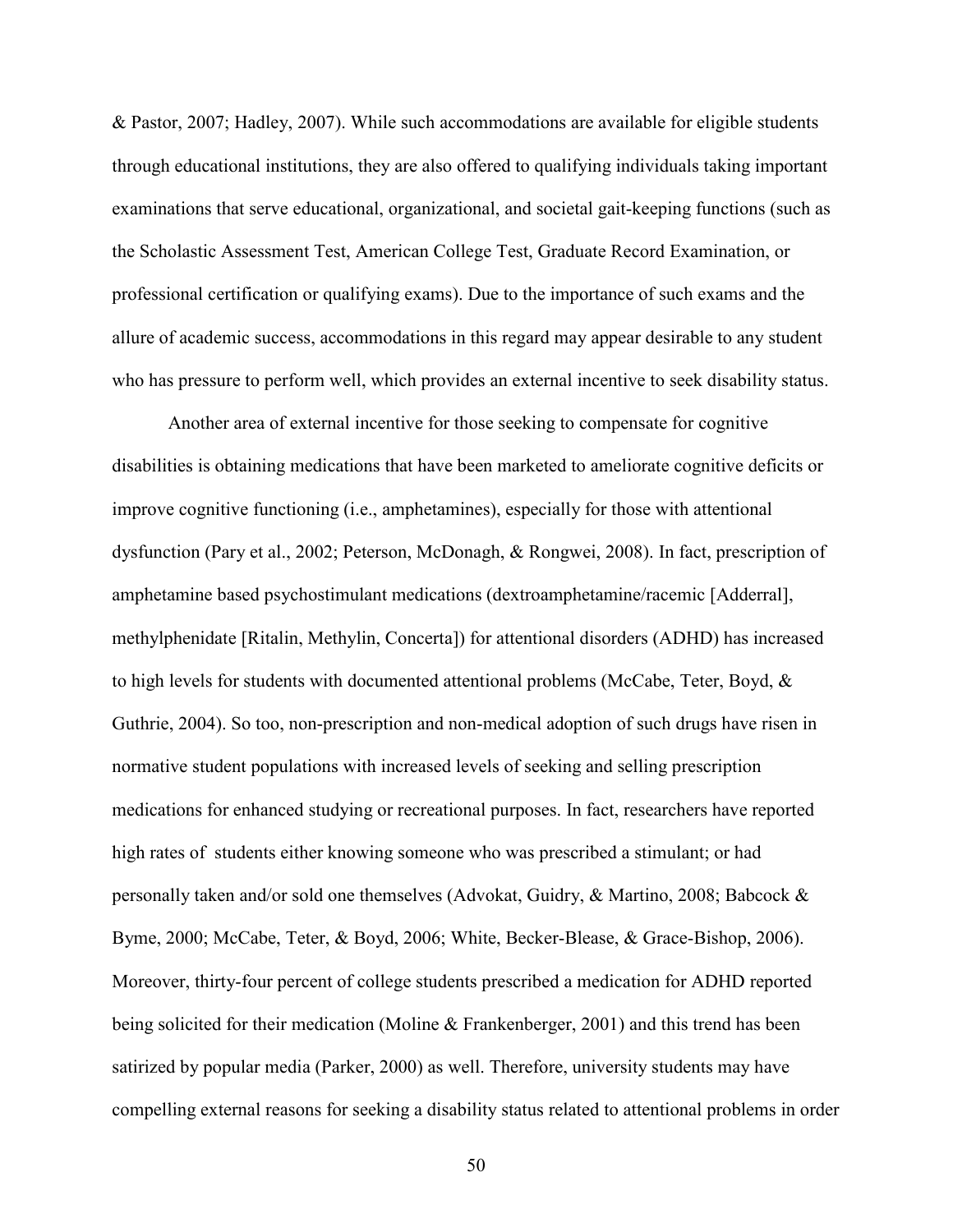to obtain stimulant medication because they expect the use of stimulant medication will improve academic performance and for recreational purposes.

Thus, the potential for external gain secondary in being diagnosed with a disabling cognitive condition in the student population is a factor to consider when evaluating the nature and extent of attentional and learning complaints. This is particularly relevant as such disorders are often evaluated by psychologists (Crank & Deshler, 2001) employing measures with embedded indices shown to be sensitive to response bias and effort (see above). Despite this set of issues, there are currently no established measures available that have been validated to assess feigned deficits in ADHD assessment, and there is only one recently devised preliminary experimental measure to investigate effort in LD assessments (Osmon et al., 2006).

Of the few studies that have examined this matter in students seeking evaluation, most have employed simulation designs and/or have used small samples. For instance, Quinn (2003) showed that simulators of ADHD produced higher rates of attentional complaints and diagnostic symptoms of ADHD on self-report measures than controls or those diagnosed with ADHD. She also reported that the simulated ADHD group performed substantially lower on cognitive testing than both the control and clinical samples. Thus, her pioneering study revealed that test performance characteristics of ADHD can indeed be feigned through experimental manipulation. Other case reports in this area have also appeared in the literature and have suggested that malingered ADHD may be associated with behavioral problems (Conti, 2004).

More recently, Harrison, Edwards, and Parker (2007) examined the effects of instructions to feign ADHD symptoms and performance on self-report symptom inventories and measures of thinking speed. Similar to other simulation studies, they reported that their feigning group reported more symptoms than controls and a criterion clinical ADHD group. The feigning group also performed much lower on measures of thinking speed than the ADHD group and control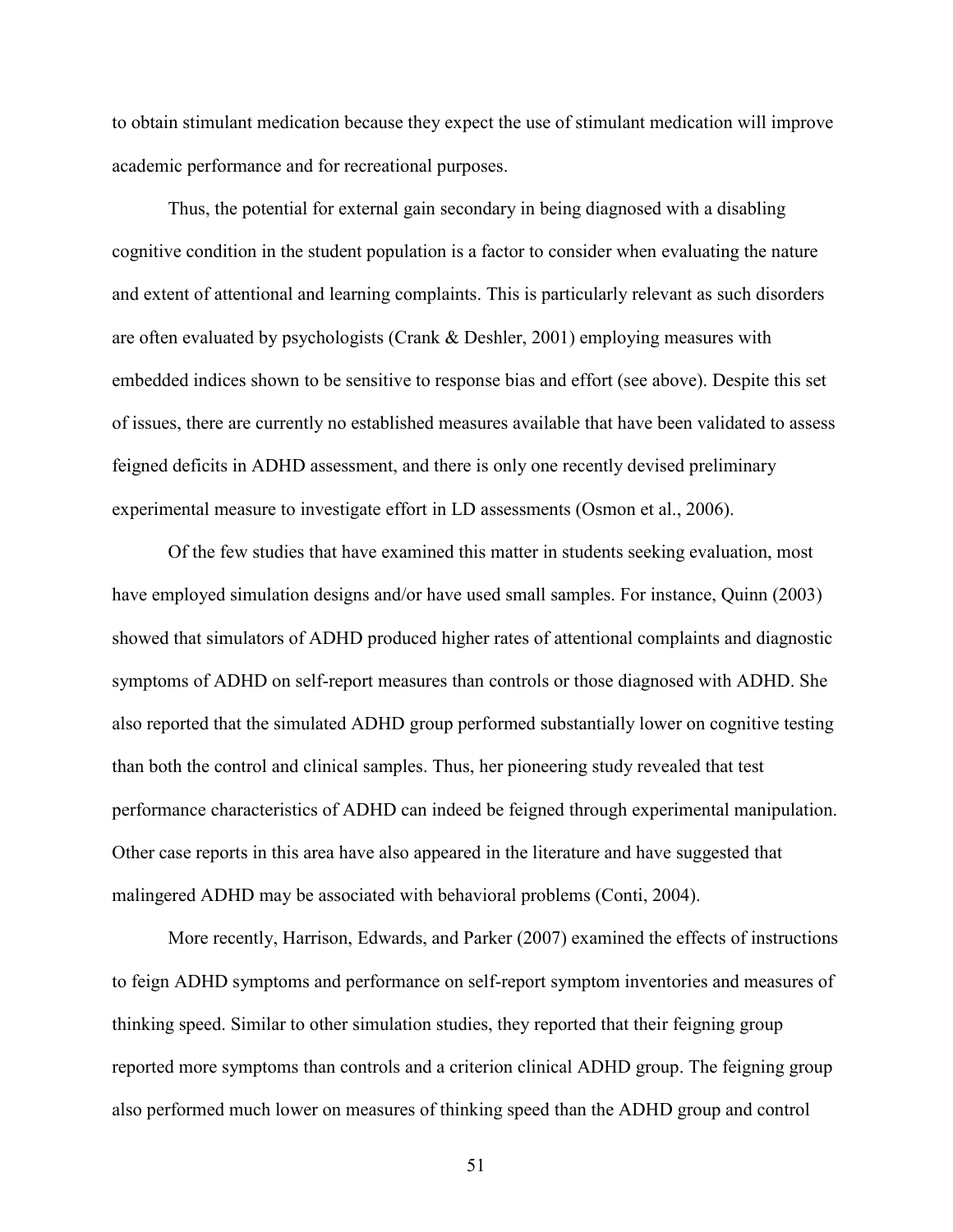participants. Thus, instruments typically employed in an ADHD evaluation are sensitive to feigned poor performance and symptom exaggeration. Other simulation and clinical research has also shown that measures of thinking speed and attentional focus may be susceptible to feigned poor performance in typical neuropsychological evaluations (Henry, 2005; Leark, Dixon, Hoffman, & Huynh, 2002; Lu, Boone, Jimenez, & Razani, 2004; Willison & Tombaugh, 2006).

In the only published account of effort specific to LD assessment, Osmon et al. (2006) reported preliminary validation of a specialized assessment measure. In their simulation study, college participants ( $N = 84$ ) were assigned to one of three conditions: 1) Reading Disorder simulation, 2) slow thinking speed simulation, and 3) normal effort. As part of the procedures, participants were administered the Word Memory Test (Green, 2003), the researchers' newly constructed Word Reading Test, and an estimation of intellectual functioning. The Word Reading Test is a computerized task developed to mimic lay persons' conception of reading disorders and dyslexic conditions. For instance, participants are briefly shown a word and subsequently shown two more words simultaneously – one of which is the initially presented target word (e.g., develop) and another word (e.g., bevelop) that may be attributable to reading problems (p. 316). Upon presentation of the two simultaneously presented items, the participant is required to choose the target item presented previously. Participants' performance on the task is assessed across multiple trials. Their rationale for devising this type of task was that individuals feigning reading problems will commonly err by choosing the non-word at a higher rate than those with diagnosed reading problems.

Their results supported that hypothesis, indicating appropriate usage of the Word Reading Test for detecting poor performance in reading disorder evaluations. They also reported that the Word Memory Test, a symptom validity test, classified simulating participants at an acceptable rate, indicating that traditional validity measures may be appropriate for this purpose. While the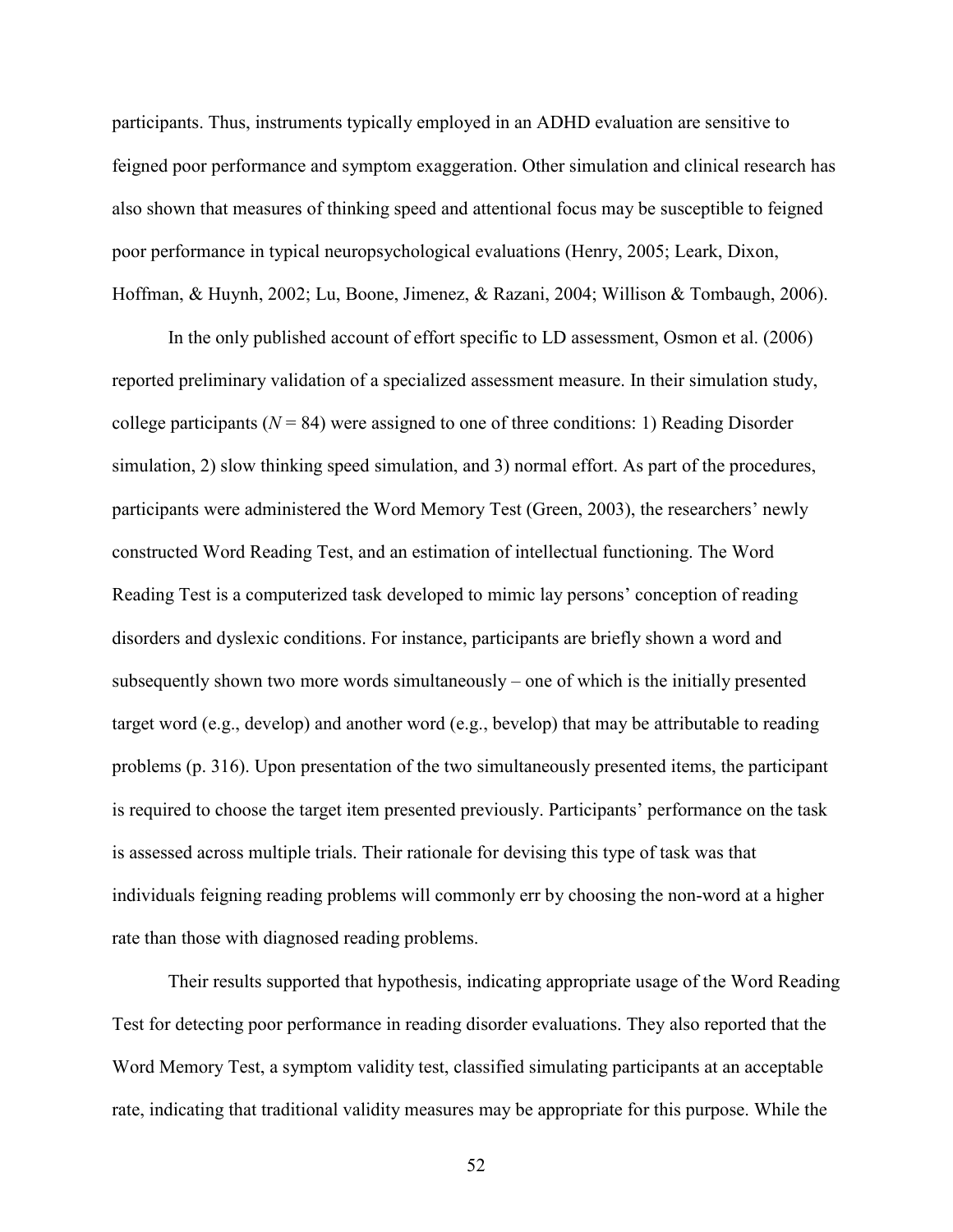Osmon et al. (2006) study represents the first and only published account of LD simulation, the results have yet to be replicated and extended to a clinical sample. Moreover, specialized measures, such as the Word Reading Test, are not available for clinical use, limiting the applicability of their findings. Relevant to LD assessment, though, poor Word Memory Performance was significantly associated with decreased performance on some memory and intelligence measures.

In a study of 67 consecutive referrals to a university-based psychological assessment clinic, Sullivan, May, and Galally (2007) investigated potential symptom exaggeration of students complaining of either ADHD and/or LD. They reported that 15 (22.4%) of the clients demonstrated failure on at least one index from the Word Memory Test, a validated measure of effortful responding. They also partially replicated inverse relationships between Word Memory Test performance and intellectual functioning in those failing the Word Memory Test. An inverse relationship was also demonstrated in clients who failed the Word Memory Test and the California Verbal Learning Test–Second Edition.

Although that study demonstrated a high failure rate on a symptom validity test and showed small to moderate positive relationships with objective cognitive measures, the authors may not have adequately addressed a few issues in the sample. First, they implied that the clients had external incentive for seeking the evaluation, but did not indicate this through formal means, simply indicating that the potential for secondary gains (i.e., accommodation-seeking or medication-seeking) in the sample was "operant" (B. Sullivan, personal communication, April 24, 2008). They also did not address the presence of pre-existing learning problems or attentional difficulties due to the lack of criterion control and questionable integrity of prior diagnoses. Moreover, the relationship between Word Memory Test performance and the cognitive measures was based solely on clients scoring below cutscores indicative of invalid performance, possibly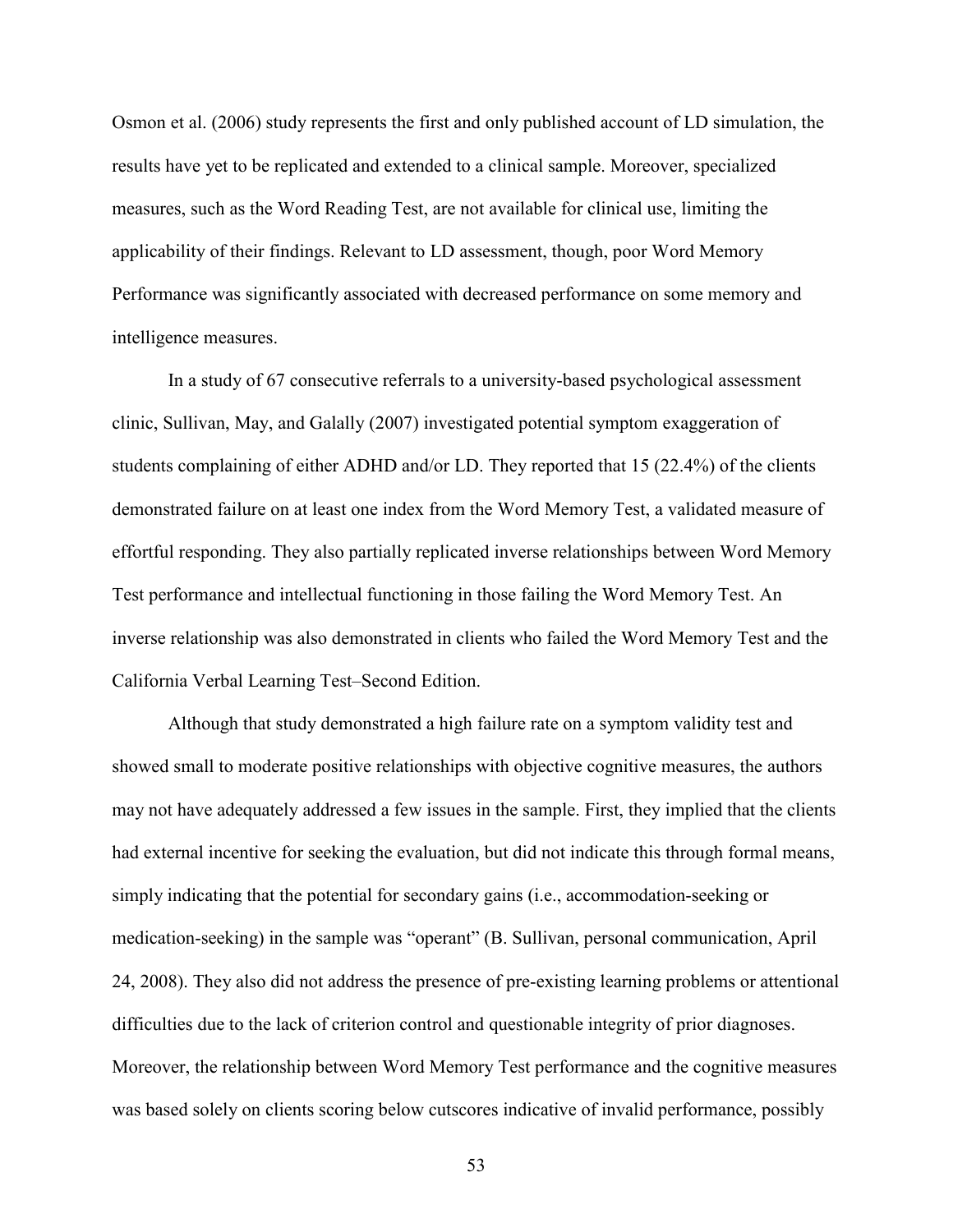inflating the relationship. However, the authors only examined composite IQ scores, which likely masked the relationships of Word Memory performance and specific intellectual abilities (e.g., cognitive processing speed). Yet another weakness in the study is that only one measure of validity was evaluated, limiting the applicability of the findings to other established measures, and especially embedded indices. Lastly, the study lacked a control sample against which to compare the elevated failure rates of the clinical sample.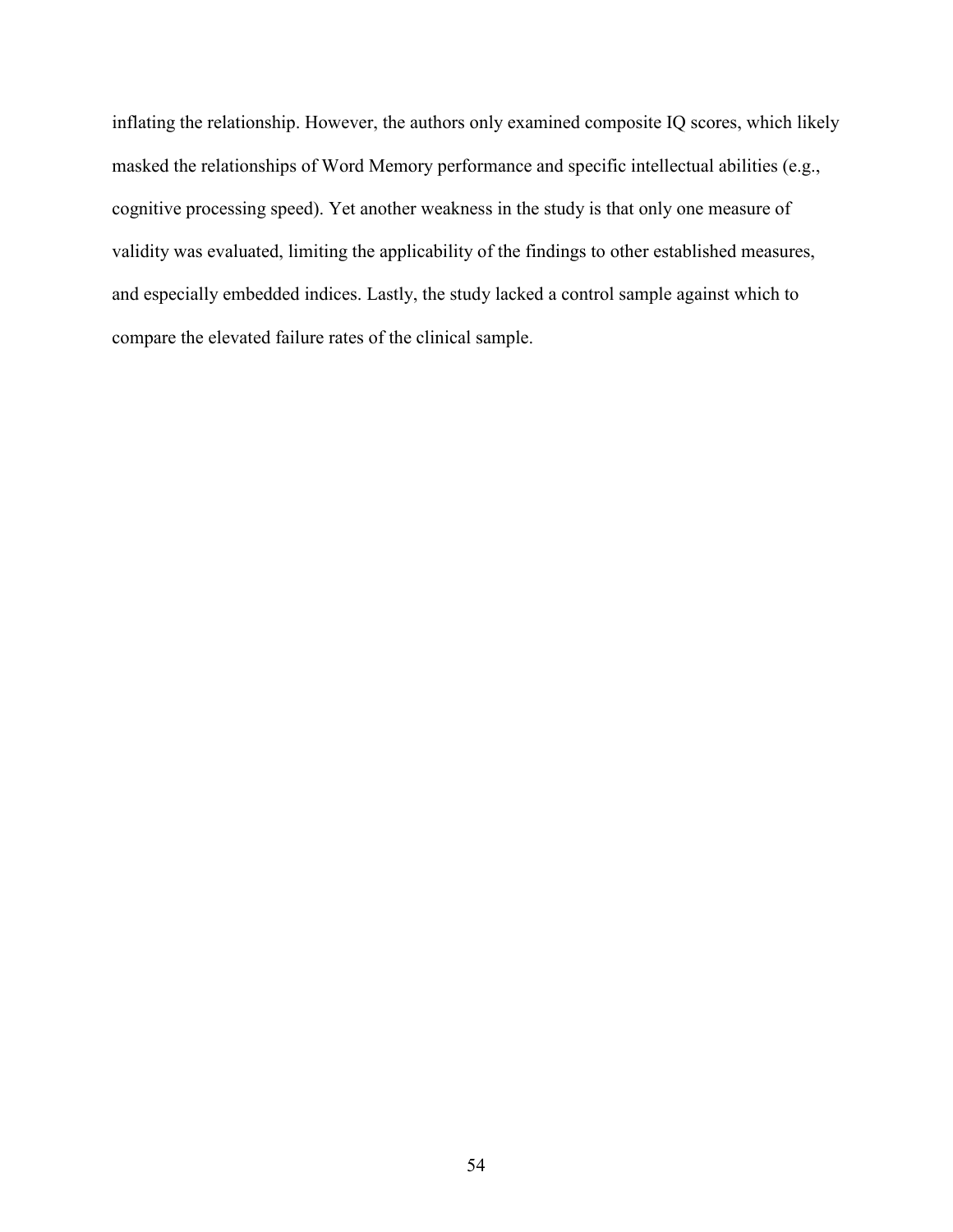#### **Purpose and Rationale**

Reports of high failure rates on validity indices has only very recently been noted in college samples seeking psychoeducational evaluation but standard research or clinical criteria for noncredible performance (i.e., Slick Criteria) have yet to be applied in such samples. While Sullivan et al. (2007) reported evidence of high failure rates in this population, their lack of reporting potential for explicit external gains limits the application of the Slick Criteria to their sample. Thus, reasons for the lowered performance could be due to factors other than malingering as outlined in the Slick Criteria (Delis & Wetter, 2007). As such, the question of overt medication-seeking and/or academic accommodation seeking status has not been investigated for its possible relationship with performance on neuropsychological tests, nor to validity measures embedded therein. The focus of this project was to address some of those concerns.

Validity indices for the WAIS-III/WMS-III have received considerable attention and have been examined in simulated malingering groups, various patient groups (litigating, TBI, pain, etc.), and control participants. Nevertheless, the aforementioned validation studies often have employed small to moderate sample sizes and none have attempted to investigate simultaneously several validity indices from both the WAIS-III and WMS-III in the same study, even in small samples. Additionally, a thorough literature review failed to uncover published work reporting the wide range of WAIS-III/WMS-III indices in a university sample. This is a serious concern given the WAIS-III and WMS-III are the neuropsychological instruments most likely to have influence, not only into the clinic and courtroom, but in the academic setting as well.

# Questions and Hypotheses

The purpose of this dissertation was to investigate the following questions: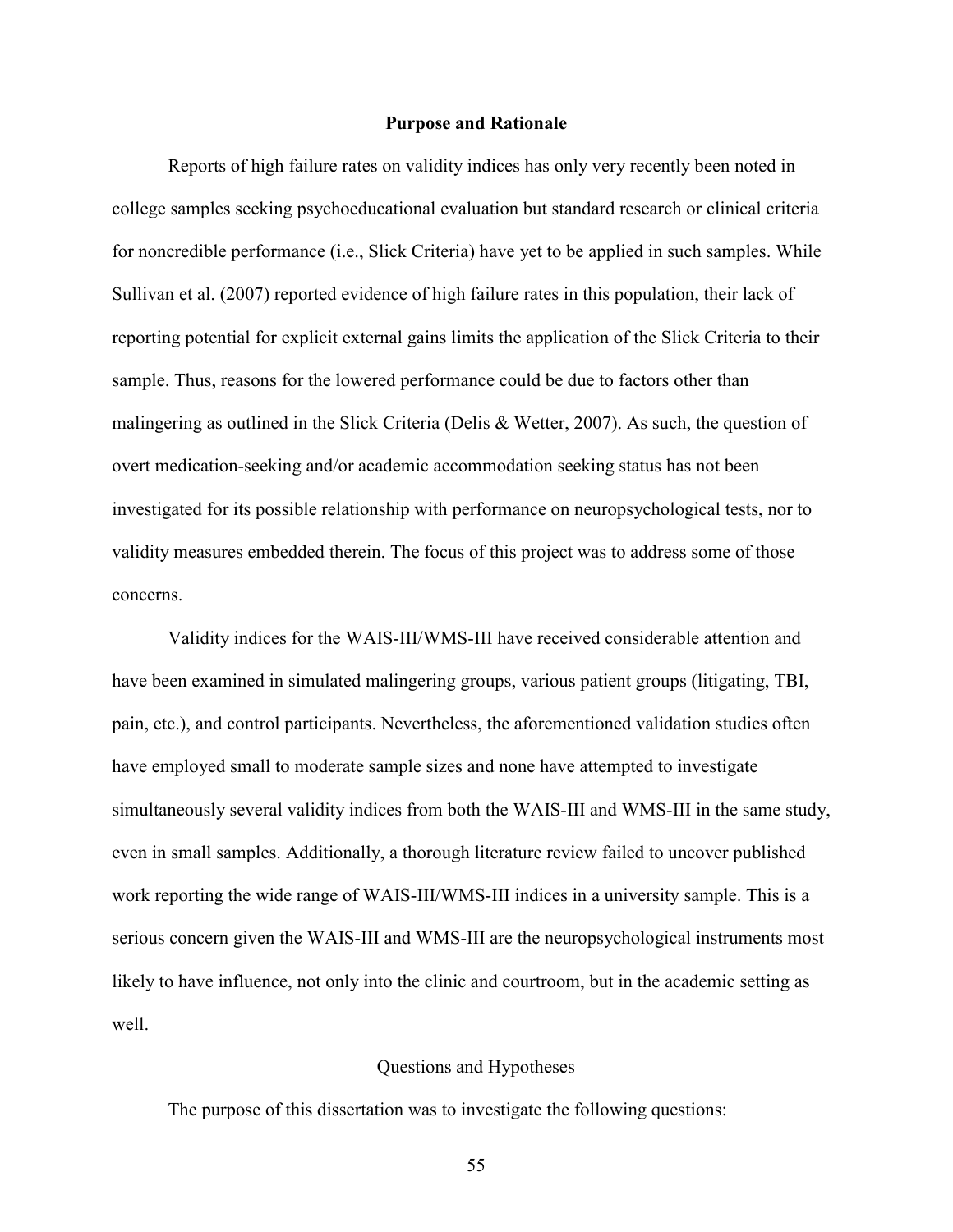# Question 1

Is overt academic accommodation and/or stimulant medication seeking associated with performance on intelligence and memory tests?

Hypothesis 1. In keeping with findings that performance on neuropsychological tests is often feigned in those seeking other forms of external gain, it is expected that those overtly seeking recommendations for academic accommodations and/or stimulant medications (External Incentive) will show significantly lower performance on those measures when compared to a normal control group (Control) and a clinical group comprised of clients not overtly expressing interest in receiving such external incentives (No External Incentive). More specially, the author expects to find particularly lower performance on measures requiring thinking speed and attention (e.g., Digit Span, Letter-Number Sequencing, Symbol Search, Digit-Symbol Coding) in the External Incentive group as those symptoms have been shown to be among the most sensitive to noncredible performance.

#### Question 2

Do those seeking psychoeducational evaluations for overt external incentives differ from those not overly seeking external incentives and control participants according to validity indices from the WAIS-III/WMS-III?

Hypothesis 2. Just as litigation status has been a variable to consider in forensic contexts because of its association with poor neuropsychological performance, it is hypothesized that overtly seeking accommodations and/or stimulant medications will be associated with inflated failure rates on tests of noncredible performance. Therefore, it is expected that the External Incentive group will perform significantly more poorly from the other two groups (No External Incentive and Control) on all validity indices. For those indices where low performance indicates a high probability of noncredible performance, it is expected that the External Incentive group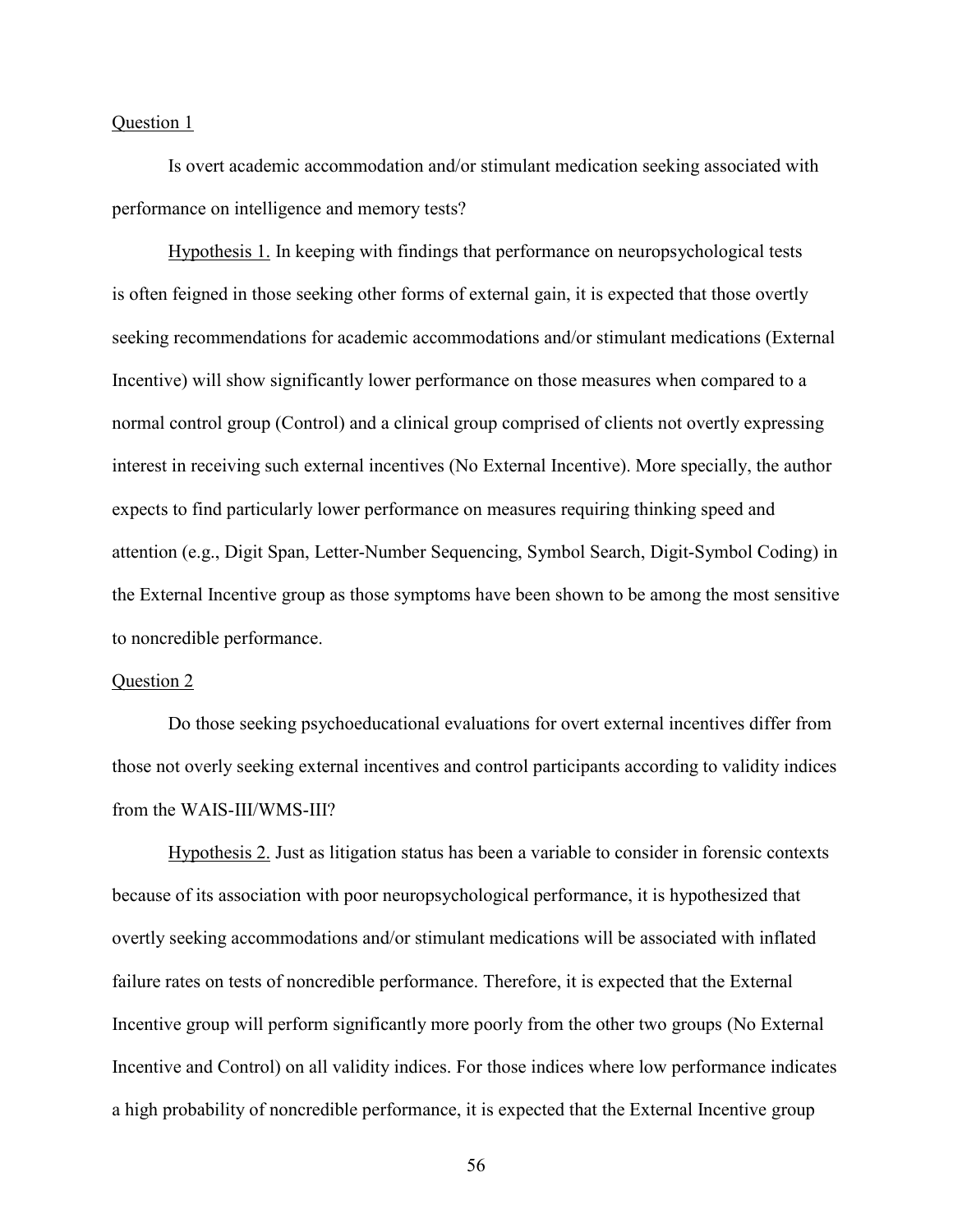will show the lowest mean scores. For those indices where higher scores indicate an increased probability of malingering, it is expected that the External Incentive group will show the highest mean scores. Moreover, the author expects that a higher proportion of clients in the External Incentive group will score in the noncredible range on the validity indices than those in the other groups.

#### Question 3

Does the proportion of positive cases and overall proportional degree of severity of malingering vary positively along the control – no external incentive – external incentive dimension?

Hypothesis 3. Given that the clinical setting of this study is utilized by a high number of those seeking external gain, and that recent research has demonstrated a high failure rate on the Word Memory Test in a similar population, the rate of noncredible performance according to the Slick Criteria in the entire clinical sample is expected to be similar to rates in other general clinical settings where compensation seeking is a factor  $(20\%)$ . That rate should skew highest among persons in the External Incentive group as rates have been shown to be higher in groups containing an increased number of clients overtly seeking external gain (Ardolf et al., 2007; Mittenberg et al., 2002). Moreover, the rate of noncredible performance is expected to progressively increase according to group along the incentive seeking dimension (control, no external incentive, external incentive).

### Question 4

Do those reporting a history of previous psychological diagnoses have a higher rate of noncredible performance than those who did not report such a history?

Hypothesis 4. It is hypothesized that those with self-reported, pre-existing cognitive disorders will have a lower rate of noncredible performance. It is thought that those individuals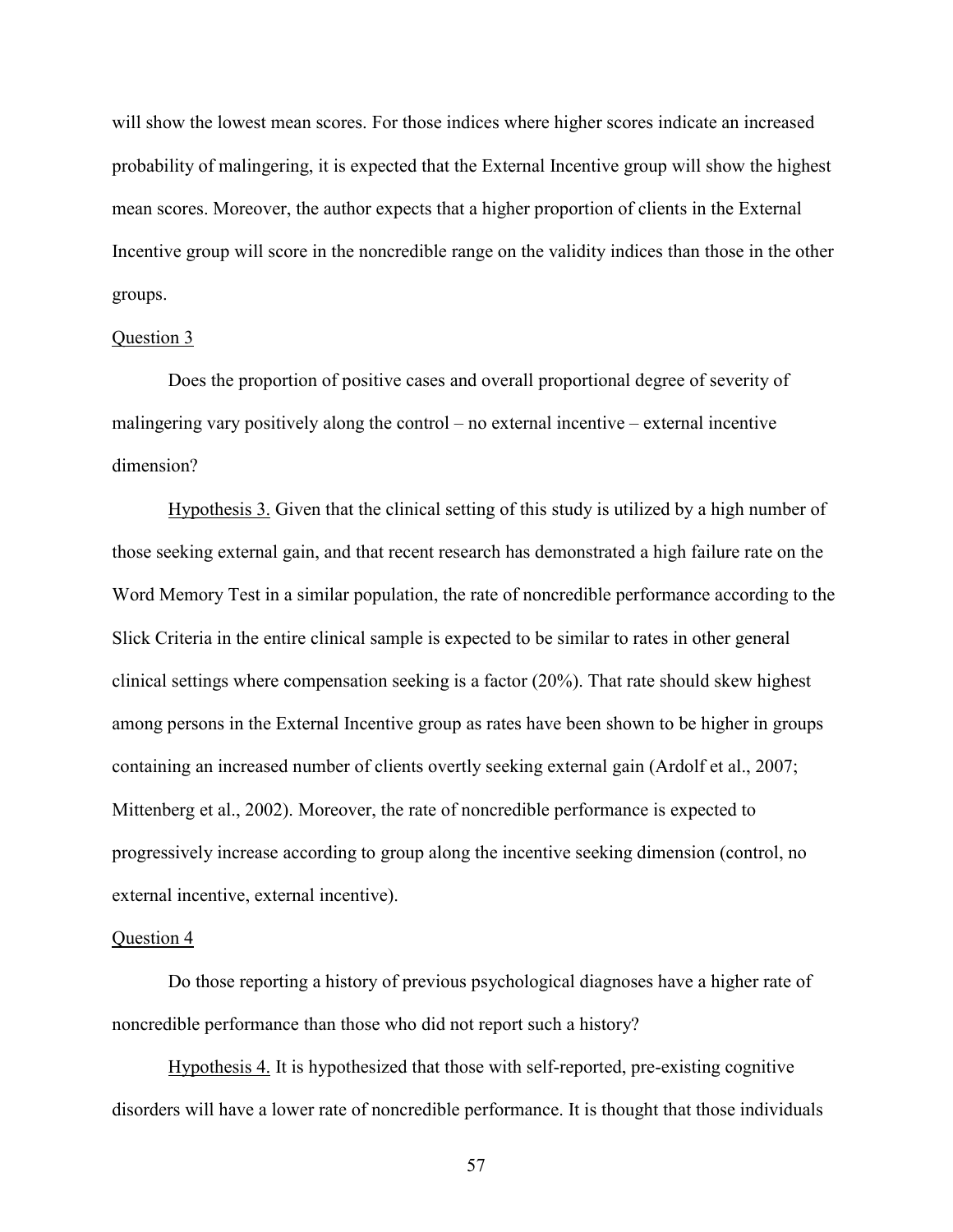are less likely to exaggerate their deficits in order to obtain external gain, since the basis for obtaining accommodations has been established by previous health providers – often years prior to the current evaluation. On the other hand, those seeking new diagnoses may have a higher need to overstate or exaggerate deficits since they have demonstrated satisfactory scholastic performance to the degree that qualified them for university study.

#### Questions 5 and 6

What is the association between meeting Slick Criteria for probable MND and the outcomes of ultimate diagnosis and treatment recommendations? Is there an association between being categorized as putting forth noncredible testing behavior, according to the Slick Criteria, and likelihood of obtaining accommodations and/or medication referrals as recommended by the psychological clinic?

Hypothesis 5. Preliminary findings from simulation studies (Harrison et al., 2007; Osmon et al., 2006) and initial clinical observations of failure of indices from the Word Memory Test have been associated with decreased performance on some cognitive measures in LD and ADHD malingering. Moreover, effort has been associated with a considerable amount of variance in cognitive testing performance (Green et al., 2001). Accordingly, it is expected that a disproportionate percentage of those meeting Slick Criteria in the current study will be diagnosed with current brain based disorders (e.g., Cognitive Disorder NOS, ADHD, LD) as an outcome of their current psychoeducational evaluation.

 Hypothesis 6. Because it is thought that those meeting the Slick Criteria for probable MND exaggerate neurocognitive deficits on objective measures, they are also more likely to receive recommendations to address those apparent deficiencies if their simulation goes undetected. Moreover, since most clinic evaluations did not utilize validity indices and that researchers claim behavioral observations alone are poor indicators of noncredible performance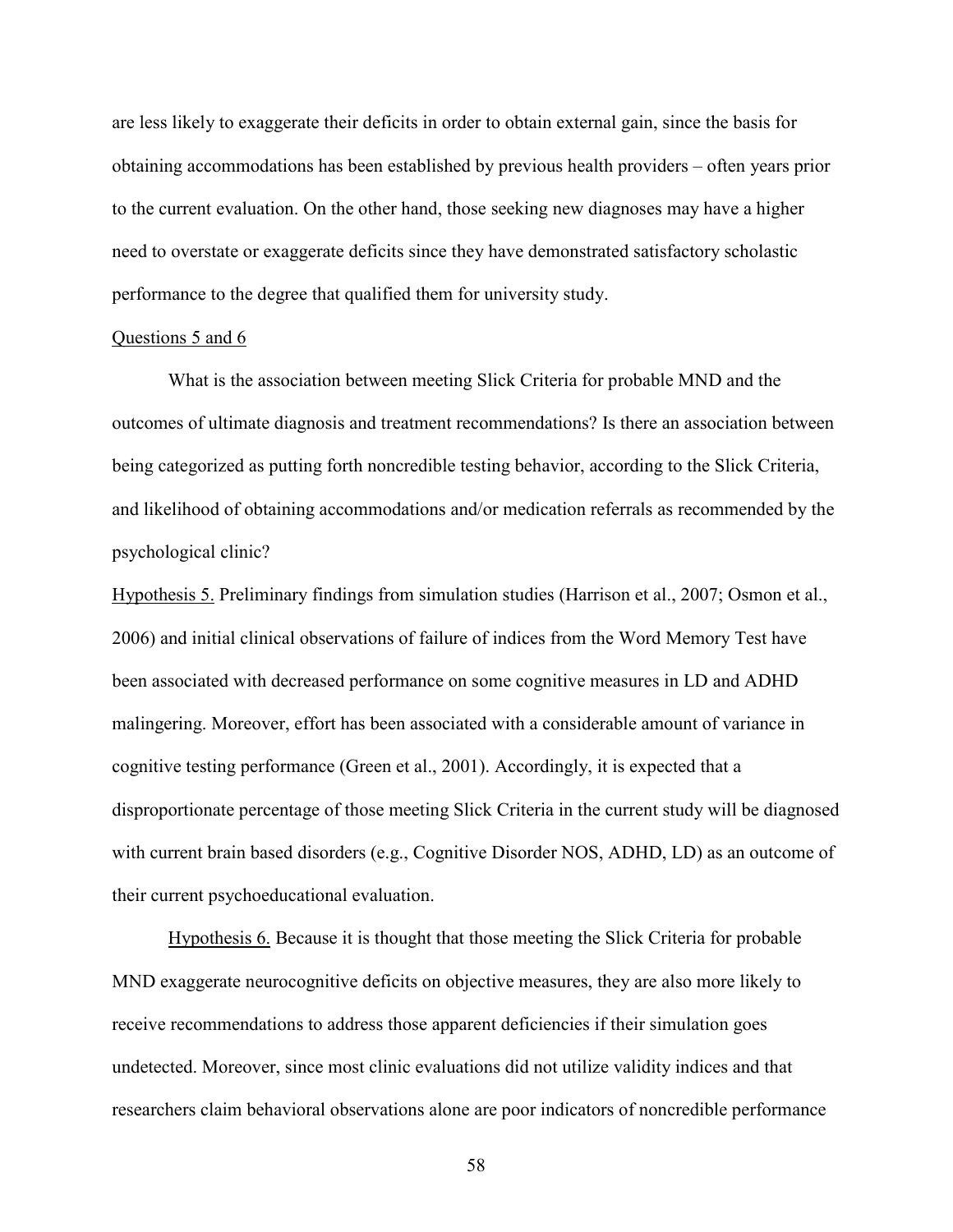(Faust, Guilmette et al., 1988; Faust, Hart, & Guilmette, 1988; Frederick, Sarfaty, Johnston, & Powel, 1994; Heaton et al., 1978), those retrospectively meeting Slick Criteria as per the current study, were likely not identified as putting forth malingered performance at the time of their evaluation. Therefore, those clients meeting Slick Criteria were probably most likely to be recommended to receive academic accommodations and/or recommended for a medication consultation at a higher rate than those not meeting criteria for probable MND because they demonstrated impairment on cognitive testing sufficient to justify obtaining a diagnosis and accompanying recommendations.

# Question 7

What are the specificity values for each derived WAIS-III/WMS-III validity index when compared with a nonclinical control sample and a clinical sample expressing no overt external incentive?

Hypothesis 7. Specificity levels of many of the WAIS-III/WMS-III embedded indices have shown to be lower when groups meeting Slick Criteria are compared with non-MND clinical groups as opposed to comparison with normal control participants. The specificity levels of each validity index in this study are expected to be greater when those meeting the Slick Criteria are compared to the nonclinical control group rather than when compared to those not overtly seeking external incentives those seeking external incentives but not meeting Slick Criteria for probable MND.

### Question 8

How effective is each test according to varying theoretical base rates when considering sensitivity, specificity, and hypothetical base rates of noncredible performance? As this is an entirely exploratory matter, no specific hypotheses are forwarded for this research question.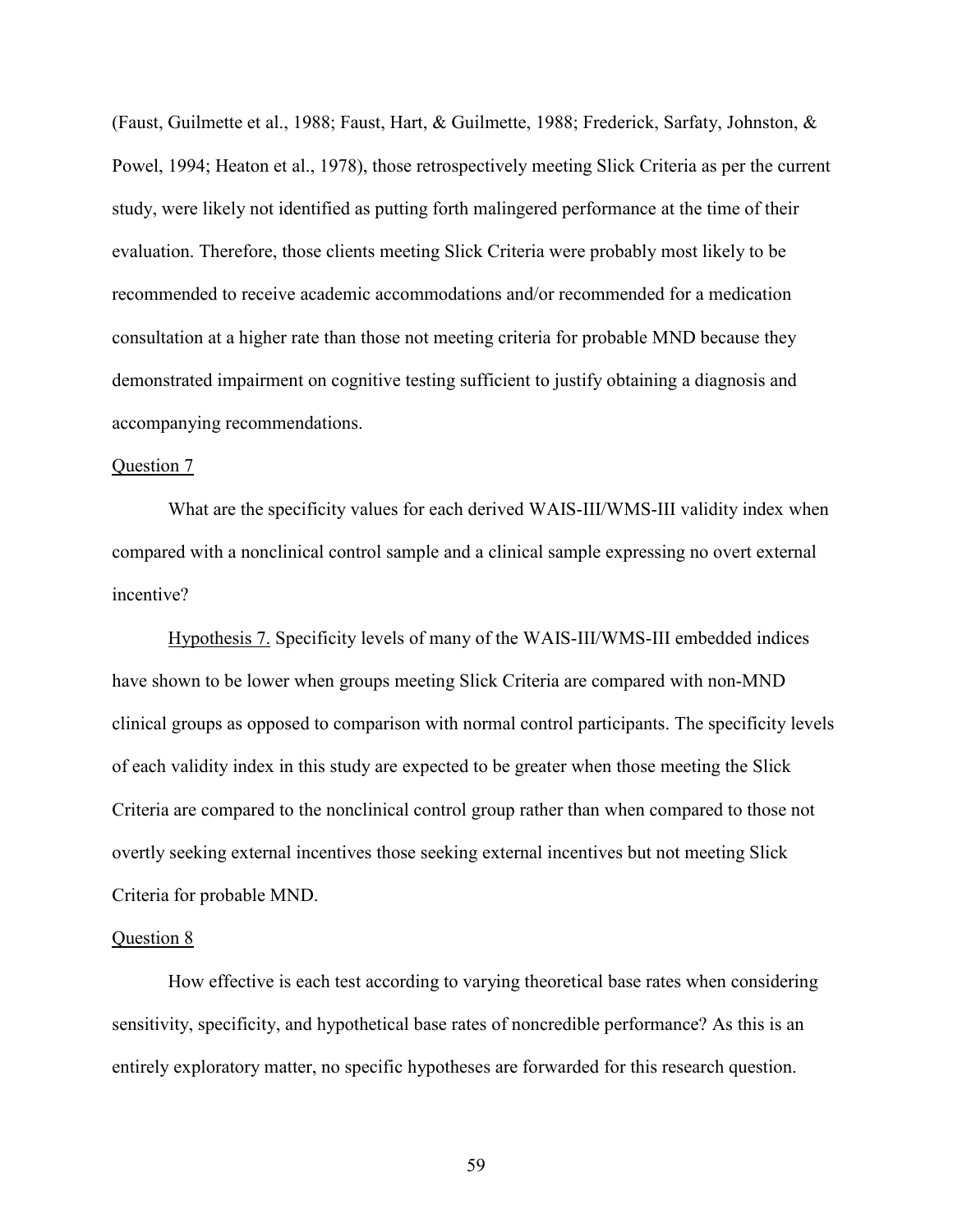### **Methods**

# Participants and Data

The author utilized archival data from two sources for this project. The first dataset consisted of normative data from a portion of a large-scale joint experimental and clinical working memory project conducted between May 2005 and December 2006 at a public university in the southern United States. As part of that construct validation research protocol, participants were administered tests of intellectual functioning, memory functioning, and experimental measures of cognitive functioning. For the purposes of this study, the author utilized only intellectual and memory functioning data forming a large control sample. Of the 224 participants that originally agreed to participate in that study to obtain extra credit in undergraduate psychology courses, complete data from 182 participants were obtained. Exclusion criteria included visual and/or hearing impairment  $(n = 14)$ , a psychiatric diagnosis resulting in cognitive impairment  $(n = 0)$ , English as a second language  $(n = 5)$ , or if the participant did not complete the study protocol  $(n = 23)$ . No participant was excluded according to gender, race, ethnicity, or academic status. All participants were provided informed consent as part of the research protocol. Mean age in the control sample was 20.56 (*SD* = 3.67) with 47 (25.8%) males and 135 females (74.2%). Most participants were Caucasian (149, 81.9%). Another 15 (8.2%) were African American, 6 were Hispanic (3.3%), and 12 (6.6%) were identified as other.

The second data source consisted of information obtained from clients seeking services at the university's Psychological Services Center from 1999 to 2008. Exclusion criteria included visual and/or hearing impairment, current psychiatric or neurological disorders warranting legal disability status, history of moderate-severe traumatic brain injury, stroke, dementia, chronic/severe neurological condition(s), or English as a second language. While the final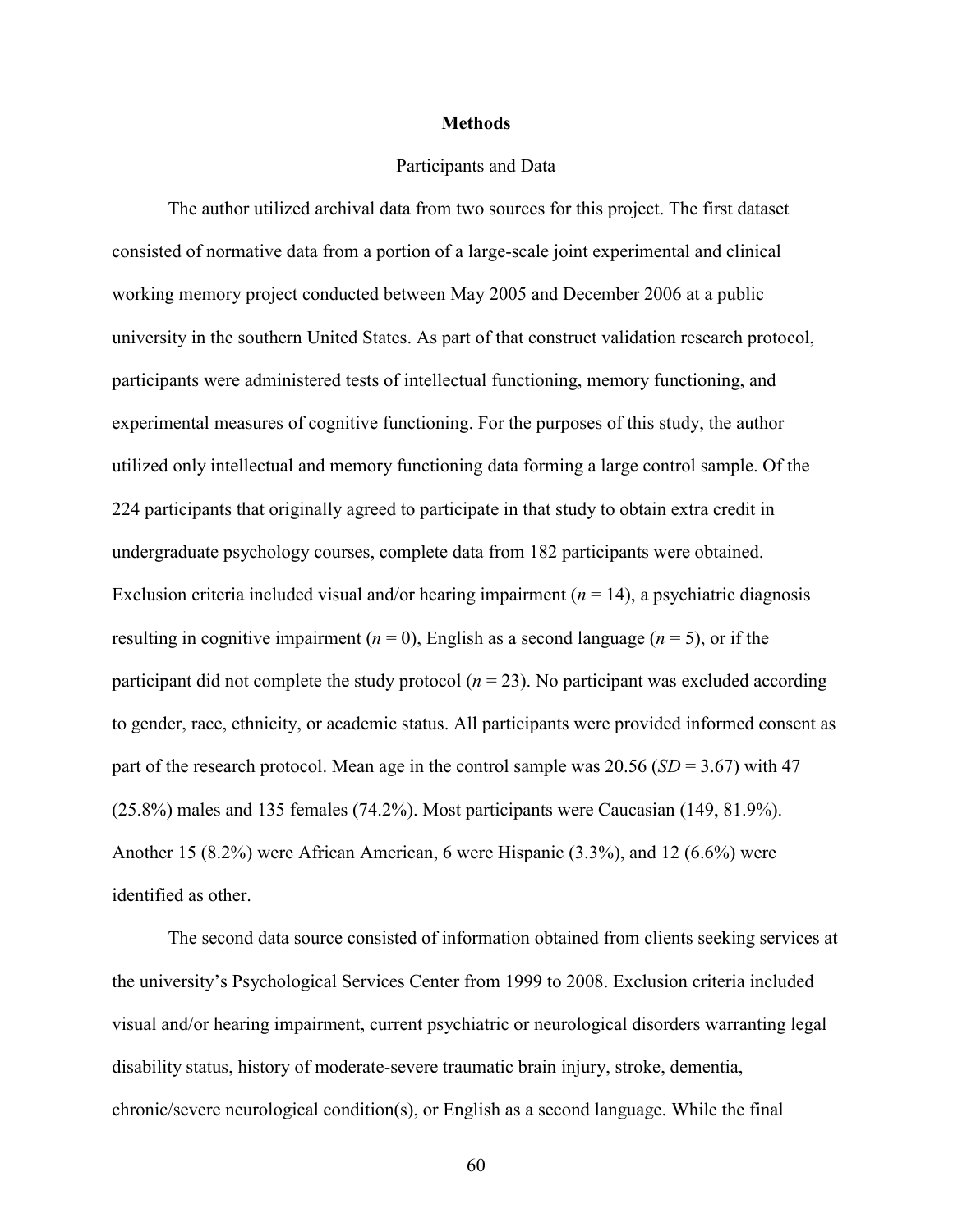clinical sample was 986, the clients were administered a fixed/flexible battery and therefore the individual test-by-test analyses presented here may not employ the entire sample but be limited to those who completed the particular measure of interest. Participants in this study were typically individuals self-referred to the clinic and evaluated for possible psychoeducational problems using a broad battery surveying domains of intelligence, memory, attention, academic achievement, and psychological/emotional functioning. All clinical participants consented to have their assessment information used confidentially in future research. This project was reviewed and approved by the Louisiana State University Institutional Review Board.

Individuals presented for assessment with a variety of primary complaints generally including depression or anxiety symptoms, learning problems, memory problems, and/or attentional concerns in the context of a university setting. As part of a comprehensive psychoeducational assessment, individuals were administered tests of intellectual functioning, memory functioning, attention/concentration, academic achievement, and psychological functioning. For the purposes of this study, only the testing data regarding intellectual and memory functioning were analyzed. Mean age in the clinical sample was  $22.62$  (*SD* = 6.80) with 513 (52.0%) males and 473 females (47.9%). Participant ethnic groups included Caucasian (*n* = 836, 84.7%), African American of (*n* = 112, 11.3%), Asian (*n* = 6, .6%), Hispanic (*n* = 18, 1.8%), Middle-Eastern (*n* = 6, .6%), and other (8, .8%). Demographic characteristics of the clinical sample regarding primary *DSM-IV-TR* diagnostic category are presented in Table 2. Additionally, 28.1% of those diagnosed with primary Axis I disorder also met criteria for another, co-occuring Axis I disorder (Table 3). Presentation of diagnostic rates in each clinical group (No External Incentive, External Incentive) is in Tables 4 and 5.

# **Procedures**

For the experimental study, all measures were either administered by a senior level clinical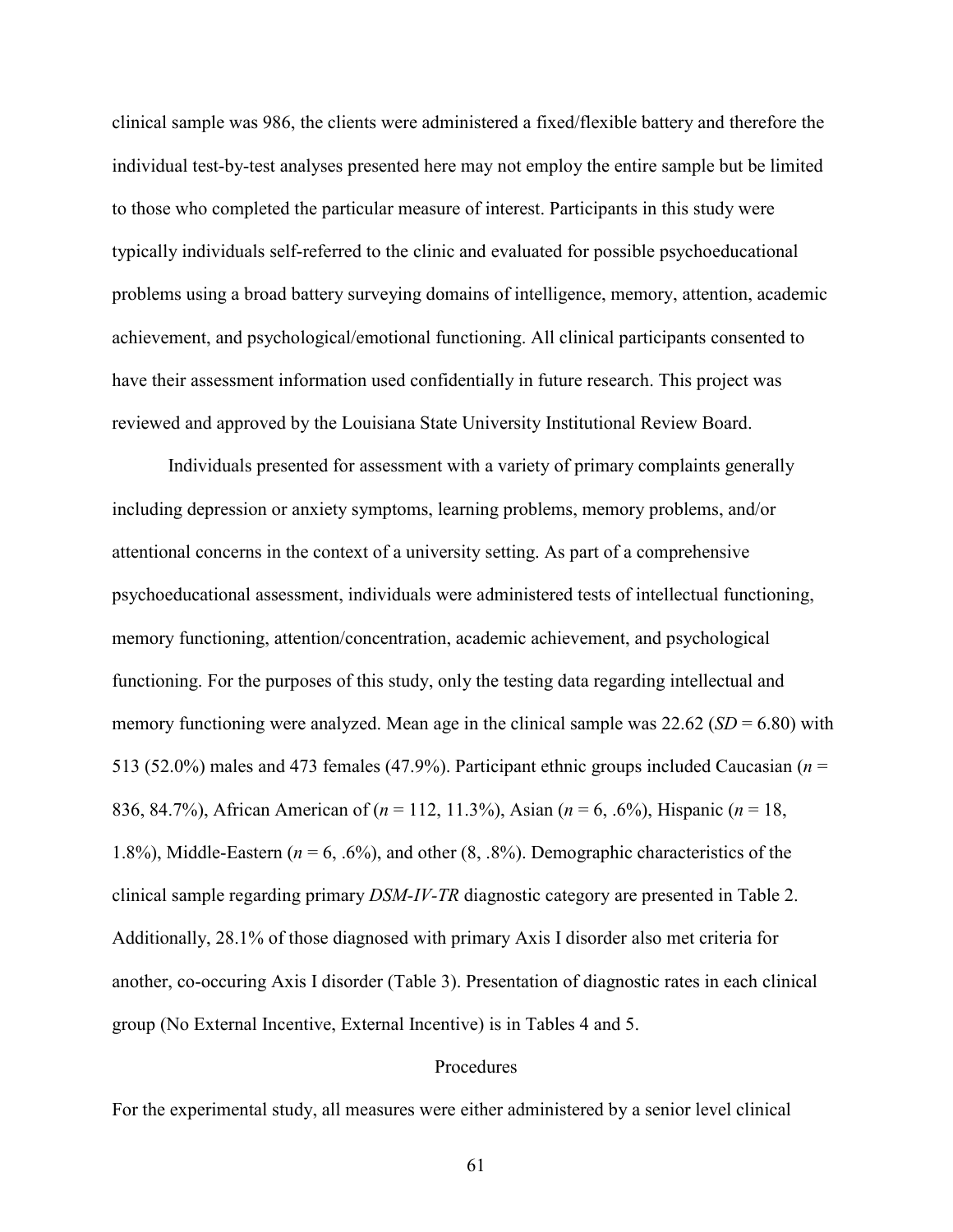Frequency and Percentage of Cases by Primary Diagnostic Category in the Clinical Group

|                                | n              | $\%$           |  |
|--------------------------------|----------------|----------------|--|
| Depressive Disorders           | 75             | 7.6            |  |
| <b>Anxiety Disorders</b>       | 114            | 11.6           |  |
| <b>Adjustment Disorders</b>    | 12             | 1.2            |  |
| <b>Bipolar Disorders</b>       | 15             | 1.5            |  |
| Other Mood Disorders           | $\overline{4}$ | $\overline{A}$ |  |
| <b>ADHD</b>                    | 236            | 23.9           |  |
| Learning Disorders             | 173            | 17.5           |  |
| Academic Problems (v-code)     | 12             | 1.2            |  |
| <b>Cognitive Disorders</b>     | 84             | 8.5            |  |
| <b>Eating Disorders</b>        | $\overline{2}$ | 0.2            |  |
| <b>Substance Use Disorders</b> | 9              | 0.9            |  |
| Misc. V-Codes                  | 5              | 0.5            |  |
| <b>Information Unavailable</b> | 5              | 0.5            |  |
| Other                          | 16             | 1.6            |  |
| Diagnosis Deferred             | 15             | 1.5            |  |
| No Diagnosis                   | 209            | 21.2           |  |
| Total                          | 986            | 100            |  |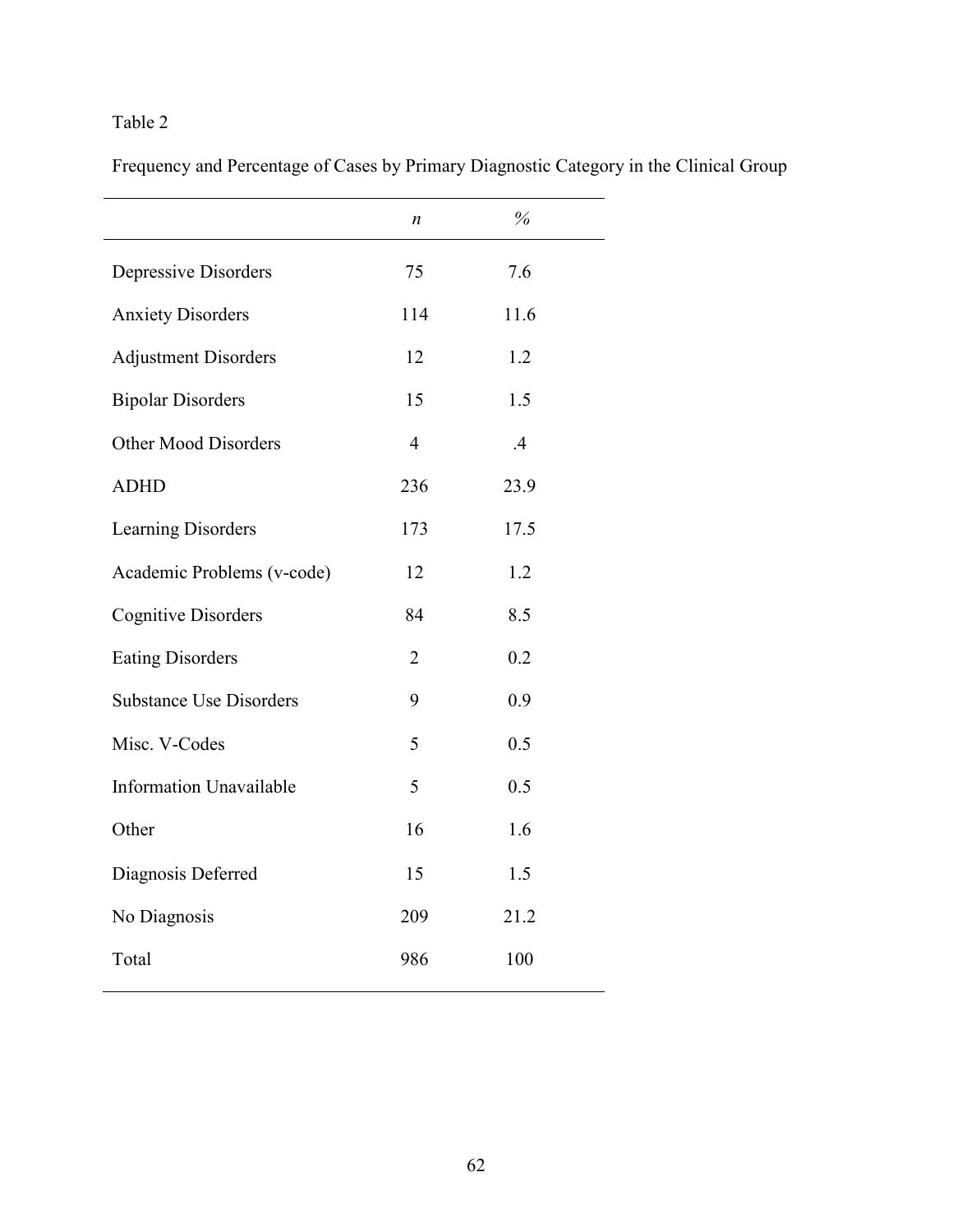Frequency and Percentage of Cases by Co-Occurring Secondary Diagnostic Category in the Clinical Group

|                                | $\boldsymbol{n}$ | $\%$ |
|--------------------------------|------------------|------|
|                                |                  |      |
| Depressive Disorders           | 48               | 4.7  |
| <b>Anxiety Disorders</b>       | 87               | 8.8  |
| <b>Adjustment Disorders</b>    | 10               | 1.0  |
| Other Mood Disorders           | 4                | 0.4  |
| <b>ADHD</b>                    | 28               | 2.8  |
| Learning Disorders             | 67               | 6.8  |
| Academic Problems (v-code)     | 7                | 0.7  |
| <b>Cognitive Disorders</b>     | $\overline{7}$   | 0.7  |
| <b>Eating Disorders</b>        | $\mathbf{1}$     | 0.1  |
| <b>Substance Use Disorders</b> | 17               | 1.7  |
| Misc. V-Codes                  | 5                | 0.5  |
| Other                          | $\overline{2}$   | 0.2  |
| Total                          | 283              | 28.4 |
|                                |                  |      |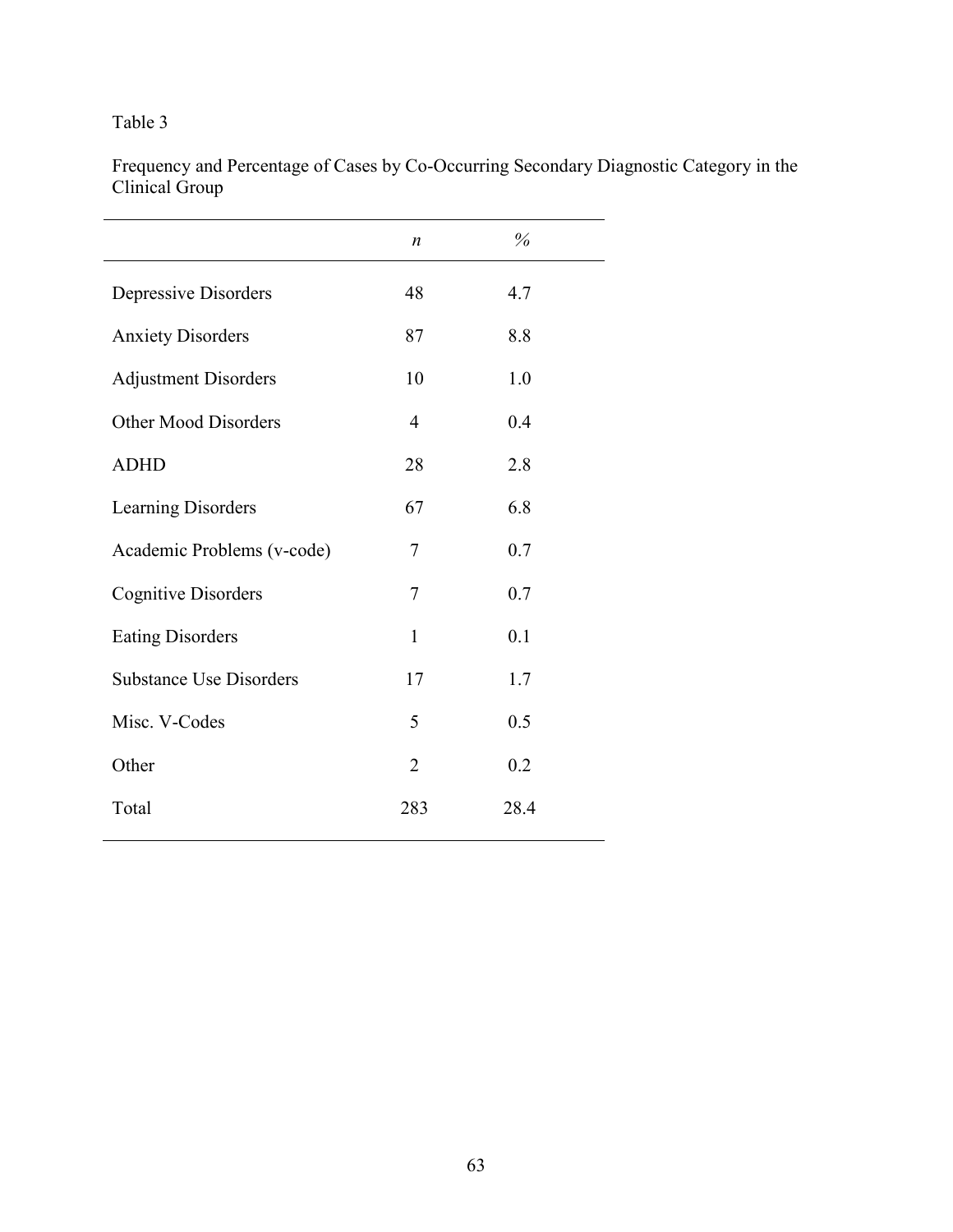Frequency and Percentage of Cases by Primary Diagnostic Category in the External Incentive Group

|                                | $\boldsymbol{n}$ | $\%$         |
|--------------------------------|------------------|--------------|
| Depressive Disorders           | 21               | 4.1          |
| <b>Anxiety Disorders</b>       | 43               | 8.5          |
| <b>Adjustment Disorders</b>    | 5                | $\mathbf{1}$ |
| <b>Bipolar Disorders</b>       | 6                | 1.2          |
| Other Mood Disorders           | $\overline{2}$   | .4           |
| <b>ADHD</b>                    | 151              | 29.7         |
| <b>Learning Disorders</b>      | 115              | 22.6         |
| Academic Problems (v-code)     | 6                | 1.2          |
| <b>Cognitive Disorders</b>     | 50               | 9.8          |
| <b>Eating Disorders</b>        | $\mathbf{1}$     | $\cdot$ .2   |
| <b>Substance Use Disorders</b> | $\overline{2}$   | .4           |
| Misc. V-Codes                  | $\overline{2}$   | $\cdot$ .2   |
| <b>Information Unavailable</b> | $\overline{2}$   | $\cdot$ .2   |
| Other                          | 9                | 1.8          |
| Diagnosis Deferred             | 6                | 1.2          |
| No Diagnosis                   | 87               | 17.1         |
| Total                          | 508              | 100          |
|                                |                  |              |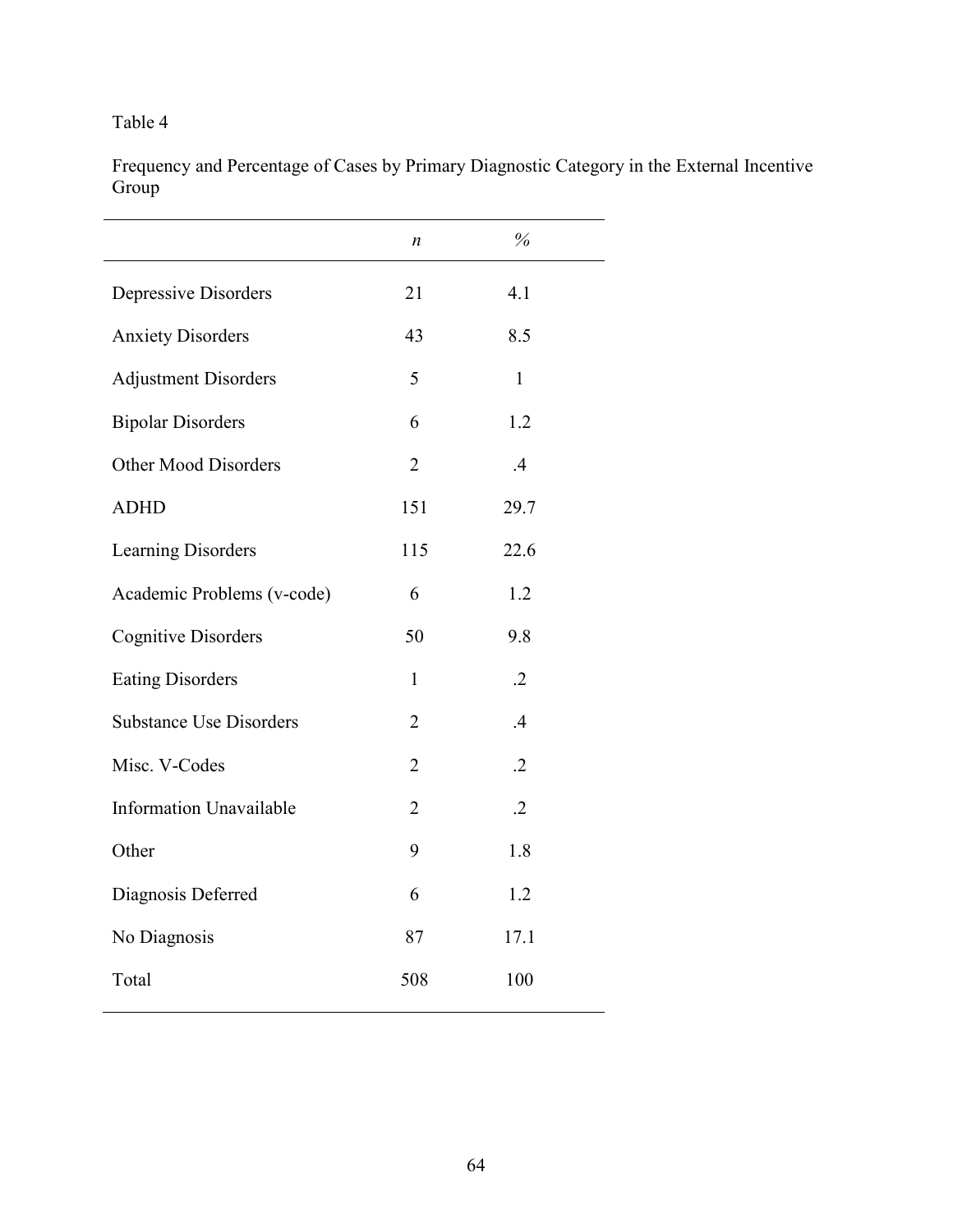Frequency and Percentage of Cases by Primary Diagnostic Category in the No External Incentive Group

|                                | n              | $\%$   |
|--------------------------------|----------------|--------|
| Depressive Disorders           | 54             | 11.3   |
| <b>Anxiety Disorders</b>       | 71             | 14.9   |
| <b>Adjustment Disorders</b>    | 7              | 1.5    |
| <b>Bipolar Disorders</b>       | 9              | 1.9    |
| <b>Other Mood Disorders</b>    | $\overline{2}$ | .4     |
| <b>ADHD</b>                    | 85             | 17.8   |
| Learning Disorders             | 58             | 12.1   |
| Academic Problems (v-code)     | 6              | 1.3    |
| <b>Cognitive Disorders</b>     | 34             | 7.1    |
| <b>Eating Disorders</b>        | $\mathbf{1}$   | $.2\,$ |
| <b>Substance Use Disorders</b> | 7              | 1.5    |
| Misc. V-Codes                  | 3              | .6     |
| <b>Information Unavailable</b> | 3              | .6     |
| Other                          | $\overline{7}$ | 1.5    |
| Diagnosis Deferred             | 9              | 1.9    |
| No Diagnosis                   | 122            | 25.5   |
| Total                          | 478            | 100    |
|                                |                |        |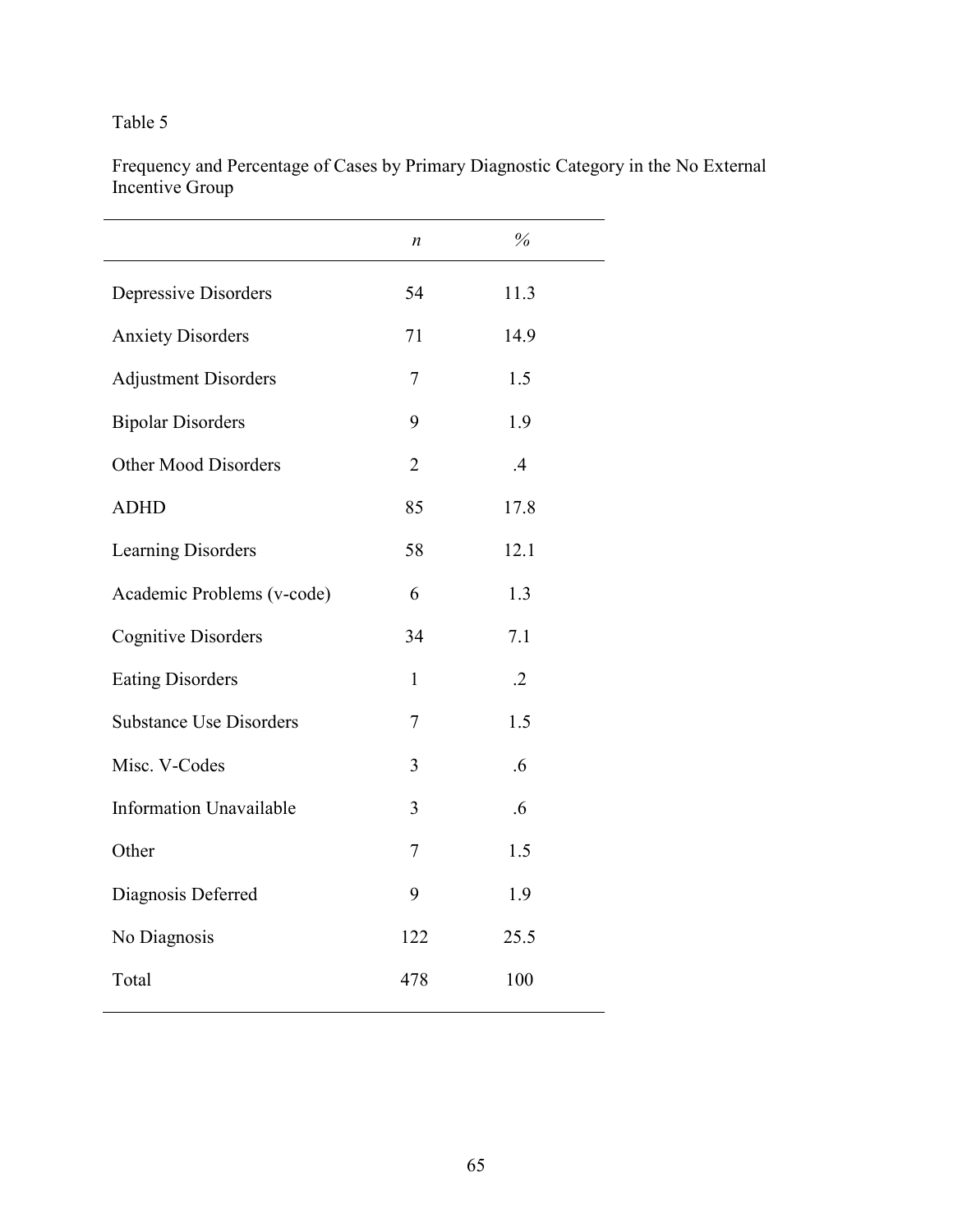psychology graduate student specializing in neuropsychology or by an advanced undergraduate research assistant trained to administer the measures according to standardized instructions in the respective manuals. The research assistant was supervised on an ongoing basis to ensure maintained consistency and fidelity of test administration. The measures were given in one session, which took approximately two and a half hours to complete. While the administration order was counterbalanced during the experimental project, no such experimental control was possible for the clinical group. However, administration order effects for the WAIS-III and WMS-III are insignificant (Zhu & Tulsky, 2000), so strict counterbalancing was not a concern clinically.

For the clinical data, clinical psychology graduate students trained in test administration, theory, and application administered and scored all tests according to standardization procedures. As part of a full psychoeducational evaluation, clients were also administered a clinical interview. During this process, clients provided informed consent for psychological services, underwent full evaluation, and were provided with feedback regarding cognitive and emotional status that included diagnostic impressions.

#### Data Integrity

To ensure data integrity, completed protocols from the experimental project were carefully checked for errors and corrected along each of the three stages of data checking. That procedure consisted of 1) initially having trained undergraduate research assistants rescore and recalculate all subtest raw scores, 2) then converting all raw scores to standardized scores based on the national normative sample, and 3) finally entering those data into a computer spreadsheet. Through that process, it was discovered that there was at least one error in approximately 8.5% of the participants' data files, which were subsequently corrected. Correlations between the original dataset and the corrected dataset were all greater than .90 for every single variable in the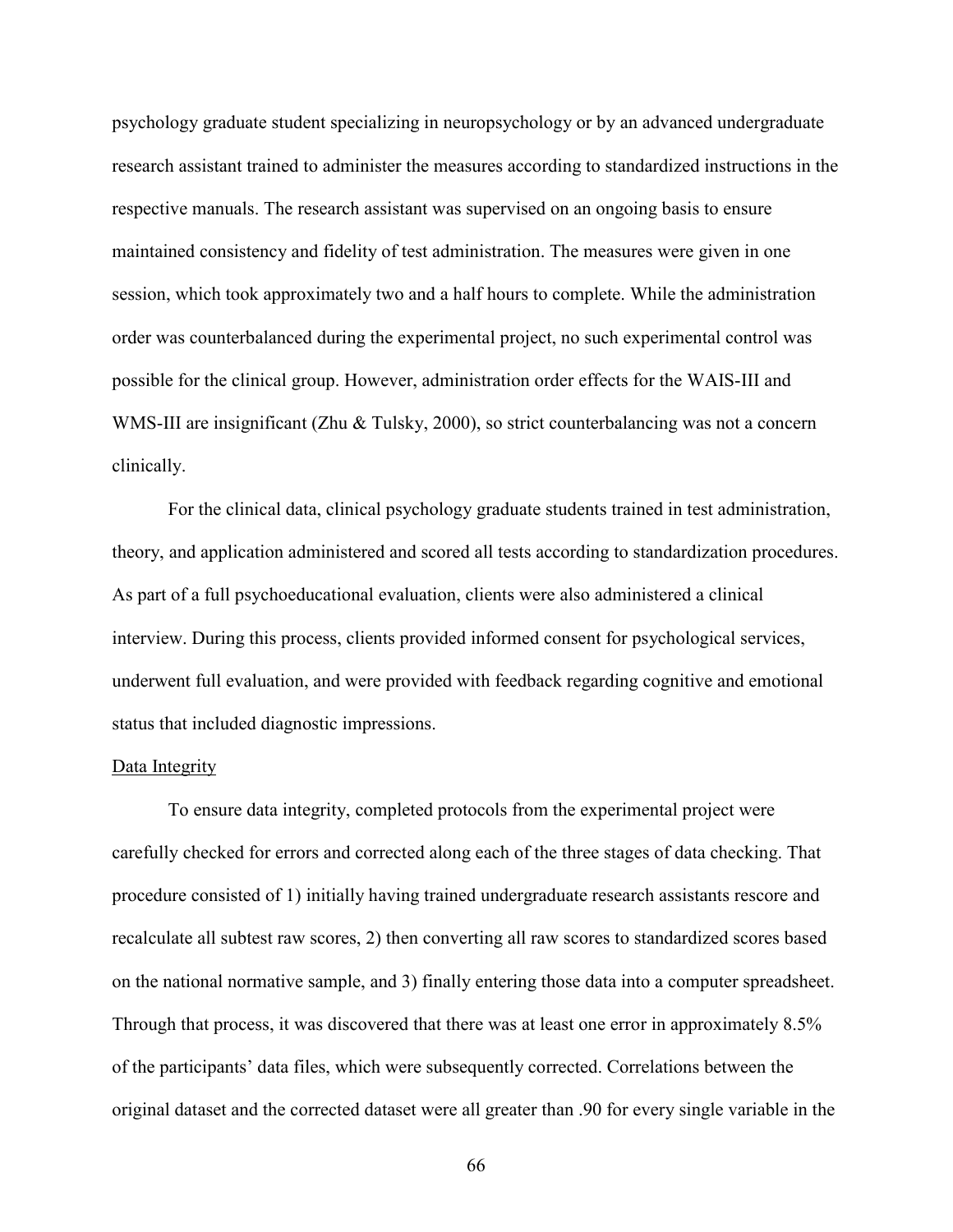dataset, with an overall multiple correlation between original and corrected datasets exceeding .98. Data from the clinical and experimental samples were then checked for extreme values, outliers (four standard deviations away from the mean), data misentries, and any values not associated with particular tests. On the basis of that analysis, no participant was excluded.

# Grouping Variables

In order to establish group status in the clinical sample, client charts were reviewed for their referral sources and reasons for referral. From that information, group determination was made according to each client's expressed reason for obtaining a psychoeducational evaluation. Accordingly, when the clinical demographic

information included clients' expressed interest in obtaining recommendations for academic accommodations and/or stimulant medication, they were categorized into the External Incentive group ( $n = 508$ ). Of those in the External Incentive group, 428 (84.3%) were seeking academic accommodations, 50 (9.8%) were seeking medications, 30 (5.9%) were seeking medications and accommodations. If no such information was available to indicate such incentive seeking, the clients were designated into the No External Incentive group  $(n = 478)$ . According to reliability coding analysis, 91% agreement of group status was obtained by independent raters. In the discrepant cases, the lead researcher (R.P.) independently reviewed the cases and determined group status to resolve conflicting values. Therefore, three groups were derived for this project: 1) Control, 2) No External Incentive, and 3) External Incentive.

## **Measures**

# Personality Assessment Inventory (PAI; Morey, 1991)

The PAI is a self-report objective measure of personality traits and clinical symptoms consisting of 344 statements on which participants can answer as *False*, *Slightly True*, *Mainly True*, or *Very True*. Each response form is computer scored and responses are compared with the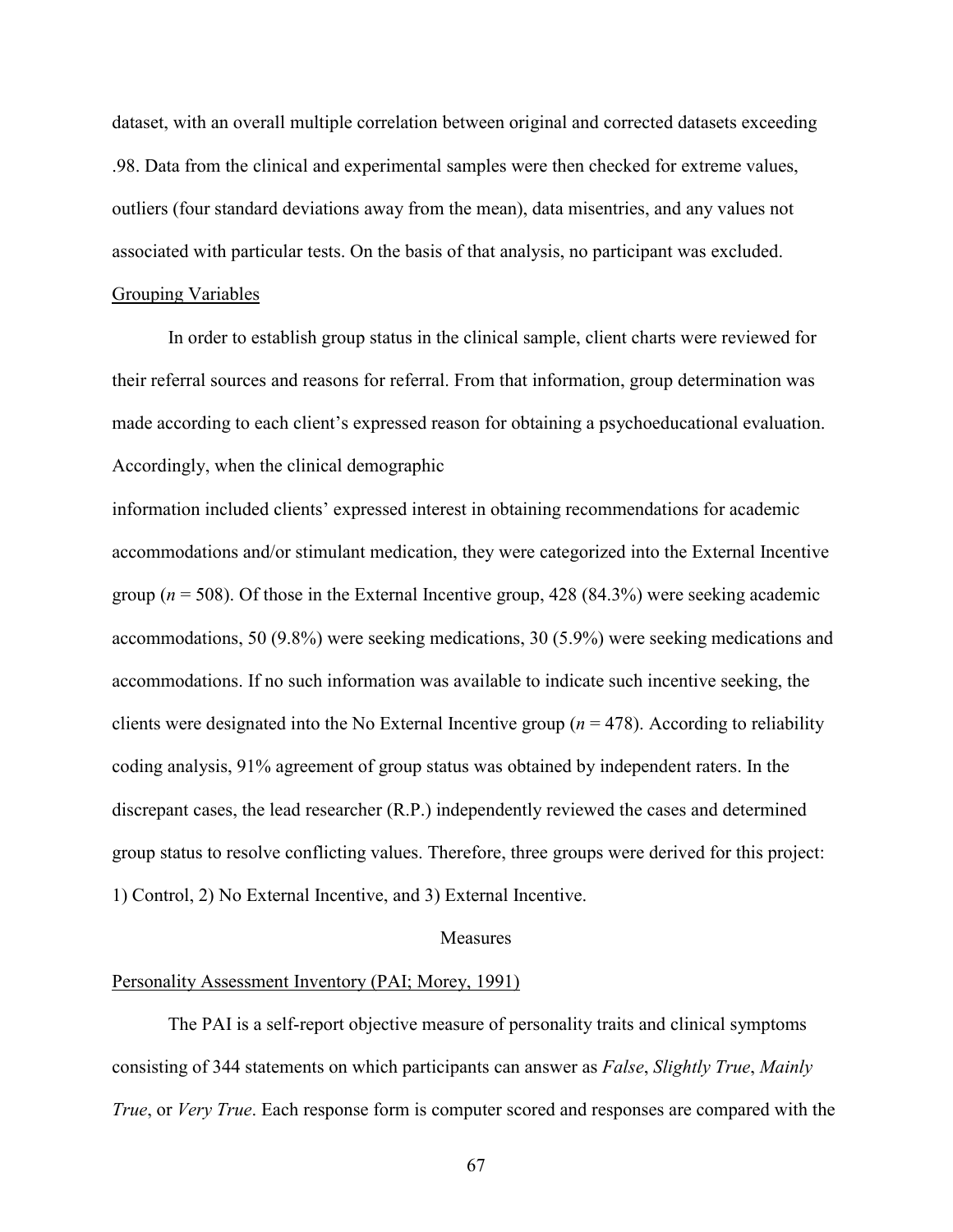normative sample. Upon scoring, the PAI provides t-scores for four validity and nine clinical scales, with t-scores > 70 indicating clinically notable elevations. The Negative Impression Management (NIM) validity scale is one of the most useful measures of symptom exaggeration (Boccaccini, Murrie, & Duncan, 2006; Calhoun, Earnst, Tucker, Kirby, & Beckham, 2000; Rogers, Sewell, Cruise, Wang, & Ustad, 1998). Rogers et al. (1998) suggested that a t-score of > 77 correctly classifies 74% of honest responders and 84% of malingerers. Calhoun et al. (2000) reported using t-score cut ranging from 73 to 81. Boccaccini et al. (2006) indicated that using a cutoff of 81 in a forensic facility correctly identified 91% of malingerers who were diagnosed according to the Structured Inventory of Reported Symptoms (SIRS; Rogers, Bagby, & Dickens, 1992). However, 70% of those misidentified as malingerers according to the NIM score performed in the "indeterminate" range of malingering on the SIRS, which is just below the cutoff for definite malingering and strongly suggests a negative response bias. Rogers, Sewell, Morey, and Ustad (1996) have also devised a discriminant function that has shown utility in differentiating malingered performance (Baity, Siefert, Chambers, & Blais, 2007; Sumanti, Boone, Savodnik, & Gorsuch, 2006). Moreover, the Malingering Index (Gaies, 1994) of the PAI has shown to be robust index of feigning in several samples (Blanchard, McGrath, Pogge, & Khadivi, 2003; Wang et al.).

### Wechsler Adult Intelligence Scale – Third Edition (WAIS-III; Wechsler, 1997a)

Intellectual functioning was measured by the WAIS-III. In most cases, all subtests except the optional Object Assembly subtest were administered according to standardized protocol. Participants' raw scores were compared according to age with the national standardization sample and converted to scaled and standard scores according to standard manualized procedures as per the administration manuals (Wechsler, 1997a, 1997b)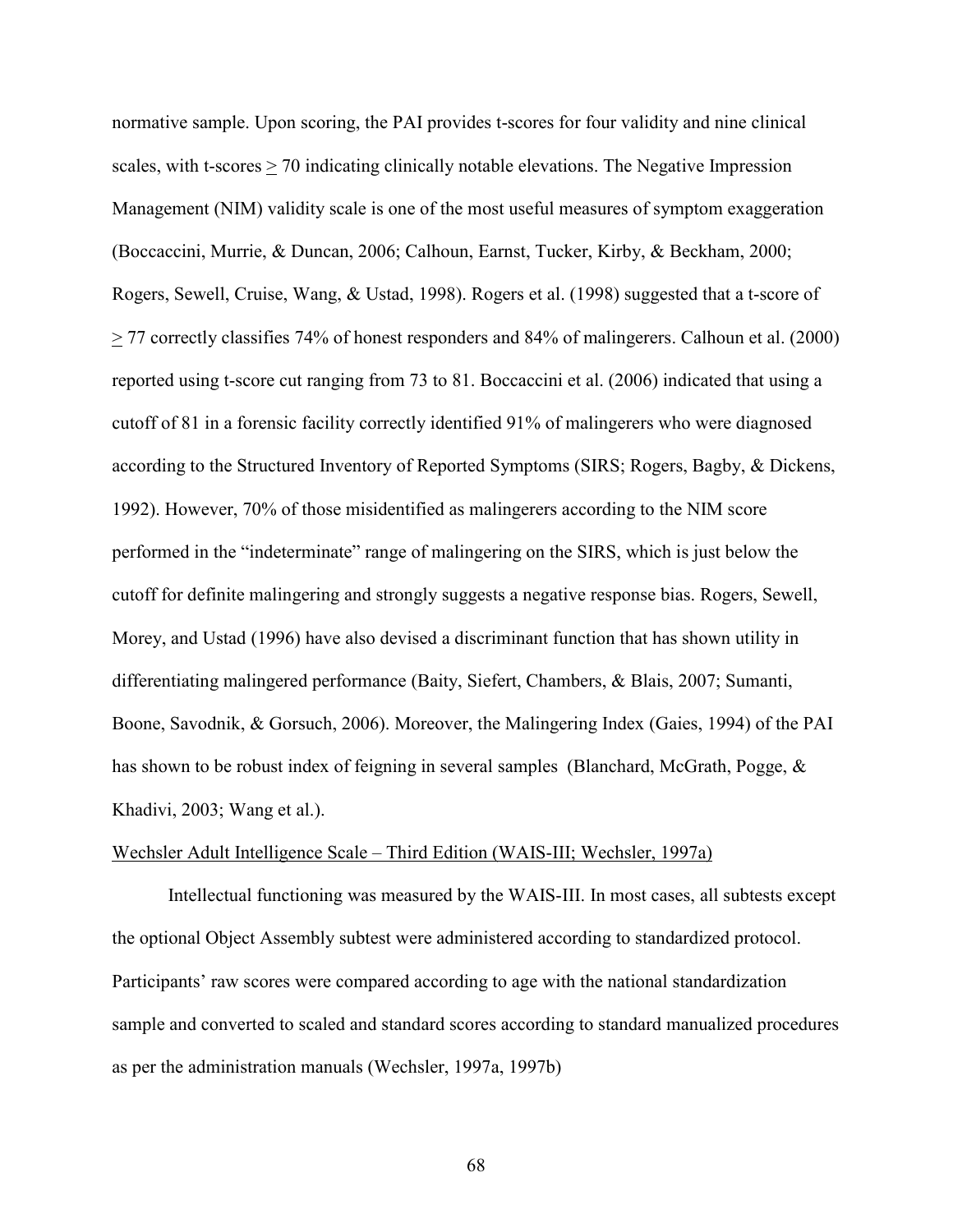## Wechsler Memory Scale – Third Edition (WMS-III; Wechsler, 1997b)

Memory functioning was measured by the Wechsler Memory Scale-III. For the WMS-III, no optional subtests were administered. Since the WAIS-III and WMS-III contain identical Letter-Number Sequencing and Digit Span subtests, each subtest was administered only once on either measure.

## Malingering Index Scores from the WAIS-III/WMS-III and PAI

Each index score for the measures was calculated according to methodology as described by the researcher noted below. In accordance with current recommendations (Bianchini et al., 2001; Greve & Bianchini, 2004), the author employed only those measures validated by at least one study using a known groups design. The following measures have also been shown to be useful in differentiating simulated noncredible performance as well (see above review). The following scores will be derived from the indices in Table 6 order to apply Slick et al.'s (1999) criteria to individual cases. Table 6 also contains cutoff scores used to categorize clinical patients according to the Slick Criteria for probable response bias. As recommended elsewhere (Babikian et al., 2006), evidence from two or more measures fulfilling Criterion B level evidence should suggest noncredible performance according to Slick Criteria. Therefore, performance on any two or more of the indices from the WAIS-III/WMS-III associated with noncredible performance are sufficient to meet Criterion B level evidence to support a finding of a *probable* noncredible case. Another method to classify as *probable* involves obtaining evidence from at least one of the WAIS-III/WMS-III indices *and* self-report evidence of a response bias from the PAI. As a result, several possible combinations are available to establish *probable* noncredible performance. To guard against false positive findings of noncredible performance, the author chose cutoff scores with high specificity (90% to 100%). In keeping with the conservative approach, any indices that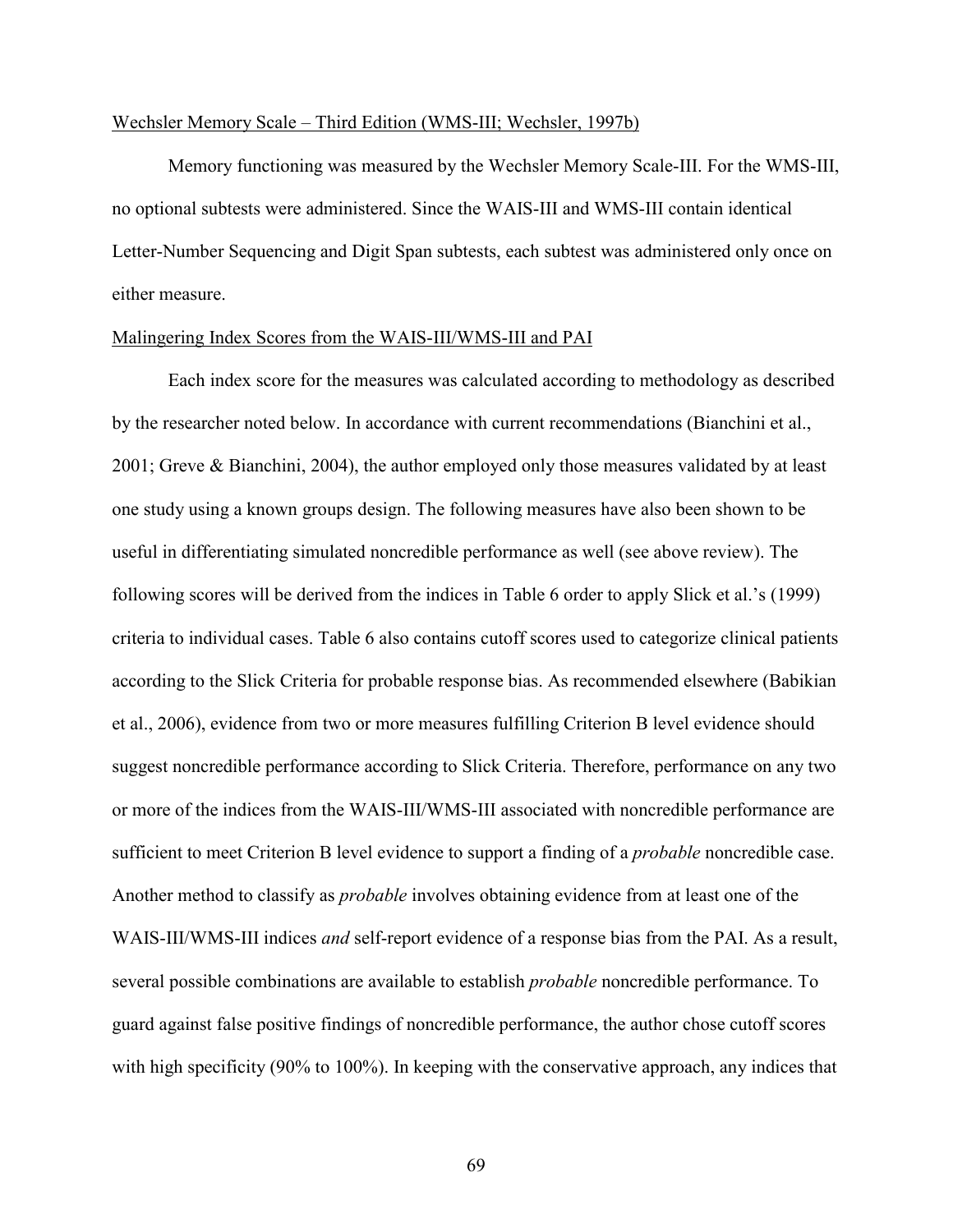share subtest values in their calculation (e.g., Mittenberg Index and Reliable Digits) were only used to fulfill only one of the two B2 level findings per case.

Table 6

| Index                                                               | Cutoff Score |
|---------------------------------------------------------------------|--------------|
| Reliable Digit Span (Greiffenstein et al., 1994)                    | $\leq 6$     |
| Mittenberg Index (Mittenberg et al., 1995)                          | > .21        |
| Vocabulary minus Digit Span (Mittenberg et al., 1995)               | $\geq$ 4     |
| Maximum Digits Forward (Babikian et al., 2006; Heinly et al., 2005) | $\leq$ 4     |
| Age-Corrected Scale Score (Iverson, 1991; Iverson & Franzen, 1994)  | $\leq$ 4     |
| Processing Speed Index (Etherton, Bianchini, Heinly et al., 2006)   | $\leq 70$    |
| Rarely Missed Index (Killgore & DellaPietra, 2000b)                 | $\leq 40$    |
| WAIS-III Working Memory (Etherton, Bianchini, Ciota et al., 2006)   | $\leq 70$    |
| Faces I (Glassmire et al., 2003)                                    | $\leq$ 23    |
| Auditory Delayed Recognition (Langeluddecke & Lucas, 2003)          | < 42         |
| Ord et al. Index (Ord et al., 2007)                                 | $\geq$ 3     |
| Negative Impression Management t-score (Morey, 1991)                | $\geq 81t$   |
| Roger's Discriminant Function t-score (Rogers et al., 1996)         | >60t         |
| Malingering Index (Morey, 1991)                                     | $\geq$ 3     |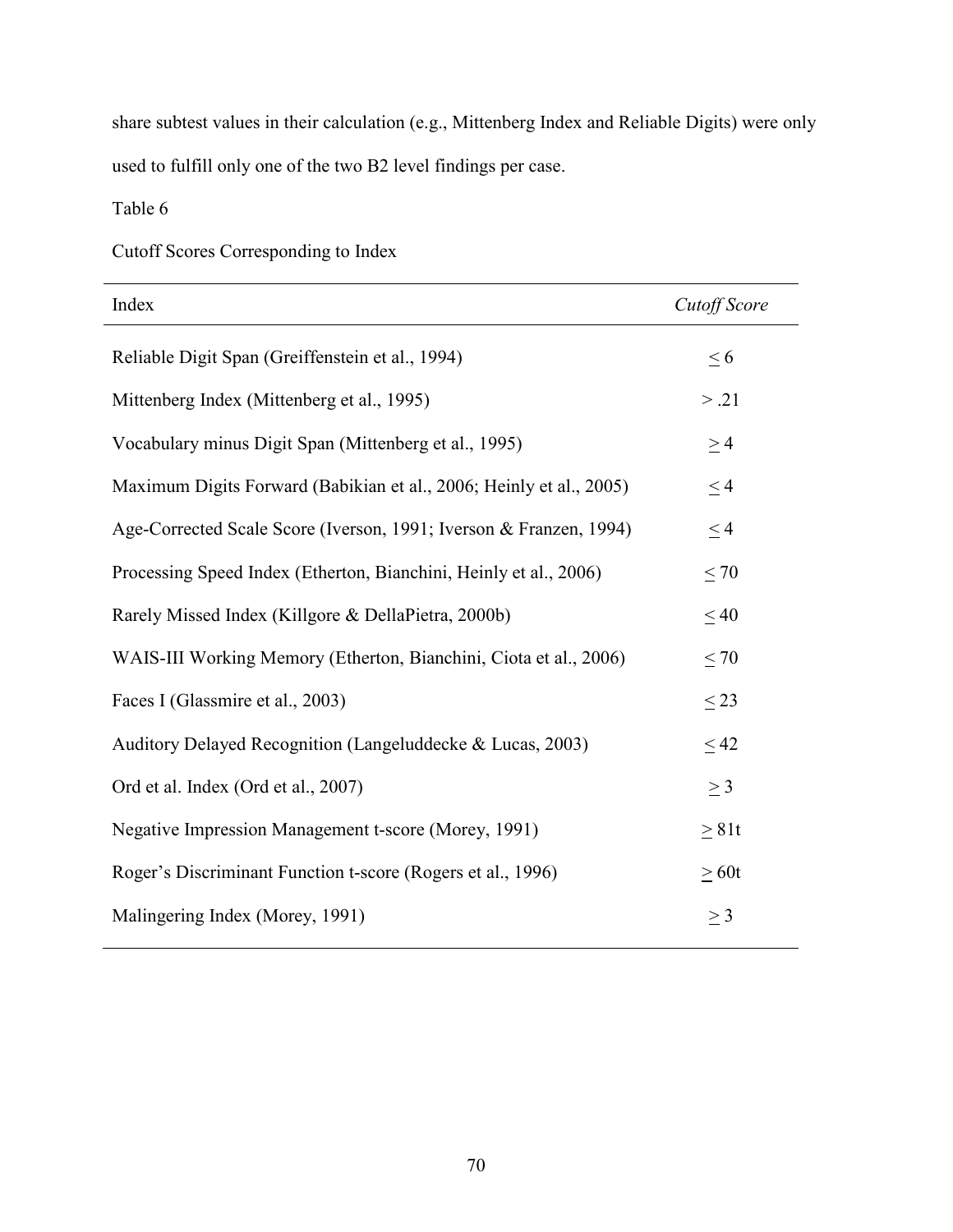#### **Results**

## Hypothesis 1

**Those in the External Incentive group will show significantly lower performance on the WAIS-III and WMS-III when compared to the No External Incentive and Control groups, particularly on measures of thinking speed and attention.** WAIS-III FSIQ scores by group were in the average range: Control  $(M = 110.13, SD = 11.32)$ , No External Incentive  $(M =$ 105.62, *SD* = 12.60), and External Incentive (*M* = 101.63, *SD* = 12.47). To test the first hypothesis, two separate one-way MANOVA's were conducted to determine if control and clinical groups differed on subtests from the measures of intelligence and memory. The first MANOVA included Group (Control, External Incentive, and No External Incentive) X WAIS-III subtests (Picture Completion, Vocabulary, Digit-Symbol Coding, Similarities, Block Design, Arithmetic, Picture Arrangement, Matrix Reasoning, Information, Digit Span, Letter-Number Sequencing, Comprehension, and Symbol Search). All power analyses were performed with G\*Power 3.0.3 (Faul, Erdfelder, Lang, & Buchner, 2007). The number of participants needed for power,  $(1 - \beta) = .95$ , and significance level  $\alpha = .05$  resulted in total sample size of 180 needed to detect a small effect (0.10). Upon a significant omnibus *F* test, follow-up univariate *F*-tests were conducted to determine which subtests differ between groups. A separate power analysis was conducted to ensure that the sample size would be adequate to detect a small/medium difference between the groups. Based on that analysis, a sample size of 690 would suffice.

The MANOVA revealed a significant between group main effect  $F(13, 1114) = 11.03$ ,  $p < .0001$ ,  $\eta^2 = .116$ . Results from that analysis with appropriate univariate and Bonferroni posthoc follow-up procedures are presented in Table 7. As can be seen from the post-hoc comparisons, all predicted group differences fell in the expected direction with the External Incentive group scoring lower than the other two groups across all subtests.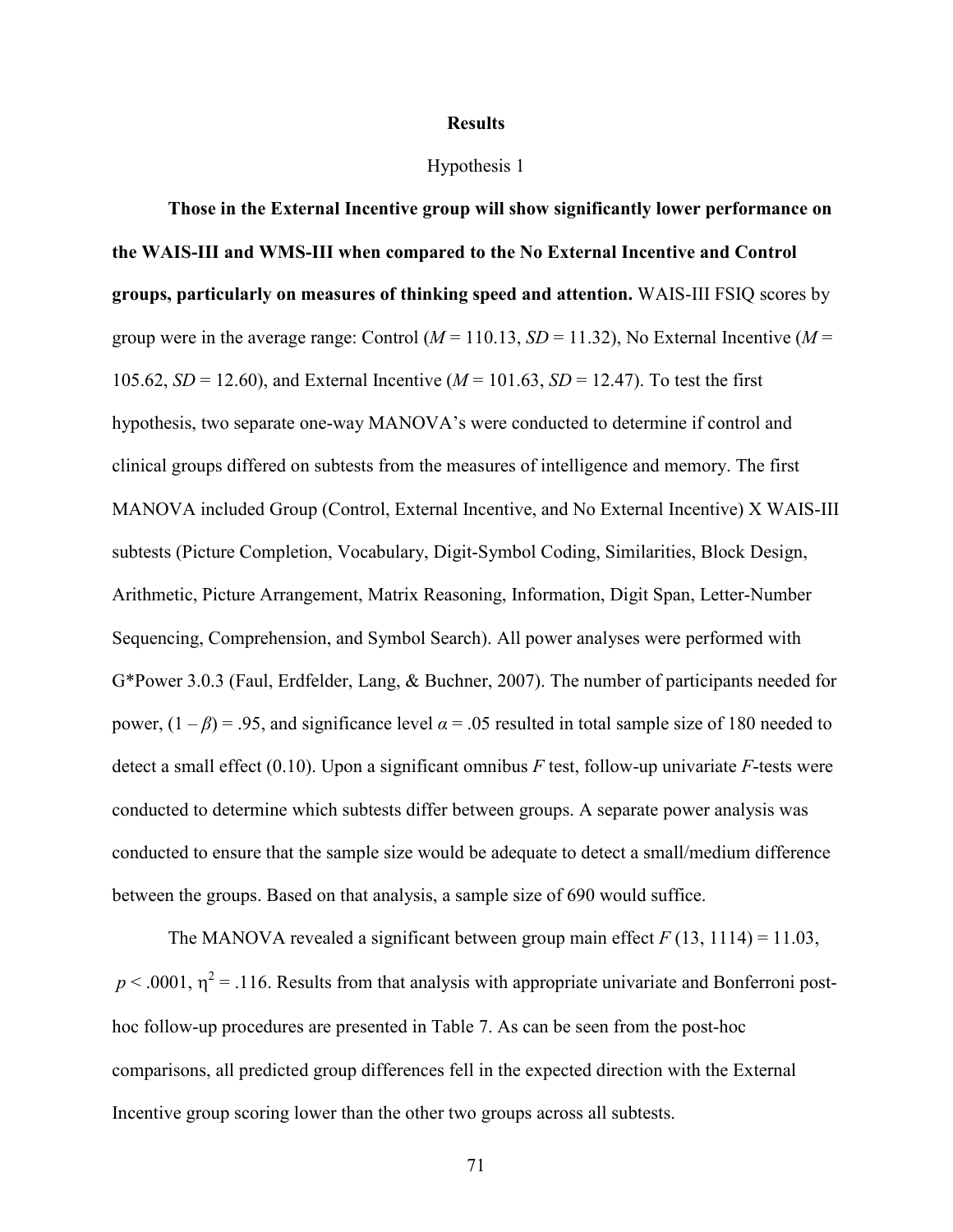|                                   | Control<br>$(n = 182)$ | No External<br>Incentive<br>$(n = 442)$ | External<br>Incentive<br>$(n = 490)$ | $\boldsymbol{F}$ | $\boldsymbol{p}$ | Partial eta-<br>squared |
|-----------------------------------|------------------------|-----------------------------------------|--------------------------------------|------------------|------------------|-------------------------|
|                                   | Mean (SD)              | Mean (SD)                               | Mean (SD)                            |                  |                  |                         |
| Vocabulary <sup>abc</sup>         | 13.01(2.37)            | 11.77(2.67)                             | 11.10(2.85)                          | 33.51            | .001             | .057                    |
| Similarities <sup>b</sup>         | 11.61(2.71)            | 11.03(2.81)                             | 10.64(2.88)                          | 8.09             | .001             | .014                    |
| Arithmeticbc                      | 10.74(2.36)            | 10.56(2.60)                             | 9.65(2.93)                           | 17.42            | .001             | .030                    |
| Digit Spanabc                     | 11.41(2.73)            | 10.08(2.78)                             | 9.34(2.70)                           | 38.49            | .001             | .065                    |
| Informationbc                     | 11.70(2.41)            | 11.39(2.65)                             | 10.60(2.75)                          | 15.83            | .001             | .028                    |
| Comprehension                     | 11.91(2.47)            | 11.66(2.68)                             | 11.37(2.87)                          | 3.01             | .050             | .005                    |
| Letter-Number Seq. <sup>abc</sup> | 11.45(2.72)            | 10.59(2.62)                             | 9.86(2.64)                           | 25.68            | .001             | .044                    |
| Picture Completion <sup>bc</sup>  | 10.73(3.09)            | 10.54(2.95)                             | 10.06(3.00)                          | 4.72             | .009             | .008                    |
| Digit Symbol Cdabc                | 11.54(2.53)            | 9.36(2.51)                              | 8.78(2.65)                           | 76.82            | .001             | .121                    |
| Block Design <sup>bc</sup>        | 11.20(2.81)            | 10.79(2.84)                             | 10.24(3.01)                          | 8.64             | .001             | .015                    |
| Matrix Reasoning <sup>bc</sup>    | 12.21(2.07)            | 11.91(2.58)                             | 11.34(2.71)                          | 9.91             | .001             | .018                    |
| Picture Arrangement               | 10.37(2.75)            | 10.21(2.64)                             | 10.01(2.82)                          | 1.34             | .263             | .002                    |
| Symbol Searchabc                  | 12.04(2.43)            | 10.06(2.71)                             | 9.39(2.73)                           | 64.88            | .001             | .105                    |

Univariate Analysis of Variance for WAIS-III Variables by Group (Clinical v. Control)

<sup>a</sup> Control v. No External Incentive, <sup>b</sup>Control v. External Incentive, <sup>c</sup>External Incentive v. No External Incentive

Note. All Flagged Post-Hoc Comparisons, *p* < .05

However, based on those analyses, there were no significant group differences on the Comprehension or Picture Arrangement subtests. In keeping with the initial hypothesis, it was the measures of processing speed and attentional control that demonstrated the largest group differences (i.e., Digit Span, Letter-Number Sequencing, Digit-Symbol Coding, Symbol Search). Nonparametric analyses via the Wilcoxon Signed-Rank test also supported hypothesis one as lower scores were strongly associated with the External Incentive group as opposed to the No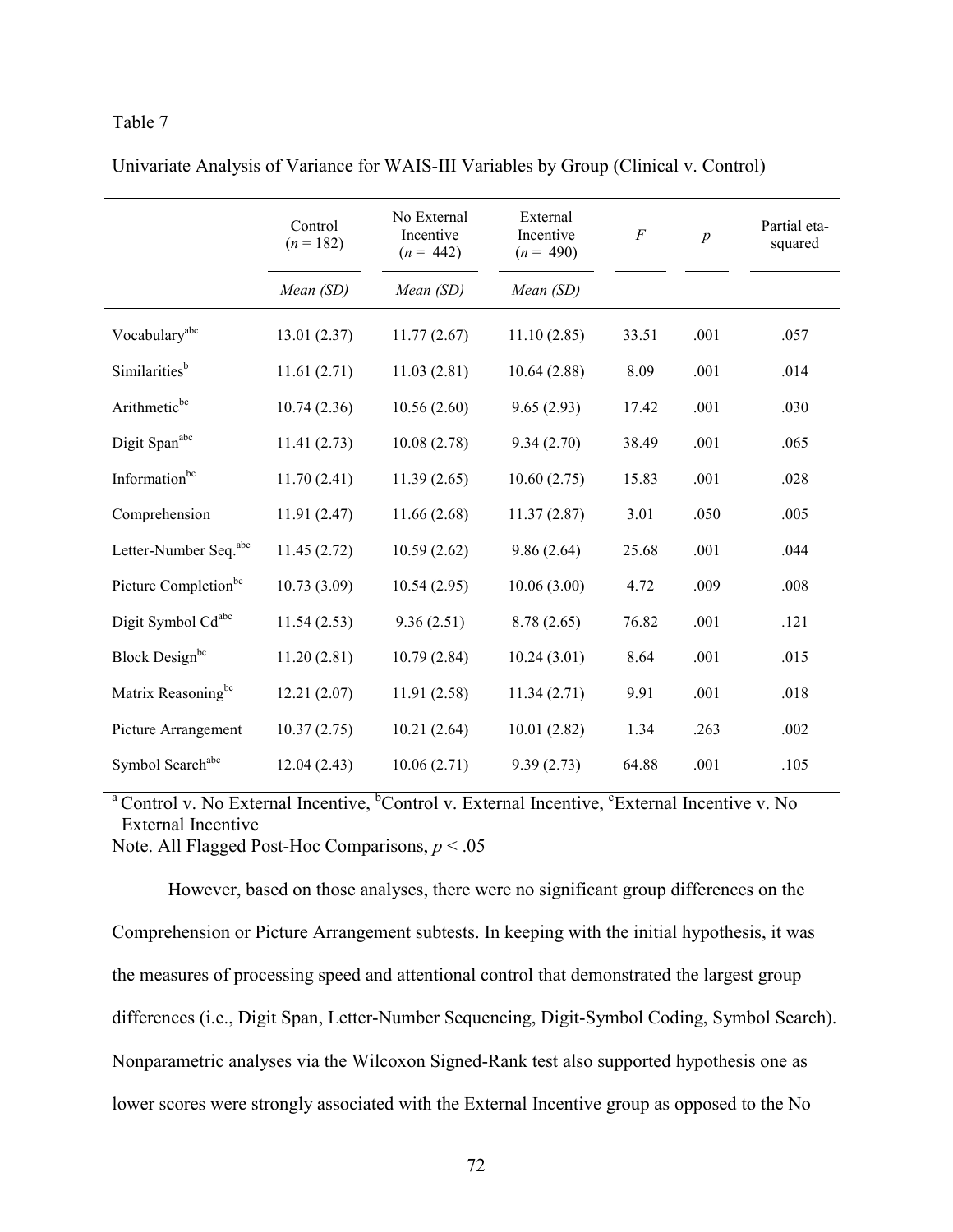External Incentive group,  $W + (13) = 91$ ,  $p < .001$ , and Control group,  $W + (13) = 91$ ,  $p < .001$ . Therefore, those clients explicitly seeking external gain demonstrated lower performance than controls and clients not reporting potential for external gain, particularly on the measures of processing speed and attentional control.

 Similar analyses were conducted for the WMS-III subtests. Mean scores for the WMS-III General Memory Index by group were as follows: Control  $(M = 107.62, SD = 10.69)$ , No External Incentive ( $M = 100.97$ ,  $SD = 13.98$ ), and External Incentive ( $M = 98.51$ ,  $SD = 13.96$ ). The second MANOVA included Group (Control, External Incentive, and No External Incentive) X WMS-III core subtests (Logical Memory I, Faces I, Verbal Paired Associates I, Family Pictures I, Spatial Span, Logical Memory II, Faces II, Verbal Paired Associates II, Family Pictures II). A power analysis was performed to determine the number of participants needed for power,  $(1 - \beta) = .95$ , and significance level,  $\alpha = .05$  resulting in total sample size of 150 to detect a small effect (0.10). Upon a significant omnibus *F*, follow-up univariate *F*-tests were conducted to determine which subtests differ between groups. A separate power analysis was conducted to ensure that the sample size would be adequate to detect a small/medium difference (0.15) between the groups. Based on that analysis, a sample size of 690 was needed. The MANOVA revealed a significant between group main effect of group  $F(8, 1151) = 4.44$ ,  $p < .0001$ ,  $\eta^2 =$ .03.

Results from appropriate univariate and post-hoc follow-up procedures are presented in Table 8. While mean group performance on all of the measures were in the expected direction with the External Incentive group scoring lower than the other two groups, the External Incentive group only performed significantly lower than the No External Incentive and Control groups on the Logical Memory subtests, thus partially supporting the hypothesis. Nonparametric analyses via the Wilcoxon Signed-Rank test also supported the hypothesis as lower scores on the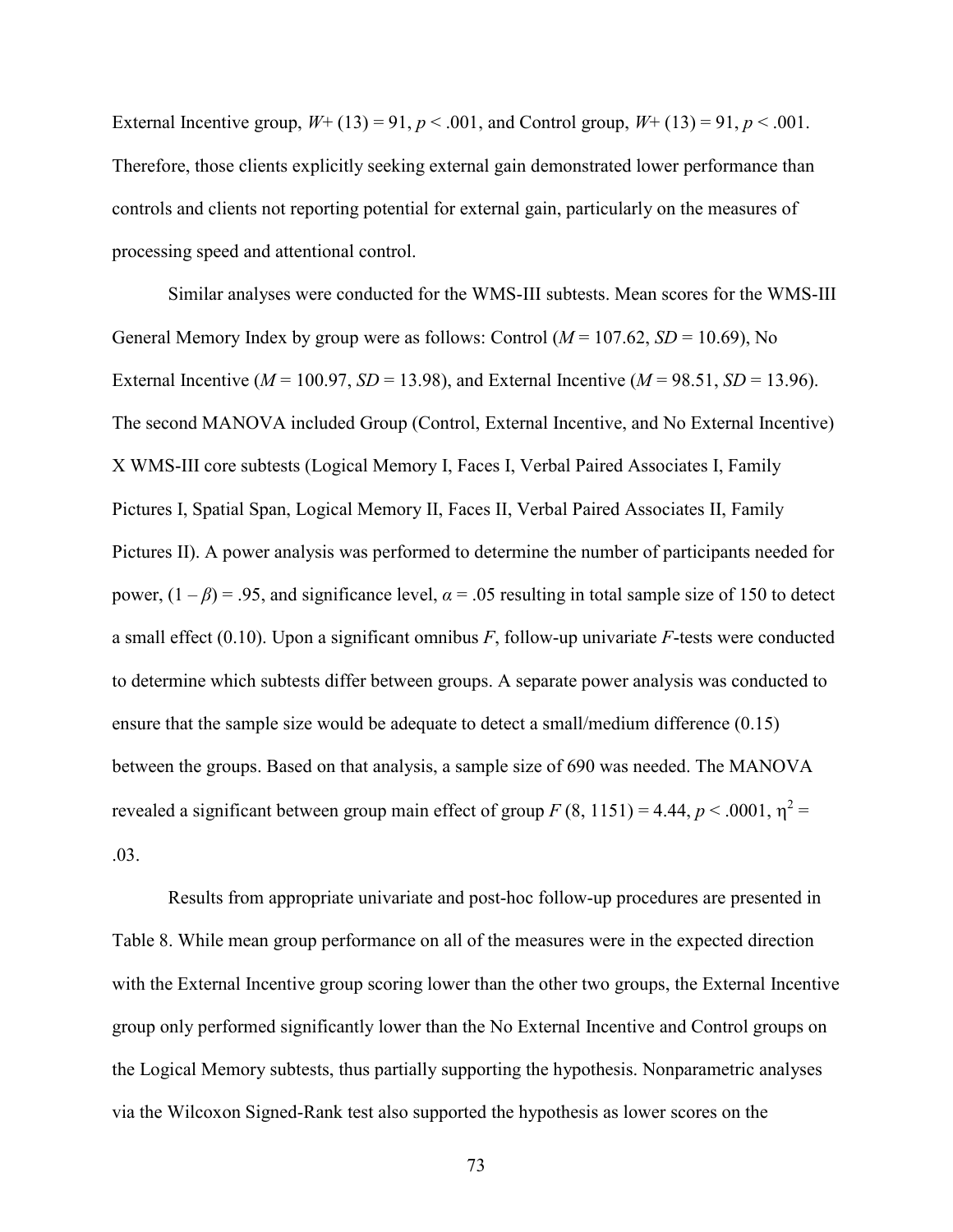|                                     | Control<br>$(n = 182)$ | No External<br>Incentive<br>$(n = 466)$ | External<br>Incentive<br>$(n = 503)$ | $\overline{F}$ | $\overline{p}$ | Partial<br>eta-<br>squared |
|-------------------------------------|------------------------|-----------------------------------------|--------------------------------------|----------------|----------------|----------------------------|
|                                     | Mean (SD)              | Mean (SD)                               | Mean (SD)                            |                |                |                            |
| Logical Memory I <sup>abc</sup>     | 11.13(2.53)            | 10.09(2.84)                             | 9.55(2.81)                           | 21.81          | .001           | .037                       |
| Faces $I^b$                         | 10.38(2.92)            | 9.93(2.93)                              | 9.60(2.98)                           | 4.88           | .008           | .008                       |
| Verbal Paired Ass. I <sup>b</sup>   | 10.67(2.51)            | 10.32(2.93)                             | 9.98(2.97)                           | 4.18           | .016           | .007                       |
| Family Pictures I <sup>ab</sup>     | 10.90(2.40)            | 10.05(3.11)                             | 9.82(3.18)                           | 8.43           | .001           | .014                       |
| Logical Memory II <sup>abc</sup>    | 11.76(2.66)            | 10.41(2.95)                             | 9.84(2.84)                           | 30.19          | .001           | .050                       |
| Faces II <sup>ab</sup>              | 10.41(2.58)            | 9.83(2.67)                              | 9.79(2.79)                           | 3.73           | .024           | .006                       |
| Verbal Paired Ass. II <sup>ab</sup> | 11.19(1.75)            | 10.59(2.55)                             | 10.42(2.69)                          | 6.33           | .002           | .011                       |
| Family Pictures II <sup>ab</sup>    | 10.81(2.43)            | 9.85(3.23)                              | 9.64(3.26)                           | 9.54           | .001           | .016                       |

Univariate Analysis of Variance for WMS-III Variables by Group (Clinical v. Control)

<sup>a</sup> Control v. No External Incentive, <sup>b</sup>Control v. External Incentive, <sup>c</sup>External Incentive v. No External Incentive

Note. All Flagged Post-Hoc Comparisons, *p* < .05

WMS-III were strongly associated with the External Incentive group as opposed to the No External Incentive group,  $W+ (8) = 36$ ,  $p = .008$ , and Control group,  $W+ (8) = 36$ ,  $p < .008$ . In sum, there was strong support for the predicted group differences on intellectual functioning measures, but less parametric support for the same contrasts concerning the memory measures. Nevertheless, all scores fell in the predicted ordinal direction, a finding supported nonparametrically for both sets of measures.

# Hypothesis 2

**The External Incentive group will perform significantly different from the other two groups (No External Incentive and Control) on all validity indices, indicating a higher level of noncredible performance.** To test the second hypothesis, an omnibus MANOVA was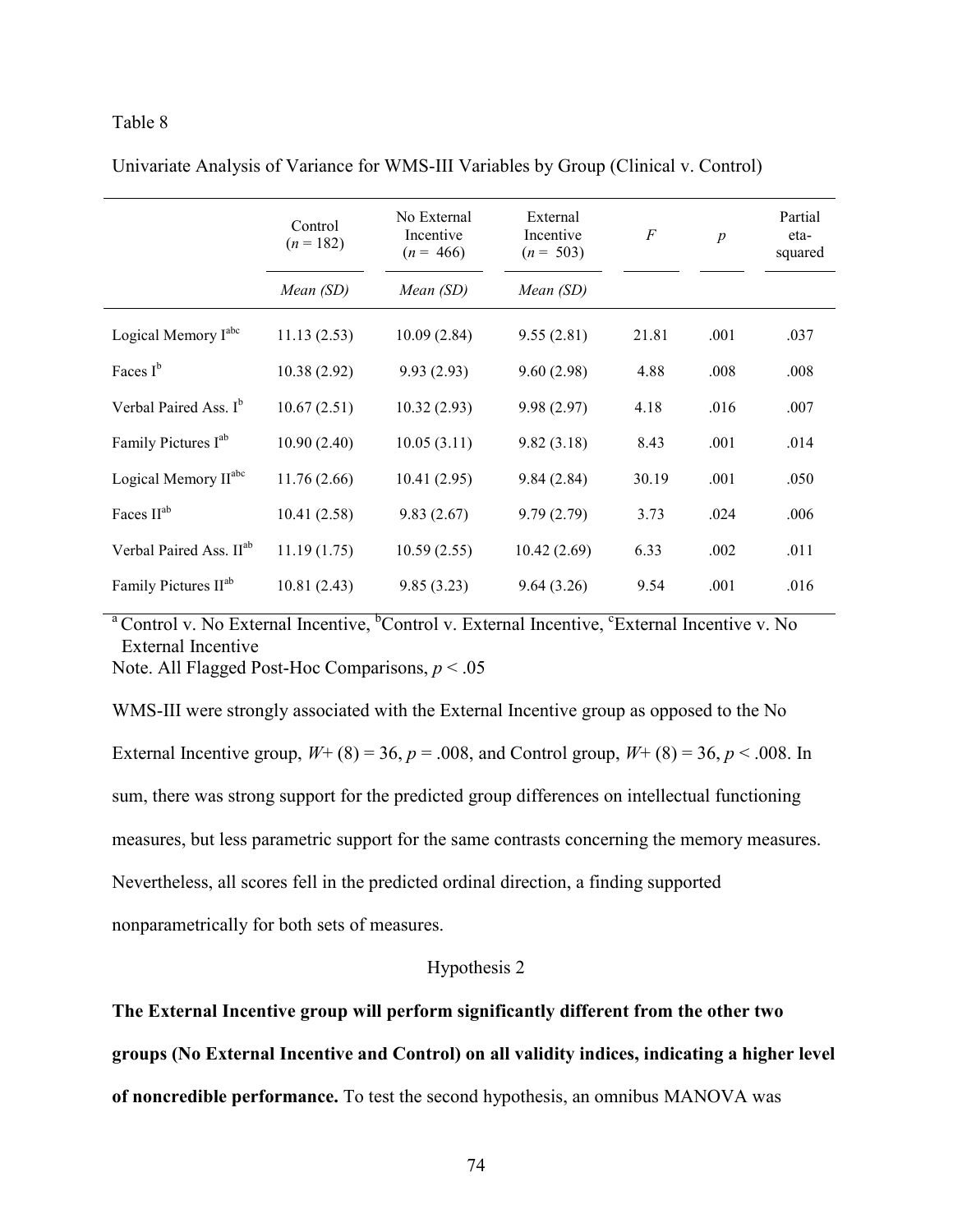conducted and followed by a series of one-way between subjects ANOVA's subsequent to a significant MANOVA finding. Group served as the independent variable and each of the examined WAIS-III/WMS-III validity indices were dependent variables. Given the results from the power analyses conducted above, the sample size obtained was adequate to detect a small to medium difference. The MANOVA revealed a significant between group main effect, *F* (11, 1100) = 12.34,  $p < .0001$ ,  $\eta^2 = .109$ . Appropriate univariate and post-hoc follow-up procedures are presented in Table 9. Since the Ord et al. and Rarely Missed Indices from the WMS-III violated conservative conventions for acceptable skewness and/or kurtosis  $(< -1$  or  $> 1$ ), only nonparametric comparisons were conducted with those latter two variables.

Table 9

|                                                | Control<br>$(n = 182)$ | No External<br>Incentive<br>$(n = 435)$ | External<br>Incentive<br>$(n = 487)$ | $\boldsymbol{F}$ | $\boldsymbol{p}$ | Partial eta-<br>squared |
|------------------------------------------------|------------------------|-----------------------------------------|--------------------------------------|------------------|------------------|-------------------------|
|                                                | Mean (SD)              | Mean(SD)                                | Mean (SD)                            |                  |                  |                         |
| WAIS-III WMI <sup>abc</sup>                    | 106.79 (12.73)         | 102.25 (13.43)                          | 97.38 (13.55)                        | 36.48            | .001             | .062                    |
| Processing Speed<br>Indexabe                   | 109.81 (12.30)         | 98.40 (12.82)                           | 94.82 (12.99)                        | 91.02            | .001             | .142                    |
| <b>Auditory Recognition-</b><br>Delayed Rawabc | 50.81 (2.31)           | 49.80 (2.75)                            | 49.30 (2.99)                         | 19.67            | .001             | .035                    |
| WMS-III Faces I Raw <sup>b</sup>               | 39.23 (4.22)           | 38.23 (4.60)                            | 37.57 (4.86)                         | 8.63             | .001             | .015                    |
| Max. Digits Fwd. <sup>abc</sup>                | 7.20(1.08)             | 6.72(1.28)                              | 6.50(1.24)                           | 21.16            | .001             | .037                    |
| Mittenberg Index                               | $-41(.96)$             | $-.40(1.05)$                            | $-.25(1.01)$                         | 3.03             | .049             | .005                    |
| Reliable Digits <sup>abc</sup>                 | 10.95(2.04)            | 10.04(2.14)                             | 9.40(2.12)                           | 37.39            | .001             | .064                    |
| Vocabulary-Digit Span                          | 1.60(2.76)             | 1.72(3.33)                              | 1.78(3.36)                           | .20              | .816             | .001                    |

Univariate Analysis of Variance for WAIS-III/WMS-III Validity Indices by Group (Clinical v. Control)

<sup>a</sup> Control v. No External Incentive, <sup>b</sup>Control v. External Incentive, <sup>c</sup>External Incentive v. No External Incentive

Note. All Flagged Post-Hoc Comparisons *p* < .05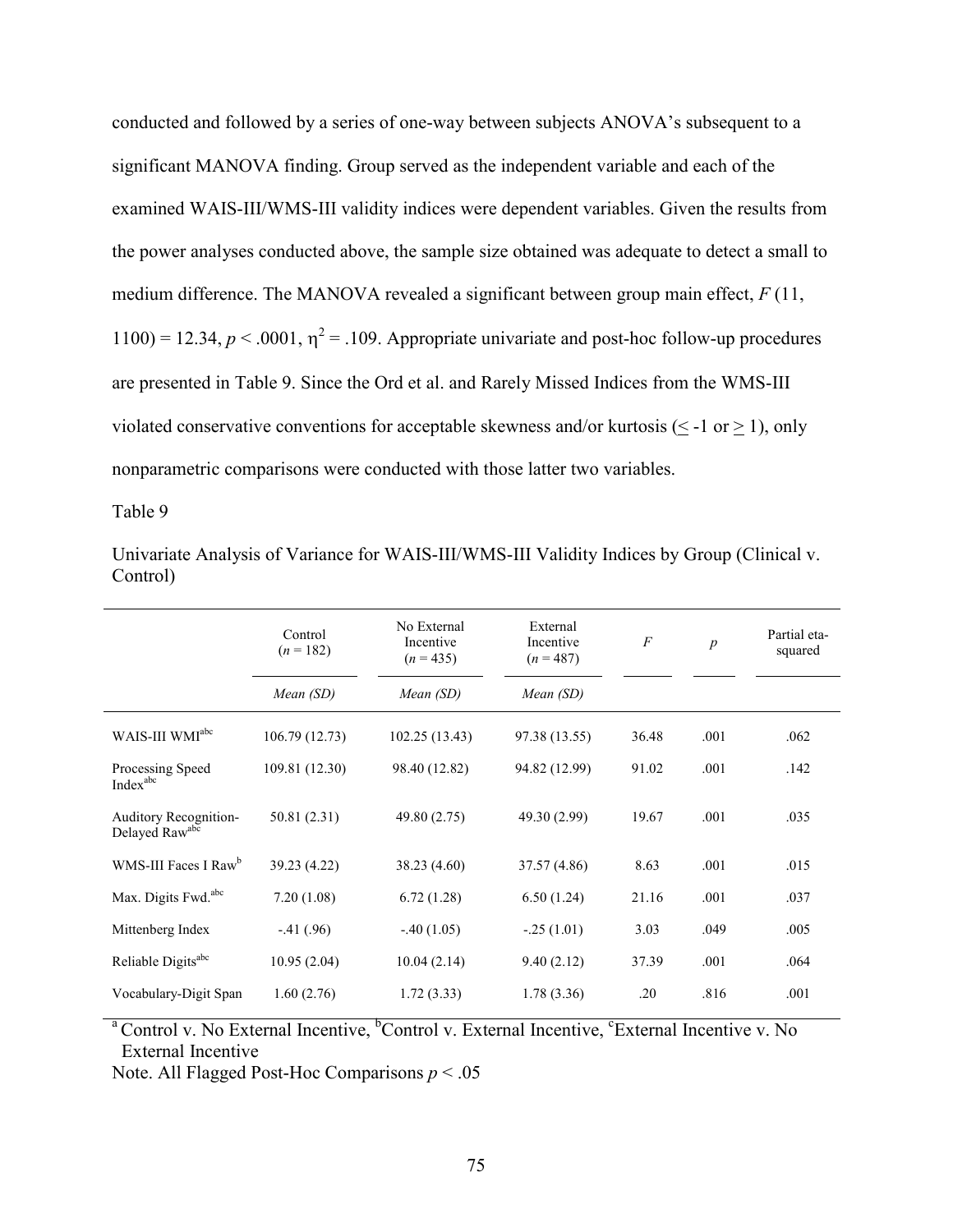Omnibus one-way Kruskal-Wallis ANOVA revealed that group significantly affected the level of performance on the Ord et al. Index,  $\chi^2(2, 1152) = 33.27$ ,  $p < .0001$  (Table 10). In order to specify which groups differed according to the dependent variable, follow-up pairwise comparisons were conducted with Mann-Whitney *U*, controlling *α* for multiple comparisons, establishing significance at  $p < .017$ . In the first follow-up comparisons, control participants performed at a lower rate than those in No External Incentive clinical group,  $U(1, 648) =$ 36,415.00,  $p < .0001$ , and those in the External Incentive seeking clinical group,  $U(1, 685) =$ .37,069.00,  $p < 0.0001$ . However, the No External Incentive group and External Incentive seeking clinical groups did not differ,  $U(1, 969) = 111,992.50, p = .07$ . Medians, means, and standard deviations for the Ord et al. index are presented in Table 10. An omnibus one-way Kruskal-Wallis ANOVA revealed that group status was not significantly associated with the scores on the Rarely Missed Index,  $\chi^2(2, 1146) = .58$ ,  $p = .75$ . Due to an insignificant initial omnibus finding, pairwise group comparisons were not conducted in order to protect against type I error. Medians, means, and standard deviations for the Rarely Missed Index by group are presented in Table 11. Table 10

|                                     | Median | Mean (SD) |
|-------------------------------------|--------|-----------|
| Control $(n = 182)$                 | .00    | .05(.28)  |
| No External Incentive ( $n = 466$ ) | .00.   | .30(.75)  |
| External Incentive ( $n = 503$ )    | .00    | .39(.85)  |
|                                     |        |           |

Median, Means, and Standard Deviations for the Ord et al. Index by Group (Clinical v. Control)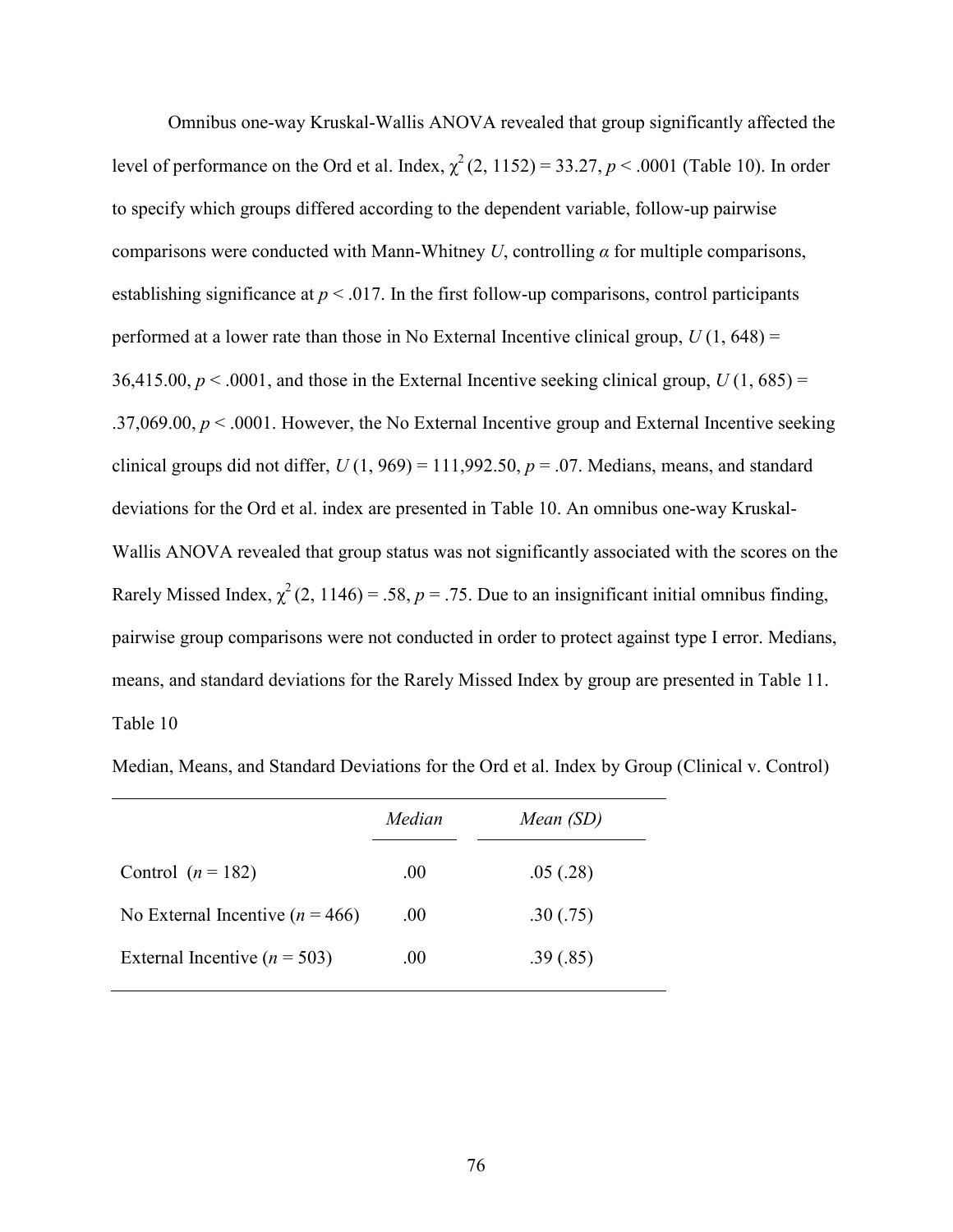Median, Means, and Standard Deviations for the Rarely Missed Index by Group (Clinical v. Control)

|                                     | Median | Mean (SD)      |
|-------------------------------------|--------|----------------|
| Control $(n = 182)$                 | 204.00 | 198.46 (24.62) |
| No External Incentive ( $n = 464$ ) | 204.00 | 195.99 (29.44) |
| External Incentive ( $n = 500$ )    | 204 00 | 194.44 (31.11) |

There was general support for hypothesis three as the control participants scored significantly different than the No External Incentive and the External Incentive groups in the expected direction on five of ten validity indices. Further support for the hypothesis was also obtained via a Wilcoxon Signed-Rank analysis. Scores on the indices were associated with noncredible performance in the External Incentive group compared with the No External Incentive group,  $W + (10) = 55$ ,  $p = .002$ , and Control group,  $W + (10) = 55$ ,  $p < .002$ . Thus, there was a greater degree of noncredible performance associated with the External Incentive group rather than the other two groups. Additionally, the aggregated rank differences also strongly supported the dimensionality assertion in the following hypothesis, for which parametric statistics also provided moderate support.

Because indices from the PAI (Roger's Discriminant Function, Malingering Index, & Negative Impression Management) were only administered to the clinical participants, a separate MANOVA was conducted comparing only the External Incentive and no External Incentive groups. The MANOVA revealed a significant between group main effect,  $F(3, 657) = 7.35$ ,  $p <$ .0001,  $\eta^2$  = .03. While the External Incentive and No External Incentive group did not differ on the Malingering Index from the PAI, the External Incentive group scored significantly higher on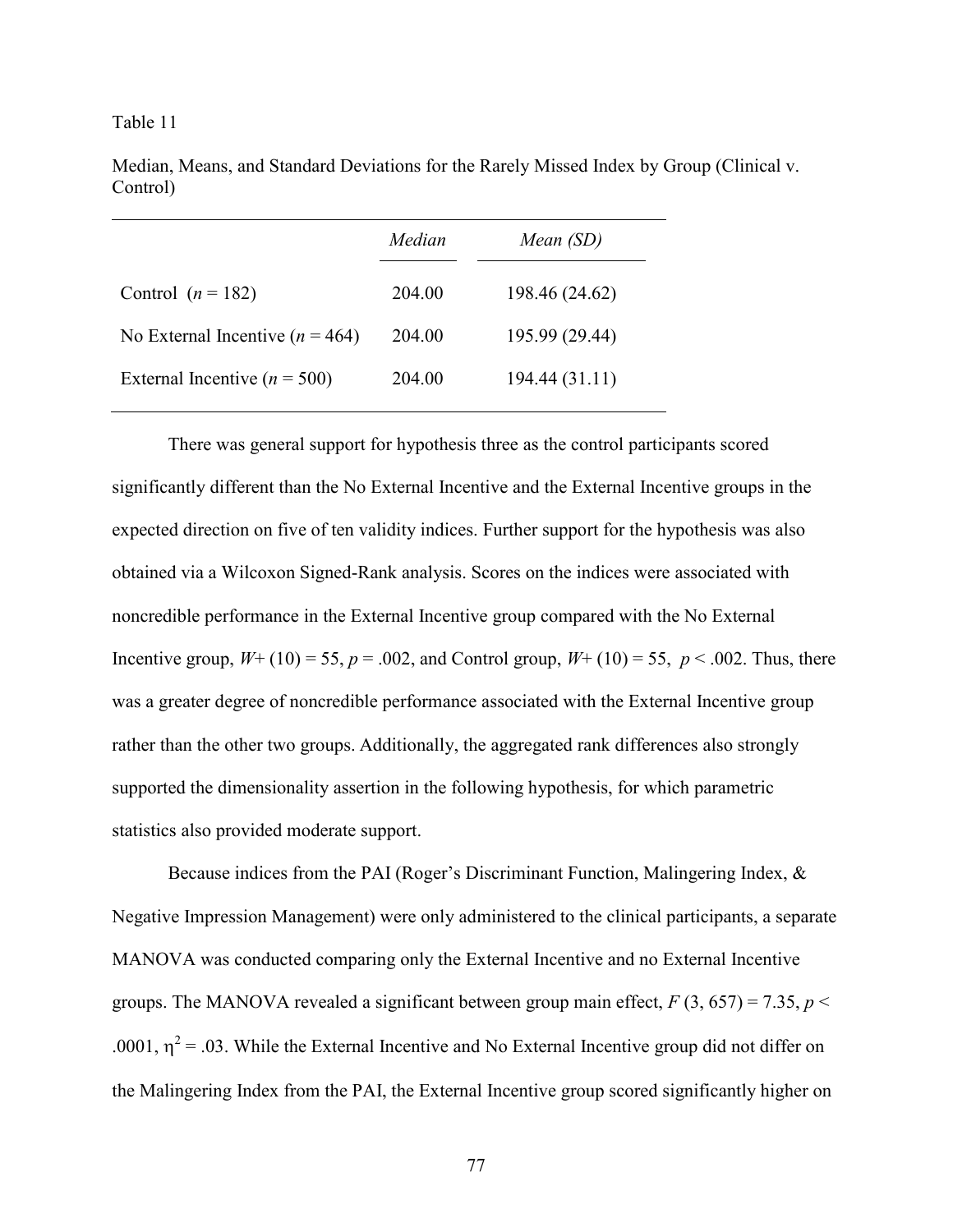Roger's Discriminant function. Unexpectedly, the No External Incentive demonstrated significantly higher mean scores on the Negative Impression Management scale, counter to the author's hypothesis (Table 12). With the exception of the Negative Impression Management scale, all mean index scores again fell in the expected direction with the External Incentive group performing as predicted, supporting the overall hypothesis.

# Table 12

Univariate Analysis of Variance for PAI Validity Indices by Clinical Group (No External Incentive v. External Incentive)

| No External<br>Incentive<br>$(n = 305)$ |               | External<br>Incentive<br>$(n = 356)$ |
|-----------------------------------------|---------------|--------------------------------------|
|                                         | Mean (SD)     | Mean (SD)                            |
| Roger's Function**                      | 50.15 (10.15) | 53.20 (10.37)                        |
| Malingering Index                       | .79(0.87)     | .78(.89)                             |
| Neg. Impression Mgt.*                   | 55.15 (12.12) | 53.32 (11.03)                        |

*\*p* < .05., \*\**p* < .001

Hypothesis 3 & Classification of Noncredible Performance

**The rate of noncredible performance as per Slick Criteria in the entire clinical sample is expected to be similar to rates in other general clinical settings where compensation seeking is a factor (20%) and the rate should be significantly higher among persons in the External Incentive group.** While it was fairly common for control participants to score in the noncredible range on the Mittenberg Index and Vocabulary Minus Digit Span, failure on others was rare. Although means from the validity indices for the External Incentive clients reflected greater levels of noncredible performance than the control participants and No External Incentive group (see hypothesis two analyses), the proportion of clients falling in the noncredible range according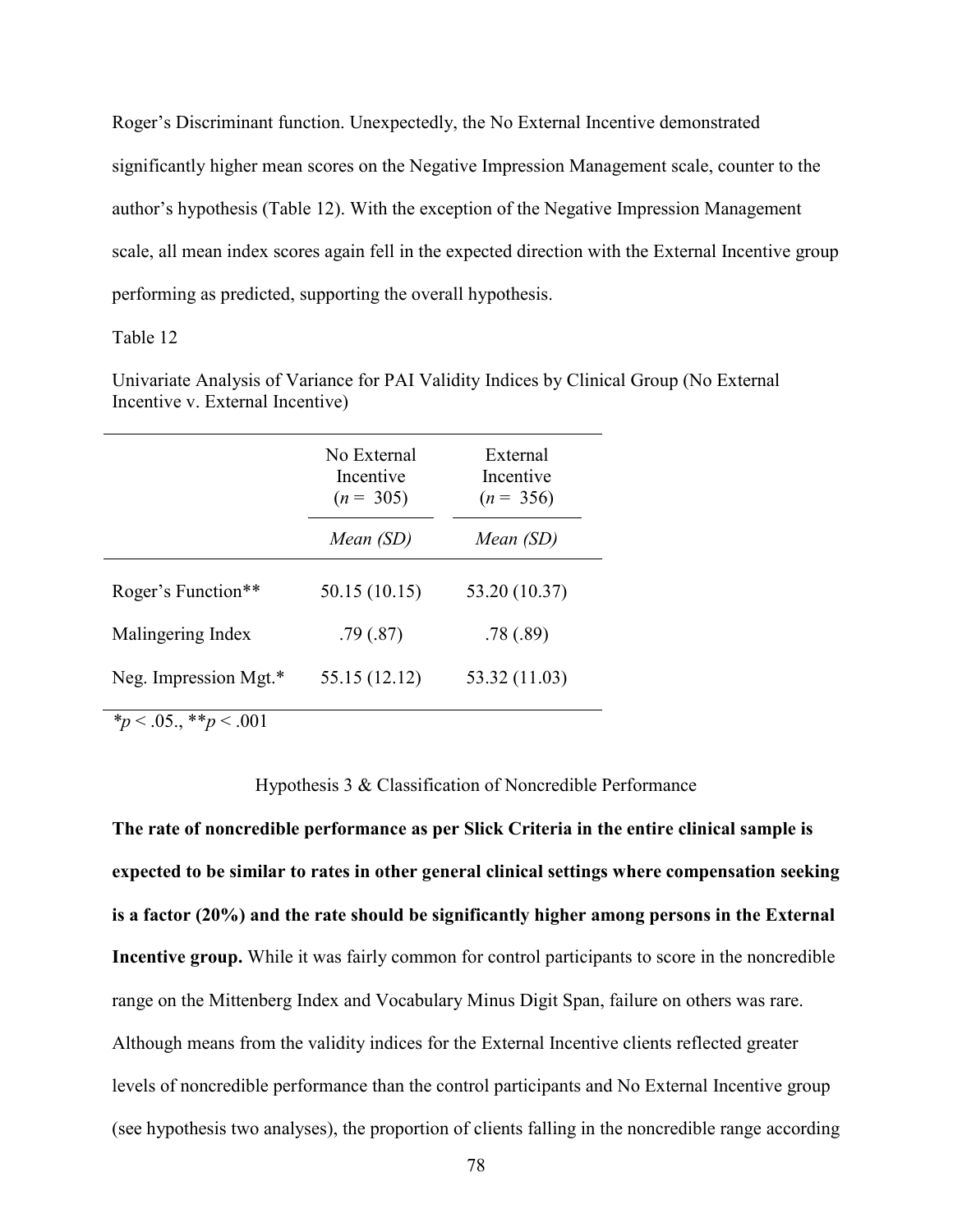to published cutoff scores on each individual index differed only on three indices (Auditory Recognition-Delayed Raw, Mittenberg Index, & Reliable Digits) for the External Incentive group when compared with the No External Incentive group (Tables 13  $\&$  14). This likely suggests that, while the External Incentive group performed to a greater degree in the direction of the noncredible range on each index, the difference may not be as clinically meaningful for some indices. Despite those observations from parametric findings, results from a Wilcoxon Signed-Rank test revealed that a higher proportion of those in the External Incentive group, compared to the No External Incentive group, scored in the noncredible range when examining test failure rate as a whole,  $W$ **+** (14) = 95,  $p$  < .005. Thus the results reflected the predicted ordinality of the scores by group.

In order to further assess group differences according to failure rates on validity indices, the author also examined the proportion of clients failing at least one measure. 46.3% of the External Incentive group failed at least one index from the WAIS-III/WMS-III, indicating *possible* noncredible performance according to the Slick Criteria (i.e., only one level of Criterion B evidence), demonstrating that it was fairly common to fail one or more index. In contrast, 36.8% of the No External Incentive group failed one or more, which is less than the External Incentive group (46.3%),  $\chi^2(1) = 9.0$ ,  $p = .003$ . Table 15 contains the cumulative percentage of WAIS-III/WMS-III validity indices failed per group. Next, the author presents data regarding multiple failures. Despite the high failure rates on the Mittenberg Index and Vocabulary Minus Digit Span, along with some failures on other indices in the control group, none of the control participants' combination of index scores met Criterion B of the Slick Criteria, resulting in 100% specificity for the current classification scheme (i.e., no false positives). The rate of noncredible performance according to Slick Criteria, when accounting for all indices (including the PAI), was lower than expected ( $n = 59$ , 12.1% of the External Incentive group, 5.98% of the entire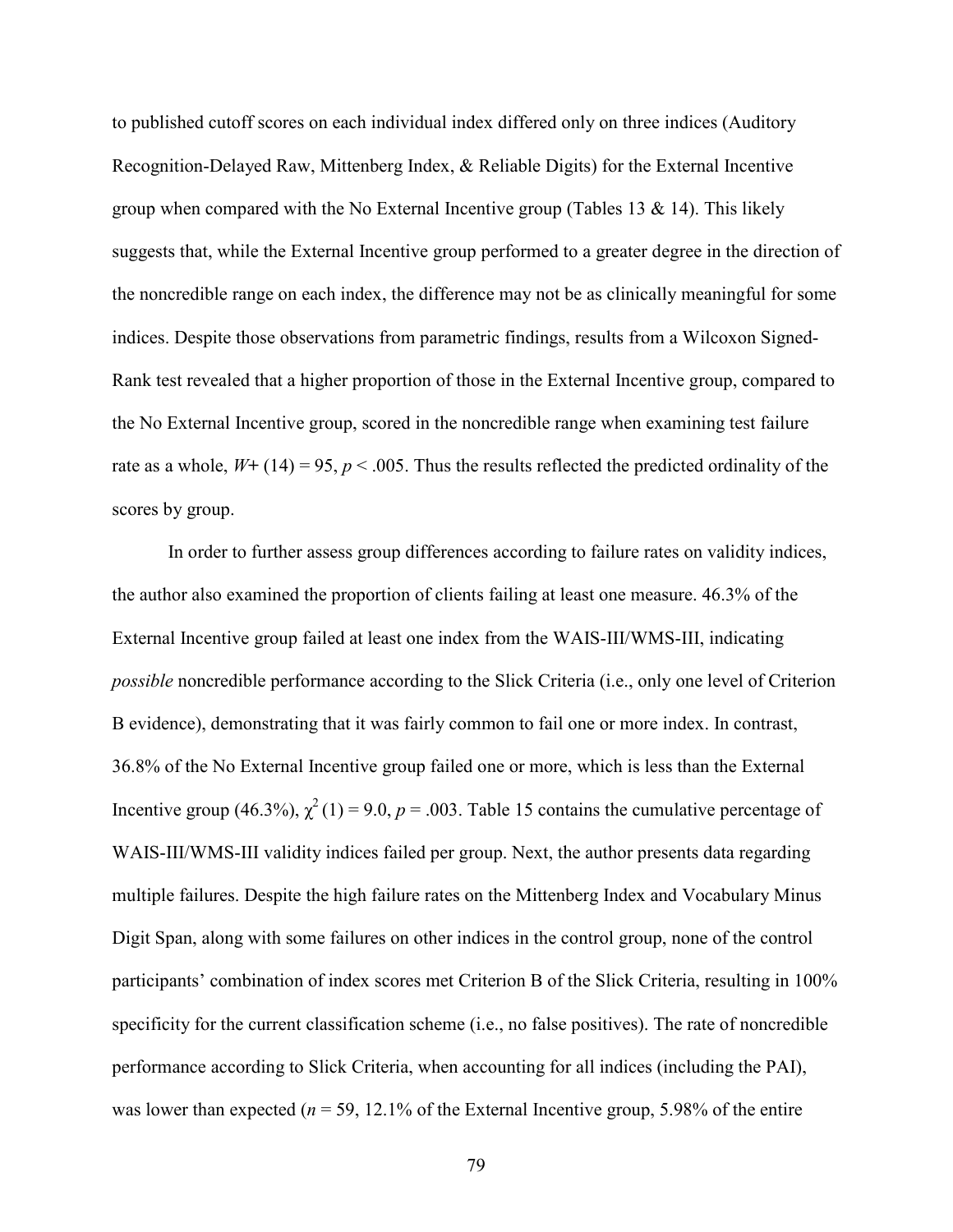|  |  | Participants Scoring beyond Cutoff Scores for Validity Indices by Group* |
|--|--|--------------------------------------------------------------------------|
|  |  |                                                                          |

|                                                          | Control  | No External<br>Incentive | External<br>Incentive |
|----------------------------------------------------------|----------|--------------------------|-----------------------|
|                                                          | $n(\%)$  | $n(\%)$                  | $n(\%)$               |
| WAIS-III WMI                                             | 0(0)     | 2(0.4)                   | 6(1.2)                |
| Processing Speed Index                                   | 0(0)     | 4(0.9)                   | 6(1.2)                |
| Digit Span Scale Score                                   | 0(0)     | 4(0.9)                   | 9(1.8)                |
| <b>Auditory Recognition-</b><br>Delayed Raw <sup>b</sup> | 0(0)     | 3(0.6)                   | 15(3.0)               |
| <b>WMS-III Faces I Raw</b>                               | 0(0)     | 1(0.2)                   | 5(1.0)                |
| Max. Digits Fwd.                                         | 3(1.6)   | 10(2.2)                  | 16(3.2)               |
| Mittenberg Index <sup>b</sup>                            | 42(23.1) | 125(28)                  | 170(34.1)             |
| Reliable Digits <sup>b</sup>                             | 2(1.1)   | 12(2.6)                  | 32(6.4)               |
| Vocabulary-Digit Span                                    | 40(22)   | 131(27.3)                | 148 (29.5)            |
| Ord et al. Index                                         | 0(0)     | 12(2.6)                  | 20(4.0)               |
| Rarely Missed Index                                      | 0(0)     | 2(0.4)                   | 1(0.2)                |
| Roger's Function <sup>a</sup>                            | ---      | 59 (19.3)                | 81 (22.8)             |
| Malingering Index <sup>a</sup>                           |          | 12(3.9)                  | 16(4.5)               |
| Neg. Impression Mgt <sup>a</sup>                         |          | 20(6.6)                  | 16(4.5)               |

\*Reflects percentage of participants in analyses. a Index not administered to control participants.

<sup>b</sup>All Flagged Chi-Square Comparisons: No External Incentive vs. External Incentive,  $p < 0.05$ .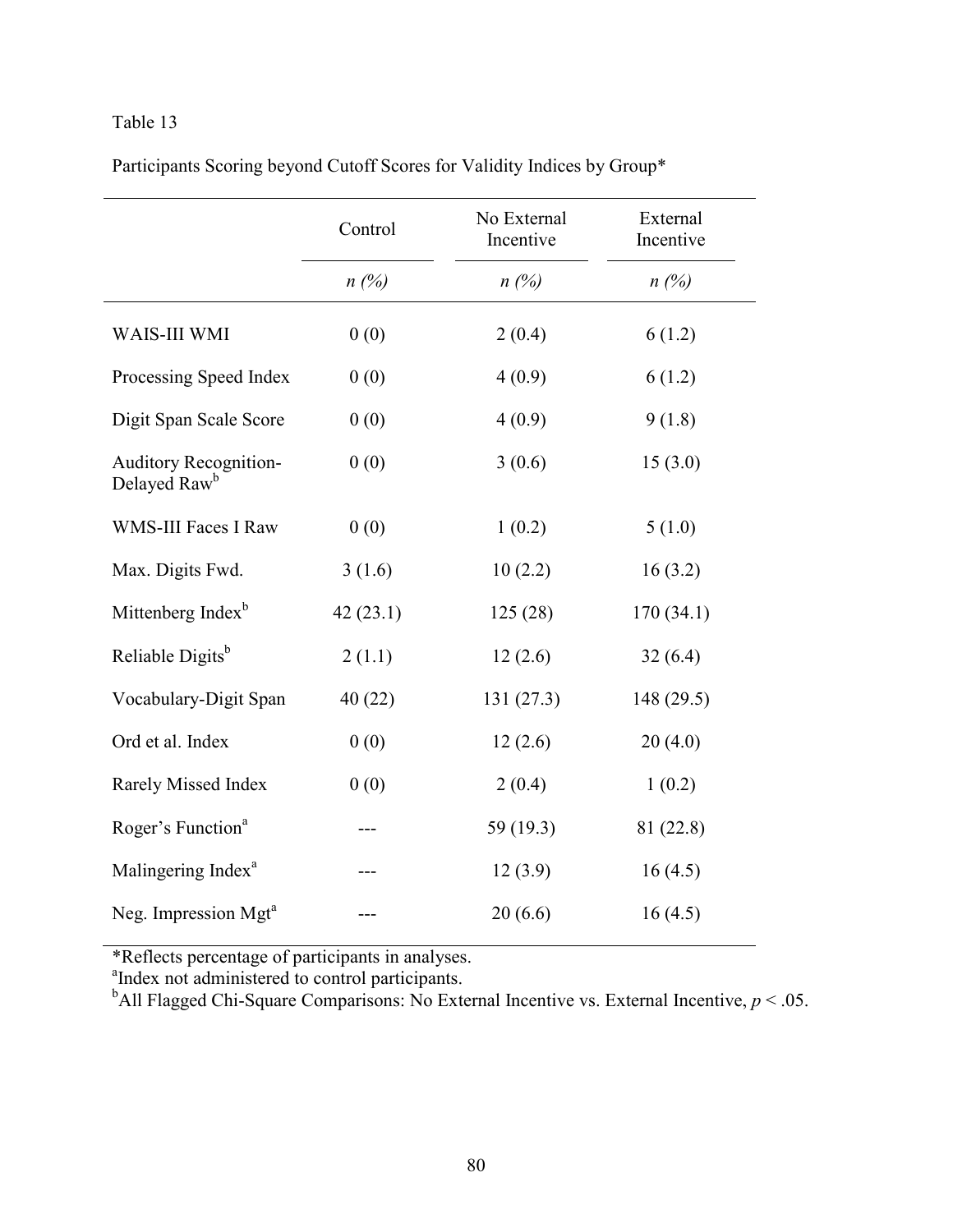Participants Scoring beyond Cutoff Scores for Validity Indices for Control and Total Clinical Group\*

|                                             | Control  | Clinical   |
|---------------------------------------------|----------|------------|
|                                             | $n(\%)$  | $n(\%)$    |
| WAIS-III WMI                                | 0(0)     | 8(0.8)     |
| Processing Speed Index                      | 0(0)     | 10(1.0)    |
| Digit Span Scale Score                      | 0(0)     | 13(1.4)    |
| <b>Auditory Recognition-</b><br>Delayed Raw | 0(0)     | 18(1.9)    |
| <b>WMS-III Faces I Raw</b>                  | 0(0)     | 6(0.6)     |
| Max. Digits Fwd.                            | 3(1.6)   | 26(2.7)    |
| Mittenberg Index                            | 42(23.1) | 295 (31.2) |
| <b>Reliable Digits</b>                      | 2(1.1)   | 44 (4.6)   |
| Vocabulary-Digit Span                       | 40(22)   | 279 (29.1) |
| Ord et al. Index                            | 0(0)     | 32(3.3)    |
| Rarely Missed Index                         | 0(0)     | 3(0.3)     |
| Roger's Function <sup>a</sup>               |          | 140 (21.2) |
| Malingering Index <sup>a</sup>              |          | 28(4.2)    |
| Neg. Impression Mgt <sup>a</sup>            |          | 36(5.4)    |

\*Reflects percentage of participants in analyses.. a Index not administered to control participants.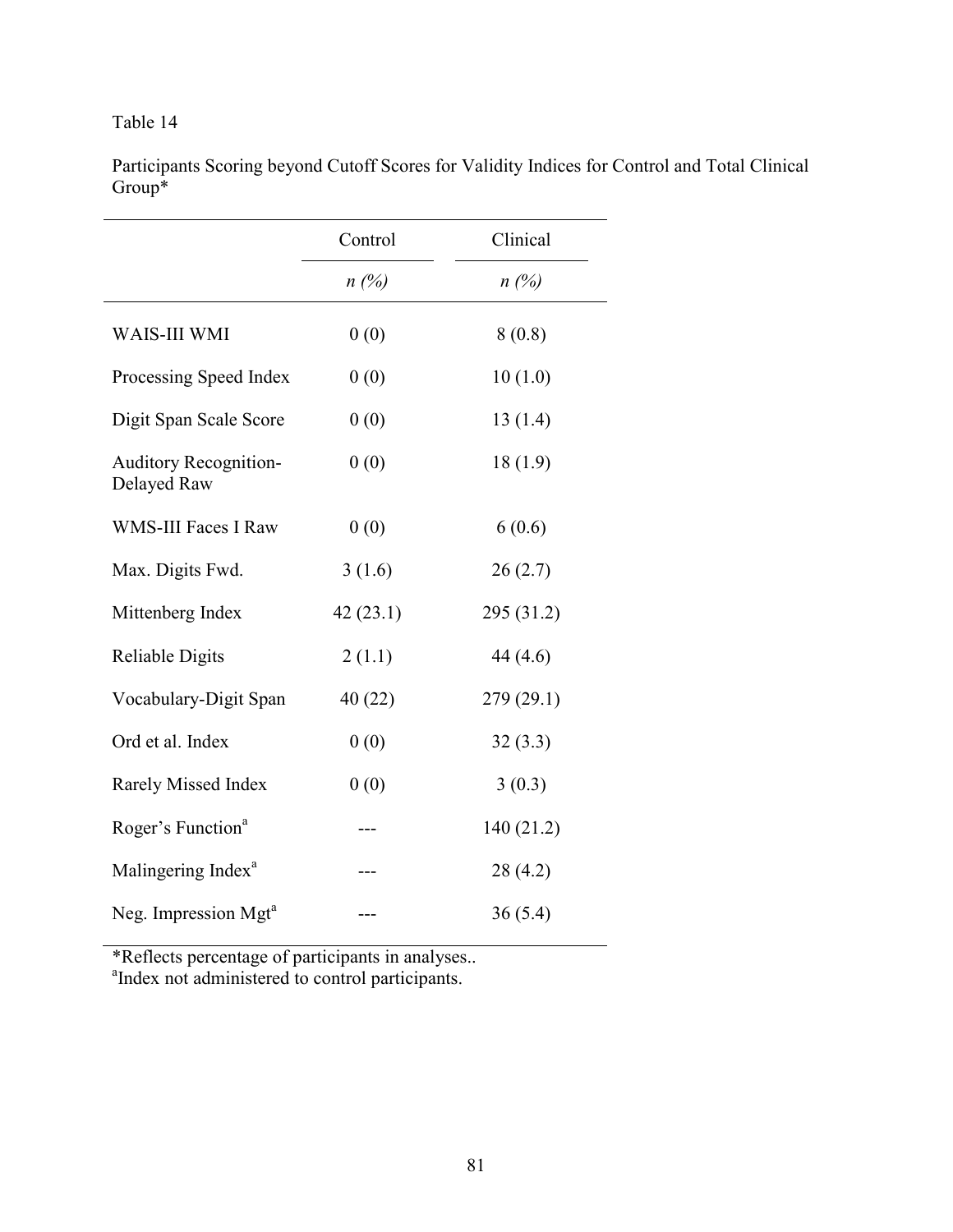|                                    | Control   | No External<br>Incentive | External<br>Incentive | Total<br>Clinical |
|------------------------------------|-----------|--------------------------|-----------------------|-------------------|
| Number of<br><b>Indices Failed</b> | $n(\%)$   | $n(\%)$                  | $n(\%)$               | $n(\%)$           |
| $\boldsymbol{0}$                   | 123(67.6) | 302(63.2)                | 273 (53.7)            | 575 (58.3)        |
| $\mathbf{1}$                       | 35(19.2)  | 75 (15.7)                | 102(20.1)             | 177(18.0)         |
| $\overline{2}$                     | 21(11.5)  | 79 (16.5)                | 96 (18.9)             | 175(17.7)         |
| 3                                  | 2(1.1)    | 13(2.7)                  | 17(3.3)               | 30(3.0)           |
| $\overline{4}$                     | 1(0.5)    | 7(1.5)                   | 15(3.0)               | 22(2.2)           |
| 5                                  |           | 2(0.4)                   | 2(0.4)                | 4(0.4)            |
| 6                                  |           |                          | 2(0.4)                | 2(0.2)            |
| $\tau$                             |           |                          | 1(0.2)                | 1(0.1)            |
| 8                                  |           |                          |                       |                   |

Number of WAIS-III/WMS-III Indices Failed according to Percentage of Participants beyond Cutoff Scores

clinical sample). Please recall that those in the No External Incentive group did not satisfy Criterion A (presence of a substantial external incentive) of the Slick Criteria, thus precluding them from meeting full Slick Criteria for MND. However, members of the No External Incentive group ( $n = 42, 9.7\%$ ) did have index combinations that satisfied Slick Criterion B (see classification scheme in the Methods section), which was not significantly different from the External Incentive group (12.1%),  $\chi^2(1) = 2.1$ ,  $p = .14$ . However, this lack of finding is likely due to the imperfect classification methodology of group assignment. When using the WAIS-III/WMS-III indices alone, the rate of positive Criterion B findings in the External Incentive group dropped to just 17 (3.5%) and 9 (0.9%) in the No External Incentive group,  $\chi^2(1) = 2.1$ ,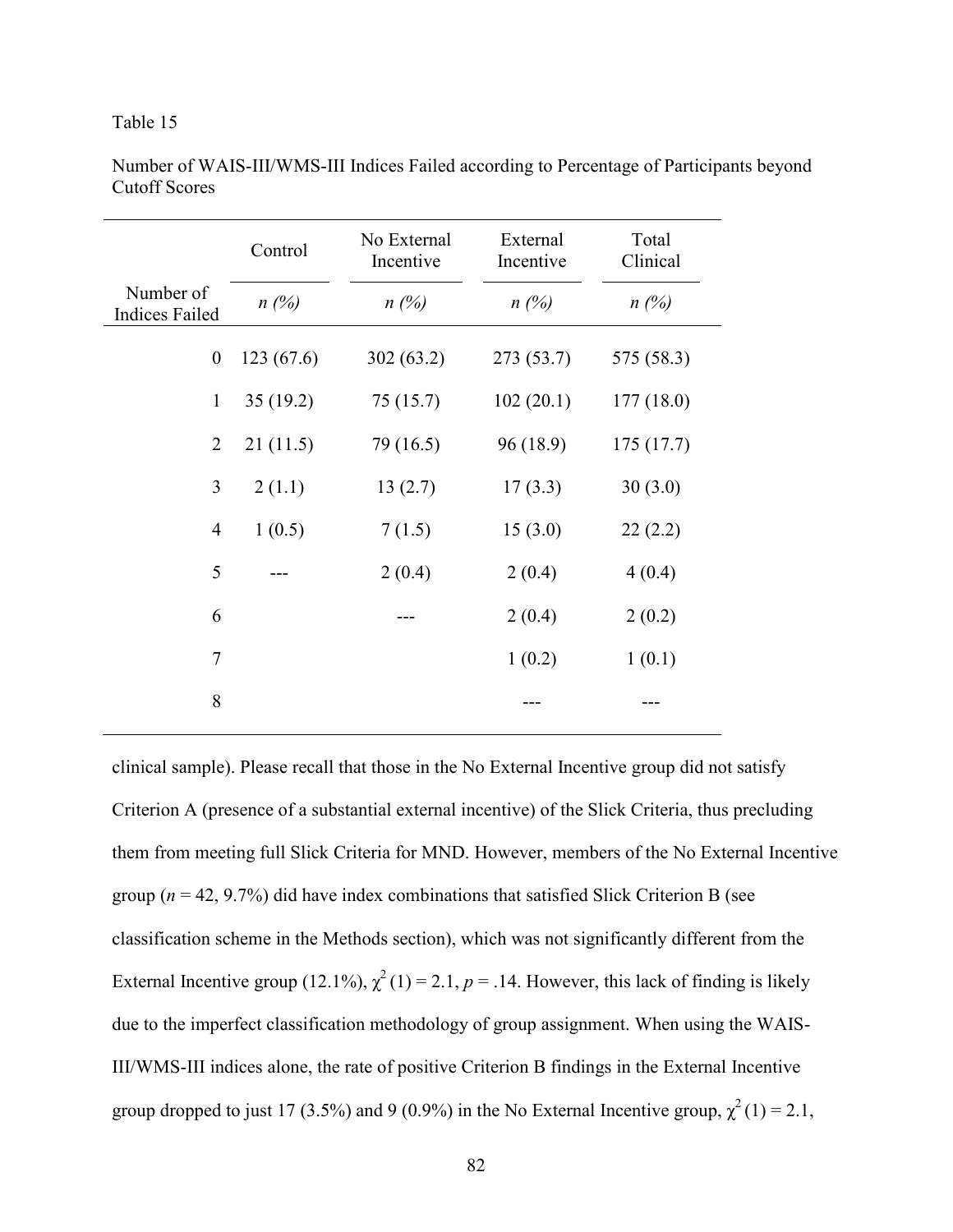$p = 0.15$ . Therefore, just 3% ( $n = 26$ ) of the entire clinical group met Criterion B evidence when only using the WAIS-III/WMS-III. As a result, excluding the PAI indices in the present analyses would have resulted in not identifying at least a 72.2% of those meeting Slick Criteria in this sample. Regardless of incentive level, 10.2% of the entire clinical sample met Criterion B of the Slick Criteria when combining failure rates across the WAIS-III/WMS-III and PAI indices (see Table 16 for description of Criterion B rate according to group), which was lower than expected. Table 16

Frequency of Participants by Group Satisfying Criterion B from the Slick Criteria according to Index Type

|                       | WAIS-III/WMS-III<br>Indices Only | All<br>Indices |
|-----------------------|----------------------------------|----------------|
|                       | $n(\%)$                          | $n(\%)$        |
| $Control*$            | $0(0\%)$                         | N/A            |
| No External Incentive | $9(0.9\%)$                       | 42(9.7)        |
| External Incentive    | 17(3.5)                          | 59 (12.1)      |

*\**Control Participants not Administered PAI

Concordance of clinical behavioral observations and Slick Criteria follow. Of the 59 clients in the probable MND group, behavioral observations made by the evaluating clinician during the assessment indicated "fidgety" behavior  $(n = 1)$ , giving up easily  $(n = 1)$ , variable effort  $(n = 3)$ , anxiety during the session  $(n = 2)$ , frustration during the session  $(n = 1)$ , and fatigue at the time of evaluation  $(n = 2)$ ; no other descriptors of irregular behavior were made. Thus, in at least 48 (81%) of the probable noncredible cases, clients were not behaviorally identified as putting forth questionably valid performance even though the combination of embedded validity measures indicated otherwise, highlighting importance of including measures of validity in psychoeducational evaluations and replicating and amplifying the cautions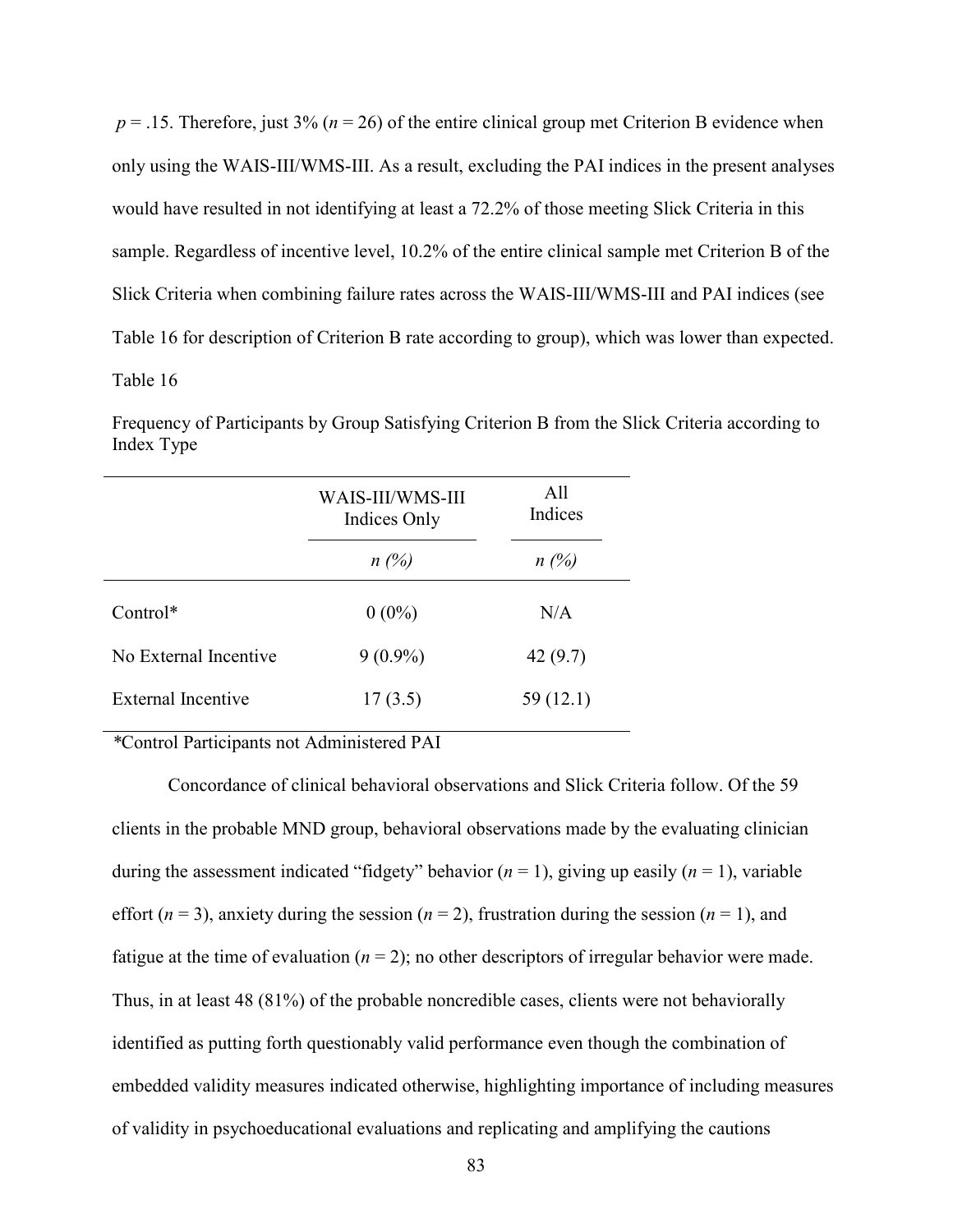espoused by Faust and Ziskin (1988) regarding the failure of clinicians to be able to identify noncredible performance based on performance observations alone.

### Hypothesis 4

**It is hypothesized that those with self-reported pre-existing cognitive disorders will have a lower rate of noncredible performance as they have previously established that they have cognitive deficits in order to obtain external gain. Therefore, they may not feel the need to exaggerate their deficits.** To test the assumption that self-reported history of diagnosed learning problems, special education, cognitive disorders, or diagnosed attentional conditions would not be associated with increased failure on the indices, Chi Square Tests of Independence were conducted with history of self-reported cognitive problems as the independent measure and proportion of failure on each of the indices as dependent measures.

As can be seen in Table 17, such self-report was not associated with noncredible performance on individual indices after controlling for multiple comparisons by adjusting the significance level  $(p < .0035)$ . Nevertheless, results from a Wilcoxon Signed-Rank test revealed that, overall, failure on validity indices was actually associated with those reporting a history of cognitive problems compared to those not reporting such a history,  $W + (14) = 83$ ,  $p < .05$ . Also counter to hypothesis four, this variable was associated with performing in the probable noncredible range according to Slick Criteria as 25 (4.6%) of those without a history of cognitive problems fell into the probable noncredible range while 34 (7.7%) of those with such selfreported problems met criteria for probable noncredible performance,  $\chi^2(1) = 4.14$ ,  $p = .042$ . Therefore, those with a history of cognitive problems tended to fail the indices and their pattern and rates of failure also resulted in higher incidents of Criterion B classification. As a result, this hypothesis was not generally supported, but there were conflicting findings.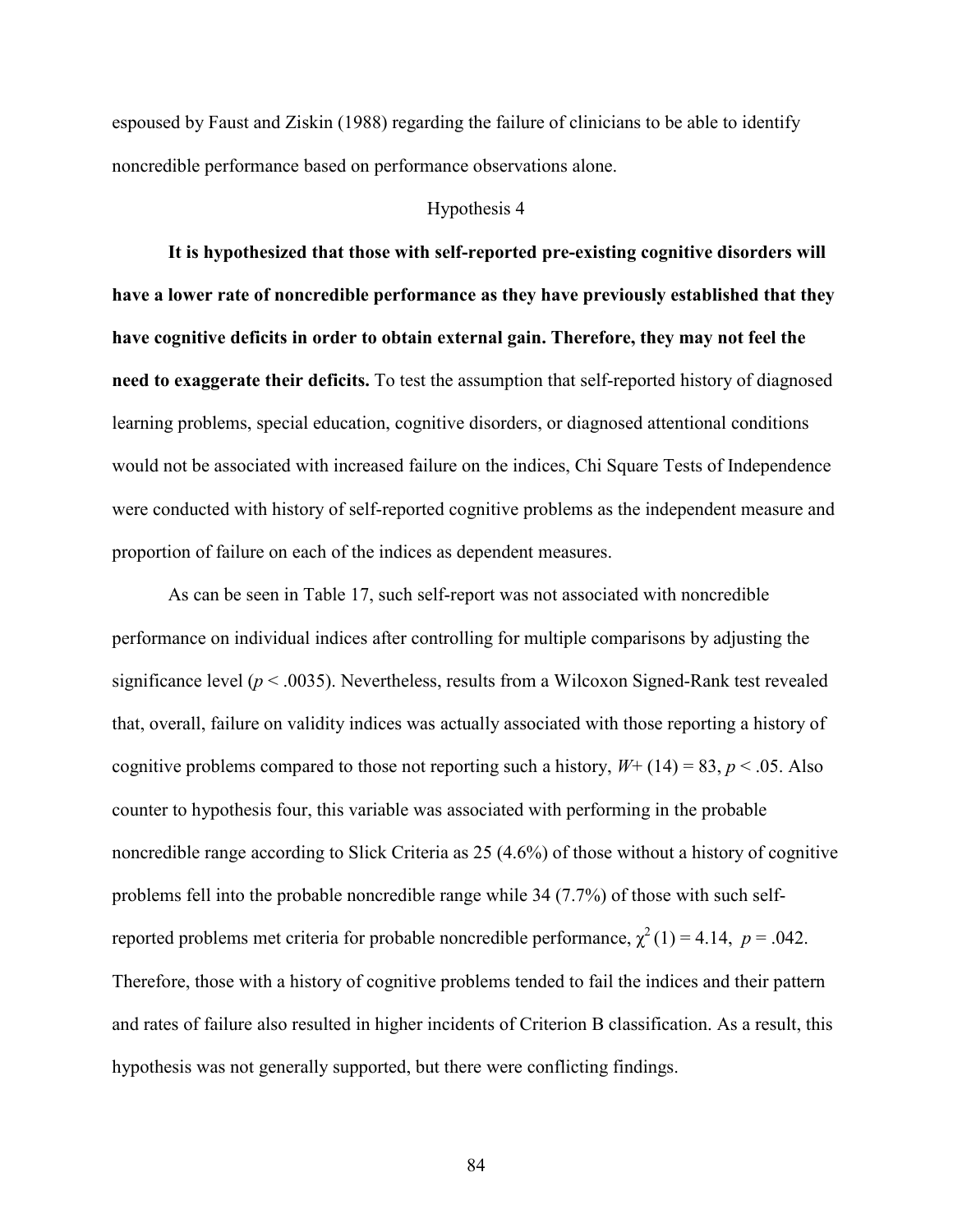|  |  |  |  | Rates of Noncredible Performance by History of Cognitive Problems* |
|--|--|--|--|--------------------------------------------------------------------|
|  |  |  |  |                                                                    |

|                                    | History of<br>Cognitive<br>Problems<br>$(n = 440)$ | No History of<br>Cognitive<br>Problems<br>$(n = 541)$ |
|------------------------------------|----------------------------------------------------|-------------------------------------------------------|
| Index                              | $n(\%)$                                            | $n(\%)$                                               |
| Working Memory $\leq 70$           | 5(1.2)                                             | 3(0.6)                                                |
| Processing Speed $\leq$ 70         | 5(1.6)                                             | 5(1.0)                                                |
| Digit Span Scaled Score $\leq 4^a$ | 10(2.3)                                            | 3(0.6)                                                |
| Aud. Rec. Raw $\leq$ 42            | 11(2.6)                                            | 7(1.3)                                                |
| Faces I Raw $\leq$ 23              | 2(0.5)                                             | 4(0.8)                                                |
| Max. Digits Fwd. $\leq$ 4          | 15(3.5)                                            | 11(2.1)                                               |
| Mittenberg Index $> .21a$          | 150(35.1)                                          | 145(28.2)                                             |
| Reliable Digits $\leq 6$           | 26(6.1)                                            | 18(3.4)                                               |
| Voc.-Digit Span $\geq$ 4           | 128(29.7)                                          | 150(28.7)                                             |
| Ord et al. Index $\geq 3^a$        | 20(4.6)                                            | 12(2.3)                                               |
| Rarely Missed Index $\leq 40$      | 0(0.0)                                             | 3(0.6)                                                |
| Roger's Function $\geq 60t^a$      | 76 (24.9)                                          | 63 (17.8)                                             |
| Malingering Index $\geq$ 3         | 11(3.6)                                            | 17(4.8)                                               |
| Neg. Imp. Mgt $\geq 81t^a$         | 10(3.3)                                            | 26(7.4)                                               |

\*Reflects percentage of participants in analyses.<br> ${}^{a}p$  < .05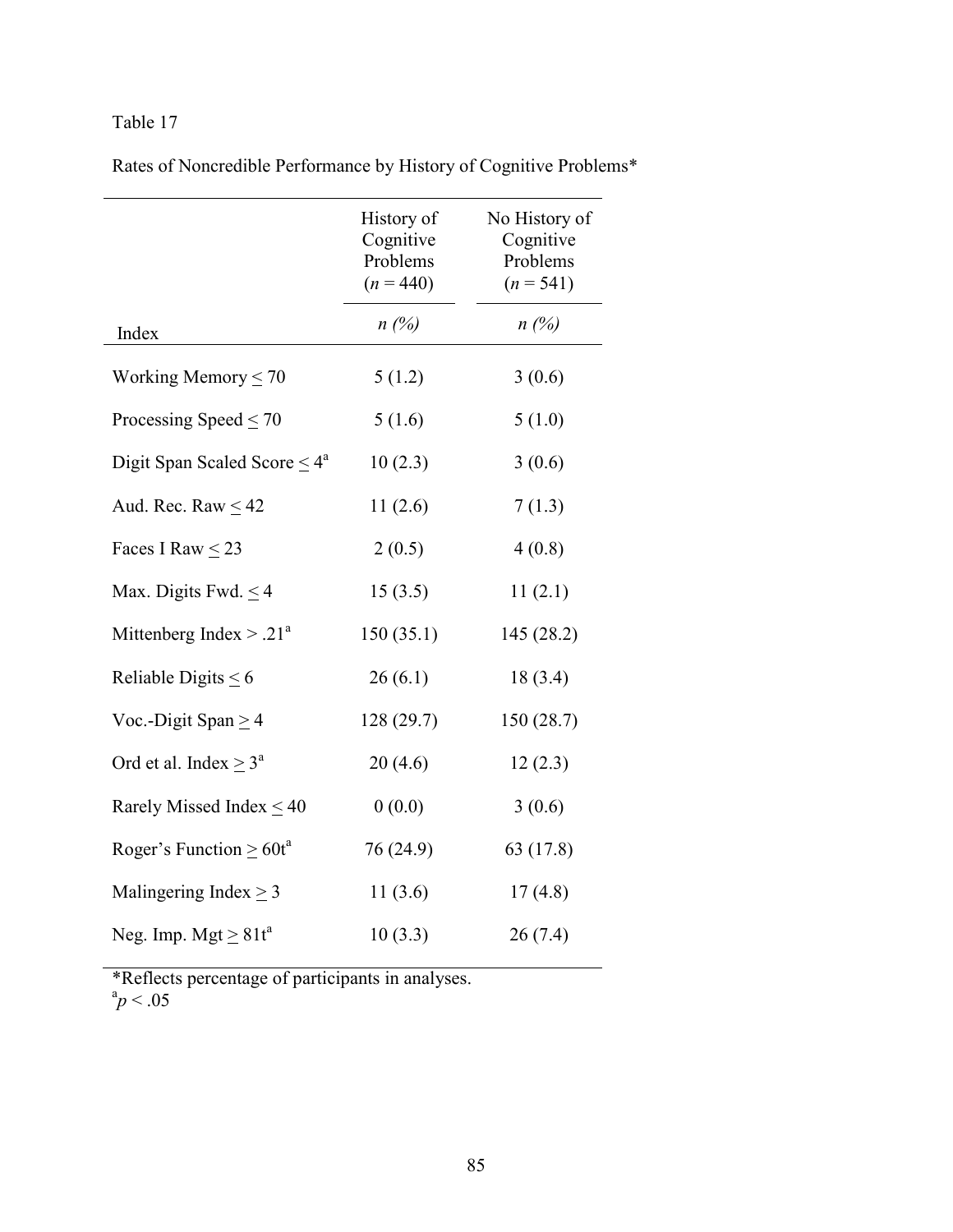### Hypothesis 5

**It is expected that those meeting Slick Criteria for probable MND in the current study will be diagnosed with current brain based disorders (e.g., Cognitive Disorder NOS, ADHD, LD) most frequently as an outcome of their current psychoeducational evaluation.**  This hypothesis was investigated by subdividing the probable MND group and remaining clinical group according to *DSM-IV-TR* diagnostic category. As can be seen in Table 18, 79.7% (*n* = 47) of those meeting Slick Criteria were diagnosed with some mental disorder according to their psychoeducational evaluation, which was slightly higher, but not significantly different from that observed in the remainder of the total clinical sample ( $n = 693, 74.8\%$ ),  $\chi^2(1) = .71$ , *p* = .40. However, the percentage of the remaining clinical group diagnosed with a psychiatric diagnosis was higher ( $n = 239, 25.8\%$ ) than those in the MND group ( $n = 8, 13.6\%$ ),  $\chi^2(1) = 4.4$ ,  $p = 0.036$ . In contrast, the rate of being diagnosed with a brain based disorder in the probable MND group ( $n = 38$ , 64.4%) *was* higher than the remainder of the entire clinical group (49.1%, *n*  $= 455$ ),  $\chi^2(1) = 5.2$ ,  $p = 0.02$ . Thus, while the rate of diagnoses did not appear to be higher in the probable MND group compared with the remainder of the clinical group as a whole, the rate of disorders specifically related to cognitive dysfunction was higher. Support of this hypothesis suggests that those meeting Slick Criteria in this sample obtained a disproportionate rate of cognitive diagnoses despite strong evidence from the embedded measures that they likely exaggerated deficits. Information regarding diagnostic comorbidity in the MND group is presented in Table 19.

Related to Hypothesis Five is the observance that the frequency of psychiatric diagnoses in the No External Incentive ( $n = 158, 33\%$ ) group was higher than the External Incentive group  $(n = 89, 17.5\%)$ ,  $\chi^2(1) = 31.7$ ,  $p < .001$ . However, in mirroring the findings of the MND analyses, the proportion of those diagnosed with a brain-based disorder in the External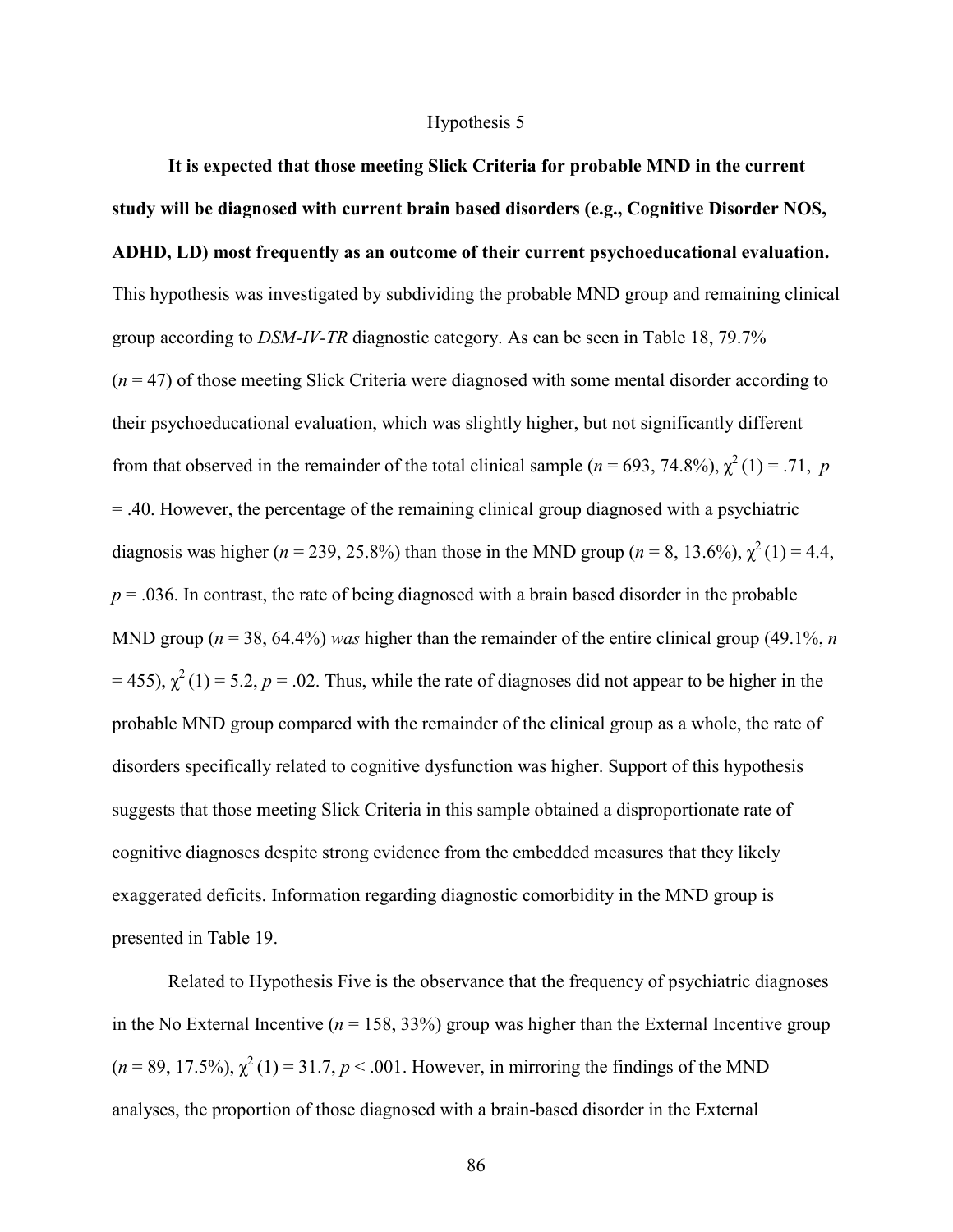Frequency and Percentage of Primary Axis I Diagnoses in the Probable MND Group

|                                     | n              | %    |
|-------------------------------------|----------------|------|
| Major Depressive Episode            | 1              | 1.7  |
| <b>Generalized Anxiety Disorder</b> | 1              | 1.7  |
| <b>Bipolar Disorder</b>             | $\mathbf{1}$   | 1.7  |
| Obsessive Compulsive Disorder       | $\mathbf{1}$   | 1.7  |
| Cyclothymic Disorder                | 1              | 1.7  |
| <b>Adjustment Disorder</b>          | 1              | 1.7  |
| Academic Problem                    | 1              | 1.7  |
| Autism Spectrum Disorder            | 1              | 1.7  |
| <b>Information Unavailable</b>      | $\mathbf{1}$   | 1.7  |
| <b>Anxiety Disorder, NOS</b>        | $\overline{2}$ | 3.4  |
| <b>Reading Disorder</b>             | $\overline{2}$ | 3.4  |
| Math Disorder                       | $\overline{2}$ | 3.4  |
| Disorder of Written Expression      | $\overline{2}$ | 3.4  |
| Diagnosis Deferred                  | $\overline{2}$ | 3.4  |
| <b>Amnestic Disorder</b>            | 4              | 6.8  |
| Learning Disorder, NOS              | 7              | 11.9 |
| Cognitive Disorder, NOS             | 8              | 13.6 |
| No Diagnosis                        | 8              | 13.6 |
| <b>ADHD</b>                         | 13             | 22   |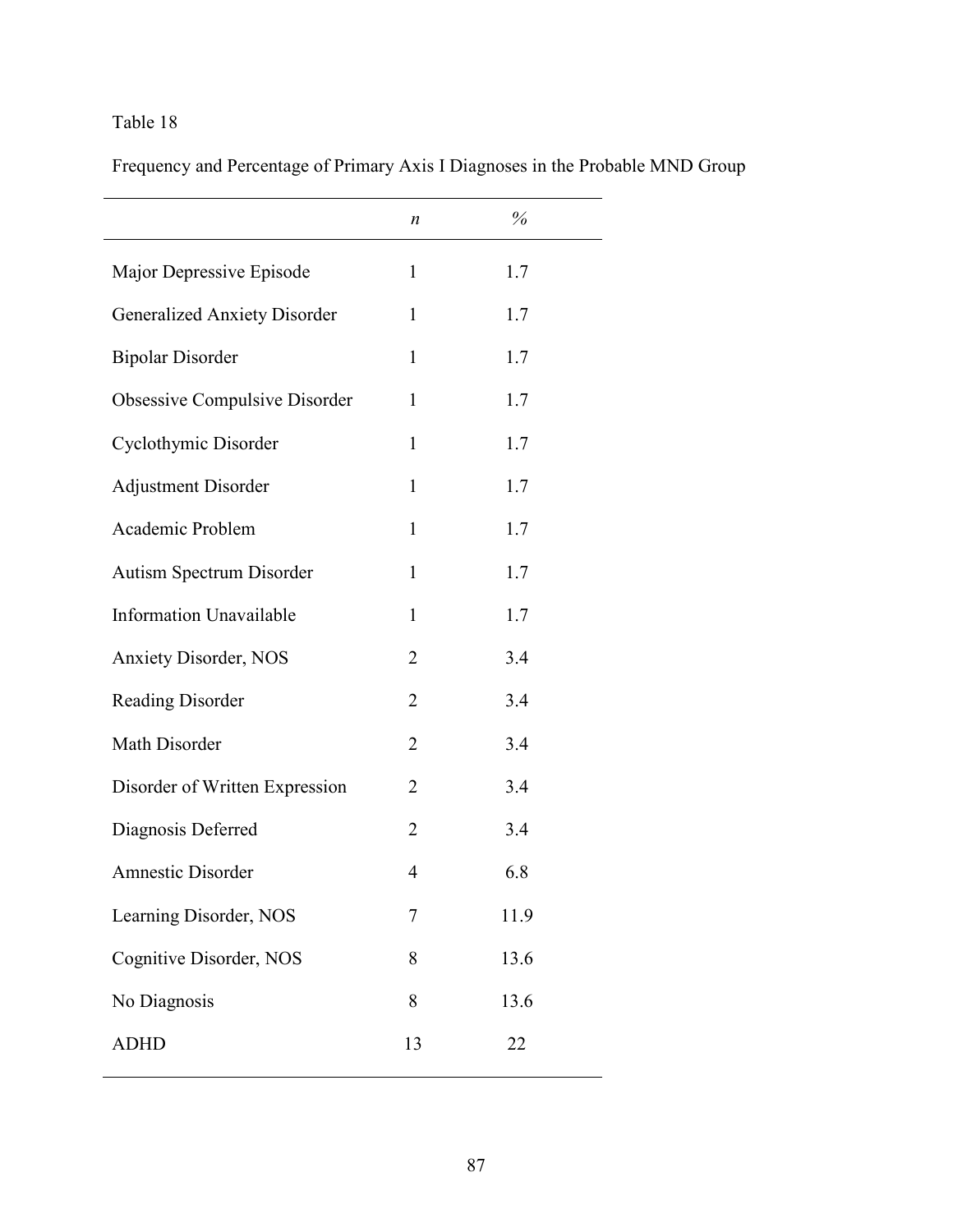| Frequency and Percentage of Cases by Co-Occurring Secondary Diagnostic Category in the |  |
|----------------------------------------------------------------------------------------|--|
| Probable MND Group                                                                     |  |

| $\boldsymbol{n}$ | $\%$ |  |
|------------------|------|--|
| 2                | 3.4  |  |
| 6                | 10.2 |  |
| 1                | 1.7  |  |
| 1                | 1.7  |  |
| 4                | 6.8  |  |
| 3                | 5.1  |  |
| 2                | 3.4  |  |
|                  |      |  |

Incentive ( $n = 316$ , 62.2%) group was higher than the No External Incentive group ( $n = 183$ , 38.3%),  $\chi^2(1)$  = 56.4, *p* < .001. Taken together, the results suggest that even overtly seeking an external incentive in a psychoeducational evaluation is associated with obtaining a diagnosis for a brain-based disorder.

# Hypothesis 6

**This hypothesis predicts that those clients meeting Slick Criteria for probable MND were likely to be recommended to receive academic accommodations and/or be recommended for a medication consultation at a higher rate than those not meeting criteria for probable MND.** The author tested hypothesis six via Chi Square Test of Independence by calculating the number of individuals recommended to receive academic accommodations and/or medication. The author first compared proportions of recommendations between the External Incentive ( $n =$ 343, 71.0%) and No External Incentive group (*n* = 211, 47.4%), which indicated a significant finding,  $\chi^2(1) = 53.61$ ,  $p = .00001$ . The next analysis compared the derived probable MND group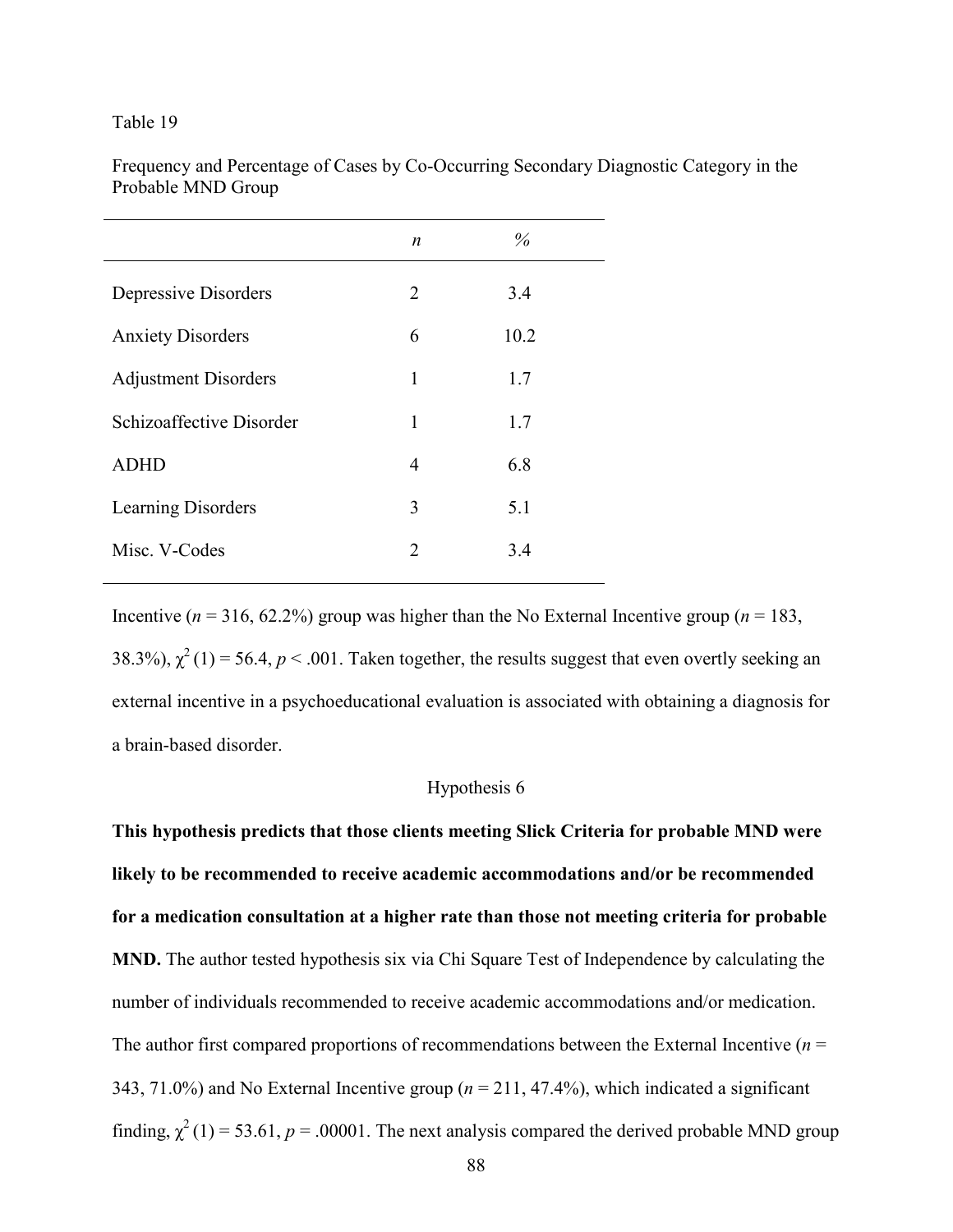and remaining combined clinical groups according to receiving recommendations for medication referral and/or academic accommodations by using Chi Square Test of Independence. According to that analysis, 43 (75.4%) of those in the probable group and 511 (58.7%) of the remaining clinical patients received one of those recommendations,  $\chi^2(1) = 6.25$ ,  $p = .012$ . However, those meeting Slick Criteria for MND did not receive those recommendations at a higher rate than those in the remaining External Incentive group ( $n = 300, 70\%$ ), suggesting the recommendation of accommodations might more likely be related to participants' status as members of the External Incentive group than their actual classification as probable MND.

## Hypothesis 7

**The specificity levels of each validity index will be greater when those meeting the Slick Criteria are compared to the Control group rather than when compared to the No External Incentive group and remaining External Incentive group***.* Sensitivity and specificity levels were calculated according to proportion of those falling above and below cutoff scores per group based on comparisons between the probable MND and the control group (Table 20), No External Incentive group (Table 21), and the remaining External Incentive group (nonprobable MND clinical group; Table 22). Values for positive predictive power are provided for each index according to several theoretical base rate conditions (10%, 20%, 30%, 40%, 50%) by using the calculations outlined by Baldessarini et al. (1983).

The greatest margin of specificity differences between the groups was with Reliable Digits, which is also the most well validated measure of validity among the indices and the most specific to detecting noncredible performance. That measure was also followed by the Working Memory Index and Processing Speed Index indicators as the most specific to probable MND in this sample. As can be seen from the tables, specificity levels for each index were higher in the Control group than both clinical groups, supporting the hypothesis. Specificity was also lower, as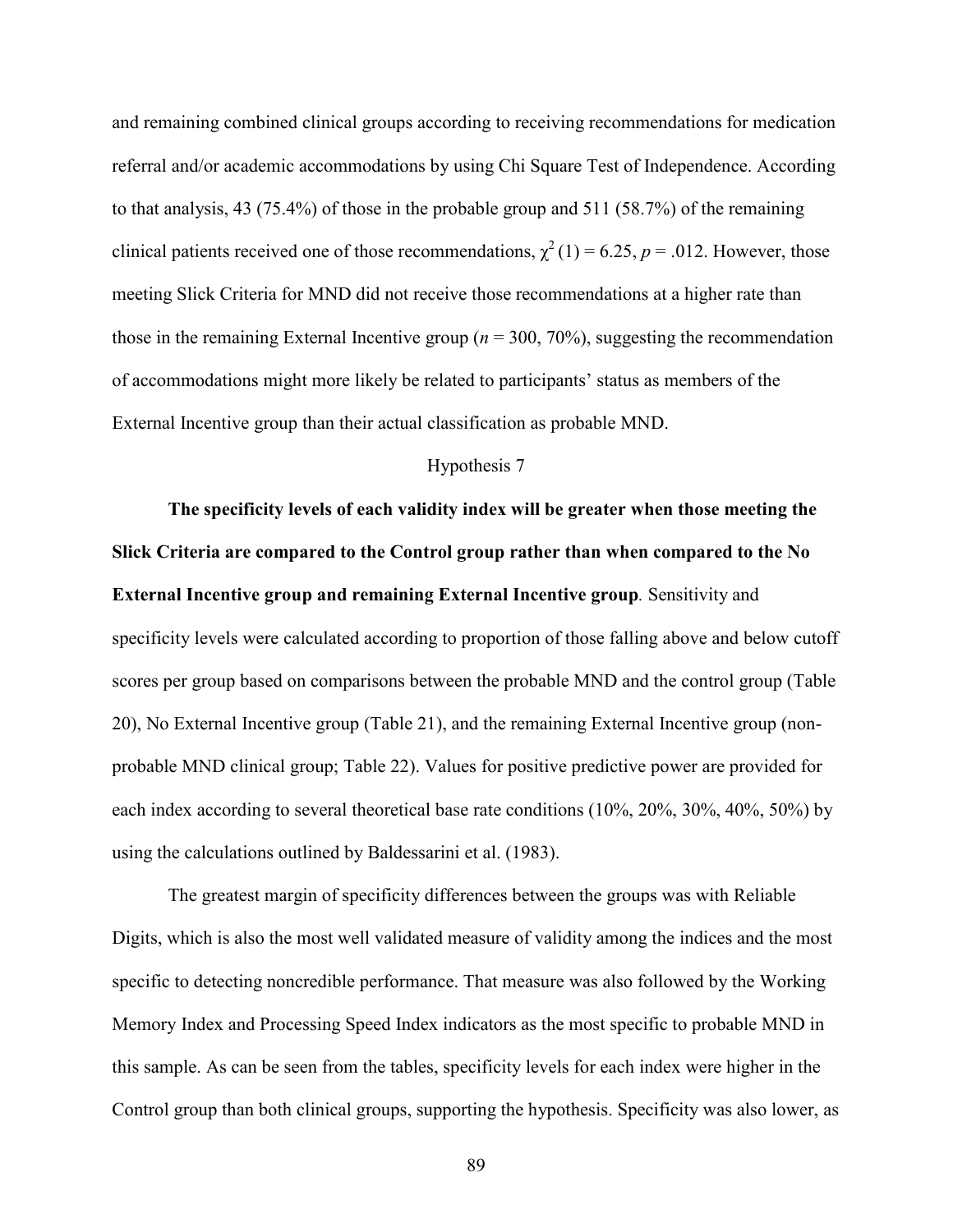a whole, in the No External Incentive group when compared with the External Incentive group after removing probable MND clients,  $W - (13) = 65.5$ ,  $p = .02$ . This latter finding was surprising due to the fact that external incentive was shown, in the previous analyses, to be related to testing scores and validity index scores. An increased failure rate was expected due to the fact that the remainder of the External Incentive group presumably had motivation to feign deficits. This finding may reflect an artifact such that experimental group assignment may not have achieved pure groups or may be related to other factors noted in the discussion. Other observations from the tables indicate that when obtaining a failed index score, the probability for noncredible performance is increased, especially in conditions where the base rate exceeds 20%. However, the diagnostic confidence in any one failed measure decreases as a direct function of decreasing hypothetical base rates as has been shown elsewhere (Gouvier, 1999).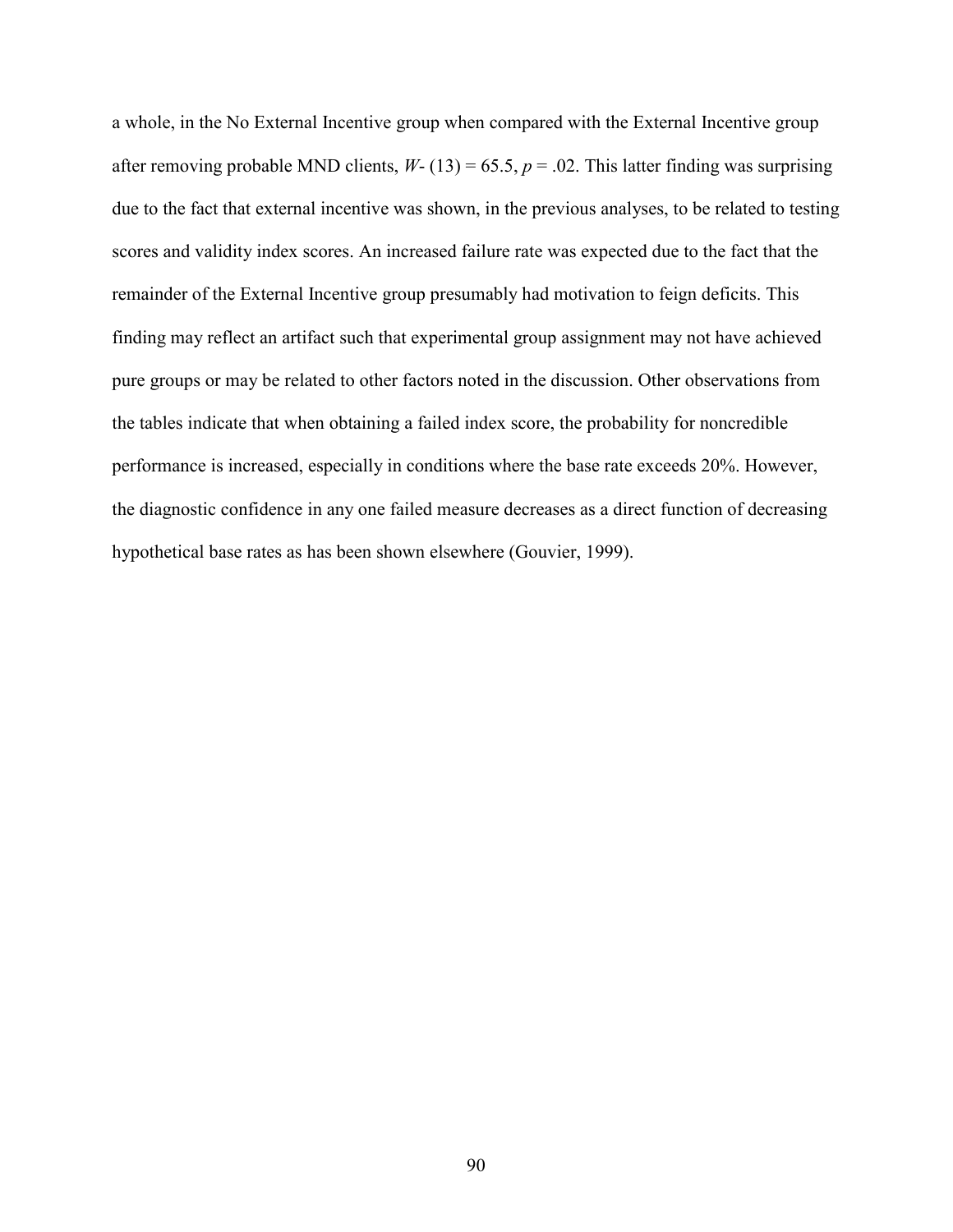Sensitivity, Specificity, and Positive Predictive Power for Validity Indices for Control Group

|                                  |      | Positive Predictive Power for Base Rates |     |     |     |     |     |
|----------------------------------|------|------------------------------------------|-----|-----|-----|-----|-----|
|                                  | Spec | Sens                                     | .10 | .20 | .30 | .40 | .50 |
| Working Memory $\leq 70$         | 100  | 6.8                                      | 100 | 100 | 100 | 100 | 100 |
| Processing Speed $\leq$ 70       | 100  | 15.3                                     | 100 | 100 | 100 | 100 | 100 |
| Digit Span Scaled Score $\leq$ 4 | 100  | 8.5                                      | 100 | 100 | 100 | 100 | 100 |
| Aud. Rec. Raw $\leq 42$          | 100  | 11.9                                     | 100 | 100 | 100 | 100 | 100 |
| Faces I Raw $<$ 23               | 100  | 1.7                                      | 100 | 100 | 100 | 100 | 100 |
| Max. Digits Fwd. $\leq$ 4        | 98.4 | 6.8                                      | 32  | 52  | 65  | 74  | 81  |
| Mittenberg Index $> .21$         | 76.9 | 86.4                                     | 29  | 48  | 62  | 71  | 79  |
| Reliable Digits $< 6$            | 98.1 | 79.7                                     | 82  | 91  | 95  | 97  | 98  |
| Voc.-Digit Span $\geq$ 4         | 88   | 39                                       | 27  | 45  | 58  | 68  | 76  |
| Ord et al. Index $>$ 3           | 100  | 15.2                                     | 100 | 100 | 100 | 100 | 100 |
| Rarely Missed Index $\leq 40$    | 100  | $\boldsymbol{0}$                         | 100 | 100 | 100 | 100 | 100 |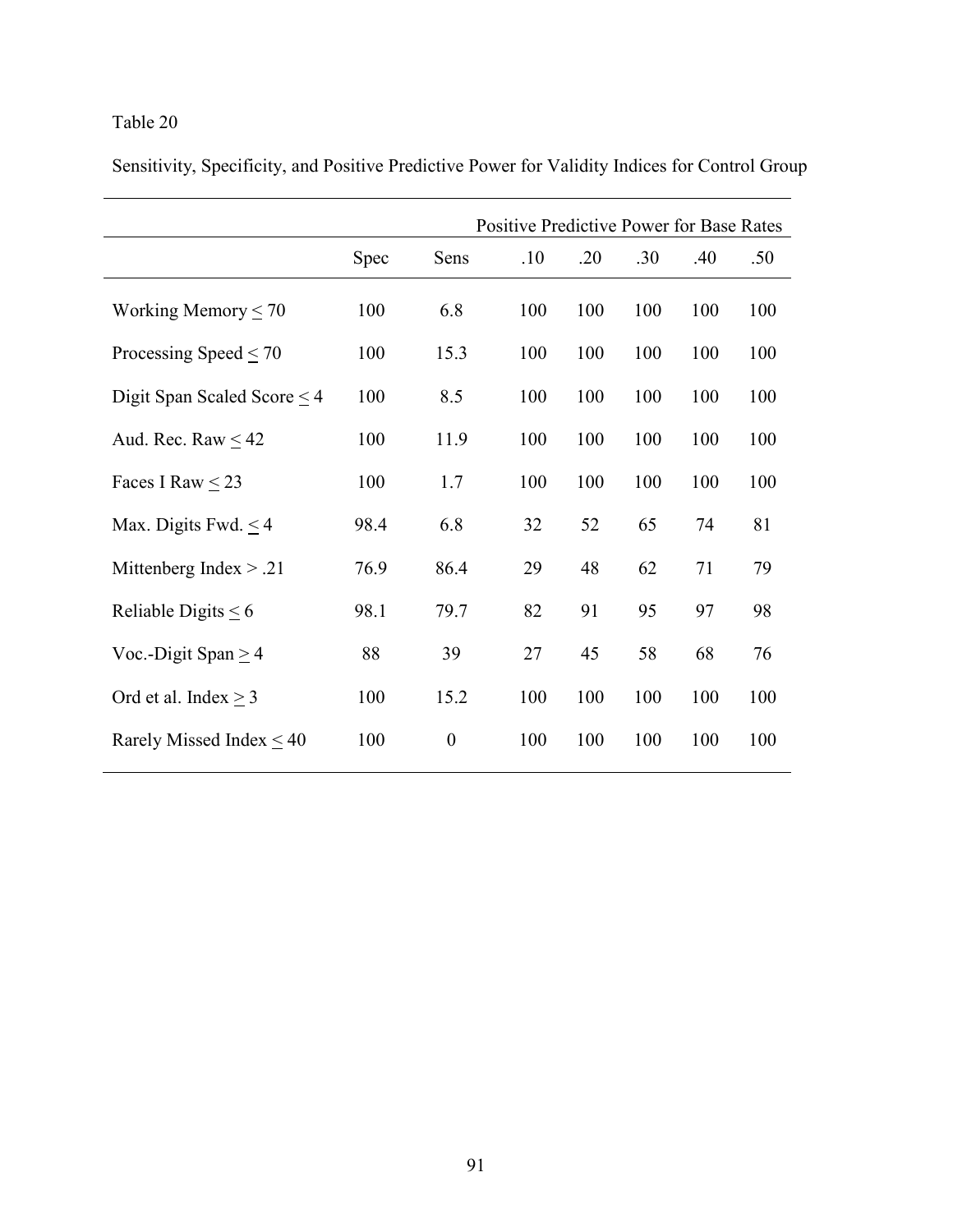Sensitivity, Specificity, and Positive Predictive Power for Validity Indices for No External **Incentive** 

|                               |      |                  | Positive Predictive Power for Base Rates |                  |                  |                  |                  |
|-------------------------------|------|------------------|------------------------------------------|------------------|------------------|------------------|------------------|
|                               | Spec | Sens             | .10                                      | .20              | .30              | .40              | .50              |
| Working Memory $\leq 70$      | 99.6 | 6.8              | 65                                       | 81               | 88               | 92               | 94               |
| Processing Speed $<$ 70       | 99.1 | 15.3             | 65                                       | 81               | 88               | 92               | 94               |
| Digit Span Scaled Score $<$ 4 | 99.1 | 8.5              | 51                                       | 70               | 80               | 86               | 90               |
| Aud. Rec. Raw $\leq$ 42       | 99.4 | 11.9             | 69                                       | 83               | 89               | 93               | 95               |
| Faces I Raw $\leq$ 23         | 98.2 | 1.7              | 9                                        | 19               | 29               | 39               | 49               |
| Max. Digits Fwd. $\leq$ 4     | 97.8 | 6.8              | 26                                       | 44               | 57               | 67               | 76               |
| Mittenberg Index $> .21$      | 72   | 86.4             | 26                                       | 44               | 57               | 67               | 76               |
| Reliable Digits $\leq 6$      | 97.4 | 79.7             | 77                                       | 88               | 93               | 95               | 97               |
| Voc.-Digit Span $\geq$ 4      | 72.7 | 39               | 14                                       | 26               | 38               | 49               | 59               |
| Ord et al. Index $\geq$ 3     | 97.4 | 15.2             | 39                                       | 59               | 71               | 80               | 85               |
| Rarely Missed Index $\leq 40$ | 99.4 | $\boldsymbol{0}$ | $\boldsymbol{0}$                         | $\boldsymbol{0}$ | $\boldsymbol{0}$ | $\boldsymbol{0}$ | $\boldsymbol{0}$ |
| Roger's Function $\geq 60t^a$ | 80.7 | 65.5             | 27                                       | 46               | 59               | 69               | 77               |
| Malingering Index $> 3^a$     | 96.1 | 14.5             | 29                                       | 48               | 61               | 71               | 79               |
| Neg. Imp. Mgt $> 81t^a$       | 93.4 | 20               | 25                                       | 43               | 56               | 67               | 75               |

<sup>a</sup>Index not administered to control participants.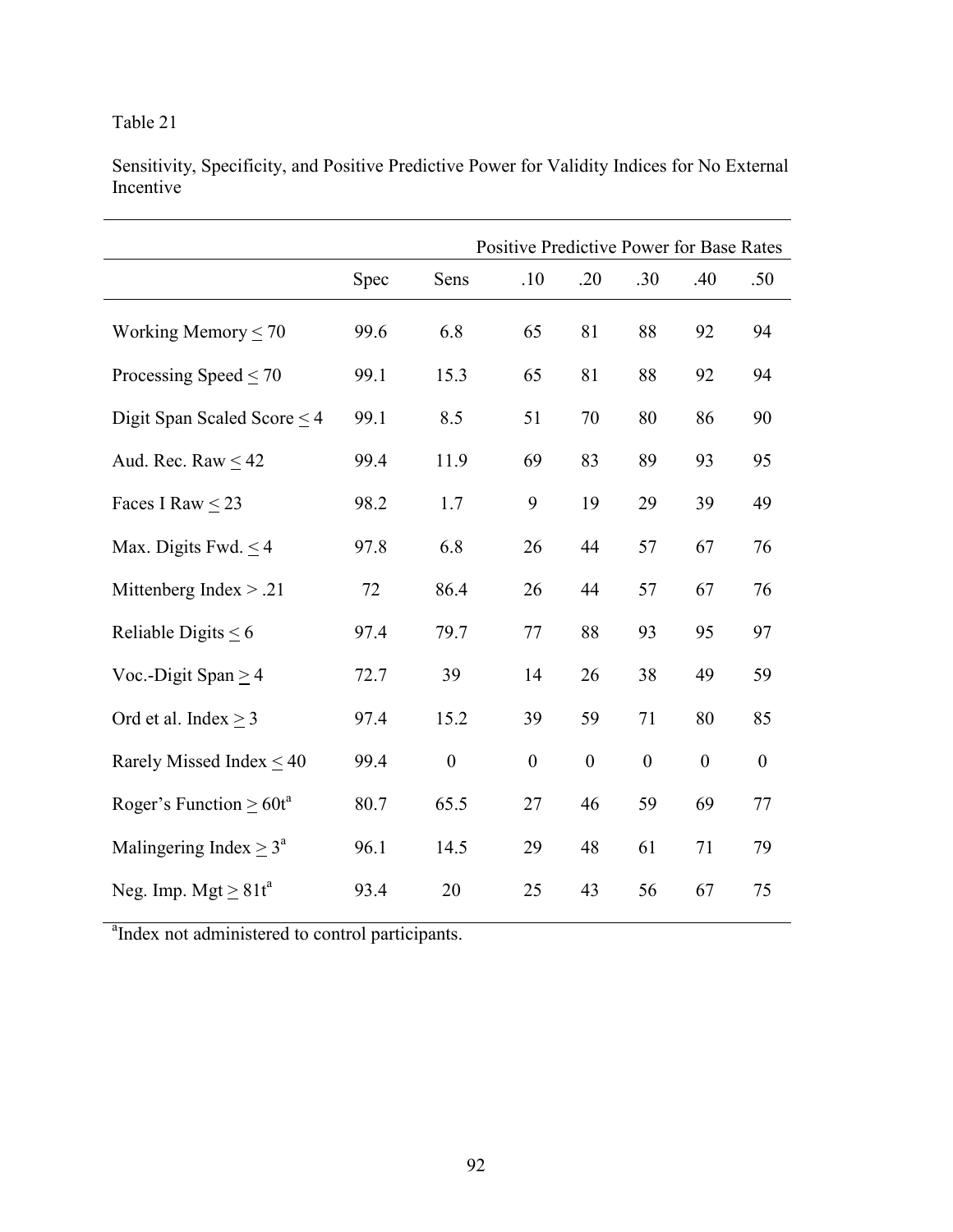|                                  |      |                  | Positive Predictive Power for Base Rates |                  |                  |                  |                  |
|----------------------------------|------|------------------|------------------------------------------|------------------|------------------|------------------|------------------|
|                                  | Spec | Sens             | .10                                      | .20              | .30              | .40              | .50              |
| Working Memory $\leq 70$         | 99.5 | 6.8              | 60                                       | 77               | 85               | 90               | 93               |
| Processing Speed $\leq$ 70       | 100  | 15.3             | 100                                      | 100              | 100              | 100              | 100              |
| Digit Span Scaled Score $\leq$ 4 | 99.1 | 8.5              | 51                                       | 70               | 80               | 86               | 90               |
| Aud. Rec. Raw $\leq$ 42          | 98.2 | 11.9             | 42                                       | 62               | 74               | 82               | 87               |
| Faces I Raw < 23                 | 99.1 | 1.7              | 17                                       | 32               | 45               | 56               | 65               |
| Max. Digits Fwd. $\leq$ 4        | 97.3 | 6.8              | 22                                       | 39               | 52               | 63               | 72               |
| Mittenberg Index $> .21$         | 73   | 86.4             | 26                                       | 44               | 58               | 68               | 76               |
| Reliable Digits $\leq 6$         | 95.5 | 79.7             | 66                                       | 82               | 88               | 92               | 95               |
| Voc.-Digit Span $\geq$ 4         | 73.8 | 39               | 14                                       | 27               | 39               | 50               | 60               |
| Ord et al. Index $\geq$ 3        | 97.5 | 15.2             | 40                                       | 60               | 72               | 80               | 86               |
| Rarely Missed Index $<$ 40       | 99.9 | $\boldsymbol{0}$ | $\boldsymbol{0}$                         | $\boldsymbol{0}$ | $\boldsymbol{0}$ | $\boldsymbol{0}$ | $\boldsymbol{0}$ |
| Roger's Function $\geq 60t^a$    | 85   | 65.5             | 33                                       | 52               | 65               | 74               | 81               |
| Malingering Index $\geq 3^a$     | 97.3 | 14.5             | 37                                       | 57               | 70               | 78               | 84               |
| Neg. Imp. Mgt $\geq 81t^a$       | 98.3 | 20               | 57                                       | 75               | 83               | 89               | 92               |

Sensitivity, Specificity, and Positive Predictive Power for Validity Indices for External Incentive - Not Probable Group

<sup>a</sup>Index not administered to control participants.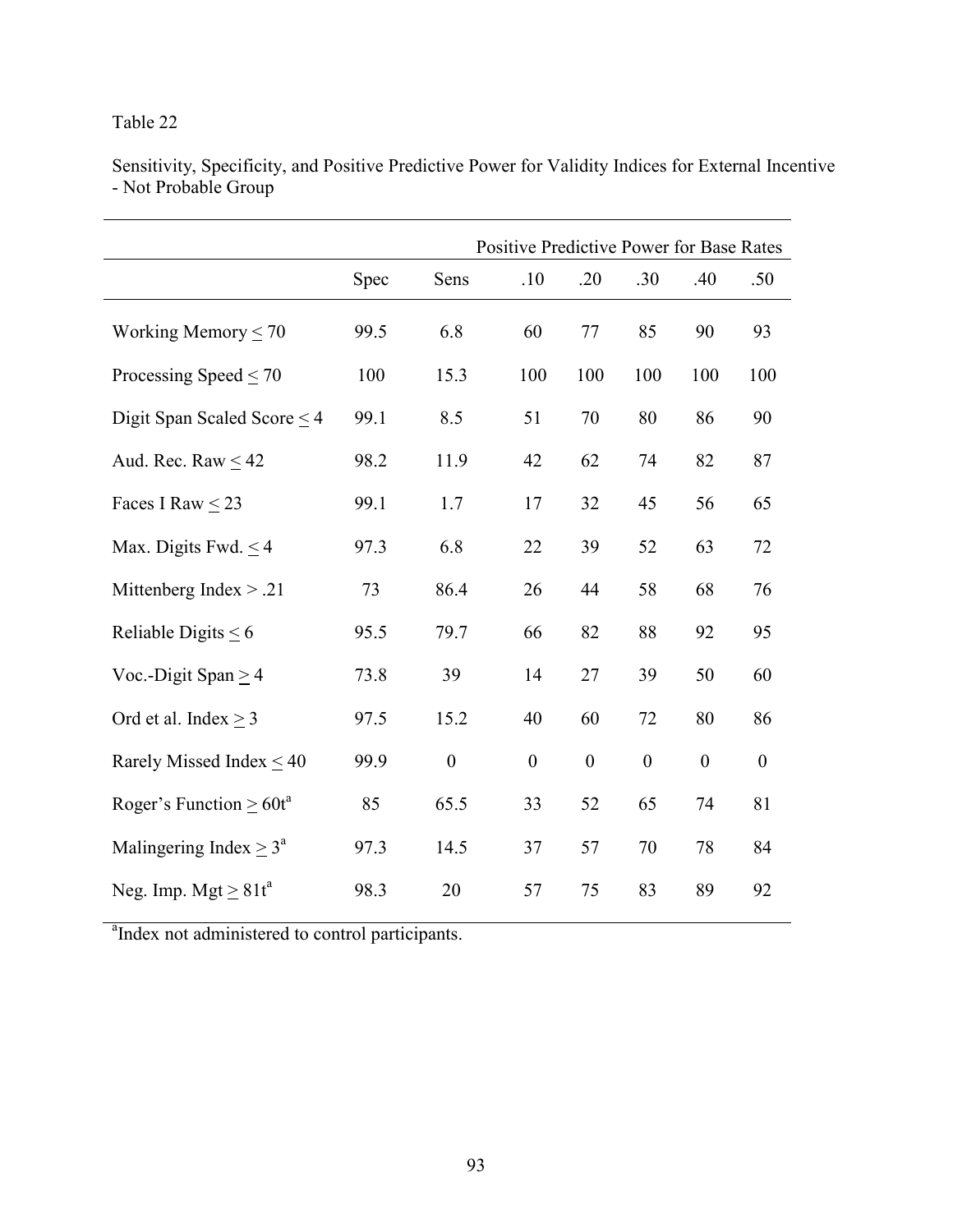## **Discussion**

 Performance validity is crucial to consider when conducting and interpreting neuropsychological testing (Bianchini et al., 2001; Slick et al., 1999). The assessment of client credibility has been especially stressed when results can be used to demonstrate evidence for disability status and/or to receive external gain (Bush et al., 2005). Traditionally, feigned symptoms or deficit/symptom exaggeration has been a concern in the context of litigation, workers' compensation, and other situations that may result in financial rewards or relief from occupational or other duties (Mittenberg et al., 2002). More recently, focus has been turned to investigate the context of potentially exaggerated neurocognitive deficits in other situations as well (Delis & Wetter, 2007). In the current study, the author investigated the relationship of overtly seeking academic accommodations and/or medication referrals and neurocognitive performance in a university setting through several hypotheses.

### Hypothesis 1

**Those in the External Incentive group will show significantly lower performance on the WAIS-III and WMS-III when compared to the No External Incentive and Control groups, particularly on measures of thinking speed and attention.** This hypothesis was generally supported as the External Incentive group performed significantly lower than the No External Incentive group on 10 of 13 subtests from the WAIS-III. Although the External Incentive group did score lower than the No External Incentive group on the remaining three subtests (Similarities, Comprehension, & Picture Arrangement), the difference did not reach statistical significance using parametric tests of significance. Comparison of the External Incentive group with the Control group also showed significantly lower performance on 11 of 13 WAIS-III subtests with the exception of Comprehension and Picture Arrangement. All comparisons fell in the expected direction nonparametrically, further supporting this hypothesis.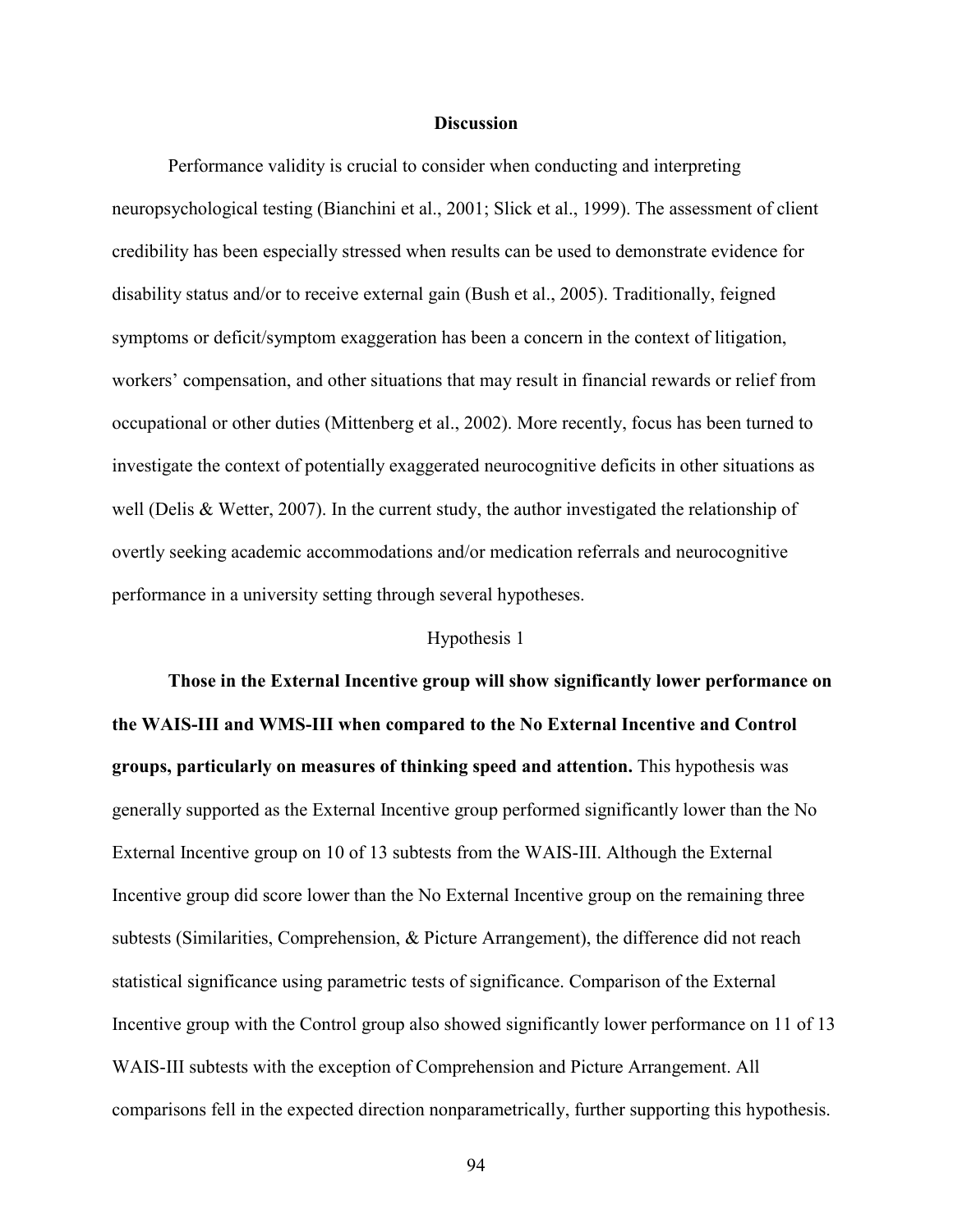In contrast to the WAIS-III comparisons, the External Incentive group performed significantly lower than the No External Incentive group on only the Logical Memory subtests when contrasting WMS-III memory performance. While the External Incentive group performed significantly lower on only the Logical Memory subtests in that comparison, they did show lower absolute scores across all WMS-III subtests, albeit the differences did not rise to statistical significance parametrically. An additional follow-up Wilcoxon signed rank test did indicate that, on the whole, the External Incentive group scores on the WMS-III were significantly consistently lower than those with no explicit motivation for external secondary gain and controls.

The parametric finding that the External Incentive group performed significantly different from the other clinical group on only Logical Memory in the WMS-III comparison was not particularly surprising due to the nature of the referrals to the clinic and the face validity of the measure. For example, the overwhelming majority of referrals to the clinic were sought for attentional complaints and/or academic difficulties. Since the WMS-III appears as an obvious memory measure, clients seeking to exaggerate neurocognitive deficits within the present sample did not likely view the WMS-III as a measure relevant to their alleged current deficits, thus deficits would not be exaggerated on those tests. This is supported by the fact that the largest group differences among the WAIS-III subtests related to attentional functioning (i.e., Digit Span, Letter-Number Sequencing, Digit-Symbol Coding, and Symbol Search).

In contrast, the Logical Memory subtests in particular, requires a high level of attentional skill and cognitive load and may be more likely viewed by the client as a measure relevant to attentional assessment. Therefore, the two memory measures on the WMS-III that appear most similar to attentional functioning were performed at the lowest level among clients explicitly seeking evaluation as a means to obtain an external incentive. Despite this, all scores fell in the hypothesized direction which resulted in significant nonparametric findings when considering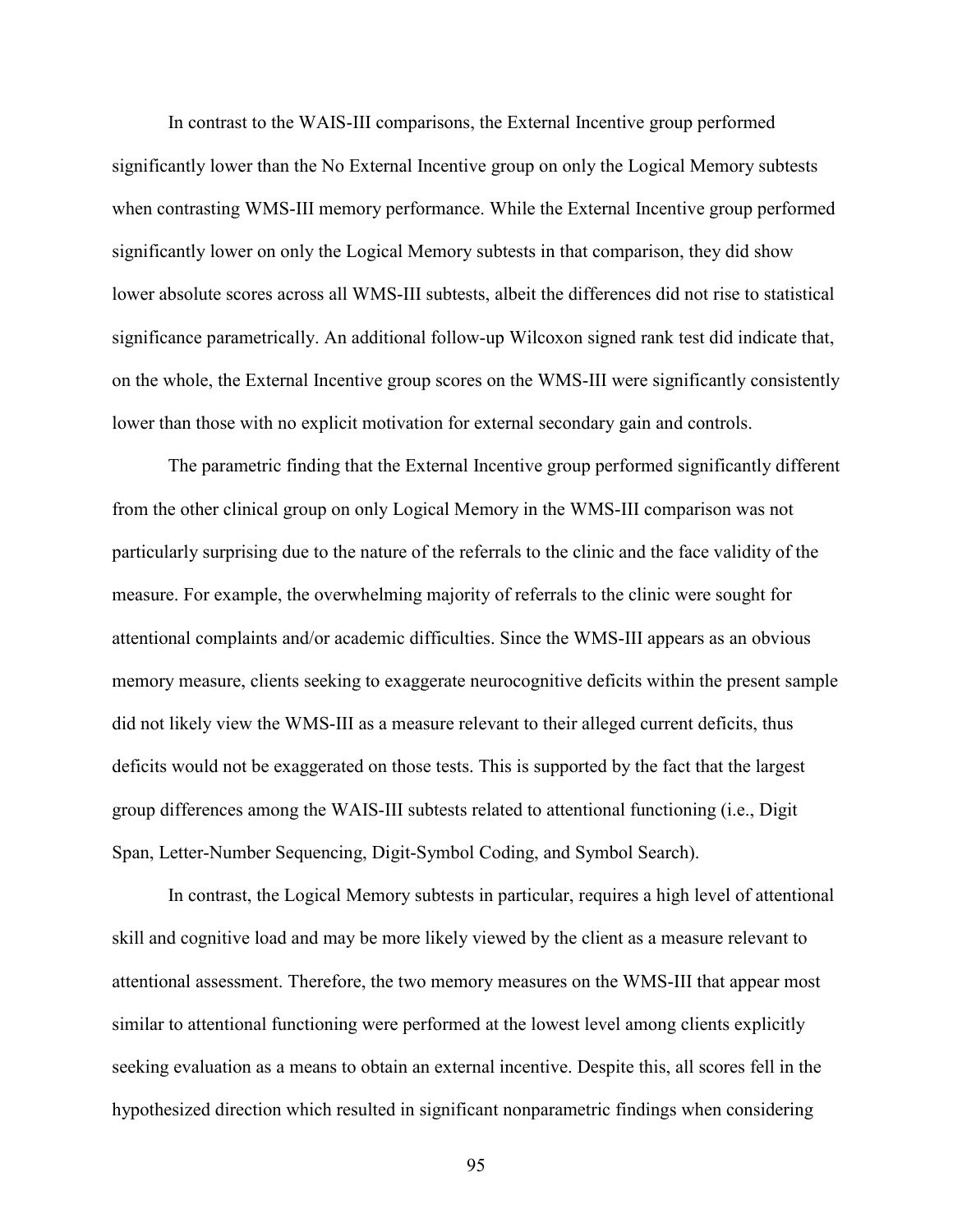score ranks between groups across all measures of intelligence and memory.

## Hypothesis 2

**Hypothesis two proposed that the External Incentive group will perform significantly different from the other two groups (No External Incentive and Control) on all validity indices, indicating a higher level of noncredible performance.** Hypothesis two was imperfectly but strongly supported with the External Incentive group performing significantly different from the No External Incentive group on half of the 10 indices from the WAIS-III/WMS-III. All remaining five parametrically nonsignificant findings with this comparison fell in the expected direction and the hypothesis was fully supported through nonparametric analyses. Similarly, the External Incentive group performed significantly different on seven of the 10 indices when contrasted with the Control group, with all comparisons falling in the expected direction, indicating a higher degree of noncredible performance. Again, all nonsignificant findings also fell in the expected direction with additional follow-up Wilcoxon signed rank tests indicating that the External Incentive group scores on the WMS-III validity indices were lower than the No External Incentive group. Additionally, the No Incentive group also performed significantly toward the invalid range on six of 10 WAIS-III/WMS-III validity indices when compared to the Control group. The results add validity evidence for the embedded measures as the controls performed in the direction of invalidity to a significantly lesser extent than clients with and without external incentive. Furthermore, those with stated incentive for external gain performed more often in the noncredible range to a significantly greater degree than those not seeking some form of expressively stated secondary gain.

As for the PAI validity indices, the External Incentive group performed significantly higher than the No External Incentive group only on the Roger's Discriminant Function. Contrary to expectations, the No External Incentive group mean scores on the Negative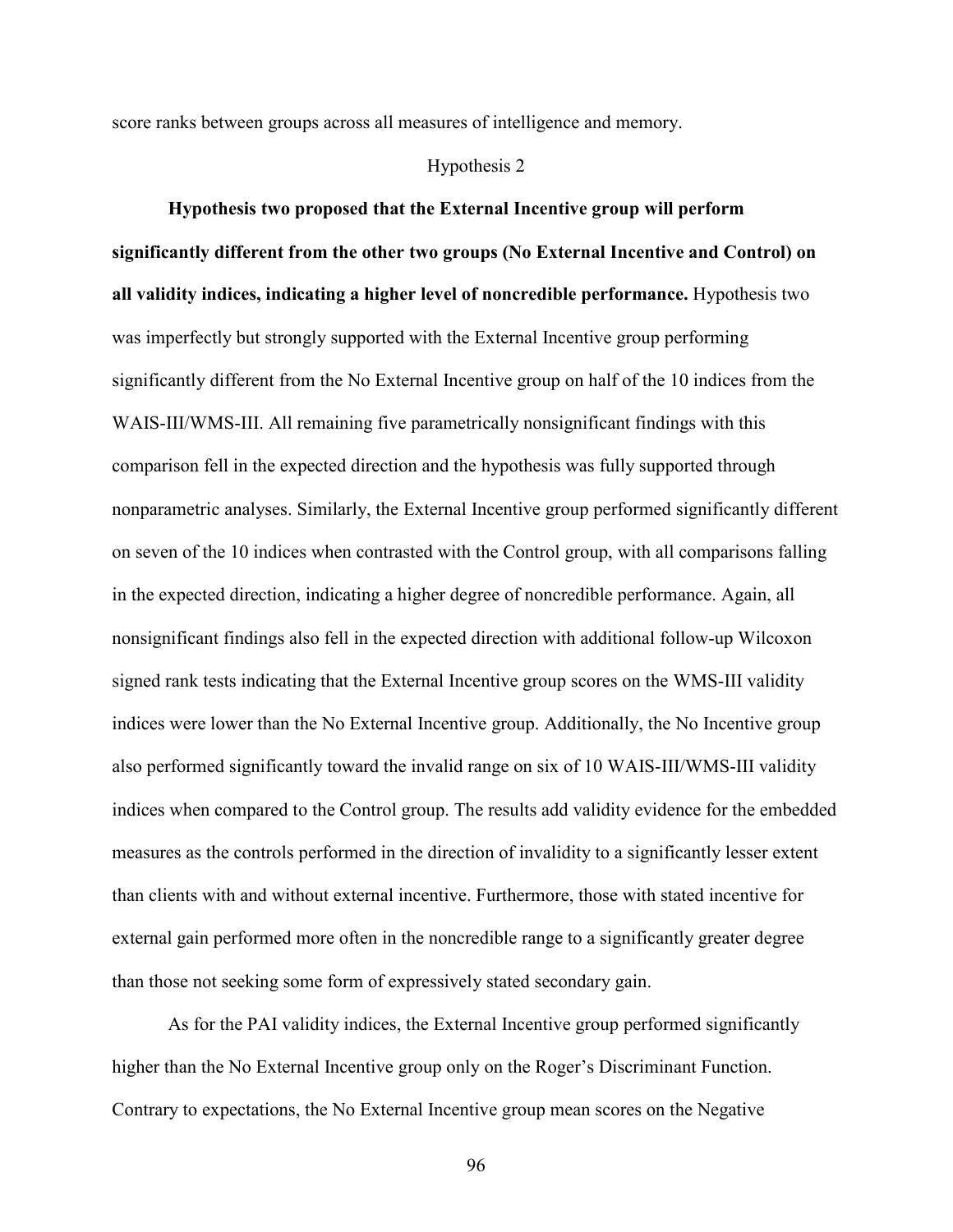Impression Management was higher than the External Incentive group, indicating a higher level of noncredible performance on that particular index. There was no group difference in the Malingering Index from the PAI. Thus, there was less support for the hypothesis utilizing the PAI indices, especially in a standalone capacity.

Overall, none of the mean scores from any one validity index across all groups fell in the noncredible range, indicating the relatively infrequent occurrence of the extreme degree of performance required for classification as noncredible. Despite one contradictory finding, the majority of results supported the general assertion that those overtly seeking external incentives scored differently than both Controls and those clients not overtly seeking external incentives. In sum, with additional support from the first hypothesis, these results suggest that clients' explicit motivation for testing influences neurocognitive test performance and failure rates on validity indices as well. Not only that, but it also appears that those without explicit external incentive seeking behaviors in this context score differently on validity indices than those from the normal population, which will be addressed below.

## Hypothesis 3 & Classification of Noncredible Performance

**The rate of noncredible performance as per Slick Criteria in the entire combined clinical sample is expected to be similar to the rates in other general clinical settings where compensation seeking is a factor (20%) and the rate should be significantly higher among persons in the External Incentive group.** It was generally expected that the proportion of noncredible findings on validity indices would be similar to a recent observation in a similar sample (Sullivan et al., 2007). Overall, 46% of the clients in the External Incentive group met Slick Criteria for at least possible MND because they failed at least one index from the WAIS-III/WMS-III. This was greater than in the No External Incentive group (36.8%), which was on par with recent reports of failure rates of four embedded validity measures in neuropsychological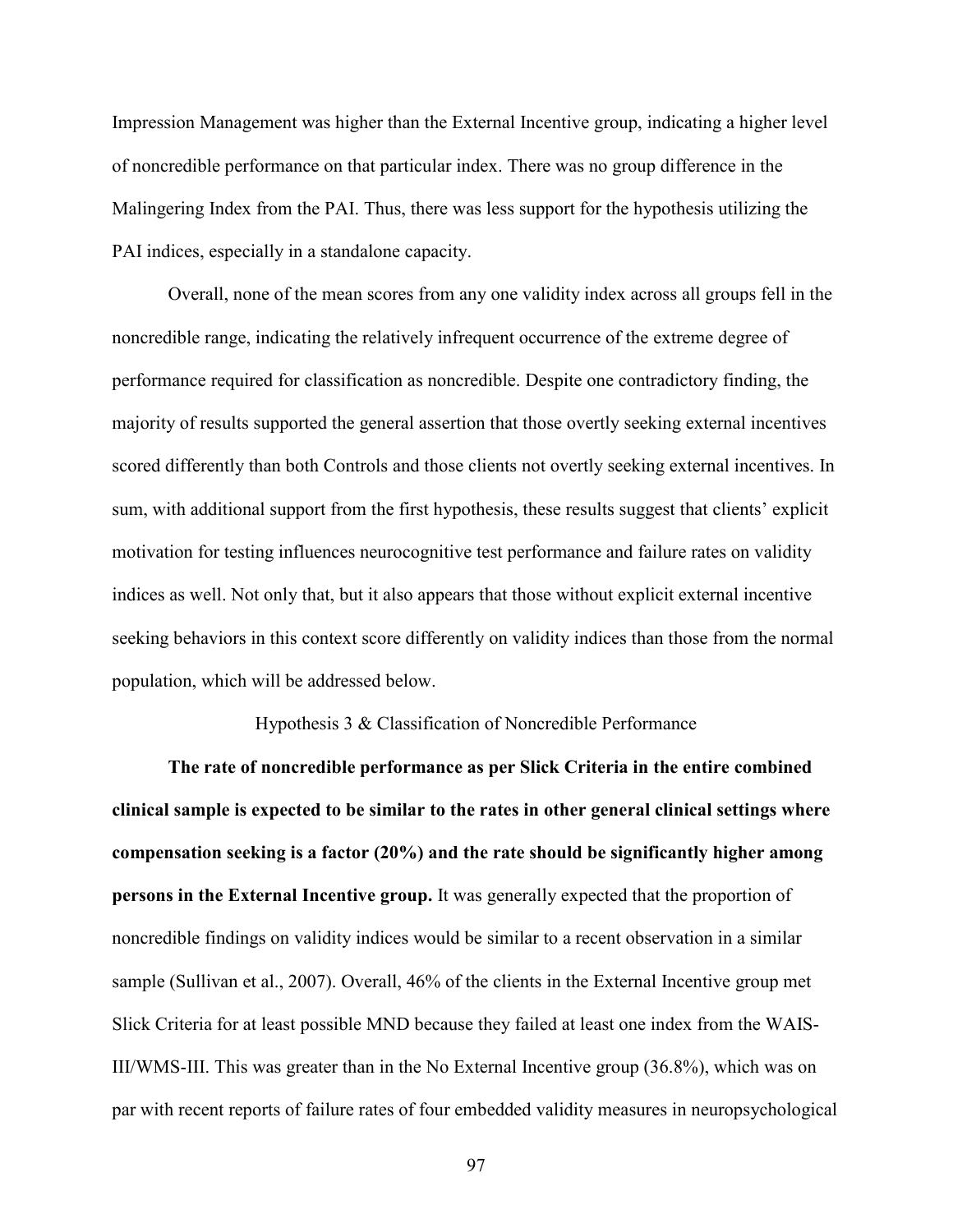patients not meeting Slick Criteria (Victor, Boone, Serpa, Buehler, & Zeigler, In Press). A surprise finding among the control group was a comparably high rate of validity test failures on individual measures (32.4%), particularly on the Mittenberg Index and Vocabulary Minus Digit Span which runs counter to what was expected, especially considering this study employed conservative cutoff scores (Inman & Berry, 2002; Orey et al., 2000). In all, the failure rates across groups in the current study were above the single index failure rate (22%) from the Word Memory Test as reported by Sullivan et al. (2007). The overall profile of failure rates supported the nonparametric dimensionality as hypothesized with the highest failure in the External Incentive group followed by the No External Incentive and then Control participants.

Despite the seemingly high failure rate on individual indices, Hypothesis Three was not fully supported as the proportion of clients in the entire clinical group satisfying Slick Criteria for probable MND was only 6%. This figure did rise to 12% as a proportion of the External Incentive group alone, though it was far below the expected 50% noted in other settings with a high rate of external incentive seeking (Mittenberg et al., 2002). Therefore, although groups with an increased prior probability for malingering contain a higher number of participants meeting Slick Criteria, the number here did not rise to traditionally high levels consonant with other highly saturated groups (i.e., defense referrals). Beyond the issue of meeting full criteria for probable MND (seeking external incentive), 9.7% of the No External Incentive group also satisfied criterion B of the Slick Criteria (as outlined in the Methods section) when the PAI was included in the decision matrix. As a whole then, 10.2% of the entire clinical group, irrespective of incentive seeking status, met criterion B of the Slick Criteria. At minimum, this strongly suggests the regular identification of some form of noncredible performance on neurocognitive testing even in those not seeking overtly stated external incentives. However, that does not necessarily imply malingered performance *per se*. On the other hand, despite the fact that 32.4%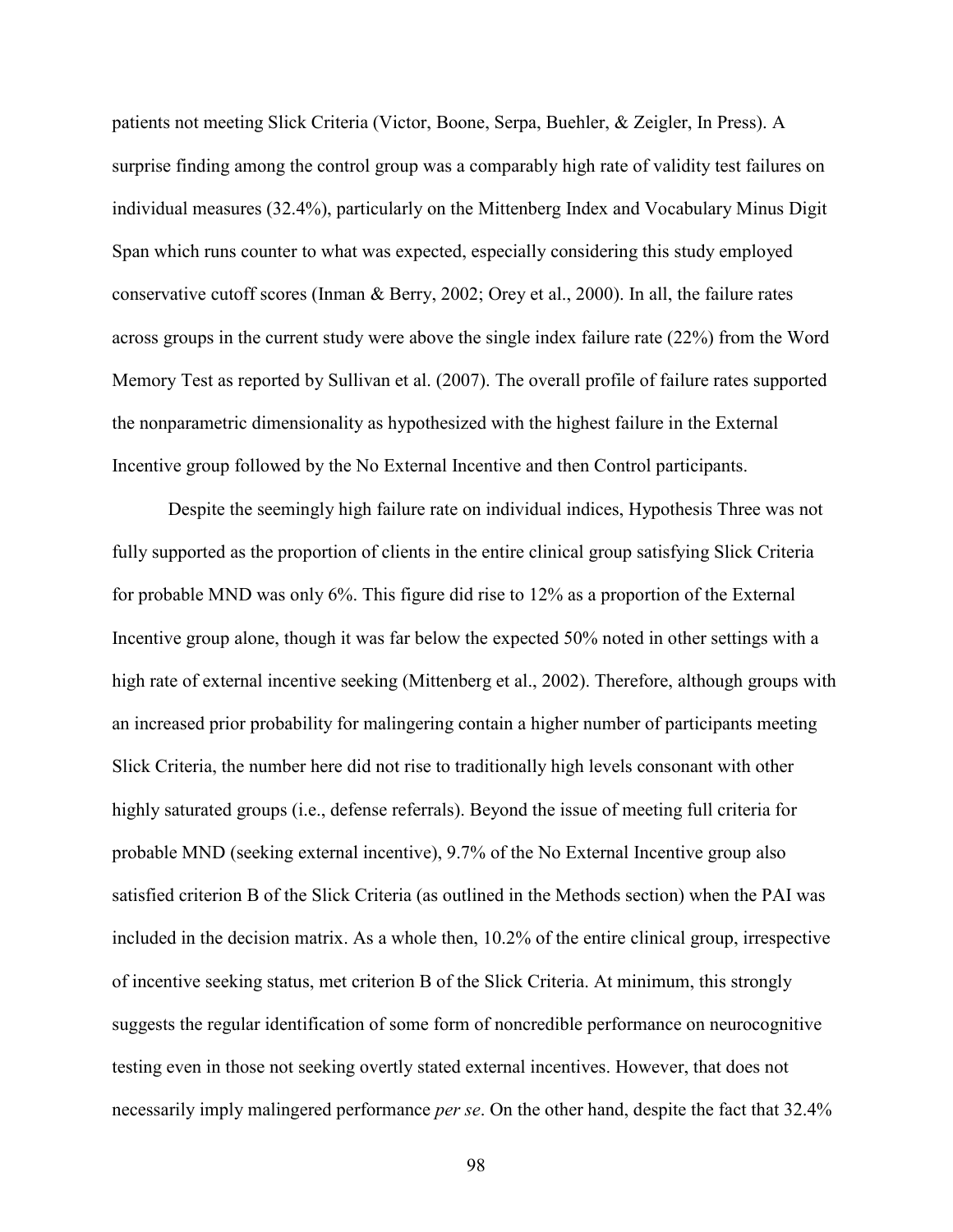off the controls failed at least one validity index, no control participant met Criterion B of the Slick Criteria. Consequently, no control participant was falsely identified as a malingerer.

The rate of suspected MND in this sample decreased dramatically when using only the WAIS-III/WMS-III validity indices as the means with which to meet Slick Criteria (3.5% of the External Incentive group, 0.9% of the No External Incentive group). Therefore, only 3% of the total sample met Criterion B without using the PAI indices, suggesting a high false negative rate when relying solely on the Wechsler scales to detect noncredible performance.

Due to the fact that the rates of probable MND were lower than expected, and lower than other current estimates in similar samples (Sullivan et al., 2007), it is assumed to be an underestimate. However, Sullivan et al. (2007) did not specifically address the issue of MND as per Slick Criteria, but simply reported failure rates on singular indices from the Word Memory Test. Therefore, their report of 22% failure rates do not reflect derivation of malingered behavior. Though failure rates on multiple indices from the Word Memory Test were likely substantially lower in that study, they were not reported. Moreover, they did not control for external incentive seeking and their level may indicate a 22% rate of possible MND, but it is unclear because they did not account for compensation seeking.

One reason for the somewhat low rate of probable MND in the current sample is the classification scheme employed in this study utilized a very stringent and conservative methodology to categorize clients according to the probable MND Slick Criteria (Boone, 2007b; Larrabee, Greiffenstein, Greve, & Bianchini, 2007). This included using indices with above 90% specificity as empirically established in brain injured groups, samples with significant cognitive impairment beyond what is typically associated with specific LD and ADHD and certainly more impairment than university students (Belanger, Curtiss, Demery, Lebowitz, & Vanderploeg, 2005; Belanger & Vanderploeg, 2005). Hence, failure rates in the current sample are not likely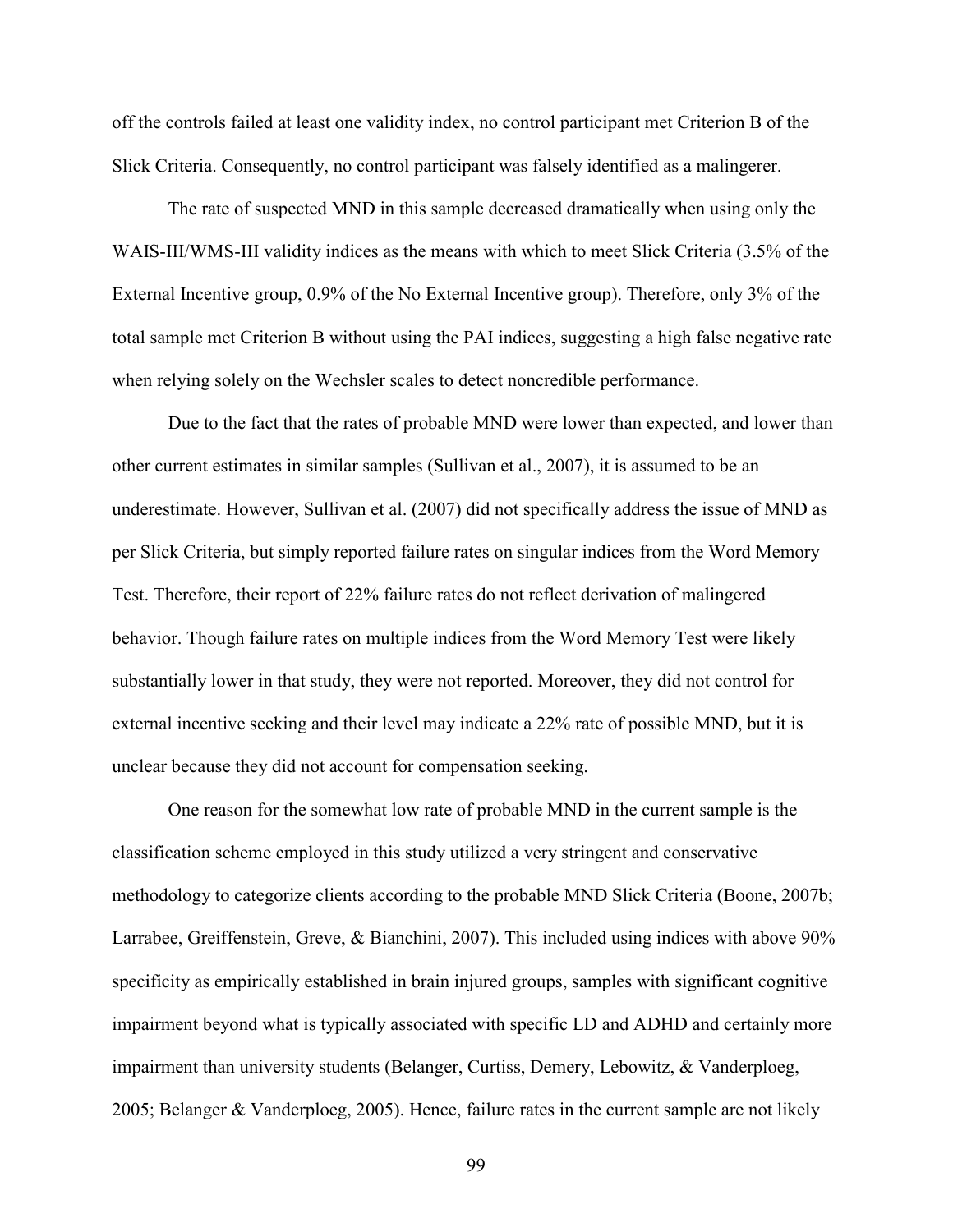due to the mild level of impairment typically served in university clinics.

The author also used multiple indicators according to varying principles (e.g., self-report, floor effect, performance curve methodologies) to determine noncredible performance that guarded against capitalizing on chance for meeting Criterion B of the Slick Criteria by requiring failure on two or more nonoverlapping validity indices (Rosenfeld, Sands, & Van Gorp, 2000). Furthermore, the lower rate of probable MND in this sample occurred despite the fact that some of the current measures (Mittenberg Index and Vocabulary-Digit Span) performed with unacceptably low specificity in the comparable control sample when contrasted with the extant literature, even when using conservative cutoff scores. As a result, using either the Mittenberg Index or Vocabulary-Digit Span in isolation in samples similar to those used in the present study is not recommended due to decreased specificity. Indeed, using only the WAIS-III/WMS-III, 32.4% of the Control group scored in the noncredible range on at least one validity indicator, representing low specificity (high false positive rate), which highlights the need to use multiple validity indicators (Larrabee, 2007a; Meyers & Volbrecht, 2003). However, singular indices may serve utility as initial, preliminary screening measures of invalid test performance due to the literature base that supports their usage. In this way, noting failure on one measure increases the post-test odds of noncredibility, but does not confirm it. Nonetheless, the reason for high failure rates on individual indices in the Control sample and No External Incentive group remains somewhat unclear in this study especially considering patients with marked neurological patients were excluded from this study. One explanation is that a proportion of clients classified in the No External Incentive group actually had an incentive, but did not overtly make that known at the time of the evaluation. Thus, the substantially lowered proportion meeting Criterion B likely represents the lower limit of noncredible performance in this population, and those meeting probable criteria for MND represent the extreme cases of MND.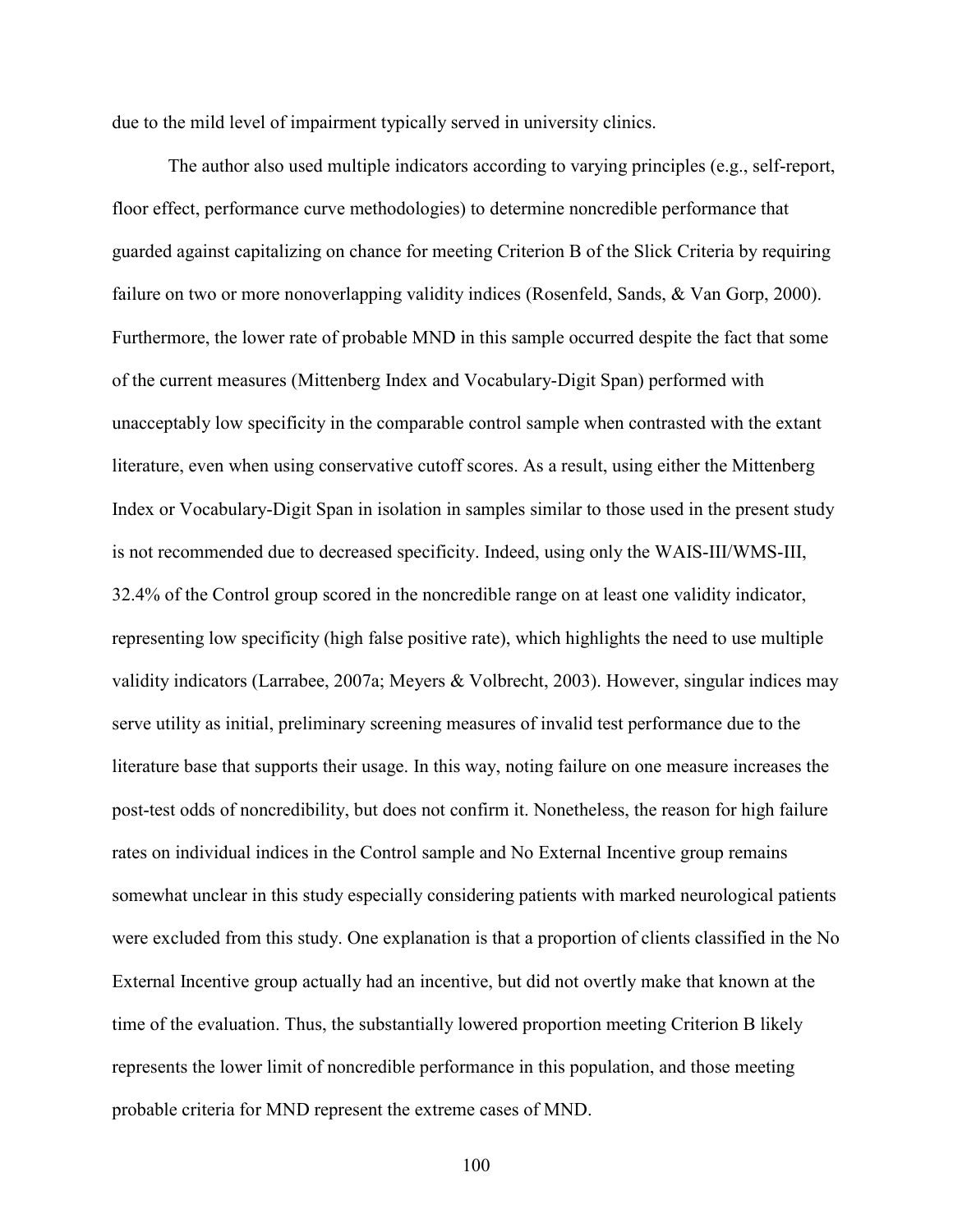### Hypothesis 4

**It is hypothesized that those with self-reported pre-existing cognitive disorders will have a lower rate of noncredible performance as they have previously established that they have cognitive deficits in order to obtain external gain. Therefore, they may not feel the need to exaggerate their deficits.** The author also investigated the relationship of a self-reported history of diagnosed cognitive problems and scoring below the cutoff on validity indices. It was expected that those with such a history would not score below cutoff criteria on the validity measures at a higher rate than those without that history. However, those with a history of cognitive problems were more likely to present for testing to obtain accommodations at the university and/or for standardized "high stakes" placement tests (e.g., American College Test, etc.). Therefore, the external incentive to perform poorly on the neurocognitive testing was quite salient in this subgroup of clients. As such, those with a history of cognitive problems and scholastic struggles were actually more likely to meet Slick Criteria for probable MND than those without that background. This may be partly due to previous involvement in neurocognitive testing, resulting in familiarity with the fact that one needs to demonstrate (or exaggerate) deficits in order to receive a diagnosis. As a result of experience with testing situations and previous external gains as a function of that testing and disorder familiarity, the effect may be similar to being coached as to the types of deficits needed to be accentuated to obtain a diagnosis. It is thought that this possibility may be a function of time since diagnoses. For example, the majority of individuals in the pre-existing diagnosis group may have recently obtained diagnoses rather than being diagnosed in childhood. It was rationally derived that those diagnosed in childhood would expect professions to retain their cognitive diagnosis by virtue of long-standing problems and they would not feel the need to exaggerate deficits. Therefore, in the future, it would be important to analyze differences in validity failure rates as a function of time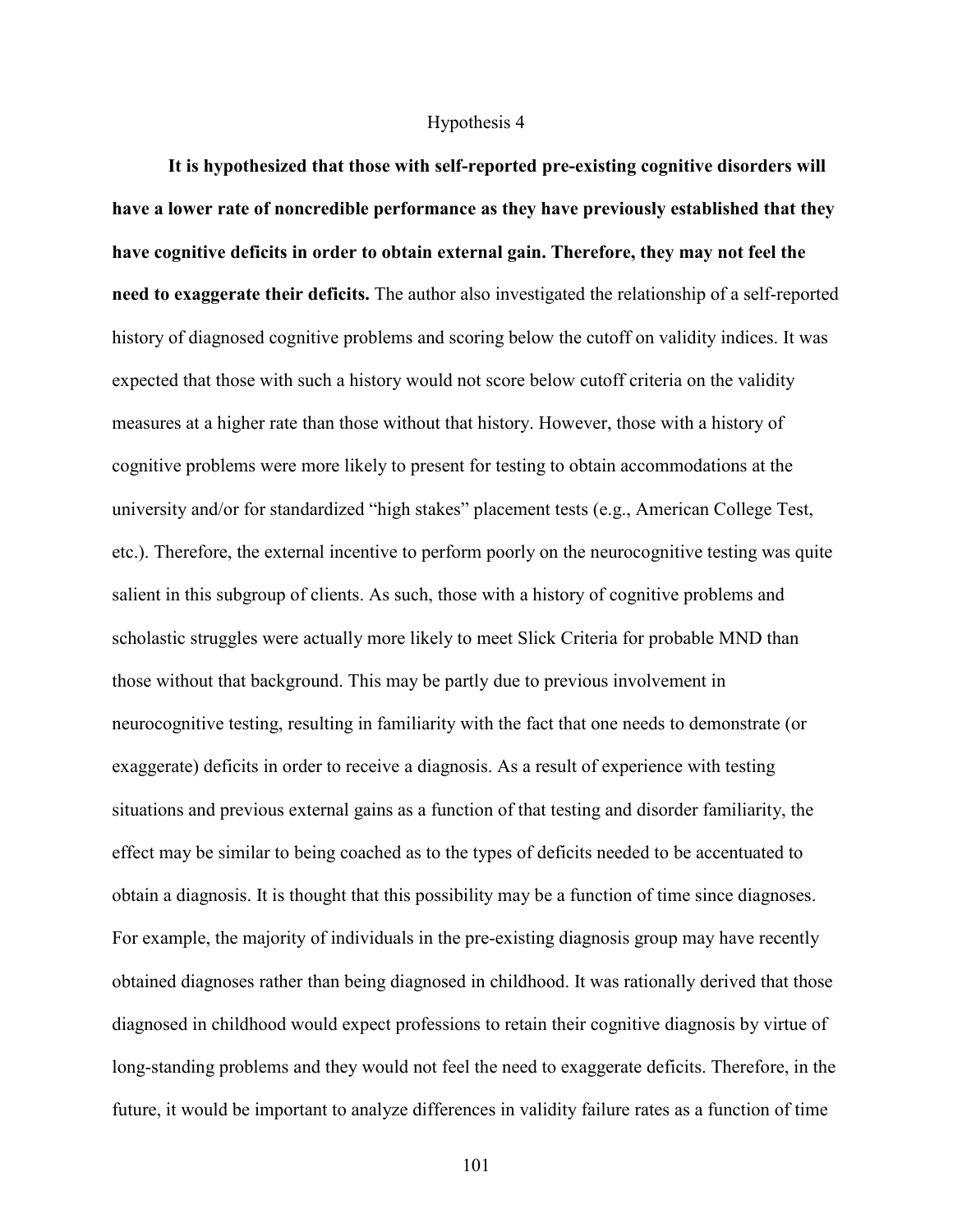since diagnoses (i.e., diagnosis rendered in childhood versus adulthood). To conclude, those clients with pre-existing diagnoses presenting to clinics to establish a diagnosis to receive external secondary gain may have a higher prior probability of exaggerating or feigning deficits, contrary to this hypothesis, and raises the question of whether many of these previously diagnosed individuals obtained their original diagnoses via simulation.

## Hypothesis 5

**It is expected that those meeting Slick Criteria for probable MND will be diagnosed with current brain based disorders (e.g., Cognitive Disorder NOS, ADHD, LD) most frequently as an outcome of their current psychoeducational evaluation.** Initially, it was not thought that this hypothesis was supported because the rate of any primary Axis I mental disorders in the probable MND group (79.7%) was very similar to the rate in those not meeting Slick Criteria (75%). However, a more fine-grained, theory-driven reanalysis showed that the rate of being diagnosed with a brain-based disorder (e.g., ADHD, LD, Cognitive Disorder) according to their current psychoeducational evaluation was increased in the probable MND group (64%) compared with those not meeting probable MND criteria (49%). Therefore, those meeting criteria for probable MND obtained a brain-based diagnosis more often than those demonstrating wholly credible performance. In particular, those meeting Slick Criteria were successful in feigning/exaggerating deficits to the extent that they obtained diagnoses to justify receiving external gain.

#### Hypothesis 6

**Those clients meeting criteria for probable MND were likely to be recommended to receive academic accommodations and/or be recommended for a stimulant medication consultation at a higher rate than those not meeting criteria for probable MND.** Related to hypothesis five, there was an association for clinical group status as 71% of the External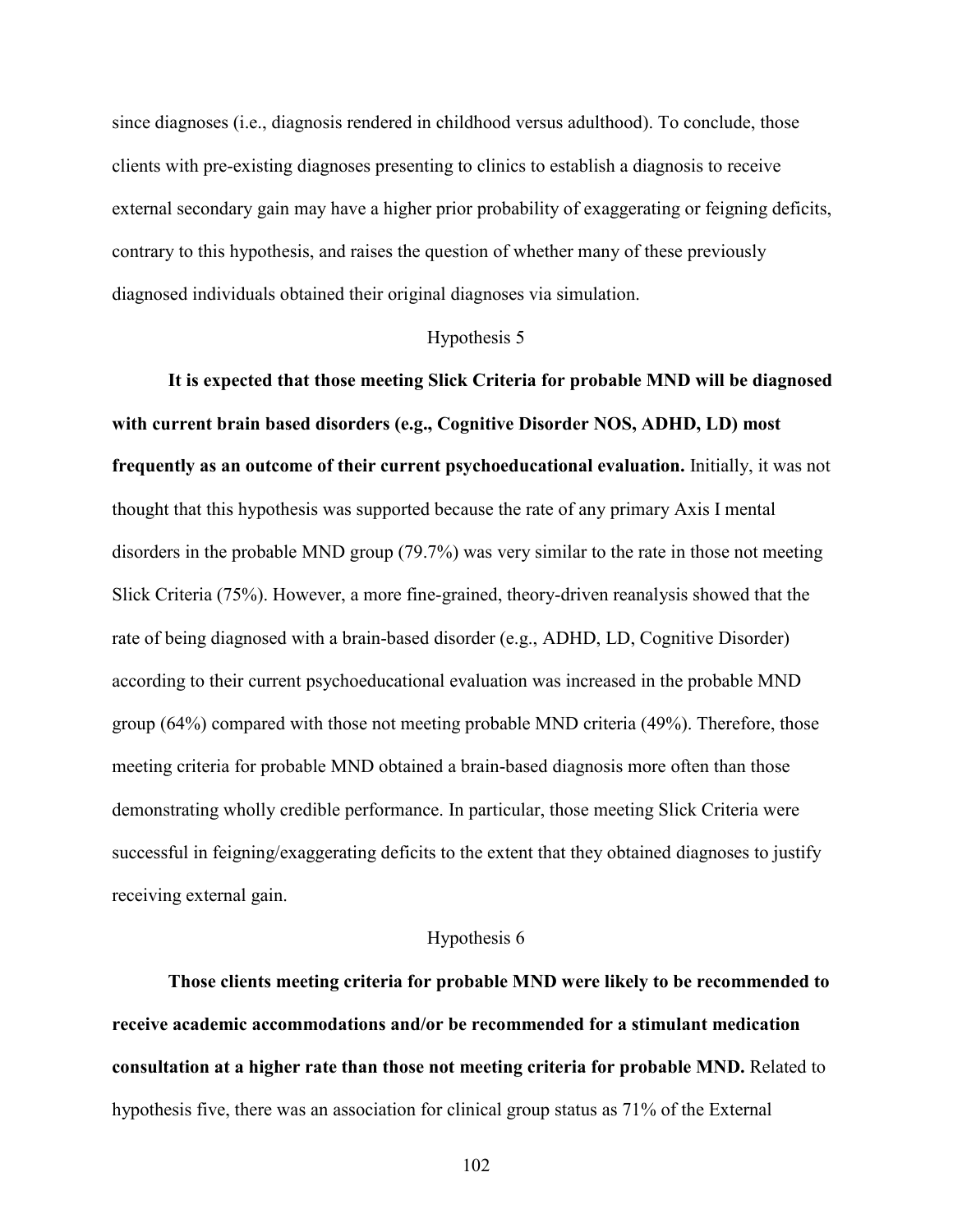Incentive group and 47% of those in the No External Incentive clinical group received such recommendations based on current psychoeducational results. Moreover, those meeting Slick Criteria for probable MND had a 75.4% rate of receiving recommendations as opposed to 58.7% of the clients not meeting Slick Criteria.

As with the first, second, third, and fourth hypotheses, there was support for an association of clinical group status (No External Incentive & External Incentive) with outcomes from current testing and diagnoses. In this case, it was shown that the group of clients visiting the clinic with explicit intentions of obtaining secondary gain did in fact receive a high rate of desired recommendations. This finding was higher than expected given the low rates of probable MND, suggesting that the estimation of probable MND was actually too low (high number of false negatives). The sixth hypothesis also supported the assertion that those meeting probable Slick Criteria actually succeeded in demonstrating a neurocognitive impairment profile that warranted formal recommendations for academic accommodations and/or stimulant medication referral. Furthermore, 70% of those in the External Incentive group (with the MND clients removed) obtained desired recommendations, indicating a strong effect for seeking external gain. Only a small percentage of those patients were identified as putting forth questionable effort at the time of the evaluation via behavioral observations and none were diagnosed with MND. In sum, university students seeking incentives appear to be able exaggerate symptoms to obtain desired outcomes, and they are not likely identified without symptom validity testing.

## Hypothesis 7

**The specificity levels would be greater when those meeting the Slick Criteria for probable MND are compared to the Control group rather than when compared to the No External Incentive group and remaining External Incentive group.** Following the findings that the No External Incentive group failed the validity indices at a higher rate than the Control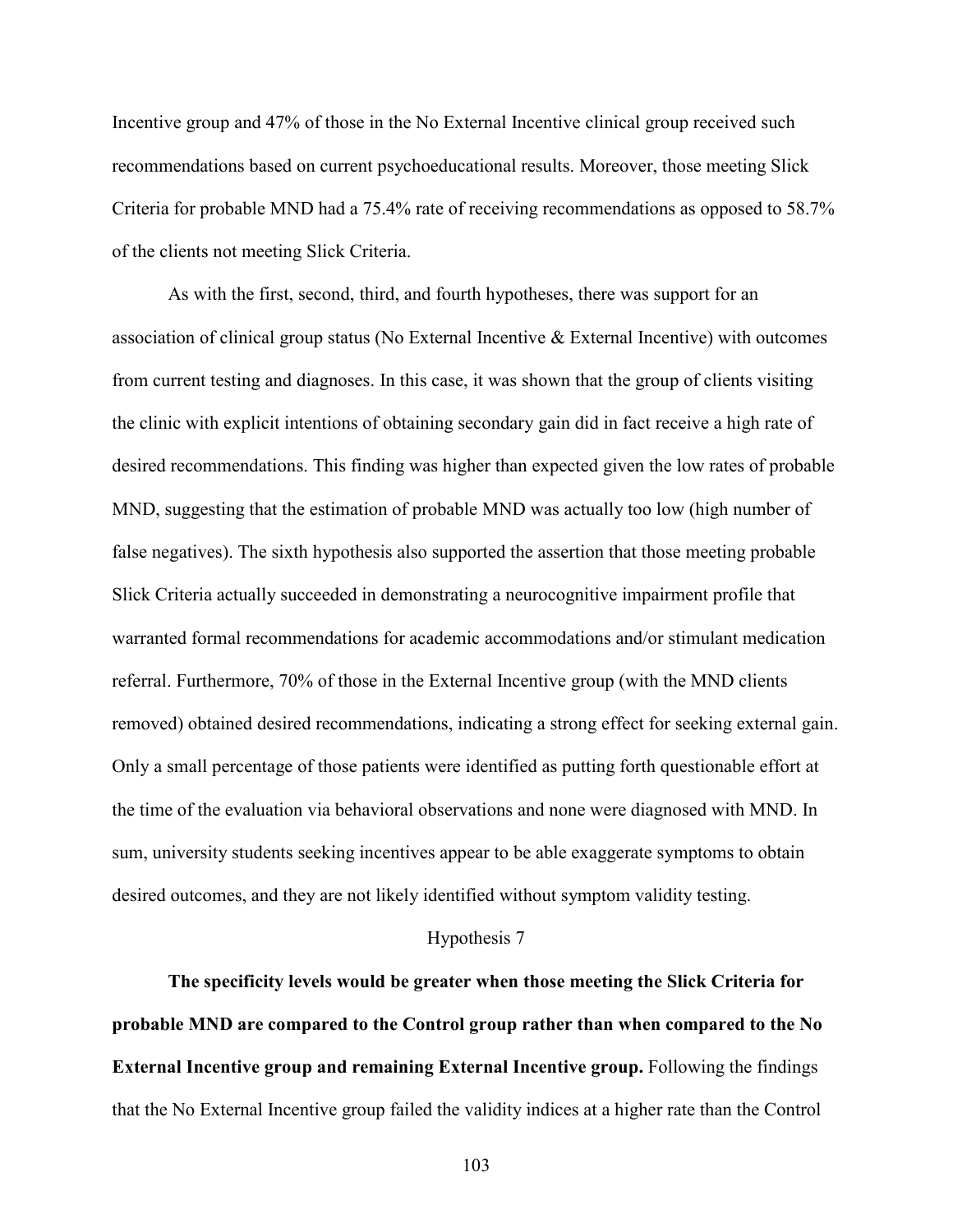sample, specificity levels for each index followed this pattern (see Tables 19, 20, & 21). Despite the fact that the instruments were validated with brain injured samples to establish cutoff criteria, research has also shown higher failure rates in credible clinical samples compared with nonpatient samples (Victor et al., In Press), which was also demonstrated by differential specificity values in the No External Incentive and the clients seeking external incentive, but not meeting Slick Criteria for MND. As a result of the varying specificity levels, predictive values of the tests were altered with increasing classification certainty obtained when utilizing the Control group as the comparison sample (see Table 20). The two poorest predictive values in the Control participant comparison were those with the highest failure rate (Mittenberg Index and Vocabulary minus Digits) as well.

Those two indices share validation samples in original research that did not include an adequate proportion of participants with normal and high intellectual quotients as were present in the current university sample. Since both of these indices are essentially based on utilizing a subtest discrepancy analysis, the high failure rates in the current study may reflect problems with applying that approach in high functioning samples. For instance, it has been widely noted that subtest discrepancies on intelligence scales are more common in those with above average FSIQs (Hawkins & Tulsky, 2001; Saklofske, Tulsky, Wilkins, & Weiss, 2003). While the Vocabulary minus Digit Span index has been investigated in a large normative sample (Iverson & Tulsky, 2003), failure rates have not been stratified by overall intellectual level, which likely results in underestimating the false positive rate of that index. No such normative comparisons with the Mittenberg Index exist for WAIS-III standardization sample, and attempts to obtain the relevant data have been unsuccessful (Psychological Corporation, personal communication, November 2007). Therefore, other data regarding the appropriate applicability of the two discrepancy based validity indices to high FSIQ samples are lacking. Despite the high failure on those measures in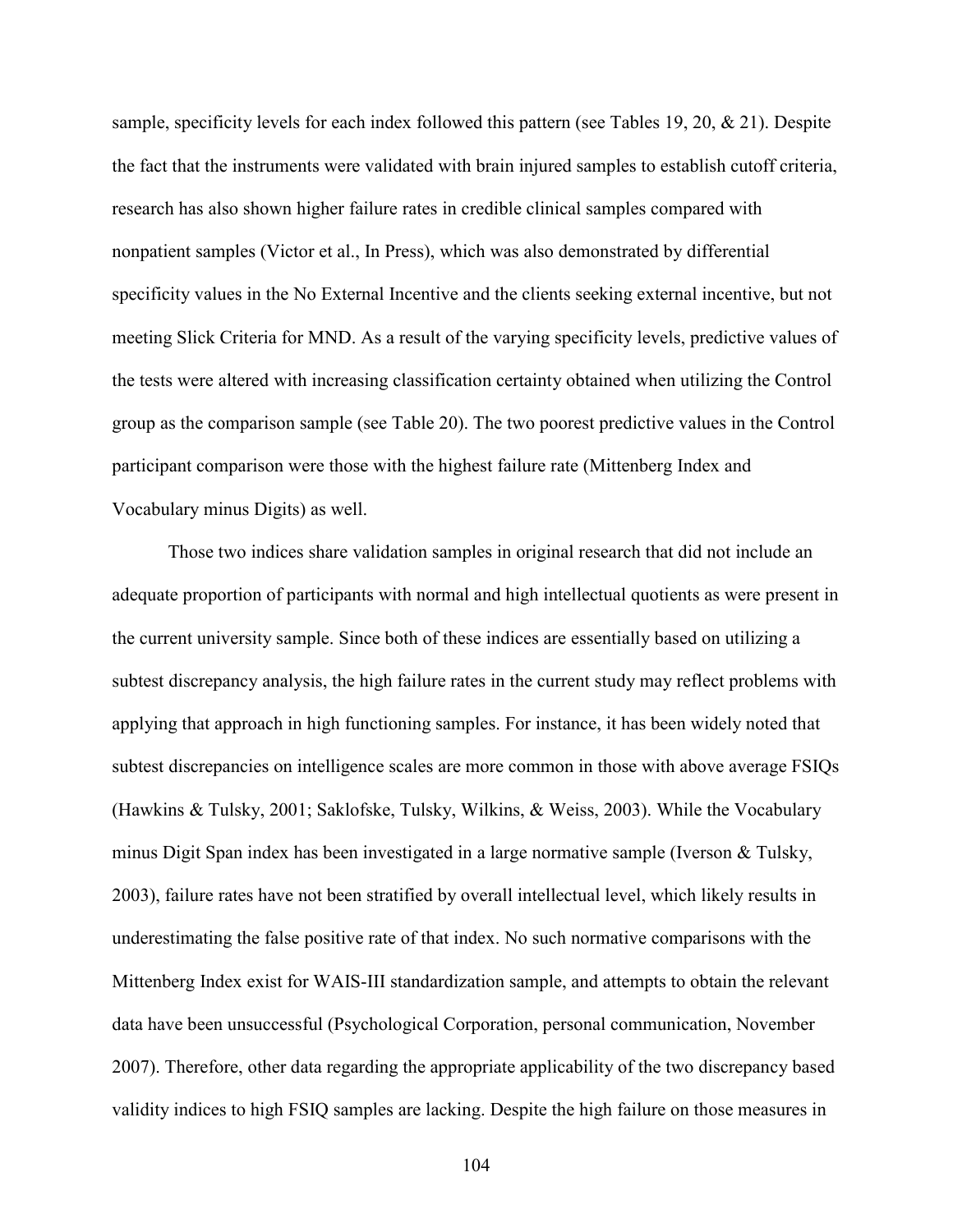normal controls, all other indices demonstrated excellent specificity ranging from 98.1 to 1.00.

 In the current sample, there are at least three other reasons for why the specificity and predictive values differed when comparing the MND group with the No External Incentive group and the remaining credible clients in the External Incentive group and those rather than the Control group. First, it may be that there was an actual increased "false positive" rate in the No External Incentive group and the portion of those with external incentive that did not meet full Criterion B evidence. Interpretation from other research illuminates this interpretation if the operational definition of a false positive is declaring someone a malingerer based on Slick Criteria. In this case, the test objectively over-identifies those who actually demonstrate credible performance in the context of seeking an external gain as well as those without such motives. Second, because of the retrospective group assignment, the "false positive" cases may actually be true positives that were misassigned to the No External Incentive group, precluding the application of the Slick Criteria to those clients (not meeting Criterion A). Thus, those clients classified by testing as "false positives" clients in the No external Incentive group are actually false negative cases due to the quasi-experimental manipulation and not due to the psychometric characteristics of the failed validity indices, thus being initial classification errors. For example, if a client was seeking external incentive, but did not explicitly state that, he or she would have been misclassified into the No External Incentive group in the current study, contaminating the purity of the experimental groups. Conversely, the established psychometric properties of the indices and previous research may actually over identify credible patients, which would indicate that the false positive findings in the No External Incentive group identified true cases of MND.

The last possibility, and perhaps the most overlooked in the research on MND, is that the No External Incentive group contained several individuals seeking evaluation based on *a priori* set of psychological needs to demonstrate personal pathology. Thus, the high "false positive"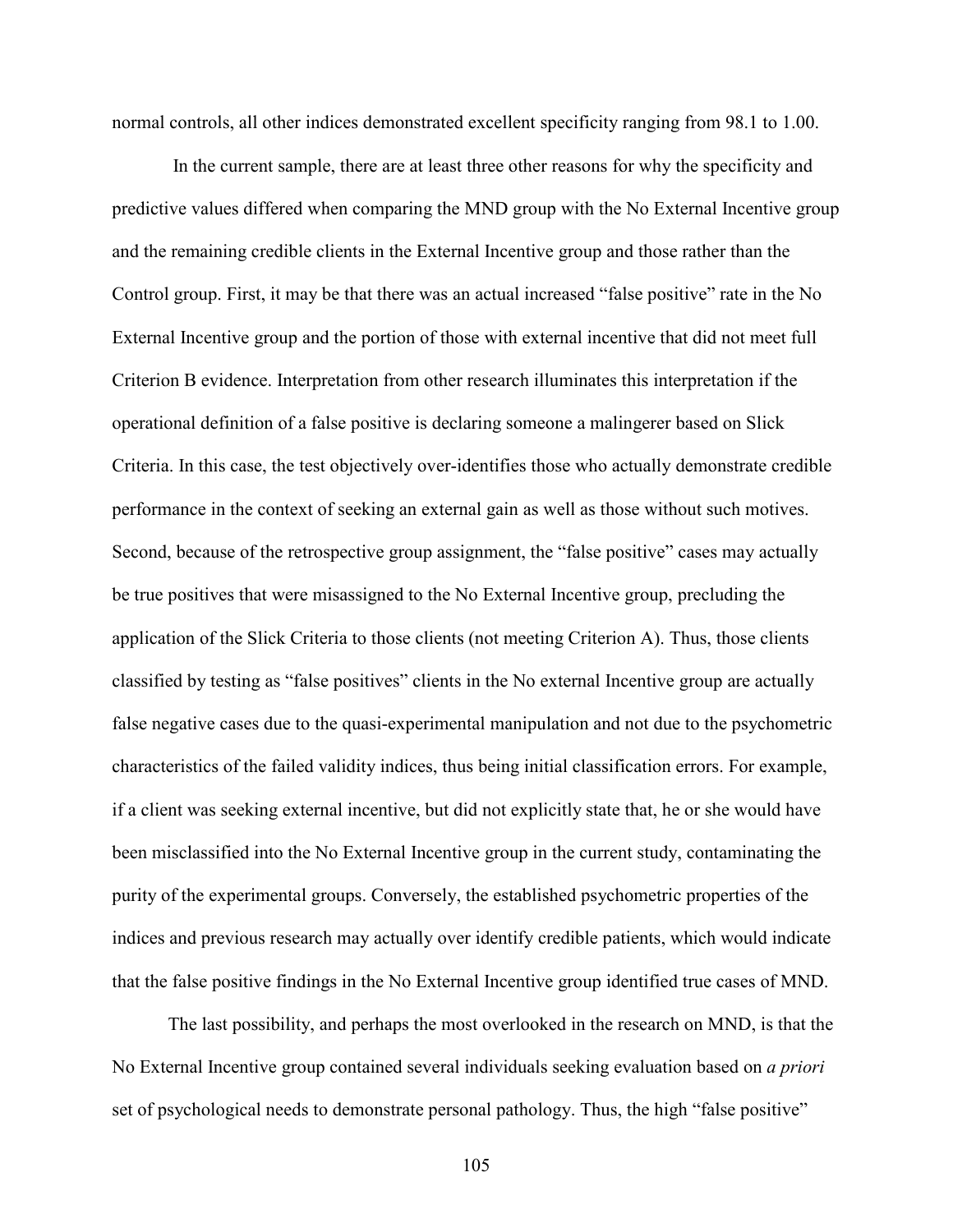rates reflect a tendency to present with somatoform and/or factitious features, rendering the testing noncredible. While Delis and Wetter (2007) and others (Binder, 2007; Boone, 2007a; Larrabee, 2007b) have recognized that factors other than substantial external secondary gain may relate to feigned neurocognitive performance, the area remains understudied. This is particularly the case regarding the explanation of so-called false positive rates of validity tests in patient samples with no apparent external incentives from participating in the evaluation process. In this manner, false positive results are viewed as test properties while excluding other more recent conceptualizations of somatic and cognitive symptom feigning, resulting in "overshadowing" alternative explanations. Thus, the false positive rates reported in patient samples may reflect an underlying cogniform syndrome that drives failures on neuropsychological validity tests and not simply psychometric noise. This is potentially problematic given the high rates of suspected noncredibility across settings, as effort and financial incentives have been shown to account for significant variance in neuropsychological test performance (Binder & Rohling, 1996; Green et al., 2001) and there are few guidelines in place to aid the clinician when deciding how to interpret neurocognitive performance in the presence of failed validity testing *and* no apparent external incentive.

## **Limitations**

Although the general findings indicated that the External Incentive group performed more poorly than the No External Incentive group on the subtests from the WAIS-III/WMS-III, not all comparisons were statistically significant when applying parametric techniques. However, nonparametrically, the significant overall tendency was that the External Incentive group performed lower than the No External Incentive group much more often. The External Incentive group scored significantly differently than the No External Incentive group on the validity indices in an imperfectly consistent manner, though nonparametric results indicate the overall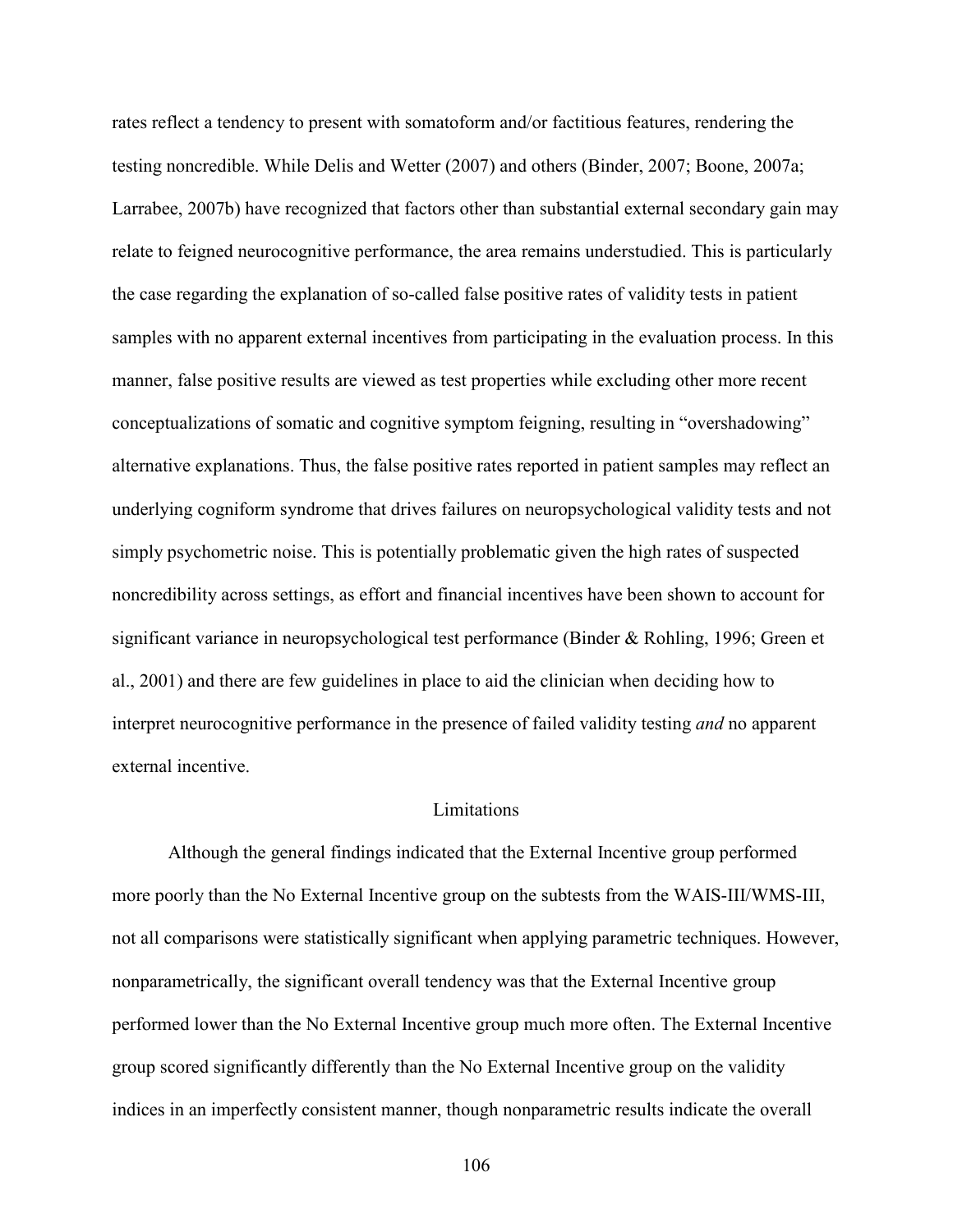tendency to score in the direction noncredible direction.

Thus, the first two hypotheses were supported and some of the mild inconsistencies may have been an experimental artifact in the grouping variables. For instance, the level of external incentive seeking was determined via retrospective chart reviews wherein information regarding the clients' true reason for obtaining the evaluation may not have been, at times, explicitly stated. Therefore, in those cases, the author grouped those clients into the No External Incentive group as a means to avoid mislabeling those individuals as meeting criteria for MND in keeping with the conservative approach in this study. Please note that in order to meet Slick Criteria, one has to have external incentive (Criterion A). Because of this, the No External Incentive group likely contained individuals who actually had an external incentive (i.e., seeking accommodations or medications), but did not directly indicate their motivation at the time of evaluation, resulting in a contaminated group. As a result, participants with external incentive were likely classified as not having external incentive. Moreover, those misclassified clients could not meet Slick Criteria as a function of that group assignment. However, that experimental artifact may actually bolster the robustness of the significant findings because it is thought that those individuals that may have been misclassified into the No External Incentive group should have performed similarly to clients in the External Incentive group thereby diluting the group differences, which likely only happened to a small degree. This potential situation would also be similar to typical clinical practice where the clinician is often uncertain as to the clients' explicit motivation for evaluation. Additionally, it is also possible that a client's explicit denial of external incentives may not be credible because they may refuse to admit such motivational factors.

Despite the significant group differences, it may also be possible that those in the External Incentive group may have performed lower on the WAIS-III/WMS-III due to differences related to actual functioning. For instance, it could be that those with *bonafide*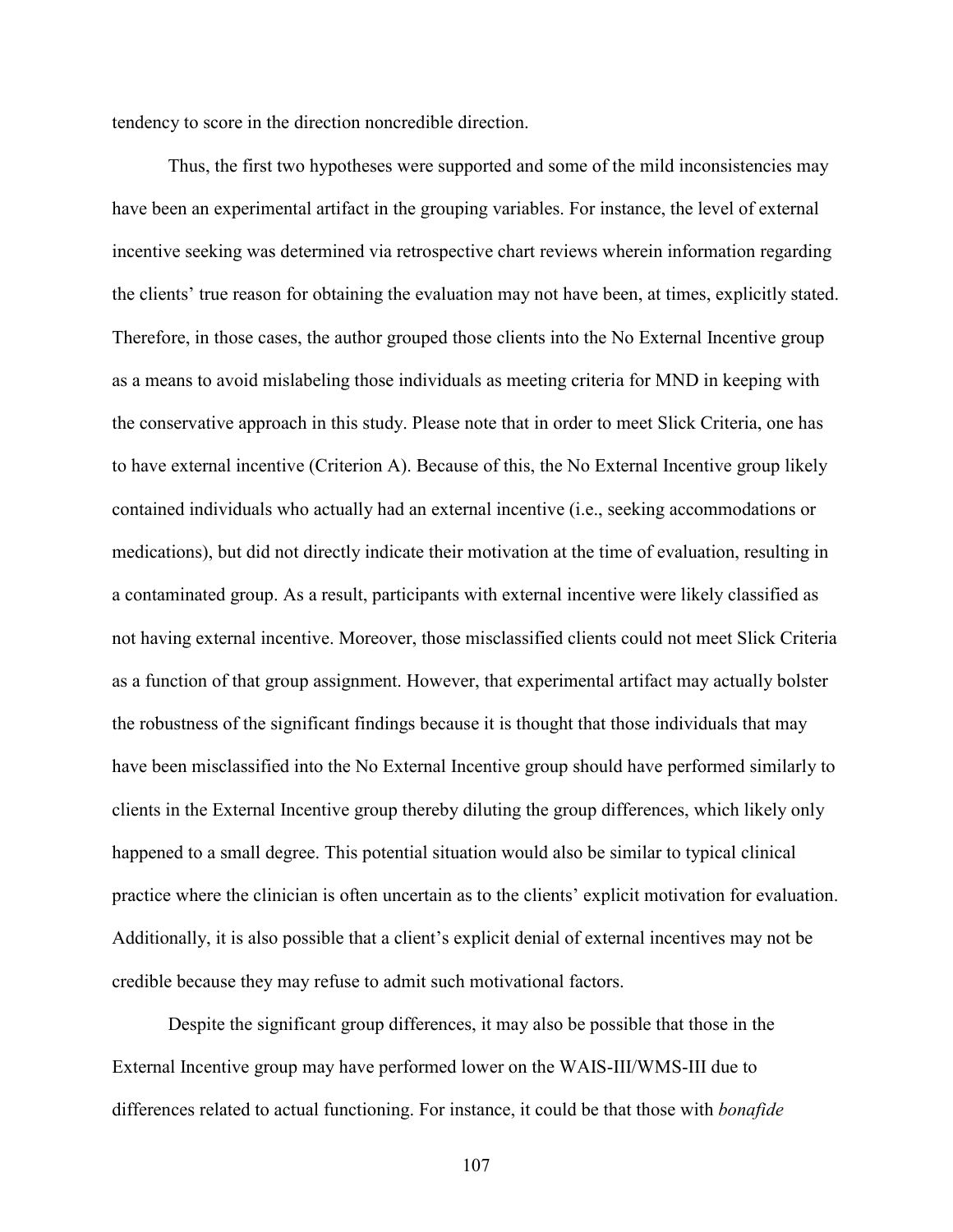neurocognitive problems more readily expressed their intentions to receive external gain, and were categorized as such. Be that as it may, the External Incentive group still performed toward the noncredible range on the validity indices more often than the No External Incentive group, which calls into question that possibility.

 Another limitation of this study relates to the use of validity measures validated for use in a medico-/psycholegal context and with neurological groups that have largely not included clients diagnosed with ADHD or LD. Therefore, the appropriateness of assigning labels of noncredible performance or malingering to clients in the present sample may be premature. To counteract those concerns, the author utilized conservative cutoff scores to minimize false positive findings of noncredible performance based on specificity levels across a number of empirical findings.

The high number of control participants failing the Mittenberg Index and Vocabulary minus Digit Span does call into question the use of cutscores for those measures in a university sample. Each of those two indices is based on score discrepancies within the intellectual domain, which may partially explain their low specificity in this sample given the increasing occurrence of such discrepancies as IQ scores become higher and higher. For instance, it has been noted that individuals with high intellectual quotients are more likely to show less uniform intellectual abilities than those with low or average functioning (Hawkins & Tulsky, 2001). As a result, large and frequent score discrepancies across intellectual abilities (i.e., a high degree of subtest scatter) are expected in those with above average intelligence. Given that the control participants were comprised of well-educated university students, the tendency for positive findings on the Mittenberg Index and Vocabulary minus Digit Span may have reflected true discrepancies in scores rather than noncredible performance. However, it has been shown that more extreme performance on those validity indices indicates a greater degree of test invalidity (Greve et al.,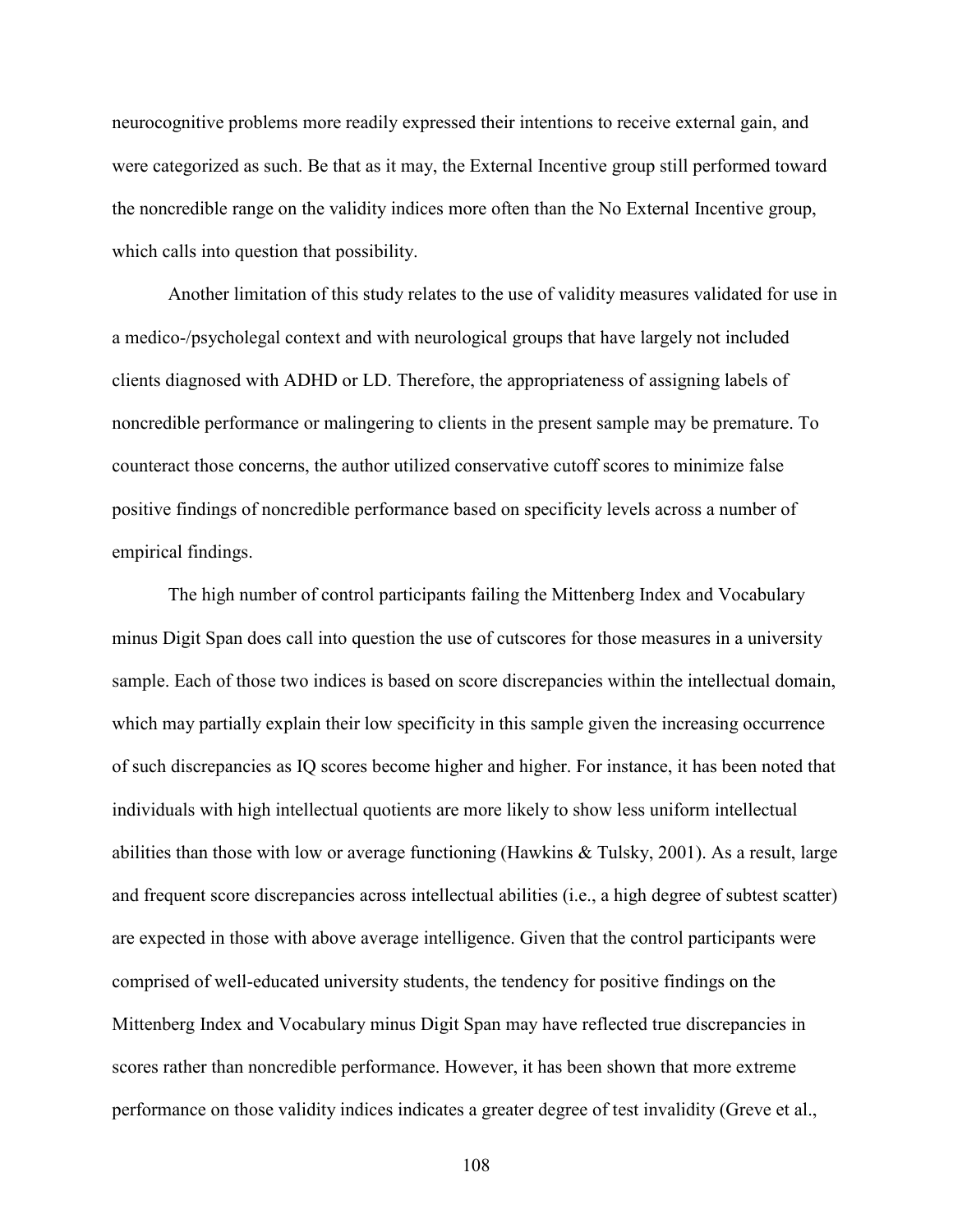2003; Mittenberg et al., 2001), which was also supported by the group comparisons but also suggests that the cutoff score in this population may need modification for future use. This topic also highlights that reliance on the observation of any single validity indicator is likely to result in false findings of MND (Boone, 2007b; Bush et al., 2005; Larrabee, 2007a; Larrabee et al., 2007; Meyers & Volbrecht, 2003; Rosenfeld et al., 2000; Victor et al., In Press). Therefore, the use of a multiple methods and validity tests should be employed to guard against undue stigmatization.

Perhaps the greatest limitation of the current study is that there was no independently validated patient group meeting Slick Criteria using measures outside the scope of this study. Because of this, it is not possible to definitively state that those meeting Slick Criteria according to the current methodology were, in fact, feigning deficits in order to receive an external gain. Nonetheless, the number of individuals meeting Slick Criteria in this study did not appear excessive and was actually lower than expected given estimates of noncredible performance in other clinical settings using samples motivated by different external incentives For instance, according to Mittenberg et al. (2002), the rate of MND in patients not involved with litigation or seeking compensation approximates 7% and the percentage in samples with high rates of external incentives approaches 50%. The percentage of MND found in the current study falls well below the high rate and just above the low estimate for MND in other clinical samples, suggesting that the rate in the current study were reasonable.

While the current study did not include an independently validated group of patients meeting research criteria for MND, the current literature base has not provided much technical guidance in this area for the current population of interest. As noted above, nearly all of the research on noncredible neurocognitive performance is concerned with forensic cases having identifiable high stakes outcomes that affect public policy, service provision, and public as well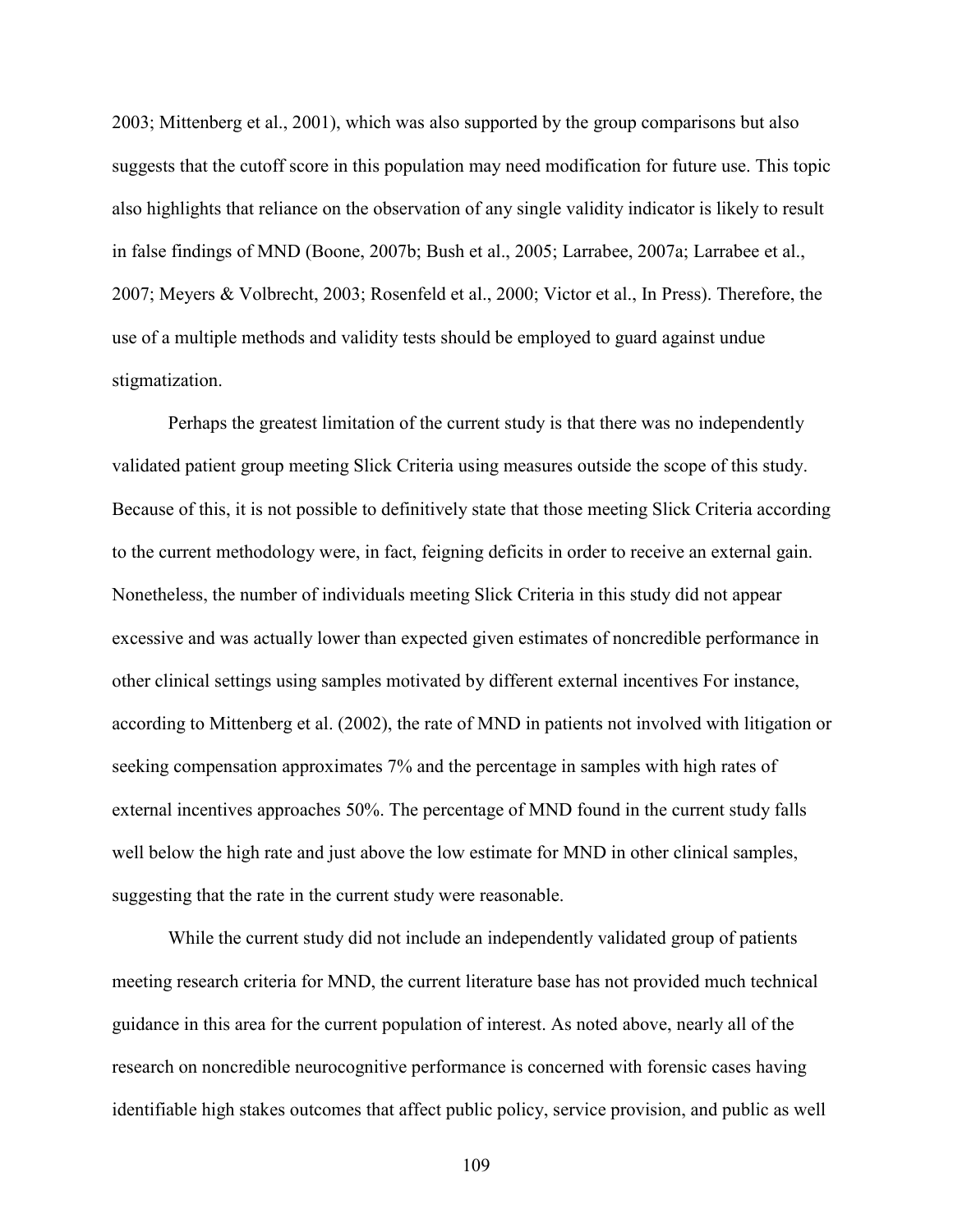as private financial considerations. In fact, mention of nonforensic malingering in particular has been sparse and vague (Rogers, Salekin, Sewell, Goldstein, & Leonard, 1998) making it unclear if current models of malingering and noncredible performance in forensic and other settings are applicable to nonforensic clinical evaluations with less sensational external reasons for seeking assessment. Therefore, there are no readily available instruments or methods that directly apply to determine credible performance specifically for those seeking ADHD or LD evaluations, which reflects the preliminary nature of this study and this area of research.

# **Conclusions**

Neuropsychologists spend the majority of their time outside the realm of forensic practice (Kanauss, Schatz, & Puente, 2005) and several sources of secondary gain independent of the legal arena remain unstudied. The results from this project support extending research and clinical investigation of noncredible performance to the academic setting as it was shown that there was a relationship between overtly seeking non-financial external incentives and test performance. More specifically, as a group, university students who overtly seek academic accommodations and/or stimulant medications performed lower on neuropsychological measures and showed more failure rates on validity indices than those not overtly seeking such incentives.

As a result, incentive-seeking can be conceptualized on a continuum that pertains to influence of external incentives that includes the perception, desirability, and type of external incentive. For instance, failure rates on neuropsychological validity indices and performance on neuropsychological tests can be examined based on the degree of incentive present (financial, employment status, non-financial awards, etc.). As it relates to the current study, further investigations would be well-served to examine the various types of external academic incentives (i.e., medication seeking, accommodation seeking) and neuropsychological performance.

So too, external pressures experienced by clients also need to be examined for an effect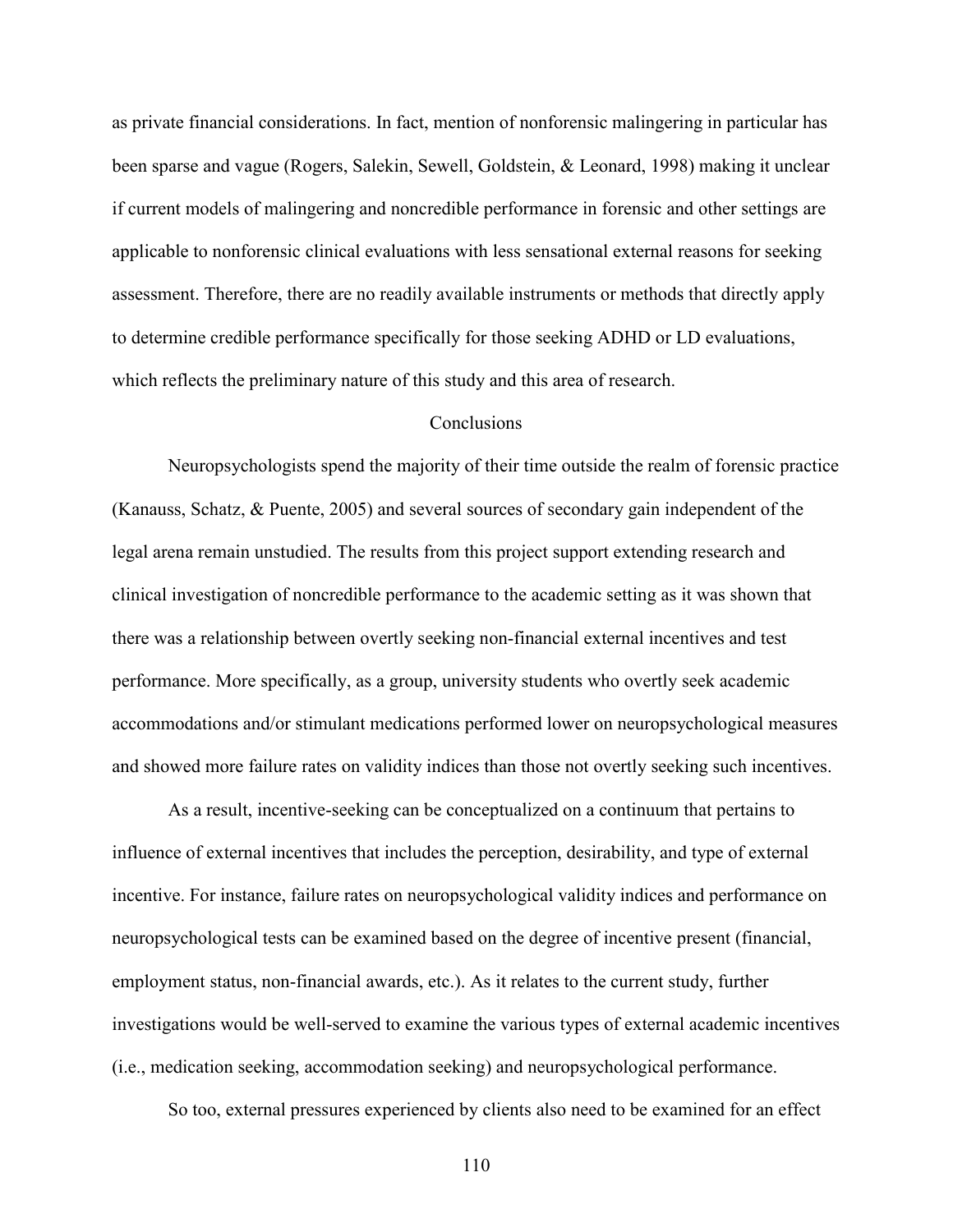and interaction with incentive levels. For instance, in a forensic context, an independently wealthy claimant may not view a potential legal \$1,000 award as enticing as someone who was in debt and laid off of work. In terms of academics, students with high pressure to perform scholastically (i.e., low GPA, students on academic probation) may view particular academic accommodations as being differentially attractive versus honor students with high GPA. Therefore, it will be necessary to further refine and more clearly operationalize how *substantial* particular external incentives may be viewed in the context of neuropsychological evaluations. In this vein, a theoretically-driven approach to studying noncredible performance in the context of external incentives may be offered in order to elucidate otherwise difficult to explain poor neuropsychological performance.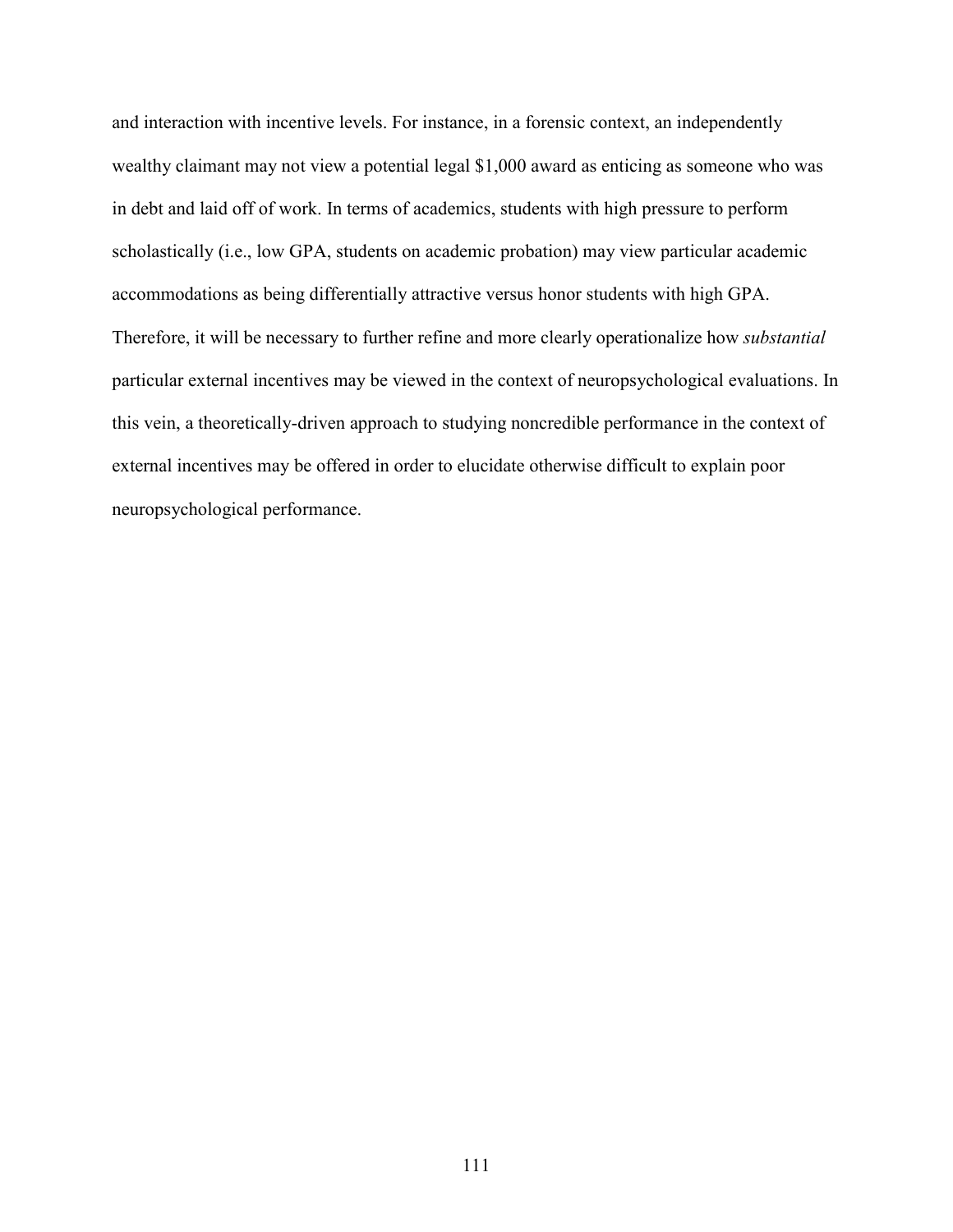## **References**

- Advokat, C. D., Guidry, D., & Martino, L. (2008). Licit and illicit use of medications for Attention-Deficit Hyperactivity Disorder in undergraduate college students. *Journal of American College Health, 56*(6), 601-606.
- APA. (2000). *Diagnostic and statistical manual of mental disorders (4th ed.-Text Revision)*. Washington, DC: Author.
- Archer, R. P., Buffington-Vollum, J. K., Stredny, R. V., & Handel, R. W. (2006). A survey of psychological test use patterns among forensic psychologists. *Journal of Personality Assessment, 87*(1), 84-94.
- Ardolf, B. R., Denney, R. L., & Houston, C. M. (2007). Base rates of negative response bias and malingered neurocognitive dysfunction among criminal defendants referred for neuropsychological evaluation. *The Clinical Neuropsychologist, 21*(6), 899-916.
- Ashendorf, L., O'Bryant, S. E., & McCaffrey, R. J. (2003). Specificity of malingering detection strategies in older adults using the CVLT and WCST. *Clinical Neuropsychologist, 17*(2), 255.
- Axelrod, B. N., Fichtenberg, N. L., Millis, S. R., & Wertheimer, J. C. (2006). Detecting incomplete effort with Digit Span from the Wechsler Adult Intelligence Scale-Third Edition. *The Clinical Neuropsychologist, 20*(3), 513-523.
- Axelrod, B. N., & Rawlings, D. B. (1999). Clinical utility of incomplete effort WAIS-R formulas: A longitudinal examination of individuals with traumatic brain injury. *Journal of Forensic Neuropsychology, 1*(2), 15-27.
- Babcock, Q., & Byme, T. (2000). Student perceptions of methylphenidate abuse at a public liberal arts college. *Journal of American College Health, 49*, 143 -145.
- Babikian, T., & Boone, K. B. (2007). Intelligence tests as measures of effort. In K. B. Boone (Ed.), *Assessment of feigned cognitive impairment* (pp. 103-127). New York, NY: The Guilford Press.
- Babikian, T., Boone, K. B., Lu, P., & Arnold, G. (2006). Sensitivity and specificity of various digit span scores in the detection of suspect effort. *Clinical Neuropsychologist, 20*(1), 145-159.
- Baddeley, A. D., & Warrington, E. K. (1970). Amnesia and the distinction between long- and short-term memory. *Journal of Verbal Learning & Verbal Behavior, 9*(2), 176-189.
- Baity, M. R., Siefert, C. J., Chambers, A., & Blais, M. A. (2007). Deceptiveness on the PAI: A study of naïve faking with psychiatric inpatients. *Journal of Personality Assessment, 88*(1), 16-24.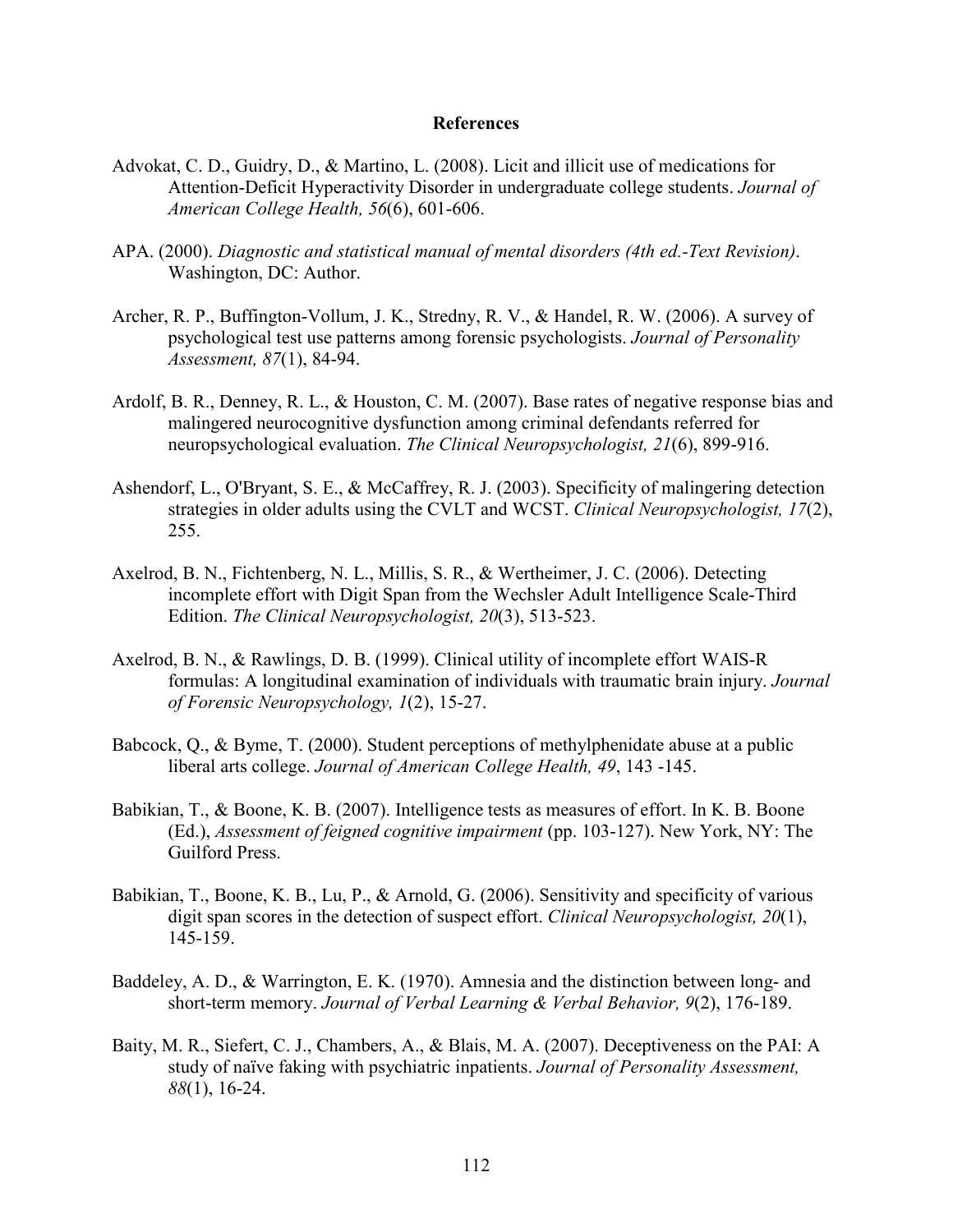- Baldessarini, R. J., Finklestein, S., & Arana, G. W. (1983). The predictive power of diagnostic tests and the effect of prevalence of illness. *Archives of General Psychiatry, 40*(5), 569- 573.
- Bar-Hillel, M., & Hogarth, R. M. (1990). Back to base rates. In *Insights in decision making: A tribute to Hillel J. Einhorn.* (pp. 200-216). Chicago, IL, US: University of Chicago Press.
- Belanger, H. G., Curtiss, G., Demery, J. A., Lebowitz, B. K., & Vanderploeg, R. D. (2005). Factors moderating neuropsychological outcomes following mild traumatic brain injury: A meta-analysis. *Journal of the International Neuropsychological Society, 11*(3), 215- 227.
- Belanger, H. G., & Vanderploeg, R. D. (2005). The neuropsychological impact of sports-related concussion: A meta-analysis. *Journal of the International Neuropsychological Society, 11*(4), 345-357.
- Benton, A. L., Sivan, A. B., Hamsher, K., Varney, N. R., & Spreen, O. (1994). *Contributions to neuropsychological assessment (2nd Ed). A clinical manual*. New York, NY: Oxford University Press.
- Bernard, L. C. (1990). Prospects for faking believable memory deficits on neuropsychological tests and the use of incentives in simulation research. *Journal of Clinical and Experimental Neuropsychology, 12*(5), 715-728.
- Bernard, L. C., McGrath, M. J., & Houston, W. (1993). Discriminating between simulated malingering and closed head injury on the Wechsler memory scale-revised. *Archives of Clinical Neuropsychology, 8*(6), 539-551.
- Bianchini, K. J., Love, J. M., Greve, K. W., & Adams, D. (2005). Detection and diagnosis of malingering in electrical injury. *Archives of Clinical Neuropsychology, 20*(3), 365-373.
- Bianchini, K. J., Mathias, C. W., & Greve, K. W. (2001). Symptom validity testing: A critical review. *Clinical Neuropsychologist, 15*(1), 19-45.
- Bigler, E. D. (2006). Can author bias be determined in forensic neuropsychology research published in Archives of Clinical Neuropsychology? *Archives of Clinical Neuropsychology, 21*(5), 503-508.
- Binder, L. M. (1993). Assessment of malingering after mild head trauma with the Portland Digit Recognition Test. *Journal of Clinical and Experimental Neuropsychology, 15*(2), 170- 182.
- Binder, L. M. (2007). Comment on Cogniform Disorder and Cogniform Condition: Proposed diagnoses for excessive cognitive symptoms. *Archives of Clinical Neuropsychology, 22*(6), 681-682.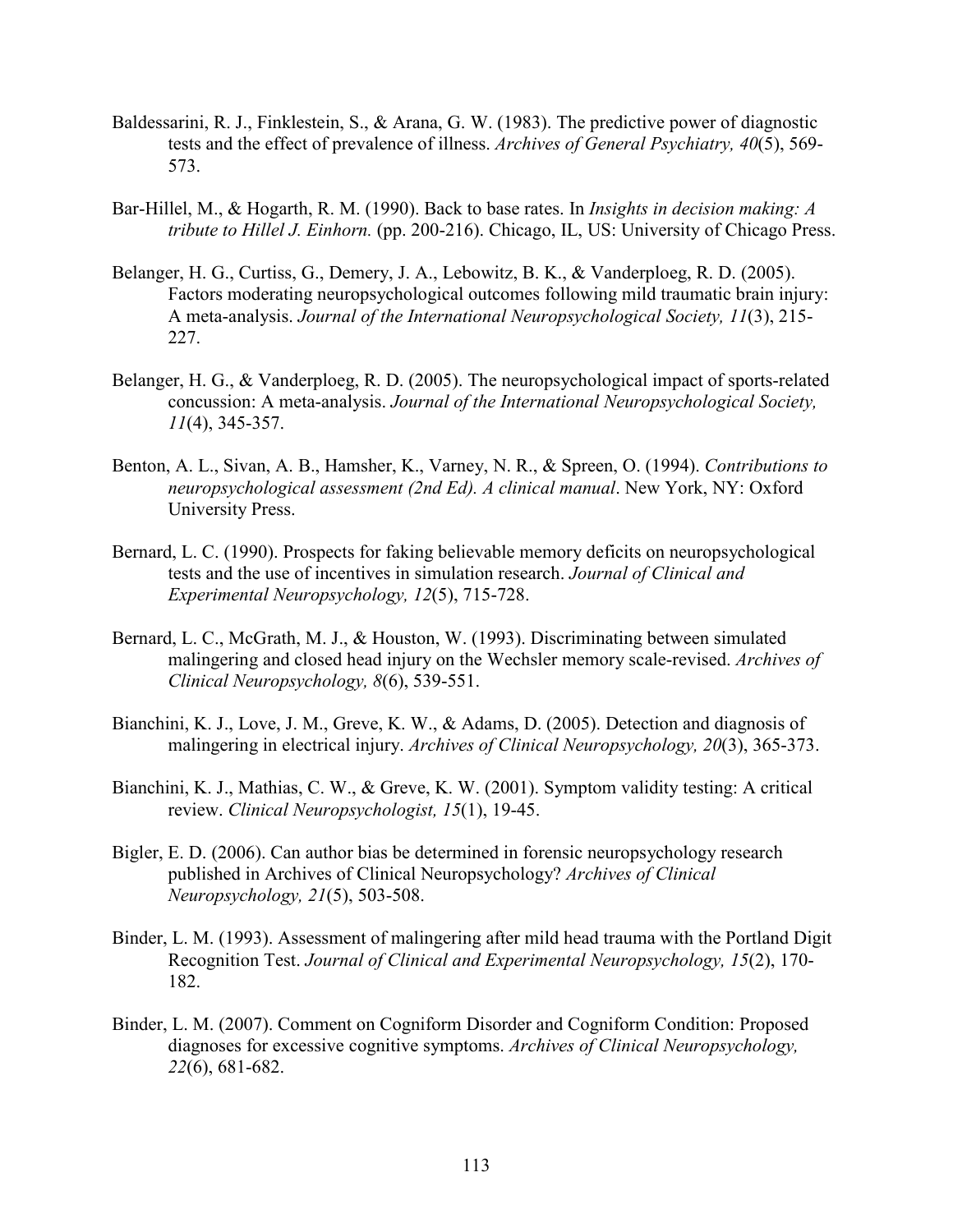- Binder, L. M., & Rohling, M. L. (1996). Money matters: a meta-analytic review of the effects of financial incentives on recovery after closed-head injury. *The American Journal of Psychiatry, 153*(1), 7-10.
- Binder, L. M., Villanueva, M. R., Howieson, D., & Moore, R. T. (1993). The Rey AVLT recognition memory task measures motivational impairment after mild head trauma. *Archives of Clinical Neuropsychology, 8*(2), 137-147.
- Binder, L. M., & Willis, S. C. (1991). Assessment of motivation after financially compensable minor head trauma. *Psychological Assessment, 3*(2), 175-181.
- Blanchard, D. D., McGrath, R. E., Pogge, D. L., & Khadivi, A. (2003). A comparison of the PAI and MMPI-2 as predictors of faking bad in college students. *Journal of Personality Assessment, 80*(2), 197-205.
- Boccaccini, M. T., Murrie, D. C., & Duncan, S. A. (2006). Screening for malingering in a criminal-forensic sample with the Personality Assessment Inventory. *Psychological Assessment, 18*(4), 415-423.
- Boone, K. (2007a). Commentary on "Cogniform disorder and cogniform condition: Proposed diagnoses for excessive cognitive symptoms" by Dean C. Delis and Spencer R. Wetter. *Archives of Clinical Neuropsychology, 22*(6), 675-679.
- Boone, K. (2007b). A reconsideration of the Slick et al. (1999) criteria for malingered neurocognitive dysfunction. In K. B. Boone (Ed.), *Assessment of feigned cognitive impairment* (pp. 29-49). New York, NY: The Guilford Press.
- Bush, S. S., Ruff, R. M., Tröster, A. I., Barth, J. T., Koffler, S. P., Pliskin, N. H., et al. (2005). Symptom validity assessment: Practice issues and medical necessity: NAN Policy & Planning Committee. *Archives of Clinical Neuropsychology, 20*(4), 419-426.
- Butters, N., Salmon, D. P., Cullum, C. M., & Cairns, P. (1988). Differentiation of amnesic and demented patients with the Wechsler Memory Scale--Revised. *The Clinical Neuropsychologist, 2*(2), 133-148.
- Calhoun, P. S., Earnst, K. S., Tucker, D. D., Kirby, A. C., & Beckham, J. C. (2000). Feigning combat-related Posttraumatic Stress Disorder on the Personality Assessment Inventory. *Journal of Personality Assessment, 75*(2), 338-350.
- Carlesimo, G. A., Fadda, L., Lorusso, S., & Caltagirone, C. (1994). Verbal and spatial memory spans in Alzheimer's and multi-infarct dementia. *Acta Neurologica Scandinavica, 89*(2), 132-138.
- Chafetz, M. D., Abrahams, J. P., & Kohlmaier, J. (2007). Malingering on the Social Security Disability Consultative Exam: A new rating scale. *Archives of Clinical Neuropsychology, 22*(1), 1-14.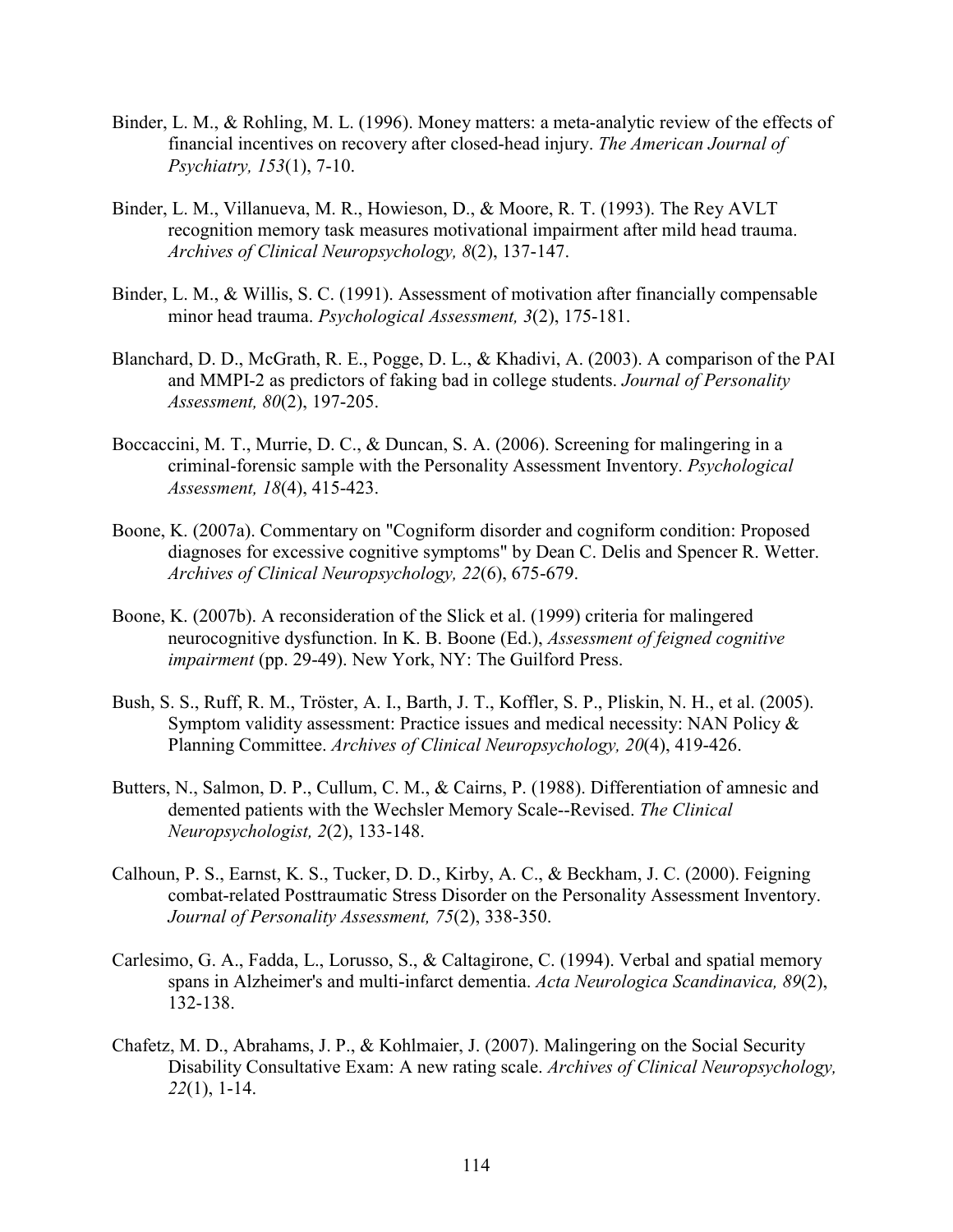- Constantinou, M., Bauer, L., Ashendorf, L., Fisher, J. M., & McCaffrey, R. J. (2005). Is poor performance on recognition memory effort measures indicative of generalized poor performance on neuropsychological tests? *Archives of Clinical Neuropsychology, 20*(2), 191-198.
- Conti, R. P. (2004). Malingered ADHD in adolescents diagnosed with conduct disorder: A brief note. *Psychological Reports, 94*(3), 987-988.
- Crank, J. N., & Deshler, D. D. (2001). Disability eligibility issues and university student assessment outcomes. *Journal of Vocational Rehabilitation, 16*, 217-226.
- *Daubert v. Merrell Dow Pharmaceuticals*, 509 U.S. 579 (1993).
- Dean, A. C., Victor, T. L., Boone, K. B., & Arnold, G. (2007). The relationship of IQ to effort test performance. *The Clinical Neuropsychologist*, 1-18.
- Delis, D. C., Kaplan, E., & Kramer, J. H. (2001). *Delis-Kaplan Executive Function System (DKEFS): Examiner's manual*. San Antonio, TX: The Psychological Corporation.
- Delis, D. C., & Wetter, S. R. (2007). Cogniform Disorder and Cogniform Condition: Proposed diagnoses for excessive cognitive symptoms. *Archives of Clinical Neuropsychology, 22*(5), 589-604.
- Demakis, G. J. (2004). Application of clinically-derived malingering cutoffs on the California Verbal Learning Test and the Wechsler Adult Intelligence Test-Revised to an analog malingering study. *Applied Neuropsychology, 11*(4), 220-226.
- Duncan, S. A., & Ausborn, D. L. (2002). The use of reliable digits to detect malingering in a criminal forensic pretrial population. *Assessment, 9*(1), 56-61.
- Etherton, J. L., Bianchini, K. J., Ciota, M. A., & Greve, K. W. (2005). Reliable digit span is unaffected by laboratory-induced pain: Implications for clinical use. *Assessment, 12*(1), 101-106.
- Etherton, J. L., Bianchini, K. J., Ciota, M. A., Heinly, M. T., & Greve, K. W. (2006). Pain, malingering and the WAIS-III Working Memory Index. *The Spine Journal, 6*(1), 61-71.
- Etherton, J. L., Bianchini, K. J., Greve, K. W., & Heinly, M. T. (2005). Sensitivity and Specificity of Reliable Digit Span in malingered pain-related disability. *Assessment, 12*(2), 130-136.
- Etherton, J. L., Bianchini, K. J., Heinly, M. T., & Greve, K. W. (2006). Pain, malingering, and performance on the WAIS-III Processing Speed Index. *Journal of Clinical & Experimental Neuropsychology, 28*(7), 1218-1237.
- Evans, S. W., Serpell, Z. N., Schultz, B. K., & Pastor, D. A. (2007). Cumulative benefits of secondary school-based treatment of students with Attention Deficit Hyperactivity Disorder. *School Psychology Review, 36*(2), 256-273.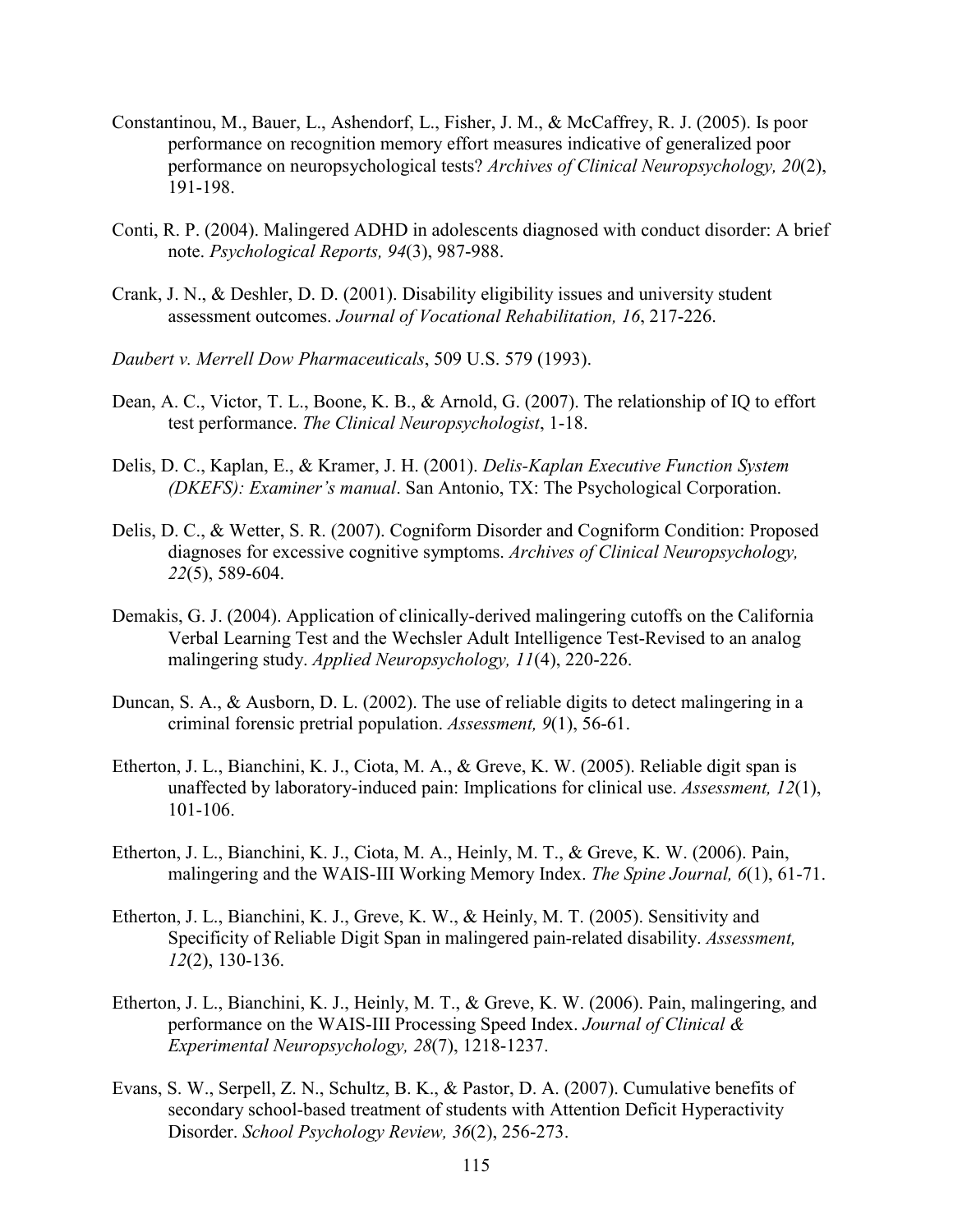- Faul, F., Erdfelder, E., Lang, A., & Buchner, A. (2007). G\*Power 3: A flexible statistical power analysis program for the social, behavioral, and biomedical sciences. *Behavior Research Methods, 39*(2), 175–191.
- Faust, D., Guilmette, T. J., Hart, K., Arkes, H. R., Fishburne, F. J., & Davey, L. (1988). Neuropsychologists' training, experience, and judgment accuracy. *Archives of Clinical Neuropsychology, 3*(2), 145-163.
- Faust, D., Hart, K., & Guilmette, T. J. (1988). Pediatric malingering: the capacity of children to fake believable deficits on neuropsychological testing. *Journal of Consulting and Clinical Psychology, 56*(4), 578-582.
- Faust, D., & Nurcombe, B. (1989). Improving the accuracy of clinical judgment. *Psychiatry, 52*(2), 197-208.
- Faust, D., & Ziskin, J. (1988). The expert witness in psychological and psychiatry. *Science, 241*, 31-35.
- Fisher, D. C., Ledbetter, M. F., Cohen, N. J., Marmor, D., & Tulsky, D. S. (2000). WAIS-III and WMS-III profiles of mildly to severely brain-injured patients. *Applied Neuropsychology, 7*(3), 126-132.
- Ford, C. V. (1983). *The somatizing disorders: illness as a way of life*. New York, NY: Elsevier.
- Frederick, R. I. (1997). *Validity Indicator Profile manual*. Minnetonka, MN: NCS Assessments.
- Frederick, R. I., Sarfaty, S. D., Johnston, J. D., & Powel, J. (1994). Validation of a detector of response bias on a forced-choice test of nonverbal ability. *Neuropsychology, 8*(1), 118- 125.
- *Frye v. United States*, 293 F. 1013 (D.C. Cir. 1923).
- Gaies, L. A. (1994). *Malingering of depression on the Personality Assessment Inventory.* Unpublished doctoral dissertation, University of South Florida, Tampa, US.
- Glassmire, D. M., Bierley, R. A., Wisniewski, A. M., Greene, R. L., Kennedy, J. E., & Date, E. (2003). Using the WMS-III faces subtest to detect malingered memory impairment. *Journal of Clinical & Experimental Neuropsychology, 25*(4), 465.
- Gouvier, W. D. (1999). Base rates and clinical decision making in neuropsychology. In J. J. Sweet (Ed.), *Forensic neuropsychology: Fundamentals and practice.* (pp. 27-37). Lisse, Netherlands: Swets & Zeitlinger Publishers.
- Gouvier, W. D. (2001). Are you sure you're really telling the truth? *NeuroRehabilitation, 16*(4), 215-219.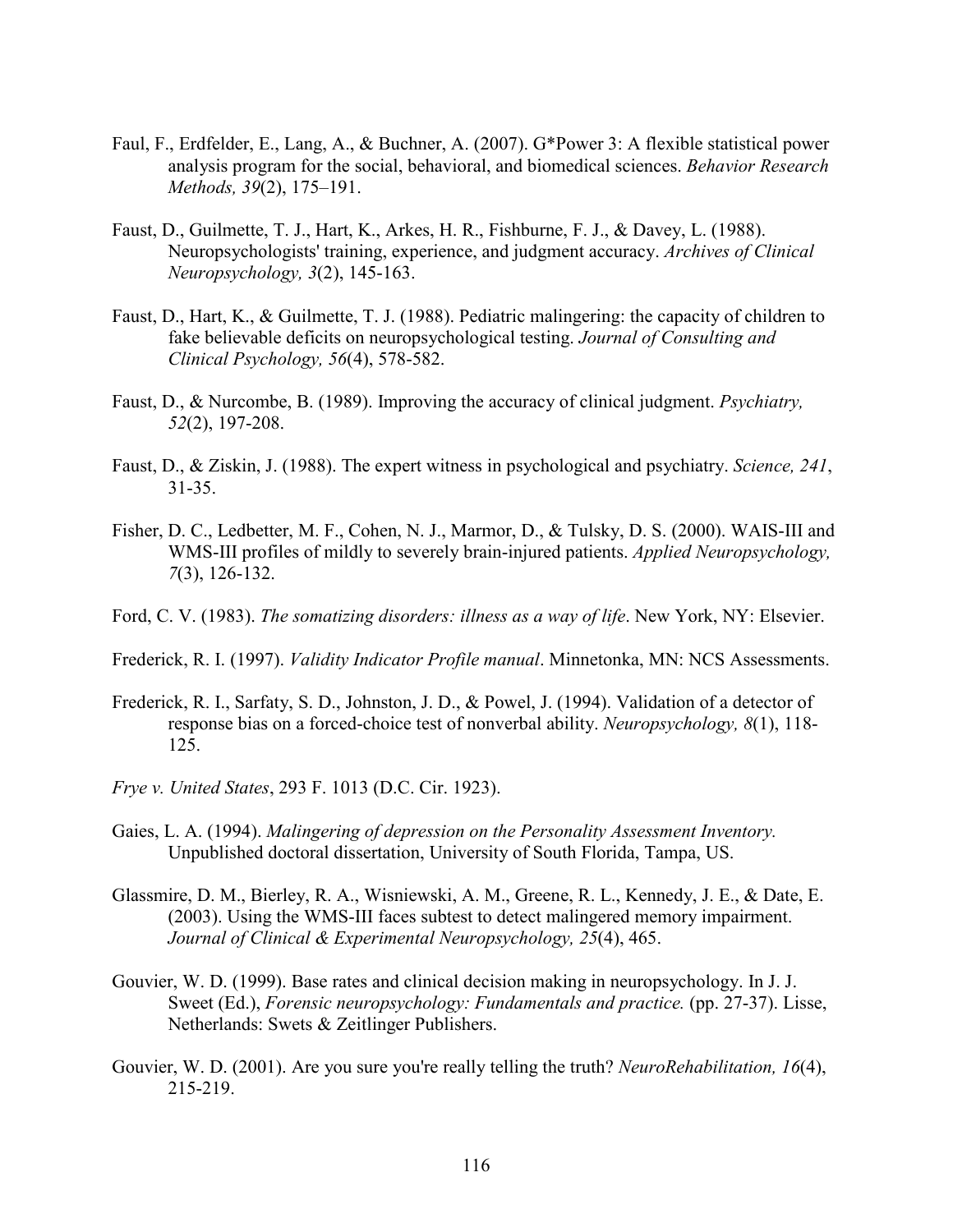- Gouvier, W. D., Cubic, B., Jones, G., & Brantley, P. (1992). Postconcussion symptoms and daily stress in normal and head-injured college populations. *Archives of Clinical Neuropsychology, 7*(3), 193-211.
- Gouvier, W. D., Hayes, J. S., & Smiroldo, B. B. (1998). The significance of base rates, test sensitivity, test specificity, and subjects' knowledge of symptoms in assessing TBI sequelae and malingering. In C. R. Reynolds (Ed.), *Detection of malingering during head injury litigation.* (pp. 55-79). New York, NY, US: Plenum Press.
- Gouvier, W. D., Lees-Haley, P., & Hammer, J. H. (2003). The neuropsychological examination in the problem of detecting malingering in the forensic arena: costs and benefits. In G. P. Prigatano & N. H. Pliskin (Eds.), *Clinical neuropsychology and cost outcomes research: A beginning.* New York, NY: The Psychology Press.
- Graue, L. O., Berry, D. T. R., Clark, J. A., Sollman, M. J., Cardi, M., Hopkins, J., et al. (2007). Identification of feigned mental retardation using the new generation of malingering detection instruments: preliminary findings. *The Clinical Neuropsychologist, 21*(6), 929- 942.
- Green, P. (2003). *Green's Word Memory Test for Microsoft Windows*. Edmonton, Alberta: Green's Publishing Inc.
- Green, P. (2007). Spoiled for choice: Making comparisons between forced-choice effort tests. In K. B. Boone (Ed.), *Assessment of feigned cognitive impairment* (pp. 40-77). New York, NY: The Guilford Press.
- Green, P., Rohling, M. L., Lees-Haley, P. R., & Allen, L. M., III. (2001). Effort has a greater effect on test scores than severe brain injury in compensation claimants. *Brain Injury, 15*(12), 1045-1060.
- Greiffenstein, M. F., Baker, W. J., & Gola, T. (1994). Validation of malingered amnesia measures with a large clinical sample. *Psychological Assessment, 6*(3), 218-224.
- Greve, K. W., & Bianchini, K. J. (2004). Setting empirical cut-offs on psychometric indicators of negative response bias: a methodological commentary with recommendations. *Archives of Clinical Neuropsychology, 19*(4), 533-541.
- Greve, K. W., Bianchini, K. J., Mathias, C. W., Houston, R. J., & Crouch, J. A. (2003). Detecting malingered performance on the Wechsler Adult Intelligence Scale: Validation of Mittenberg's approach in traumatic brain injury. *Archives of Clinical Neuropsychology, 18*(3), 245-260.
- Greve, K. W., Springer, S., Bianchini, K. J., Black, F. W., Heinly, M. T., Love, J. M., et al. (2007). Malingering in toxic exposure: Classification accuracy of reliable digit span and WAIS-III digit span scaled scores. *Assessment, 14*(1), 12-21.
- Hadley, W. M. (2007). The necessity of academic accommodations for first-year college students with learning disabilities. *Journal of College Admission,* 195, 9-13.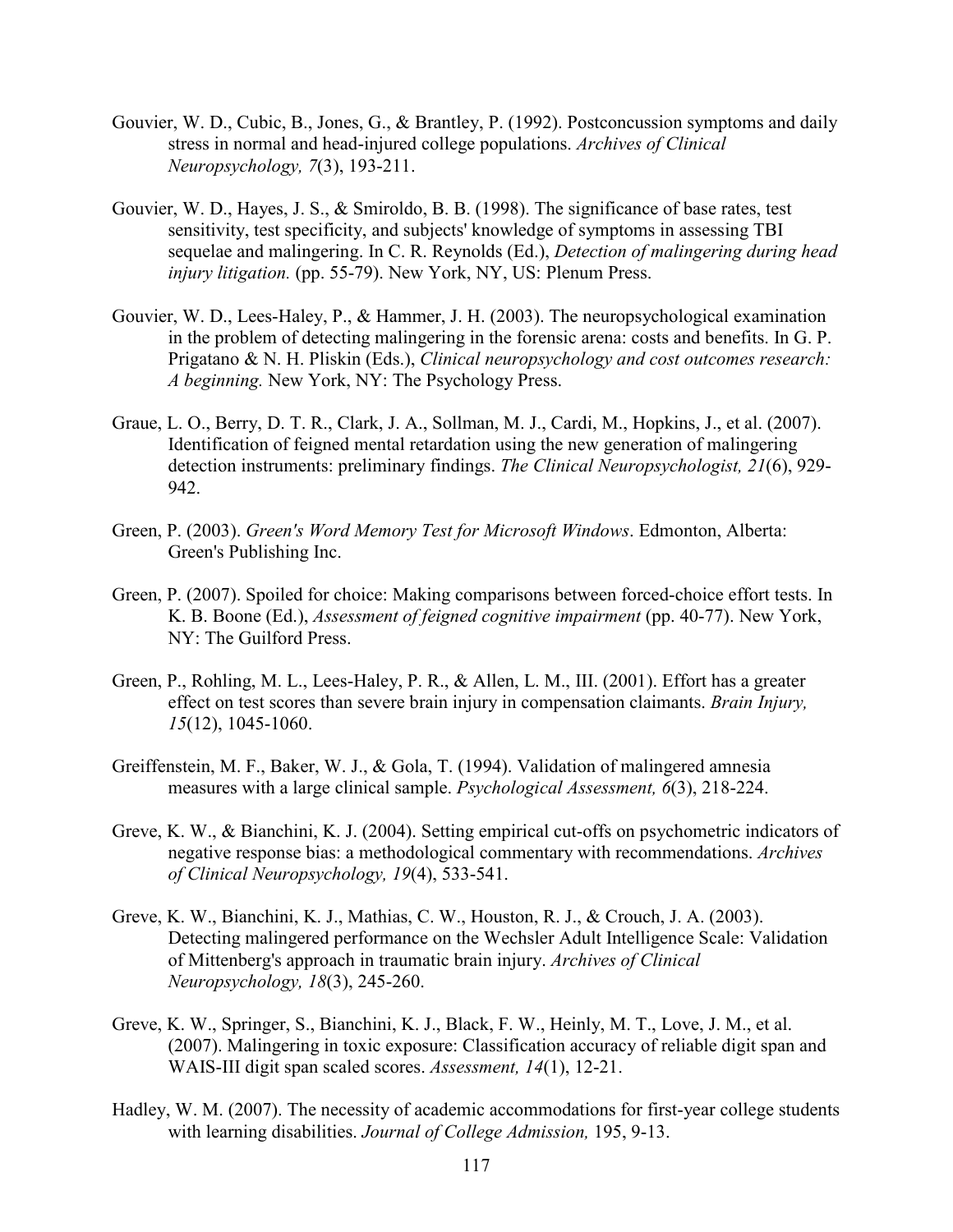- Harrison, A. G., Edwards, M. J., & Parker, K. C. H. (2007). Identifying students faking ADHD: Preliminary findings and strategies for detection. *Archives of Clinical Neuropsychology, 22*(5), 577-588.
- Hawkins, K. A., & Tulsky, D. S. (2001). The influence of IQ stratification on WAIS-III/WMS-III FSIQ-General Memory Index discrepancy base-rates in the standardization sample. *Journal of the International Neuropsychological Society, 7*(7), 875-880.
- Heaton, R. K., Smith, H. H., Lehman, R. A., & Vogt, A. T. (1978). Prospects for faking believable deficits on neuropsychological testing. *Journal of Consulting and Clinical Psychology, 46*(5), 892-900.
- Heinly, M. T., Greve, K. W., Bianchini, K. J., Love, J. M., & Brennan, A. (2005). WAIS digit span-based indicators of malingered neurocognitive dysfunction: Classification accuracy in traumatic brain injury. *Assessment, 12*(4), 429-444.
- Henry, G. (2005). Probable malingering and performance on the Test of Variables of Attention. *The Clinical Neuropsychologist, 19*(1), 121-129.
- Hilsabeck, R. C., LeCompte, D. C., Marks, A. R., & Grafman, J. (2001). The Word Completion Memory Test (WCMT): A new test to detect malingered memory deficits. *Archives of Clinical Neuropsychology, 16*, 669-677.
- Hilsabeck, R. C., Thompson, M. D., Irby, J. W., Adams, R. L., Scott, J. G., & Gouvier, W. D. (2003). Partial cross-validation of the Wechsler Memory Scale-Revised (WMS-R) General Memory-Attention/Concentration Malingering Index in a nonlitigating sample. *Archives of Clinical Neuropsychology, 18*(1), 71-79.
- Hiscock, M., & Hiscock, C. K. (1989). Refining the forced-choice method for the detection of malingering. *Journal of Clinical and Experimental Neuropsychology, 11*(6), 967-974.
- Inman, T. H., & Berry, D. T. R. (2002). Cross-validation of indicators of malingering: a comparison of nine neuropsychological tests, four tests of malingering, and behavioral observations. *Archives of Clinical Neuropsychology, 17*(1), 1-23.
- Iverson, G. L. (1991). *Detecting malingered memory deficits through the use of multiple objective measures: A preliminary investigation*: Unpublished master's thesis, West Virginia University, Morgantown.
- Iverson, G. L., & Binder, L. M. (2000). Detecting exaggeration and malingering in neuropsychological assessment. *Journal of Head Trauma Rehabilitation, 15*(2), 829-858.
- Iverson, G. L., & Franzen, M. D. (1994). The Recognition Memory Test, digit span, and Knox Cube Test as markers of malingered memory impairment. *Assessment, 1*(4), 323-334.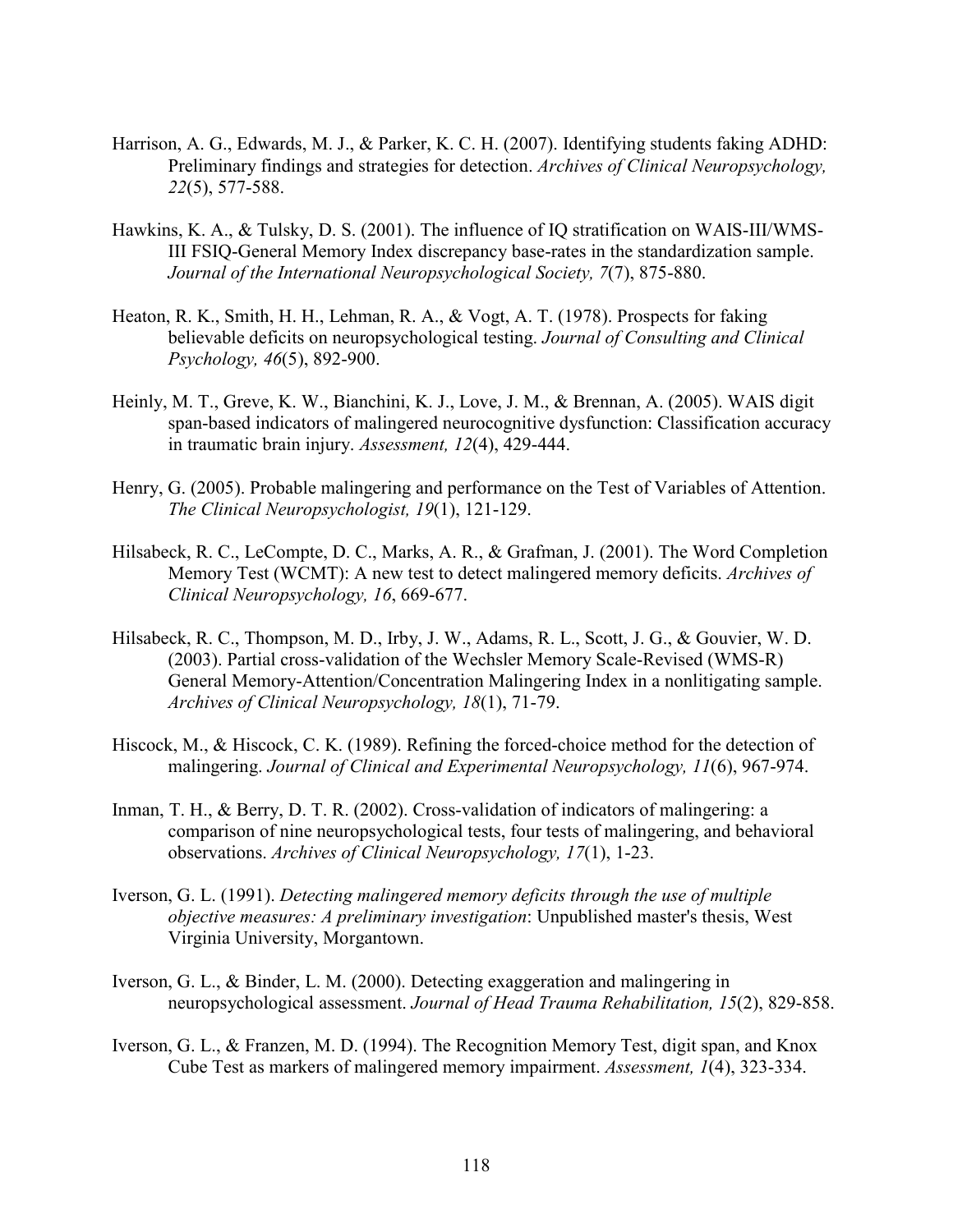- Iverson, G. L., & Franzen, M. D. (1996). Using multiple objective memory procedures to detect simulated malingering. *Journal of Clinical and Experimental Neuropsychology, 18*(1), 38-51.
- Iverson, G. L., Slick, D. J., & Franzen, M. D. (2000). Evaluation of a WMS-R malingering index in a non-litigating clinical sample. *Journal of Clinical & Experimental Neuropsychology, 22*(2), 191.
- Iverson, G. L., & Tulsky, D. S. (2003). Detecting malingering on the WAIS-III: Unusual Digit Span performance patterns in the normal population and in clinical groups. *Archives of Clinical Neuropsychology, 18*(1), 1-9.
- Johnson, S. K., Lange, G., DeLuca, J., Korn, L. R., & Natelson, B. (1997). The effects of fatigue on neuropsychological performance in patients with chronic fatigue syndrome, multiple sclerosis, and depression. *Applied Neuropsychology, 4*(3), 145-153.
- Johnstone, L., & Cooke, D. J. (2003). Feigned intellectual deficits on the Wechsler Adult Intelligence Scale-Revised. *British Journal of Clinical Psychology, 42*(3), 303-318.
- Kanauss, K., Schatz, P., & Puente, A. E. (2005). Current trends in the reimbursement of professional neuropsychological services. *Archives of Clinical Neuropsychology, 20*(3), 341-353.
- Killgore, W. D. S., & DellaPietra, L. (2000a). Item response biases on the logical memory delayed recognition subtest of the Wechsler Memory Scale-III. *Psychological Reports, 86*(3 Pt 1), 851-857.
- Killgore, W. D. S., & DellaPietra, L. (2000b). Using the WMS-III to detect malingering: Empirical validation of the Rarely Missed Index (RMI). *Journal of Clinical & Experimental Neuropsychology, 22*(6), 761-771.
- Kirmayer, L. J., & Sartorius, N. (2007). Cultural models and somatic syndromes. *Psychosomatic Medicine, 69*(9), 832-840.
- *Kumho Tire v. Carmichael*, 525 U.S. 137, 152 (1999).
- Lange, R. T., Iverson, G. L., Sullivan, K., & Anderson, D. (2006). Suppressed Working Memory on the WMS-III as a marker for poor effort. *Journal of Clinical & Experimental Neuropsychology, 28*(3), 294-305.
- Langeluddecke, P. M., & Lucas, S. K. (2003). Quantitative measures of memory malingering on the Wechsler Memory Scale--Third edition in mild head injury litigants. *Archives of Clinical Neuropsychology, 18*(2), 181-197.
- Langeluddecke, P. M., & Lucas, S. K. (2004). Validation of the Rarely Missed Index (RMI) in detecting memory malingering in mild head injury litigants. *Journal of Forensic Neuropsychology, 4*(1), 49-64.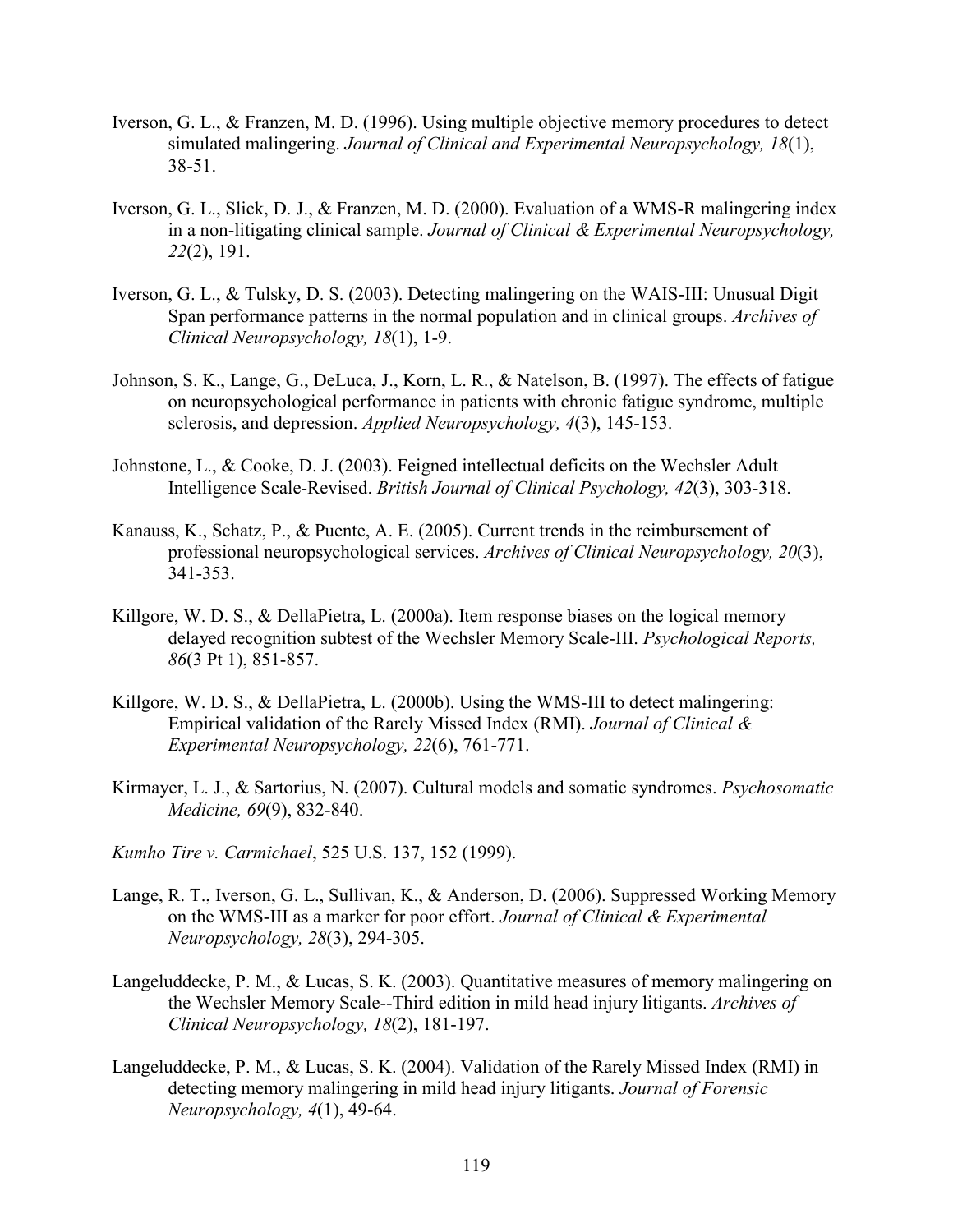- Larrabee, G. J. (1998). Somatic malingering on the MMPI and MMPI-2 in personal injury litigants. *Clinical Neuropsychologist, 12*(2), 179-188.
- Larrabee, G. J. (2003a). Detection of malingering using atypical performance patterns on standard neuropsychological tests. *The Clinical Neuropsychologist, 17*(3), 410-425.
- Larrabee, G. J. (2003b). Exaggerated pain report in litigants with Malingered Neurocognitive Dysfunction. *Clinical Neuropsychologist, 17*(3), 395-401.
- Larrabee, G. J. (2007a). Aggregation across multiple indicators improves the detection of malingering: Relationship to likelihood ratios. *The Clinical Neuropsychologist*, 1 - 14.
- Larrabee, G. J. (2007b). Commentary on Delis and Wetter, "Cogniform disorder and cogniform condition: Proposed diagnoses for excessive cognitive symptoms". *Archives of Clinical Neuropsychology, 22*(6), 683-687.
- Larrabee, G. J., Greiffenstein, M. F., Greve, K. W., & Bianchini, K. J. (2007). Refining diagnostic criteria for malingering. In G. J. Larrabee (Ed.), *Assessment of malingered neuropsychological deficits.* (pp. 334-371). New York, NY, US: Oxford University Press.
- Leark, R. A., Dixon, D., Hoffman, T., & Huynh, D. (2002). Fake bad test response bias effects on the test of variables of attention. *Archives of Clinical Neuropsychology, 17*(4), 335- 342.
- Lees-Haley, P. R., Earnest, K., & Dolezal-Wood, S. (1995). Post-Concussive symptoms: Base rates and etiology in psychiatric patients. *The Clinical Neuropsychologist, 9*(1), 89-92.
- Lees-Haley, P. R., Smith, H. H., Williams, C. W., & Dunn, J. T. (1996). Forensic neuropsychological test usage: An empirical survey. *Archives of Clinical Neuropsychology, 11*(1), 45-51.
- Lezak, M. D., Howieson, D. B., Loring, D. W., Hannay, H. J., & Fischer, J. S. (2004). *Neuropsychological assessment (4th ed.)*. New York, NY, US: Oxford University Press.
- Lu, P. H., Boone, K. B., Jimenez, N., & Razani, J. (2004). Failure to inhibit the reading response on the Stroop Test: a pathognomonic indicator of suspect effort. *Journal of Clinical & Experimental Neuropsychology, 26*(2), 180-189.
- Marshall, P., & Happe, M. (2007). The performance of individuals with mental retardation on cognitive tests assessing effort and motivation. *The Clinical Neuropsychologist, 21*(5), 826 - 840.
- Mathias, C. W., Greve, K. W., Bianchini, K. J., Houston, R. J., & Crouch, J. A. (2002). Detecting malingered neurocognitive dysfunction using the Reliable Digit Span in traumatic brain injury. *Assessment, 9*(3), 301-308.
- McCabe, S. E., Teter, C. J., & Boyd, C. J. (2006). Medical use, illicit use, and diversion of prescription stimulant medication. *Journal of Psychoactive Drugs, 38*(1), 43-56.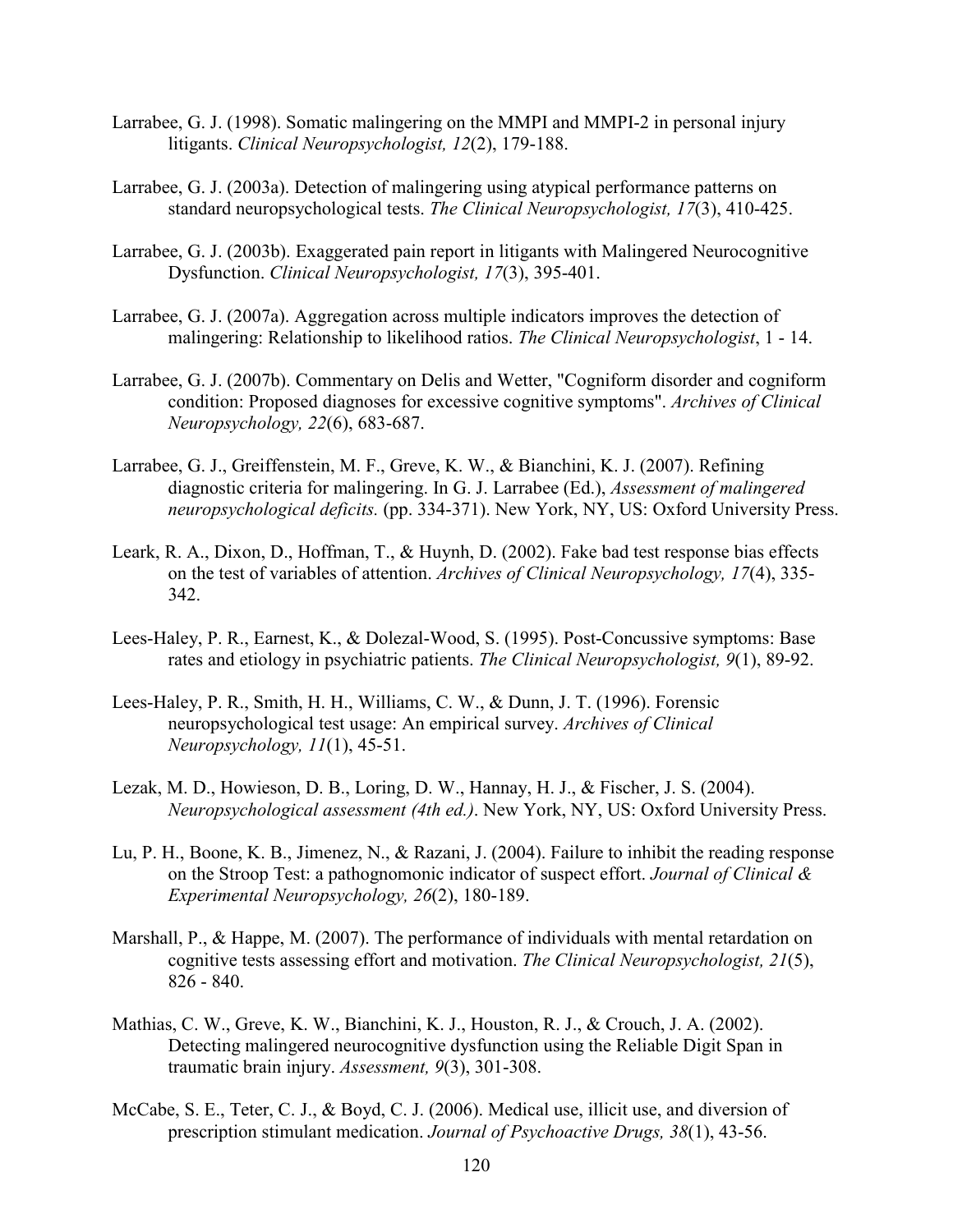- McCabe, S. E., Teter, C. J., Boyd, C. J., & Guthrie, S. K. (2004). Prevalence and correlates of illicit methylphenidate use among 8th, 10th, and 12th grade students in the United States, 2001. *Journal of Adolescent Health, 35*(6), 501-504.
- Meehl, P. E., & Hathaway, S. R. (1946). The K factor as a suppressor variable in the Minnesota Multiphasic Personality Inventory. *Journal of Applied Psychology, 30*(5), 525-564.
- Meyers, J. E., & Volbrecht, M. (1998). Validation of reliable digits for detection of malingering. *Assessment, 5*(3), 303-307.
- Meyers, J. E., & Volbrecht, M. (2003). A validation of multiple malingering detection methods in a large clinical sample. *Archives of Clinical Neuropsychology, 18*, 261-276.
- Miller, L. J., Ryan, J. J., Carruthers, C. A., & Cluff, R. B. (2004). Brief screening indexes for malingering: A confirmation of vocabulary minus digit span from the WAIS-III and the rarely missed index from the WMS-III. *Clinical Neuropsychologist, 18*(2), 327-333.
- Millis, S. R. (2004). Evaluation of malingered neurocognitive disorders. In M. R. P. J. Esslinger (Ed.), *Principles and practice of behavioral neurology and neuropsychology* (pp. 1077– 1089). Philadelphia, PA: W.B. Saunders Company.
- Millis, S. R., Ross, S. R., & Ricker, J. H. (1998). Detection of incomplete effort on the Wechsler Adult Intelligence Scale-Revised: a cross-validation. *Journal of Clinical and Experimental Neuropsychology, 20*(2), 167-173.
- Mitrushina, M., Boone, K. B., Razani, J., & D'Elia, L. F. (2005). *Handbook of normative data for neuropsychological assessment (2nd ed.)*. New York, NY, US: Oxford University Press.
- Mittenberg, W., Azrin, R., Millsaps, C., & Heilbronner, R. (1993). Identification of malingered head injury on the Wechsler Memory Scale--Revised. *Psychological Assessment, 5*(1), 34-40.
- Mittenberg, W., Patton, C., Canyock, E. M., & Condit, D. C. (2002). Base rates of malingering and symptom exaggeration. *Journal of Clinical & Experimental Neuropsychology, 24*(8), 1094-1102.
- Mittenberg, W., Theroux-Fichera, S., Zielinski, R., & Heilbronner, R. L. (1995). Identification of malingered head injury on the Wechsler Adult Intelligence Scale--Revised. *Professional Psychology: Research and Practice, 26*(5), 491-498.
- Mittenberg, W., Theroux, S., Aguila-Puentes, G., Bianchini, K. J., Greve, K. W., & Rayls, K. (2001). Identification of malingered head injury on the Wechsler Adult IntelligenceScale-3rd Edition. *Clinical Neuropsychologist, 15*(4), 440.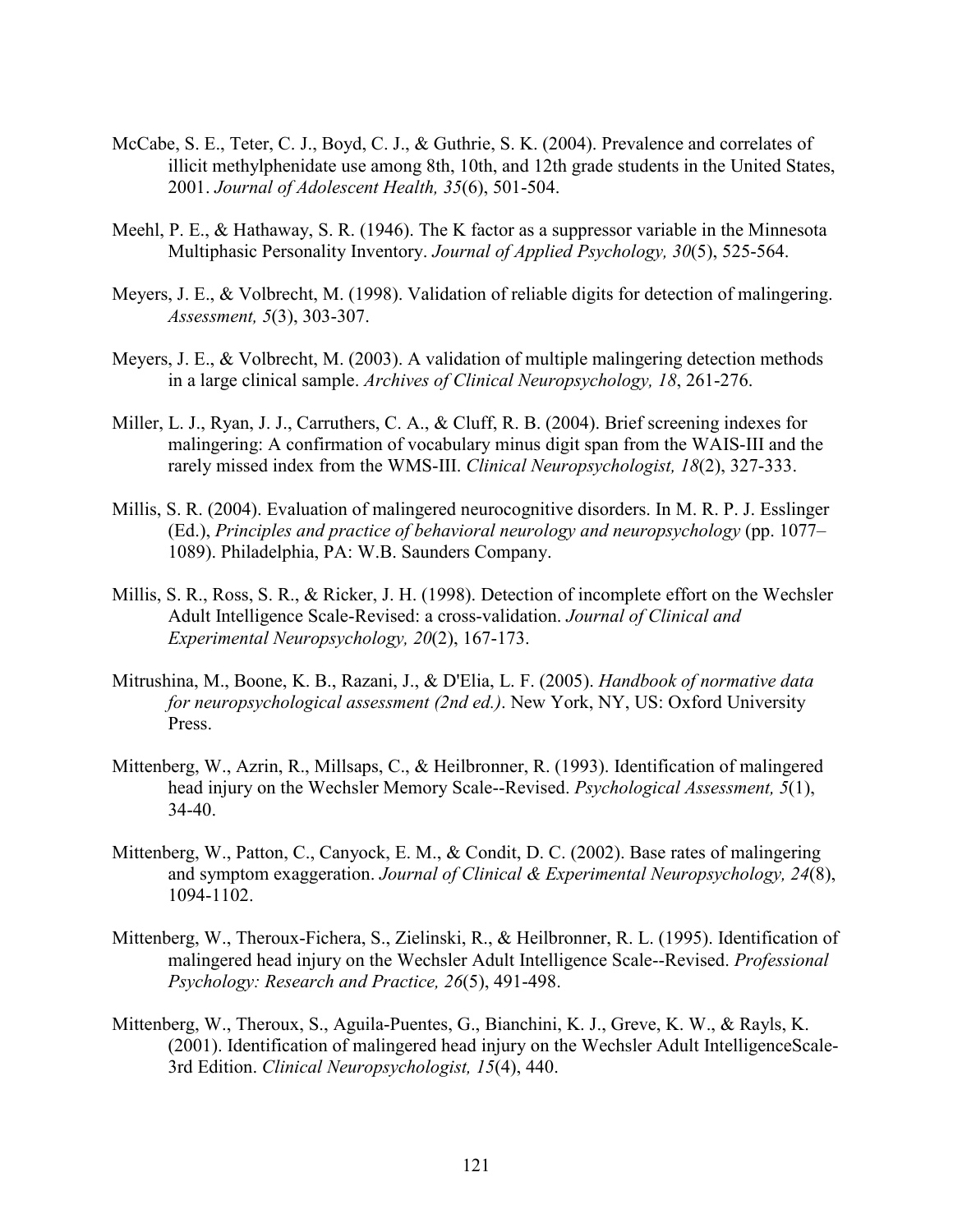- Moline, S., & Frankenberger, W. (2001). Use of stimulant medication for treatment of Attention-Deficit/Hyperactivity Disorder: A survey of middle and high school students' attitudes. *Psychology in the Schools, 38*, 569-584.
- Morey, L. C. (1991). *Personality Assessment Inventory*. Odessa, FL: Psychological Assessment Resources, Inc.
- Murphy, J. M. (1976). Psychiatric labeling in cross-cultural perspective. *Science, 191*(4231), 1019-1028.
- Nichols, E., Harrison, A. G., McCloskey, L., & Weintraub, L. (2002). *Learning opportunities task force 1997-2002: Final report*: Richmond Hill: Learning Opportunities Task Force.
- Nies, K. J., & Sweet, J. J. (1994). Neuropsychological assessment and malingering: A critical review of past and present strategies. *Archives of Clinical Neuropsychology, 9*(6), 501- 552.
- Ord, J. S., Greve, K. W., & Bianchini, K. J. (2007). Using the Wechsler Memory Scale-III to detect malingering in mild traumatic brain injury. *The Clinical Neuropsychologist*, 1-16.
- Orey, S. A., Cragar, D. E., & Berry, D. T. R. (2000). The effects of two motivational manipulations on the neuropsychological performance of mildly head-injured college students. *Archives of Clinical Neuropsychology, 15*(4), 335-348.
- Osmon, D., Plambeck, E., Klein, L., & Mano, Q. (2006). The Word Reading Test of Effort in adult learning disability: A simulation study. *The Clinical Neuropsychologist, 20*(2), 315- 324.
- Pankratz, L. (1979). Symptom validity testing and symptom retraining: procedures for the assessment and treatment of functional sensory deficits. *Journal of Consulting and Clinical Psychology, 47*(2), 409-410.
- Pankratz, L., Fausti, S. A., & Peed, S. (1975). A forced-choice technique to evaluate deafness in the hysterical or malingering patient. *Journal of Consulting and Clinical Psychology, 43*(3), 421-422.
- Parker, T. (2000). Timmy 2000. In F.C. Agnone, P. Bady, A. Garefino, J. Howell, D. Leibling, T. Parker, & M. Stone (Producers). On *South Park*. New York: Comedy Central.
- Pary, R., Lewis, S., Matuschka, P., Rudzinskiy, P., Safi, M., & Lippman, S. (2002). Attention deficit disorder in adults. *Annals of Clinical Psychiatry, 14*, 105-111.
- Peterson, K., McDonagh, M. S., & Rongwei, F. (2008). Comparative benefits and harms of competing medications for adults with attention-deficit hyperactivity disorder: a systematic review and indirect comparison meta-analysis. *Psychopharmacology, 197*(1), 1-11.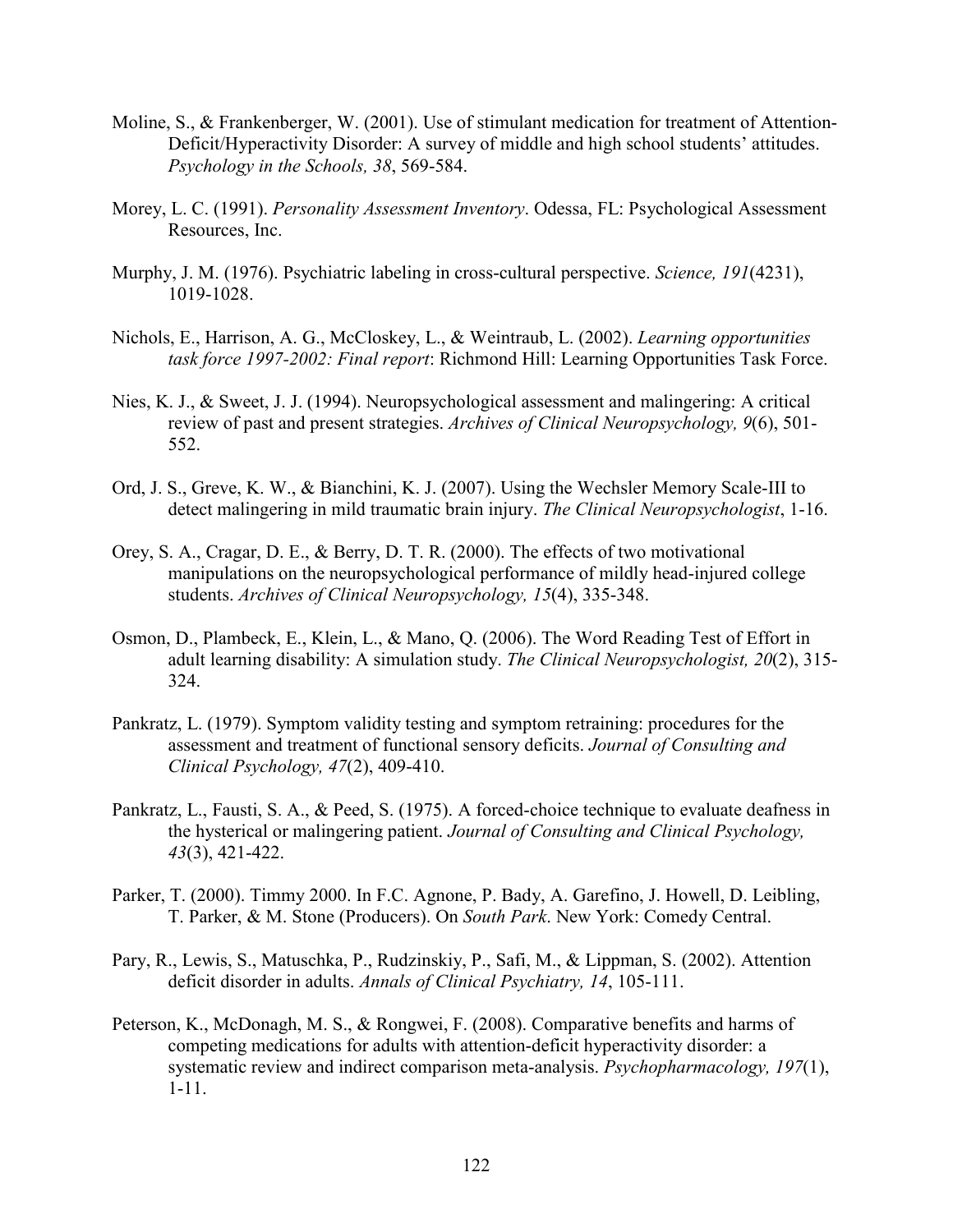- Piotrowski, C., Belter, R. W., & Keller, J. W. (1998). The impact of "managed care" on the practice of psychological testing: preliminary findings. *Journal of Personality Assessment, 70*(3), 441-447.
- Quinn, C. A. (2003). Detection of malingering in assessment of adult ADHD. *Archives of Clinical Neuropsychology, 18*(4), 379-395.
- Rabin, L. A., Barr, W. B., & Burton, L. A. (2005). Assessment practices of clinical neuropsychologists in the United States and Canada: A survey of INS, NAN, and APA Division 40 members. *Archives of Clinical Neuropsychology, 20*(1), 33-65.
- Randolph, C. (1998). *Repeatable Battery for the Assessment of Neuropsychological Status*. San Antonio, TX: The Psychological Corporation.
- Rawling, P., & Brooks, N. (1990). Simulation Index: A method for detecting factitious errors on the WAIS--R and WMS. *Neuropsychology, 4*(4), 223-238.
- Rehabilitation Act of 1973, 29 U.S.C. § 701 *et seq.*
- Rey, A. (1941). L'examen psychologique dans les cas d'encephalopathie traumatique. *Archives of Psychology, 28*, 286-340.
- Rey, A. (1964). *L'examen clinique en psychologie*. Paris: Presses Universitaires de France.
- Reynolds, C. R. (1997). Forward and backward memory span should not be combined for clinical analysis. *Archives of Clinical Neuropsychology, 12*(1), 29-40.
- Reynolds, C. R. (1998). Common sense, clinicians, and actuarialism in the detection of malingering during head injury litigation. In *Detection of malingering during head injury litigation.* (pp. 261-286). New York, NY, US: Plenum Press.
- Rogers, R. (1997). *Clinical assessment of malingering and deception (2nd ed.)*. New York, NY: The Guilford Press.
- Rogers, R., Bagby, R. M., & Dickens, S. E. (1992). *Structured Interview of Reported Symptoms professional manual*. Odessa, FL: Psychological Assessment Resources.
- Rogers, R., Salekin, R. T., Sewell, K. W., Goldstein, A., & Leonard, K. (1998). A comparison of forensic and nonforensic malingerers: A prototypical analysis of explanatory models. *Law and Human Behavior, 22*(4), 353-367.
- Rogers, R., Sewell, K. W., Cruise, K. R., Wang, E. W., & Ustad, K. L. (1998). The PAI and feigning: A cautionary note on its use in forensic-correctional settings. *Assessment, 5*(4), 399-405.
- Rogers, R., Sewell, K. W., Morey, L. C., & Ustad, K. L. (1996). Detection of feigned mental disorders on the Personality Assessment Inventory: A discriminant analysis. *Journal of Personality Assessment, 67*(3), 629.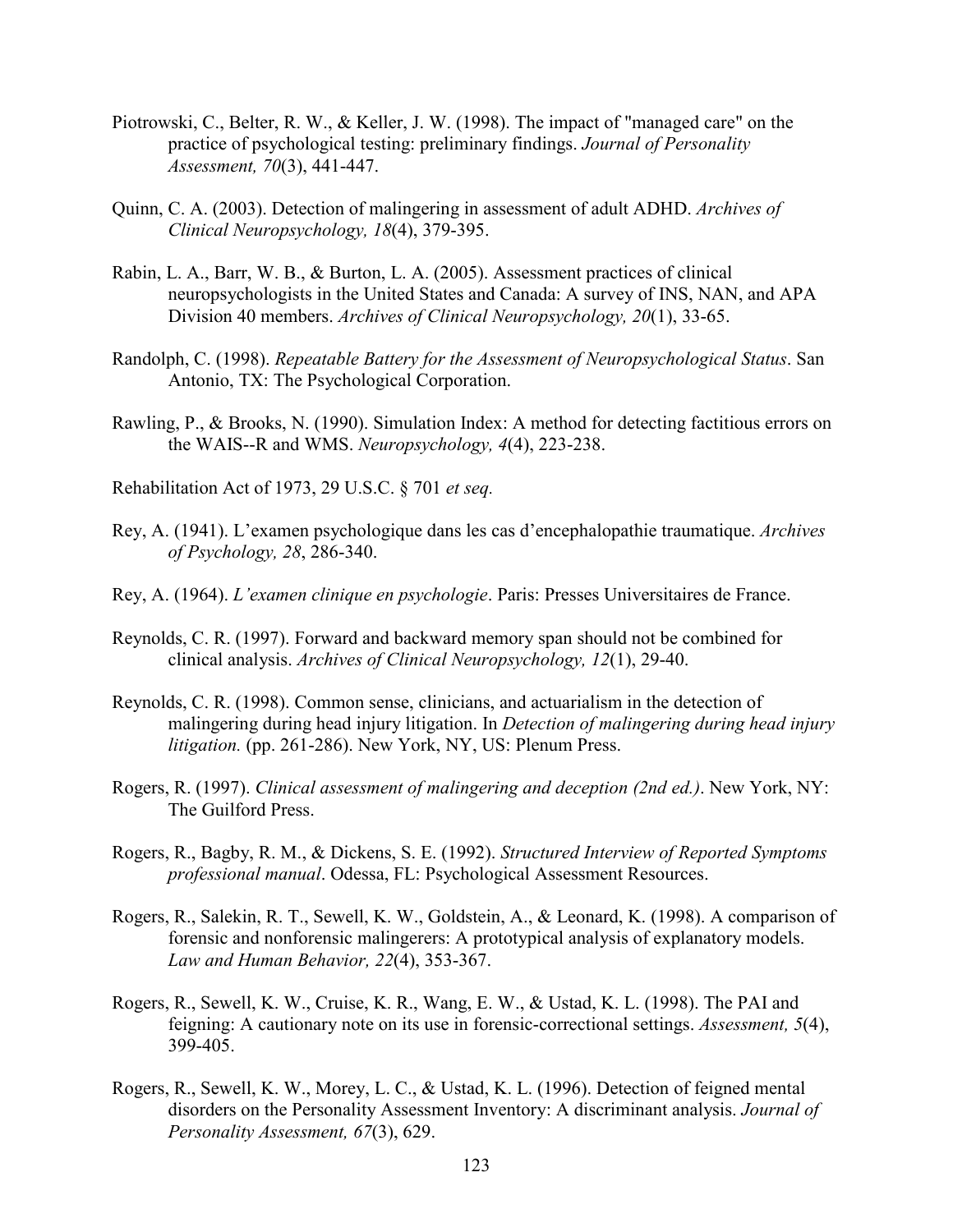- Rosenfeld, B., Sands, S. A., & Van Gorp, W. G. (2000). Have we forgotten the base rate problem? Methodological issues in the detection of distortion. *Archives of Clinical Neuropsychology, 15*(4), 349-359.
- Saklofske, D. H., Tulsky, D. S., Wilkins, C., & Weiss, L. G. (2003). Canadian WISC-III directional base rates of score discrepancies by ability level. *Canadian Journal of Behavioural Science/Revue Canadienne des Sciences du Comportement, 35*(3), 210-218.
- Sharland, M. J., & Gfeller, J. D. (2007). A survey of neuropsychologists' beliefs and practices with respect to the assessment of effort. *Archives of Clinical Neuropsychology, 22*(2), 213-223.
- Slick, D. J., Hinkin, C. H., van Gorp, W. G., & Satz, P. (2001). Base rate of WMS-R Malingering Index in a sample of non-compensation-seeking men infected with HIV-1. *Applied Neuropsychology, 8*(3), 185-189.
- Slick, D. J., Hopp, G., Strauss, E., & Spellacy, F. J. (1996). Victoria Symptom Validity Test: Efficiency for detecting feigned memory impairment and relationship to neuropsychological tests and MMPI-2 validity scales. *Journal of Clinical and Experimental Neuropsychology, 18*(6), 911-922.
- Slick, D. J., Sherman, E. M. S., & Iverson, G. L. (1999). Diagnostic criteria for malingered neurocognitive dysfunction: Proposed standards for clinical practice and research. *The Clinical Neuropsychologist, 13*(4), 545-561.
- Slick, D. J., Tan, J. E., Strauss, E. H., & Hultsch, D. F. (2004). Detecting malingering: a survey of experts' practices. *Archives of Clinical Neuropsychology, 19*(4), 465-473.
- Strauss, E., Sherman, E. M. S., & Spreen, O. (2006). *A compendium of neuropsychological tests: Administration, norms, and commentary (3rd. ed)*. New York, NY, US: Oxford University Press.
- Strauss, E., Slick, D. J., Levy-Bencheton, J., Hunter, M., MacDonald, S. W. S., & Hultsch, D. F. (2002). Intraindividual variability as an indicator of malingering in head injury. *Archives of Clinical Neuropsychology, 17*(5), 423-444.
- Suhr, J., Tranel, D., Wefel, J., & Barrash, J. (1997). Memory performance after head injury: Contributions of malingering, litigation status, psychological factors, and medication use. *Journal of Clinical and Experimental Neuropsychology, 19*(4), 500-514.
- Sullivan, B. K., May, K., & Galbally, L. (2007). Symptom exaggeration by college adults in Attention-Deficit Hyperactivity Disorder and Learning Disorder assessments. *Applied Neuropsychology, 14*(3), 189-207.
- Sumanti, M., Boone, K. B., Savodnik, I., & Gorsuch, R. (2006). Noncredible psychiatric and cognitive symptoms in a workers' compensation "stress" claim sample. *The Clinical Neuropsychologist, 20*(4), 754-765.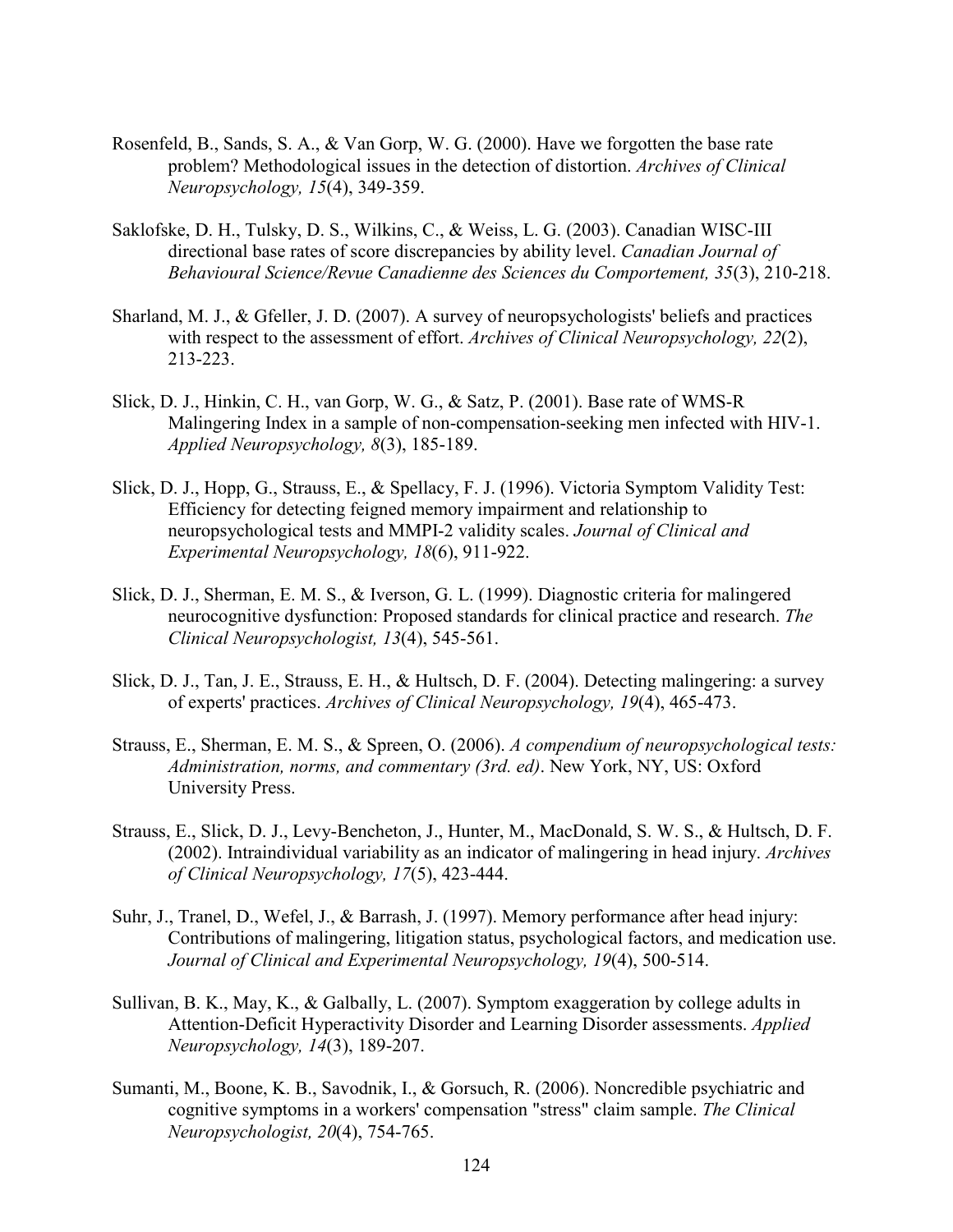- Sweet, J. J., Peck, E. A., Abramowitz, C., & Etzweiler, S. (2002). National Academy of Neuropsychology/Division 40 of the American Psychological Association practice survey of clinical neuropsychology in the United States, Part I: practitioner and practice characteristics, professional activities, and time requirements. *The Clinical Neuropsychologist, 16*(2), 109-127.
- Szasz, T. S. (1956). Malingering: diagnosis or social condemnation? Analysis of the meaning of diagnosis in the light of some interrelations of social structure, value judgment, and the physician's role. *A. M. A. Archives Of Neurology And Psychiatry, 76*(4), 432-443.
- Tellegen, A., Ben-Porath, Y. S., McNulty, J. L., Arbisi, P. A., Graham, J. R., & Kaemmer, B. (2003). *The MMPI–2 Restructured Clinical scales: Development, validation, and interpretation*. Minneapolis, MN: University of Minnesota Press.
- Thornicroft, G., Rose, D., Kassam, A., & Sartorius, N. (2007). Stigma: ignorance, prejudice or discrimination? *The British Journal of Psychiatry, 190*, 192-193.
- Tombaugh, T. N. (1997). The Test of Memory Malingering (TOMM): Normative data from cognitively intact and cognitively impaired individuals. *Psychological Assessment, 9*(3), 260-268.
- Trueblood, W. (1994). Qualitative and quantitative characteristics of malingered and other invalid WAIS--R and clinical memory data. *Journal of Clinical and Experimental Neuropsychology, 16*(4), 597-607.
- Trueblood, W., & Schmidt, M. (1993). Malingering and other validity considerations in the neuropsychological evaluation of mild head injury. *Journal of Clinical and Experimental Neuropsychology, 15*(4), 578-590.
- USDE. (2005). Office of Special Education and Rehabilitative Services, Annual Report to Congress on the Implementation of The Individuals with Disabilities Education Act, selected years, 1977 through 2005; and Individuals with Disabilities Education Act (IDEA) database. April 22, 2008, from http://www.ideadata.org/PartBdata.asp.
- Vickery, C. D., Berry, D. T. R., Dearth, C. S., Vagnini, V. L., Baser, R. E., Cragar, D. E., et al. (2004). Head injury and the ability to feign neuropsychological deficits. *Archives of Clinical Neuropsychology, 19*(1), 37-48.
- Victor, T. L., Boone, K. B., Serpa, G. J., Buehler, J., & Zeigler, E. A. (In Press). Interpreting the meaning of multiple symptom validity test failure. *Clinical Neuropsychologist*.
- Wade, J. B., & Hart, R. P. (2002). Attention and the stages of pain processing. *Pain Medicine (Malden, Mass.), 3*(1), 30-38.
- Wang, E. W., Rogers, R., Giles, C. L., Diamond, P. M., Herrington-Wang, L. E., & Taylor, E. R. A pilot study of the personality assessment inventory (PAI) in corrections: assessment of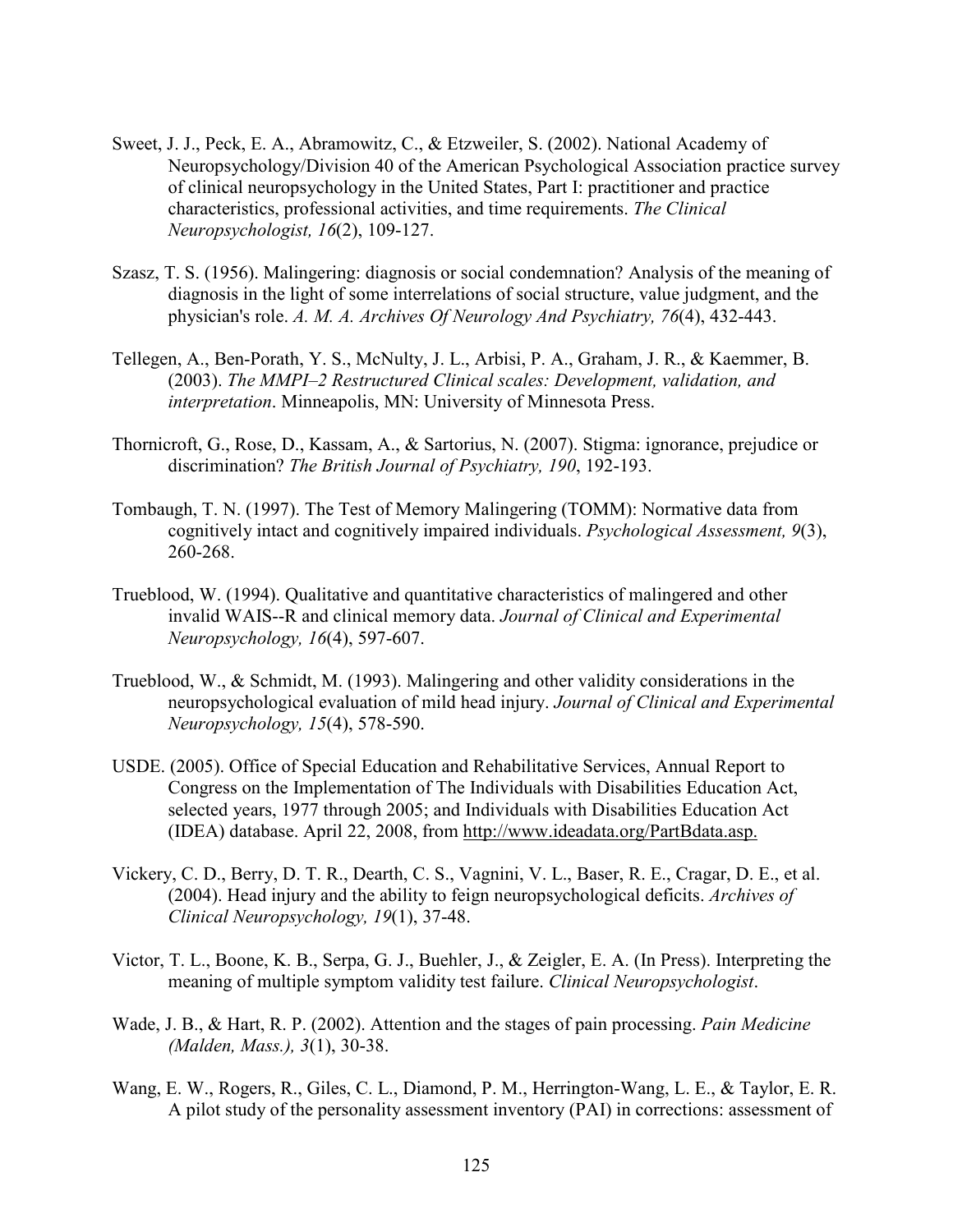malingering, suicide risk, and aggression in male inmates. *Behavioral Sciences & the Law, 15*(4), 469-482.

- Wechsler, D. (1955). *Manual for the Wechsler Adult Intelligence Scale*. New York: The Psychological Corporation.
- Wechsler, D. (1981). *The Wechsler Adult Intelligence Test-Revised: Manual*. New York, NY: The Psychological Corporation.
- Wechsler, D. (1987). *Manual for the Wechsler Memory Scale-Revised*. New York, NY: The Psychological Corporation.
- Wechsler, D. (1997a). *Wechsler Adult Intelligence Scale (3rd ed.)*. San Antonio, TX: The Psychological Corporation.
- Wechsler, D. (1997b). *Wechsler Memory Scale (3rd ed.)*. San Antonio, TX: The Psychological Corporation.
- White, B. P., Becker-Blease, K. A., & Grace-Bishop, K. (2006). Stimulant medication use, misuse, and abuse in an undergraduate and graduate student sample. *Journal of American College Health, 54*(5), 261-268.
- Wilde, N. J., Strauss, E., & Tulsky, D. S. (2004). Memory Span on the Wechsler Scales. *Journal of Clinical & Experimental Neuropsychology, 26*(4), 539-549.
- Williams, R. W., & Carlin, M. (1999). Malingering on the WAIS--R among disability claimants and applicants for vocational assistance. *American Journal of Forensic Psychology, 17*(1), 35-45.
- Willison, J., & Tombaugh, T. N. (2006). Detecting simulation of attention deficits using reaction time tests. *Archives of Clinical Neuropsychology, 21*(1), 41-52.
- Woodcock, R. W., McGrew, K. S., & Mather, N. (2001). *Woodcock-Johnson III Test*. Itasca, IL: Riverside Publishing Company.
- Yelin, E. (1986). The myth of malingering: why individuals withdraw from work in the presence of illness. *The Milbank Quarterly, 64*(4), 622-649.
- Youngjohn, J. R. (1995). Confirmed attorney coaching prior to neuropsychological evaluation. *Assessment, 2*(3), 279-283.
- Youngjohn, J. R., Burrows, L., & Erdal, K. (1995). Brain damage or compensation neurosis? The controversial post-concussion syndrome. *The Clinical Neuropsychologist, 9*(2), 112-123.
- Zhu, J., & Tulsky, D. S. (2000). Co-norming the WAIS-III and WMS-III: Is there a test-order effect on IQ and memory scores? *The Clinical Neuropsychologist, 14*(4), 461.